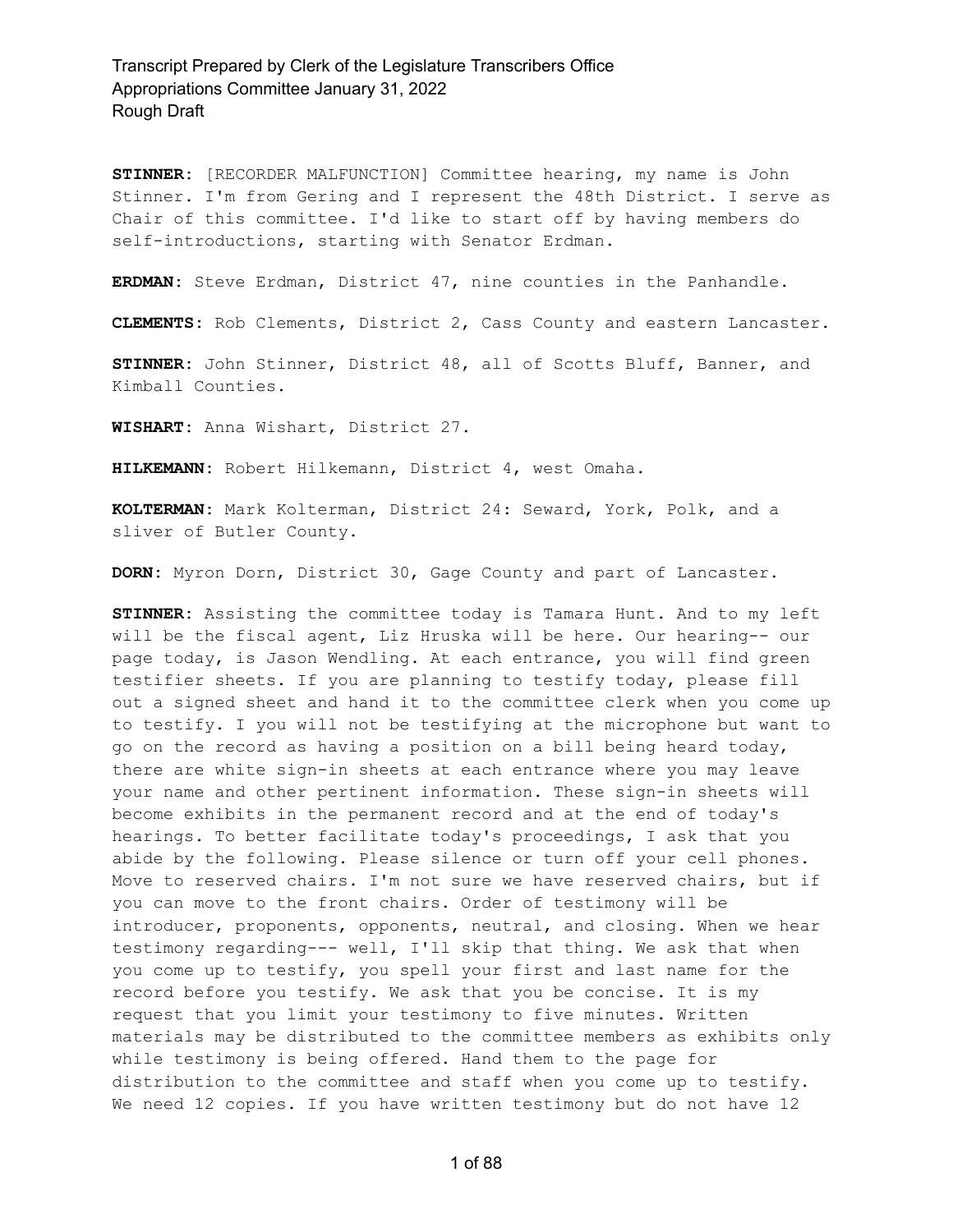copies, please raise your hand now as the page can make copies for you. With that, we will begin today's testimony with LB762. Good afternoon.

**DORN:** Good afternoon. Thank you, Chairman Stinner, and members of the Appropriations Committee. My name is Myron Dorn, M-y-r-o-n D-o-r-n, representing Legislative District 30. I am here today to open on LB762. Behavioral health providers in our state, I've had to deal with rates that are far below the cost of providing services. Our own state cost study several years ago showed rates as much as 30 percent of the cost of providing the services. This committee has recognized the need to increase mental health and substance-- substance use treatment service rates over the years, and I believe we must continue. LB762 increases rates by 10 percent for services paid through our Medicaid program. Providers in my district and others from across the state have repeatedly expressed concerns. These past two years have exposed them even more because of workforce shortages exacerbated by the pandemic. It is critical that we keep and encourage more young people to enter behavioral health careers and without funding these services so that clinics and hospitals can pay to keep salaries competitive, we are not going to see things get better. In addition, you will hear today about the substantial increase in demand in this system, whether it be for our children or adults. This demand will not subside. Our providers in both urban and rural communities cannot continue to meet the need, let alone balance their books and continue-- consider expanding services. I do want you to know that all parts of the behavioral health system should be looked at regarding rates during this budget year. LB70-- LB762 is my effort to shore up the Medicaid system and allow our mental health professionals to continue to do the critical frontline work today in our communities. I also handed out an amendment that would include this rate increase for probation, community corrections and Program 437. Normally, they sometimes have been included in this when we have this discussion on this type of services. This, we would like to add they came forward too and visited with us about it, and we said we would include that as an amendment. There is a representative from the Administrative Office of the Courts and Probation here that will speak to that amendment that I am offering later. Thank you.

**STINNER:** Questions? Seeing none, thank you. Additional testifiers, proponents?

**DEBORAH MINARDI:** Good afternoon, Chairman Stinner, and members of the Appropriations Committee. My name is Deborah Minardi, D-e-b-o-r-a-h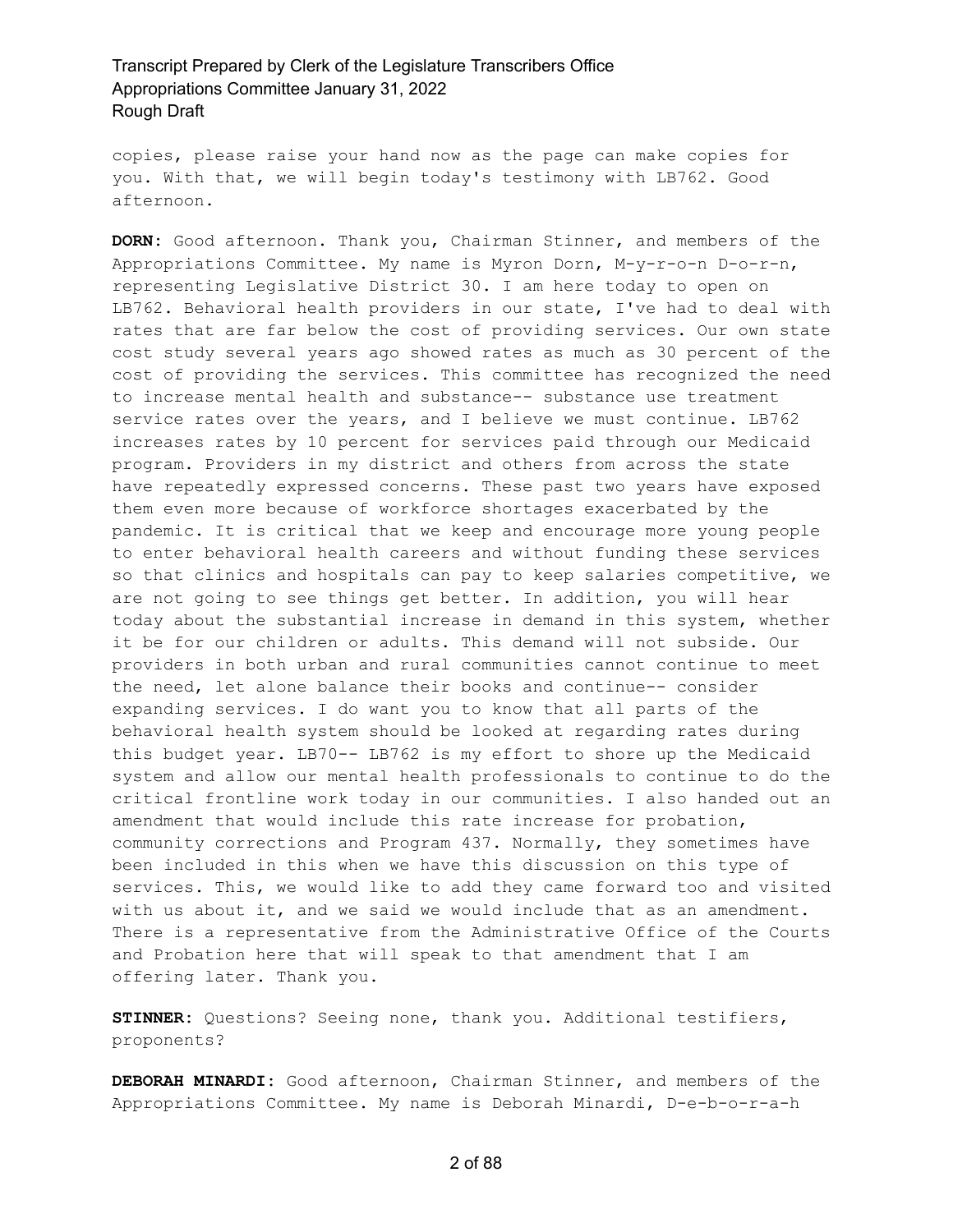M-i-n-a-r-d-i, and I am the probation administrator with the Administrative Office of the Courts and Probation. The Administrative Office of the Courts of Probation is very appreciative that the Appropriations Committee for including the judicial branch in this conversation, having to do with rate adjustments. We recognize the importance to create rate equity among payor sources and the importance it means to our substance use and mental health population. Not only does it work to create an enhanced access to services, but also build a stronger provider network. It is important to note, as the senator mentioned, probation is a significant referral source for behavioral health services, and so rate adjustments for probation is also important. It is beneficial for providers and individuals accessing the state funding for behavioral health services to have consistency within the state payors, including service expectations and comparable rates when possible. To that end, starting in 2017, probation started examining their rates across other behavioral health services, including Medicaid, the Division of Behavioral Health, the Division of Children and Family Services, and the Division of Developmental Disabilities. Since that time, we have maintained our rates to be comparable with any of those entities. In fiscal year 2021, probation provided financial assistance to slightly over 6,000 individuals. We support the increase in provider rates that is outlined in LB762, but again emphasize the importance that probation be included as part of that rate adjustment. We have submitted that amendment as has already been mentioned, and a copy of that has been provided to you with my testimony. I'd be happy to take any questions that you may have of me.

**STINNER:** Do you have a fiscal note with that, or if you prepared anything?

**DEBORAH MINARDI:** We-- I can tell you what we're-- what we approximately estimate that that would include. We had not submitted a fiscal note yet because the amendment had not been submitted yet, but we would anticipate that it would be slightly under one million eight hundred.

**STINNER:** And that's for one year?

**DEBORAH MINARDI:** Correct.

**STINNER:** OK. Is that all General Funds or is that going to be--

**DEBORAH MINARDI:** Pardon me.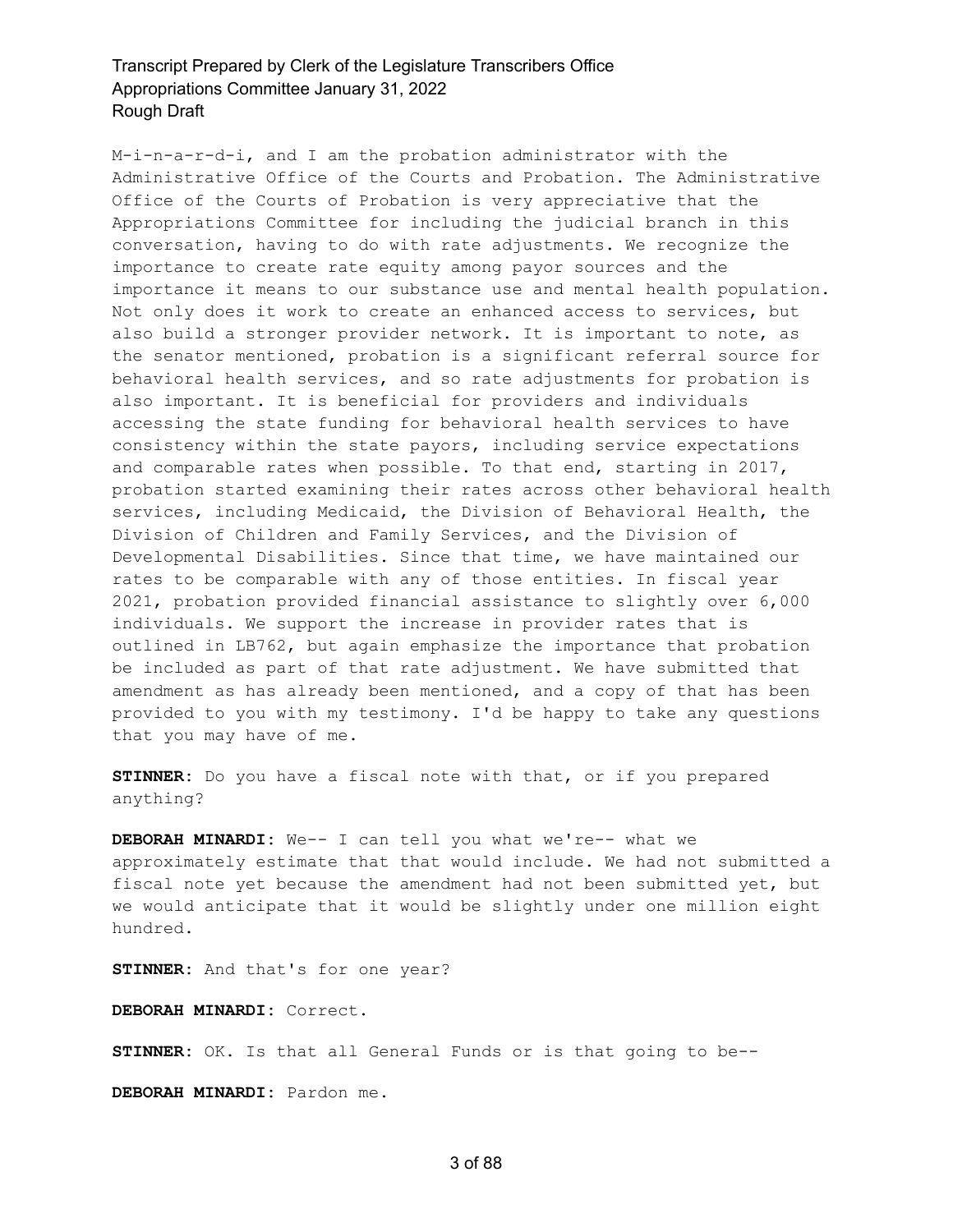**STINNER:** Is that all General Funds or is that going to be split between General and federal funds?

**DEBORAH MINARDI:** It would be all General Funds.

**STINNER:** OK. Any additional questions? Seeing none, thank you.

**JON DAY:** Good afternoon, members of the Appropriations Committee. My name is Jon Day, J-o-n D-a-y. I'm the executive director of Blue Valley Behavioral Health, Nebraska's largest outpatient behavioral health provider. I'm also here representing the Nebraska Association of Behavioral Health Organizations, NABHO. At Blue Valley Behavioral Health we provide mental health and substance abuse counseling to over 8,000, mostly rural adults and youth over 16 counties in southeast Nebraska. I'm here to support LB762, which allows for a 10 percent increase in Medicaid funding for behavioral services. During the past couple of years, the total number of adults and youth that we have treated has grown exponentially. As a primarily rural behavioral provider, we've known firsthand of the high demand for mental health and substance abuse services that exist in rural communities. However, as the old saying goes, this is just the tip of the iceberg. Prior to COVID, we would normally expect about a three to four percent increase in people we treat on an annual basis. Since the duration of COVID over the past couple of years, we are now seeing over 20 percent more people. That's over a 11,000 more adults and youth now who are being treated for mental health and some abuse services along with other treatment options we provide. That increased utilization percentage is now on pace to be even higher based on more people being seen during the first six months of this fiscal year compared to last year. As another way of seeing this increase, that's a lot more people dealing with problems such as anxiety, depression, family conflict, trauma, substance abuse and other emotionally based interferences being experienced on an everyday basis. In addition to the significant increase of people seen over the same timeframe, we've also experienced a 30 percent increase with those on Medicaid. This is due to Medicaid expansion. As a result of the increased number of people being emotionally impacted by COVID, along with the increased number of people on Medicaid, it becomes even more imperative that the Medicaid reimbursement rate are increased to match this high demand. As we all are aware, during this past year, the cost to provide-- to provide services, particularly behav-- behavioral health services, has skyrocketed. Due to the comprehensive impact of COVID, increased expenses associated with staff sick-time, employee health insurance benefits, salaries and other basic operational costs have had a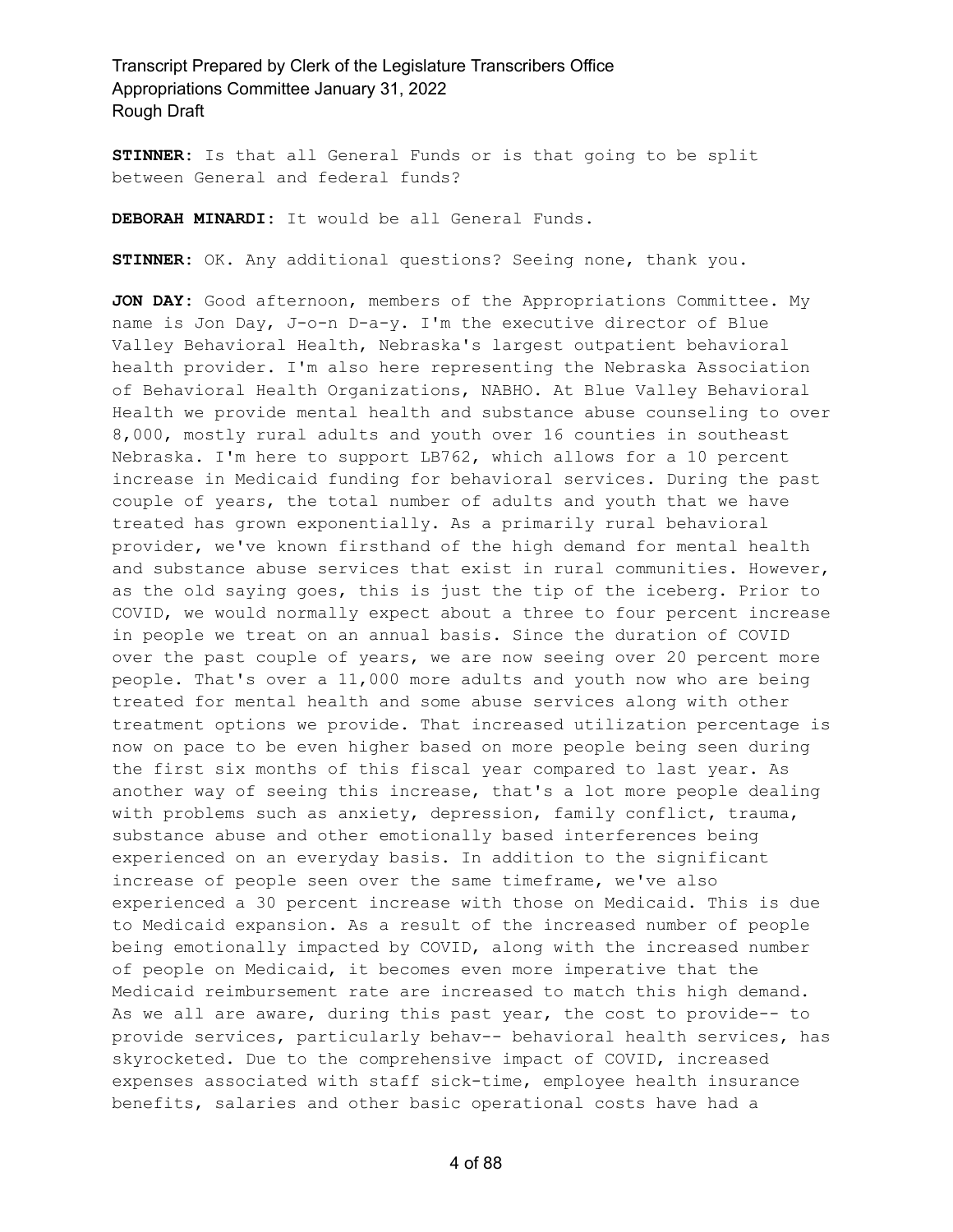tremendous impact and threatening accessible behavioral health services in the rural areas. There's a general consensus that the impact of COVID is not going away anytime soon. We definitely see the emotional impact that it's having on people of all ages within all lifestyles as the effects of this pandemic continues. We're seeing its influence on an individual and family level, impacting people's ability to work and function appropriately at school, but also destabilizing people's perceptions of resilience and their sense of predictability. People are truly hurt in a way that we've never experienced before, which is simply evidenced by the increased number of people that we are currently treating. These are the pragmatic reasons why we're asking for your support of LB762 in its 10 percent increase in Medicaid rates. Supporting the Medicaid rate increase will provide the necessary ingredient to continue the availability of behavioral health services. This is the most effective, proactive approach to supporting organizations who provide behavioral health services. They're actively working to minimize the emotional and social impact of COVID. Behavioral health services need to continue to have a strong presence in all of our communities, both urban and rural. We've done a very good job so far in responding to this tremendous spike in mental health and substance use needs. However, we have to continue to be vigilant and stay in front of this pandemic so people who are like you and myself, the people we know and care about, and those in our communities can receive the help that's necessary and be successful in coping with it. Your support of LB762 is greatly appreciated and will be depended on by the constituents in your district. Thanks for your time.

**STINNER:** Thank you. Any questions? You're asking for a 10 percent increase in the-- in the amount of Medicaid reimbursement for your services. Is that correct?

**JON DAY:** Correct. That's what LB762 is, yes.

**STINNER:** OK. That's uh-- just trying to get an accurate feel for, because I know and a lot of the behavioral health districts, obviously, they have service providers and those folks provide certain services. They're given an annual allocation, so I'm trying to figure out just how-- and we do have some excess money--

**JON DAY:** Right.

**STINNER:** So now, how do we get that money out?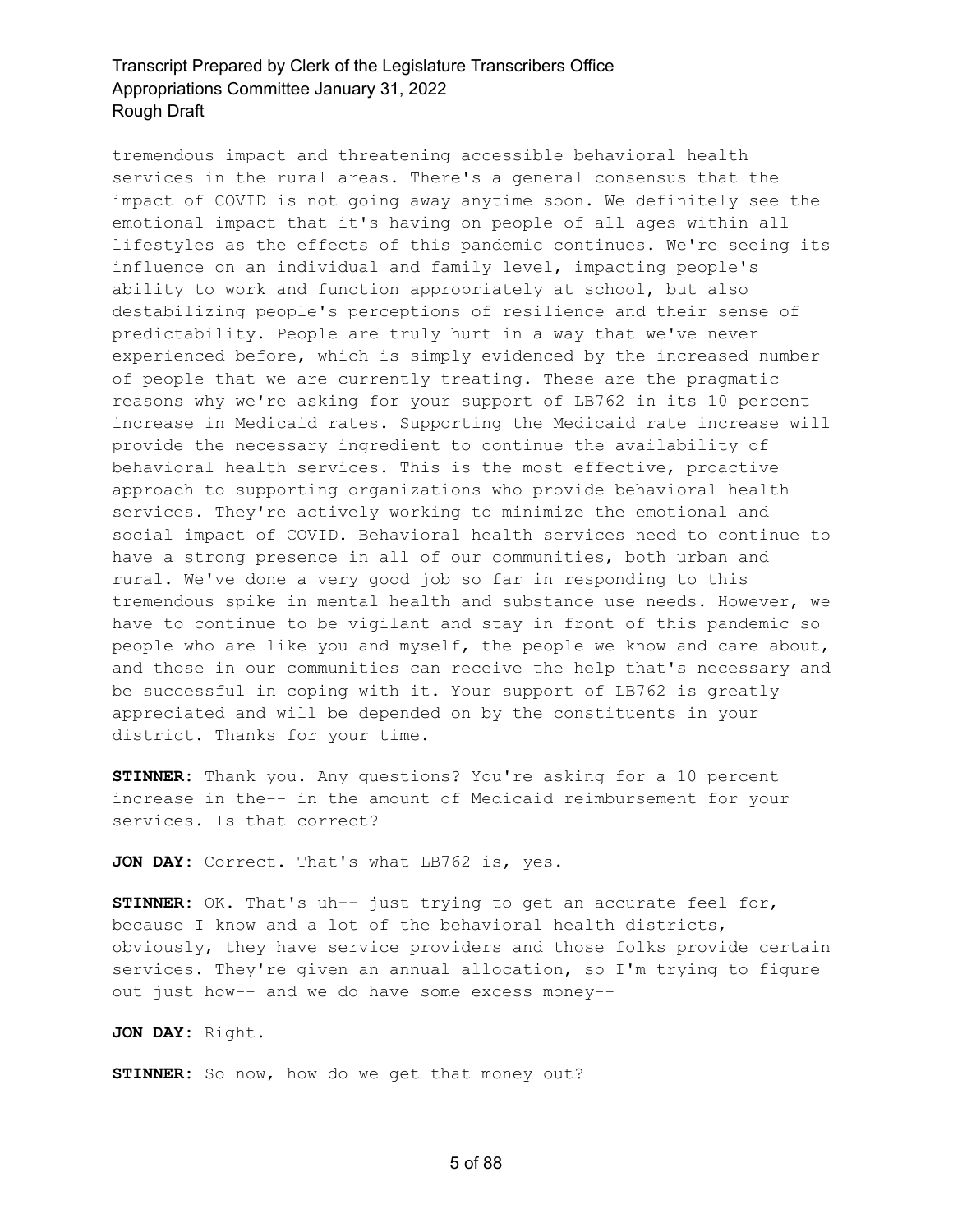**JON DAY:** Sure. In years gone by, the rate increase could be anywhere from two percent to two and a half percent, and so with this bill is for 10 percent.

**STINNER:** Very good. Thank you. Additional questions? Seeing none, thank you.

**JON DAY:** Thank you.

**STINNER:** Afternoon.

**KATIE McLEESE STEPHENSON:** Good afternoon. Good afternoon, Senator Stinner, and members of the Appropriations Committee. My name is Katie McLeese Stephenson, and that's spelled K-a-t-i-e M-c-L-e-e-s-e, separate word, no hyphen, Stephenson, S-t-e-p-h-e-n-s-o-n. I'm here today to testify on behalf of LB762. I apologize for that typo, and on behalf of the Nebraska Association of Behavioral Health Organizations or NABHO, which Jon Day, that just testified, is also a member. I serve as executive director of HopeSpoke and we are a behavioral health organization located in Lincoln. We were founded in 1949 and last year served nearly 1,500 individuals through an array of community-based mental health services. 78 percent of those that we served last year were under the age of 19, and our primary revenue sources are comprised of Medicaid, Region 5 support through the Division of Behavioral Health, and Juvenile Probation Those three sources comprised 72 percent of our \$6.4 million budget this year. NABHO represents, and I understand we have 52, not 51, behavioral health agencies, large and small, rural and urban across Nebraska. At HopeSpoke like all behavioral health organizations, we have experienced the impact of COVID-19 on those we serve and our staff. The needs of our clients have increased and the demand for my-- vital mental health services have as well. Our outpatient waiting list has dramatically increased by 400 percent since the beginning of the pandemic. We were typically running at about 60 to 65. Today we're at 220. We were up as high as 260, and nationally on average, it takes an individual eight years between the time that they first experience a mental health symptom and when they reach out for services. So by the time somebody reaches out, it's vitally important that someone is there to be able to start treatment with them. Our staff team is made up of approximately 105 staff, and we currently have 10 percent of our positions vacant, including a psychologist, therapist, nurse and direct care staff. Some positions have been open for 10 months despite significantly increasing our wages, offering a hiring bonus of up to \$5,000. Our wages and premiums this fiscal year have increased by over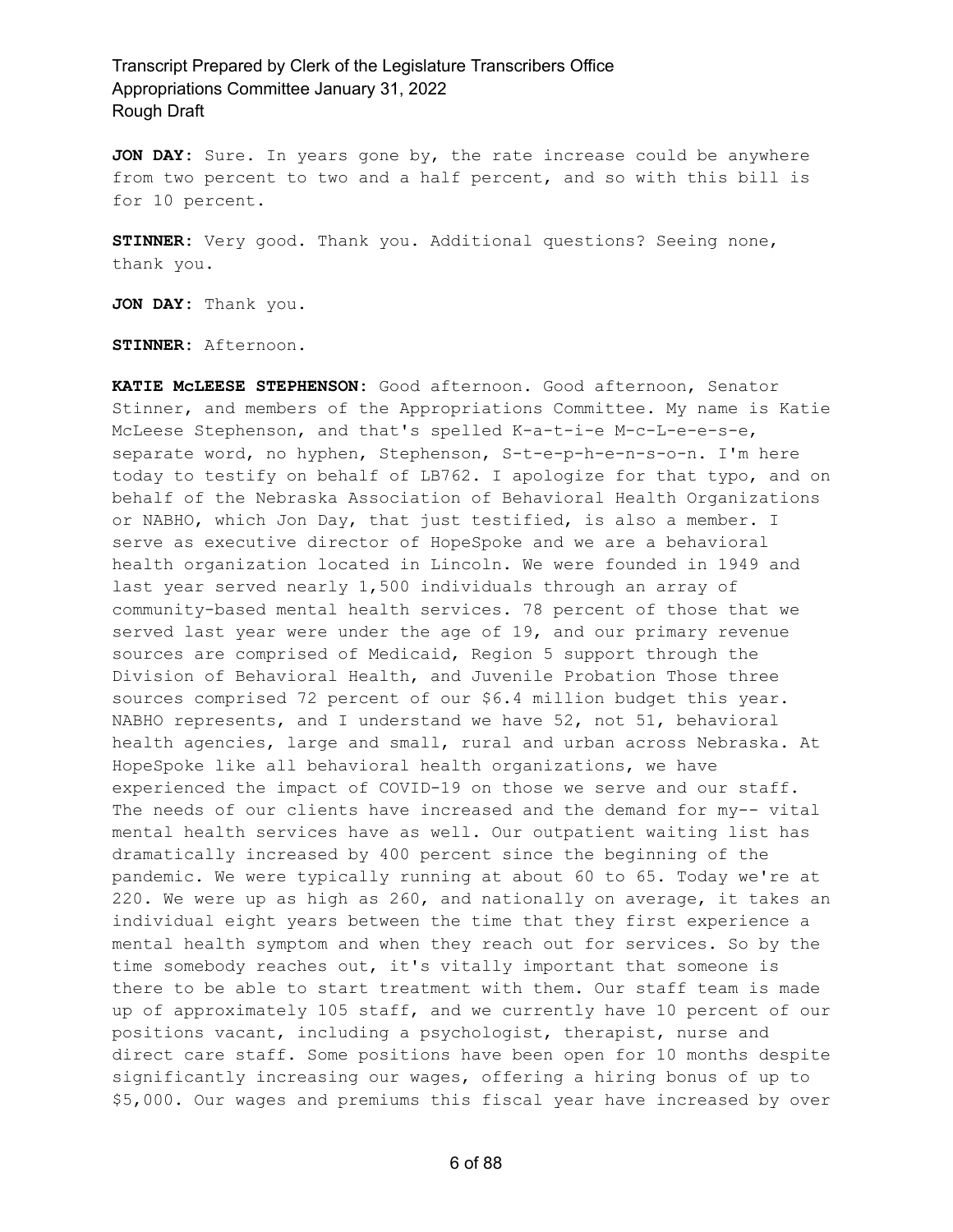\$200,000 without revenue to offset it, and that's to keep the current 90 percent that we have. We're unable to operate all of our programs at full capacity due to our vacancies, especially our outpatient and outpatient schools therapy program and our extended day treatment program that serves 5- to 12-year-old children with 17 to 20 hours a week of individual family and group therapy, keeping them stabilized in their homes out of psychiatric hospitalizations and residential treatment centers. We raised all starting wages to a minimum of \$15 an hour to compete with retail and fast food restaurants. Our committed direct care and administrative staff have indicated that this has been life changing to be at \$15 an hour, and they no longer have to work a second job. Like all businesses, our expenses have increased with the pandemic, including the addition of laptops for therapists to facilitate secure telehealth sessions. Air purifiers for all offices and common areas. Masks and other protective gear, increased custodial services, and cleaning sup-- supplies and other costs. These expenses, in addition to the increase in wages and premiums, has been significant. NABHO members fully support Senator Dorn's bill that would increase provider rates by 10 percent for Medicaid. In addition to those revenue streams, we would request that the bill be amended to include juvenile and adult probation as director Minardi spoke of and also region dollars. It's important that we have consistency across those-- those payment sources. Our group home houses 12 adolescent males from across the state who have sexually harmed others and without-- we are the only facility of that level in the state of Nebraska for that population and without our facility, those young men will be going out of state, and often those facilities are at a higher cost and a substandard level of care. But those are typically funded by probation, and so it's really important that we see equity across- and foster care is another area. If you have probation rates here and child welfare rates here, that's going to put providers and foster parents in a difficult position to not be paid equally. In summary, we support Senator Dorn's introduction of this important bill, and I see I'm out of time.

**STINNER:** Thank you.

**KATIE McLEESE STEPHENSON:** One final note this-- these levels of care help keep kids out of YRTCs, and they keep-- help keep adults out of the more restrictive correctional system by having community-based mental health services.

**STINNER:** Any additional questions? You are with HopeSpoke?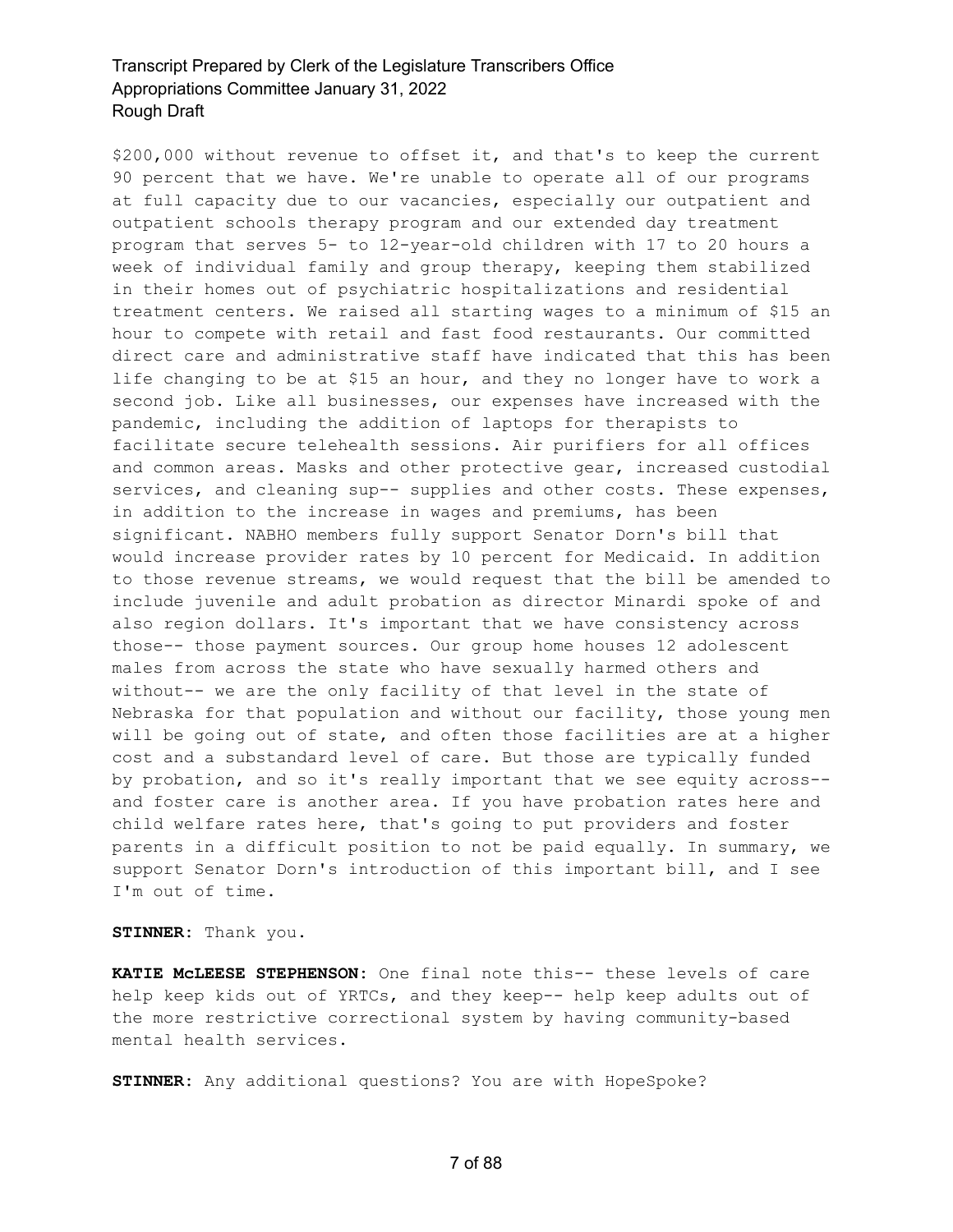**KATIE McLEESE STEPHENSON:** Yes. We were formerly the Child Guidance Center and in 2018 we changed our name because 22 percent of who we serve are adults now.

**STINNER:** Did you get carried back money?

**KATIE McLEESE STEPHENSON:** We did. We had a PPP loan of-- I think about \$857,000 and that was forgiven. And so for the first time, I've been at the agency five and a half years, and for the first time we have a little bit of a reserve which we've really never had, so.

**STINNER:** And you haven't received any ARPA money directly, have you?

**KATIE McLEESE STEPHENSON:** No, Lancaster County's meeting today. We have an application in for \$660,000, but I don't-- we have not received a penny yet.

**STINNER:** OK, thank you. Any additional questions? Seeing none, thank you.

**KATIE McLEESE STEPHENSON:** Thank you so much.

**STINNER:** Afternoon.

**DAVE JOHNSON:** Afternoon. Chairperson Stinner, and members of the Appropriations Committee, I'm Dave Johnson, D-a-v-e J-o-h-n-s-o-n, and I'm testifying today on behalf of Lutheran Family Services of Nebraska in support of LB762. We're also a NABHO member. We're grateful for Senator Dorn's leadership on this issue and appreciate the Appropriations Committee longstanding commitment to provide-- to providers across the state who serve some of the most vulnerable Nebraskans. Since 1862, Lutheran Family Services of Nebraska has served children and families. What began as orphanages in Fremont and Omaha has become one of the largest nonprofit health and human services agency in the state, with locations across Nebraska and Council Bluffs, Iowa. As the needs of individuals, families and communities have changed over the years, so have our programs. These innovations include our collaboration with BlueStem Health-- excuse me, and General Health Care Pharmacy at Health 360 Integrated Care Campus located on 23rd and O in the heart of Lincoln. Health 360 is a Certified Community Behavioral Health Clinic, CCBHC, one of the first such clinics in Nebraska. We provide comprehensive behavioral health services across Nebraska, serving adults and children. This includes mobile crisis response, individualized counseling, and support services for active military personnel and veterans, substance abuse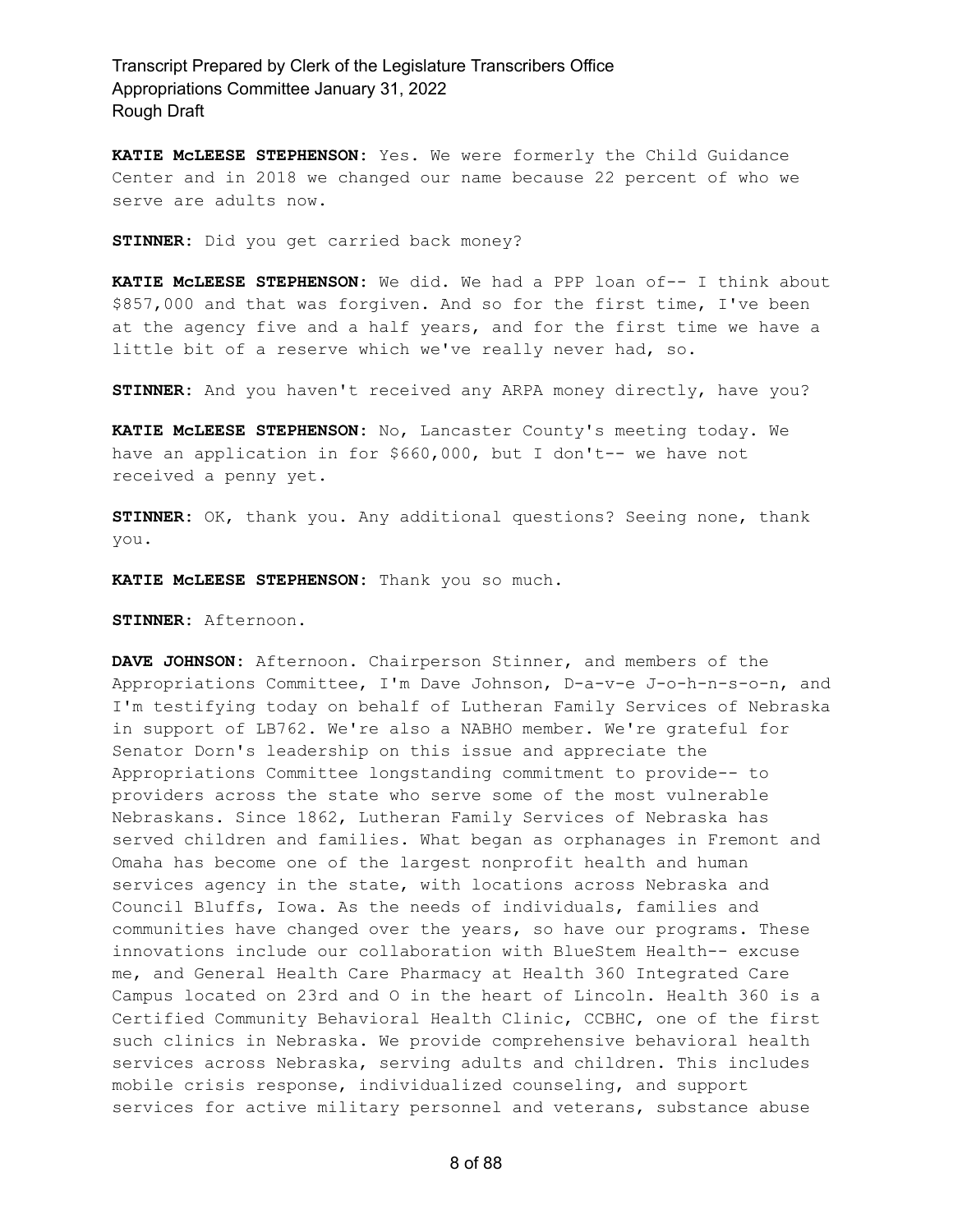disorder treatment and medication management. Over 60 percent of the clients seeking services from Lutheran Family Services use Medicaid funding. With the shift of more clients receiving Medicaid coverage comes with increasing clients seeking services. Improved access to mental health services, especially for those with serious mental illness, can enhance quality of life for those individuals and prevent more costly interventions, such as psychiatric hospitalizations or criminal justice involvement. However, the reimbursement for Medicaid does not cover the cost of service. For every hour of therapy billed, we lose approximately \$20. This is made up for Lutheran Family Services in fundraising donations and cutting costs elsewhere. The lack of adequate reimbursement makes it difficult to build capacity with additional providers, which is needed to keep up with the increased demand of services. LB762 proposes a 10 percent provider rate increase for behavioral health providers like Lutheran Family Services, who continue to serve vulnerable Nebraskans with mental health challenges. Perhaps more importantly, it will allow us to build capacity for increasing demand for behavioral health services as a result of the pandemic. For these reasons, I ask for you to incorporate LB762 into this year's budget package. I'm happy to answer any questions.

**STINNER:** Any questions? Seeing none, thank you.

**DAVE JOHNSON:** Thank you.

**STINNER:** Afternoon.

**ANDY HALE:** Good afternoon, Chairman Stinner, and members of the Appropriations Committee. My name is Andy Hale, A-n-d-y H-a-l-e, and I am vice president of advocacy for the Nebraska Hospital Association, and I'm here to testify in support of LB762. Behavioral health disorders are a major public health issue, and hospitals provide a central behavioral health care services to thousands of Nebraskans every day. Nearly one in five Nebraskans have a mental illness. The number of Medicaid recipients that need behavioral health services is much higher. Patients with behavioral health disorders frequently access care through the hospital's emergency department, which usually is not the appropriated method of treatment. The 24-7 availability of the baby-- behavioral health hospitals ED makes us the safety net or provider of last resort for care. There's a lack of access to psychiatric and mental health services in Nebraska, and the problem is even more prevalent in the rural parts of our state; 88 of Nebraska's 93 counties are designated as federal mental health professional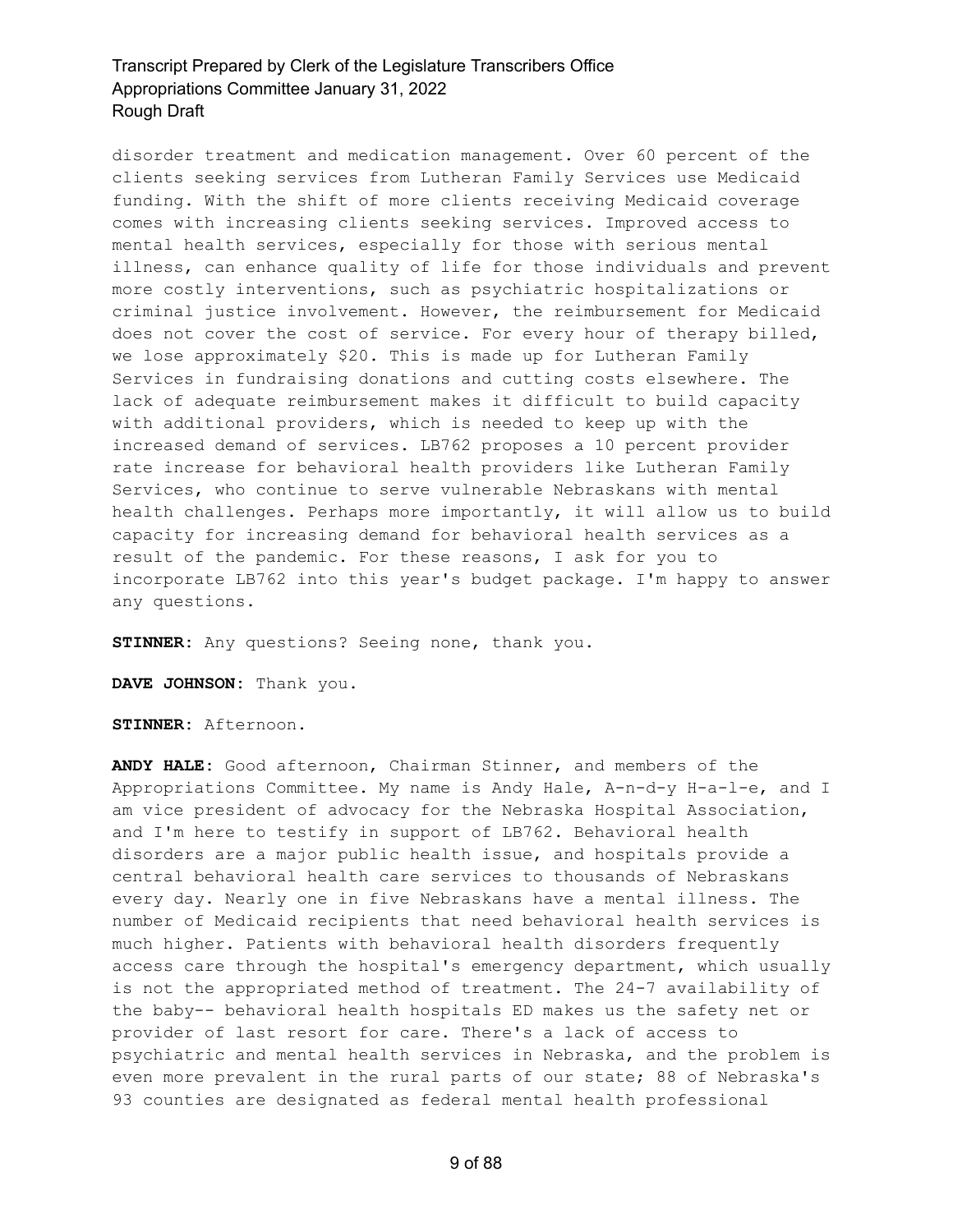shortage areas; 78 counties have no practicing psychiatrist; 32 counties lack behavioral health provider of any kind. And you go 25 miles outside of Lincoln or Omaha, there is a ten thousand to one ratio for population and practicing psychiatrists. Compounding the problem is the high percentage of behavioral health care workers that is able and expected to retire in the coming years. Obtaining licensed mental health professionals in a rural area often means those facilities must be very competitive in their wages, ofting pay-- often paying more than their urban counterparts. This is extremely difficult in an already strained-- strained budget. A study by Behavioral Health Division of the Department of Health and Human Services showed that rates paid to providers is anywhere from 7 to 35 percent lower than actual cost of providing those services. And the COVID-19 pandemic has created and will continue to create long-term mental health disorders. Statistics show that the pandemic has increased suicides, drug use, alcohol use and other harmful behaviors. The NHA wishes to thank Senator Dorn and his staff for introducing this important bill, and we encourage the committee to advance LB762.

**STINNER:** Any questions? Seeing none, thank you.

**ANDY HALE:** Thank you, Senator.

**STINNER:** Good afternoon.

**ANNE CONSTANTINO:** Good afternoon, Chairman Stinner, and members of the Appropriations Committee. My name is Anne Constantino. For the record it's A-n-n-e C-o-n-s-t-a-n-t-i-n-o, and I am the president and CEO of CRCC, a nonprofit in Omaha formerly known as Children's Respite Care Center. I'm here to testify in support of LB762. I want to thank Senator Dorn for offering this bill to increase behavioral health provider rates. Enactment of this bill would help CRCC expand to critical services, support investment, or excuse me, would increase behavioral health provider rates. An enactment of this bill would help CRCC expand access to critical services, support investment in our behavioral health workforce and extend a lifeline to families struggling with the hard financial and social realities brought forth by COVID-19. We'd like to say at CRCC, we are a place where children find a world of possibilities and where parents find peace of mind. We help children and young people with special needs from birth to age 21 reach their full potential by providing comprehensive educational, nursing and therapeutic care through Behavioral Health Day and weekend programs. Our licensed nurses, therapists, teachers and paraprofessionals combine their skills and experience to assist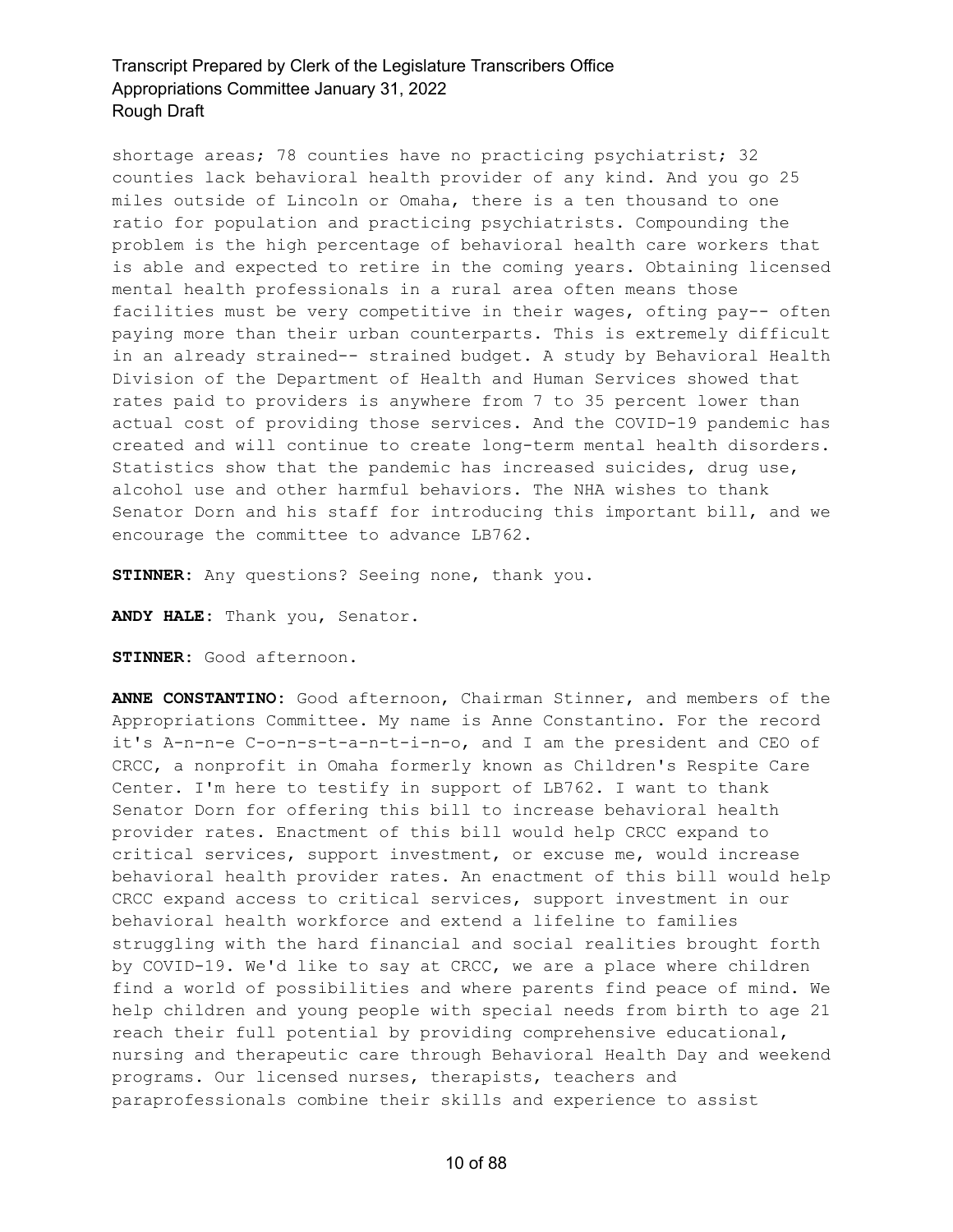children whose needs cannot be met in a traditional setting. By way of context, we currently offer behavioral health services to 291 pediatric clients in our school-based and outpatient services. Our services are provided by a team of LIMHPs that go into the school districts. Like many of the other testifiers have shared, the COVID-19 pandemic has precipitated a behavioral health crisis across the state and nation. Pre-pandemic, one in five children in Nebraska experienced a significant behavioral health dia-- diagnostic condition. Today, the number is two and five, and this is no surprise as our state's young people have faced the brunt of the disruptions in their educational, their social and emotional development as a result of the pandemic. Since the onset of the COVID-19 pandemic, our therapists reported a 35 percent increase in referrals for behavioral health services for clients age five through 17, with many experiencing serious illness, including depression and anxiety with suicidal ideation. As grim as these statistics are, they do not tell the whole story. We are very well-aware of the myriad of stressors that the pandemic has placed on parents and guardians of the Nebraska-- of Nebraska's children. These stressors are often multiplied when behavioral and mental illness and other complex medical conditions are present, as it is often the case with our clients. Often, our best measure of the financial impact on the parent-- of the pandemic on our client families is requests for patient assistance funding. Our annual patient assistance request to support cost free or reduced cost behavioral health care increased from roughly 50,000 in the fiscal year 2019 to 225-- 225,000 in fiscal year 2021. I'd be remiss if I did not say a word about our dedicated- dedicated team of behavioral health therapists. Our providers put in long hours every single day to meet the increase need of the clients and work hand in hand with parents, guardians and school-based professionals to ensure that our young learners have all the tools they need to support academic success. And they do all of this from their homes utilizing telehealth many times or in the schools, but when they're in their homes, they're also serving as caretakers and educators for their own families. These experiences have taken their toll and require attention and thoughtfulness from policymakers around behavioral health providers supports. I would not attempt to claim that a provider rate increase would address all of these challenges. However, LB762 represents a commitment to some of the most vulnerable in our communities and the dedicated professionals who serve them. I will mention in closing that I have included three client stories with my written testimony. I'd encourage you to take a look and read through them. So thank you for the opportunity to testify, and I'm happy to answer any questions that you may have.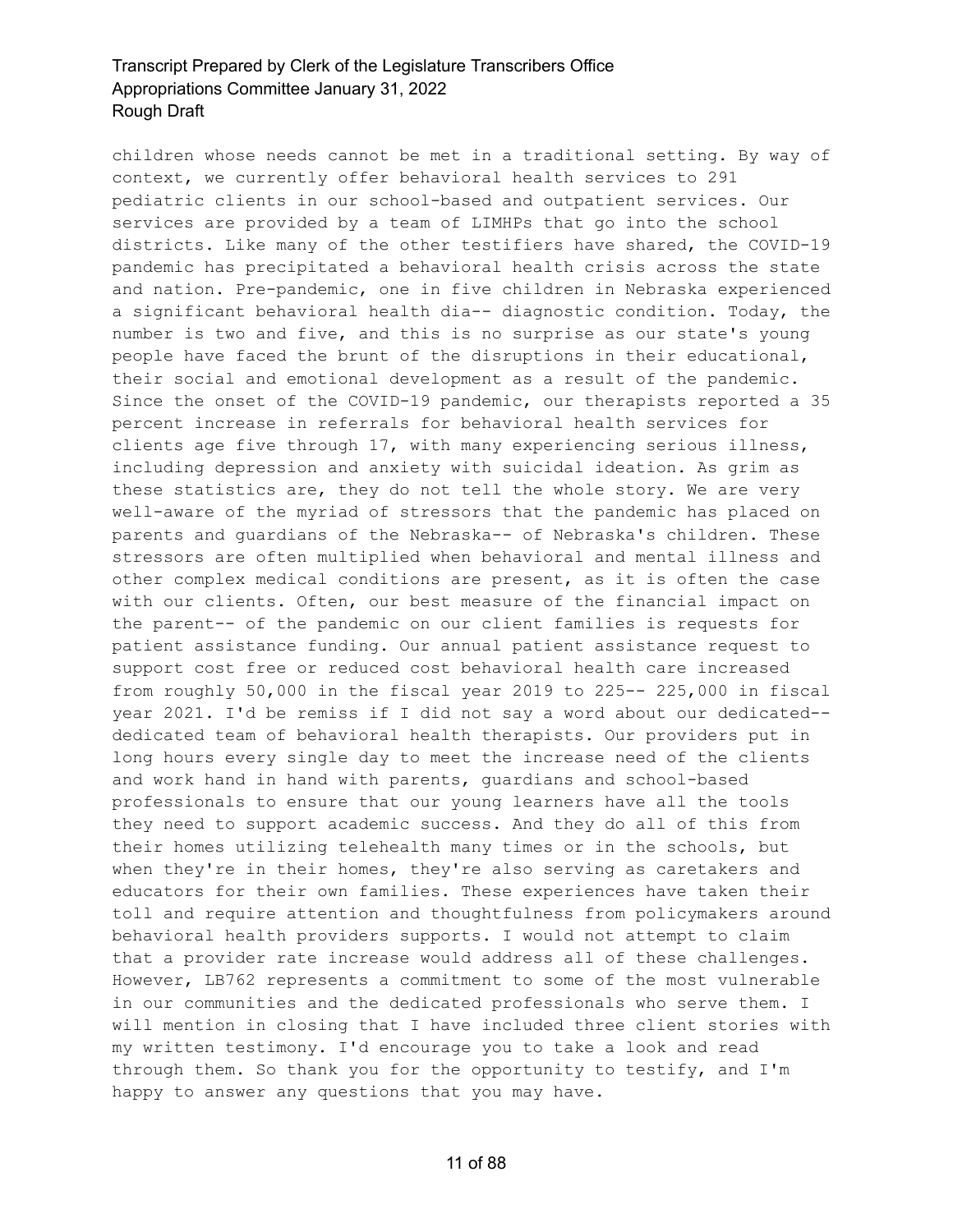**STINNER:** Questions? Seeing none, thank you.

**ANNE CONSTANTINO:** Thank you very much.

**BRENNEN MILLER:** Good afternoon, Chairman Stinner, members of the Appropriations Committee. My name is Brennen Miller, B-r-e-n-n-e-n M-i-l-l-e-r, appearing before you today on behalf of our client, the Lancaster County Board of Commissioners. I'm also appearing on another group, the League of Extraordinary Lobbyists, who failed to get their letters in on time and have to come before you in person. Handing around right now is a letter signed by the Chair of the Board, Commissioner Deb Shore. And I would just highlight the third paragraph. Lancaster County Board believes that expanding access to behavioral and medical health care is a sound investment in the community. Most directly, clients who have access to medical and behavioral health providers are less likely to utilize overworked and expensive emergency departments. In addition, this bill promotes better health outcomes by establishing ongoing provider relationships and reducing wait times through an expanded provider pool. Finally, clients access to behavioral health care ser-- providers have the opportunity to manage behavioral health maintenance in crises through medical interventions instead of through more costly and less effective criminal justice interventions. So just appearing before you in strong support. Thank you, Senator Dorn, for bringing this measure, and I'd be happy to answer any questions.

**STINNER:** Senator Erdman.

**ERDMAN:** Thank you, Senator Stinner. Thank you, Mr. Miller, for coming. So you're a paid lobbyist for Lancaster County Commission Board?

**BRENNEN MILLER:** That I am indeed.

**ERDMAN:** Thank you.

**STINNER:** Any additional questions? Seeing none, thank you.

**BRENNEN MILLER:** Thank you.

**STINNER:** Any additional proponents? Seeing none, any opponents? Seeing none, anyone in the neutral capacity? Seeing none. We have online letters that-- for 7 pros, 0 opponents, 0 neutral in favor of LB762. Would you like to close Senator Dorn? Senator Dorn waives his closing. We'll now hear-- that closes our hearing on LB762. We'll now open with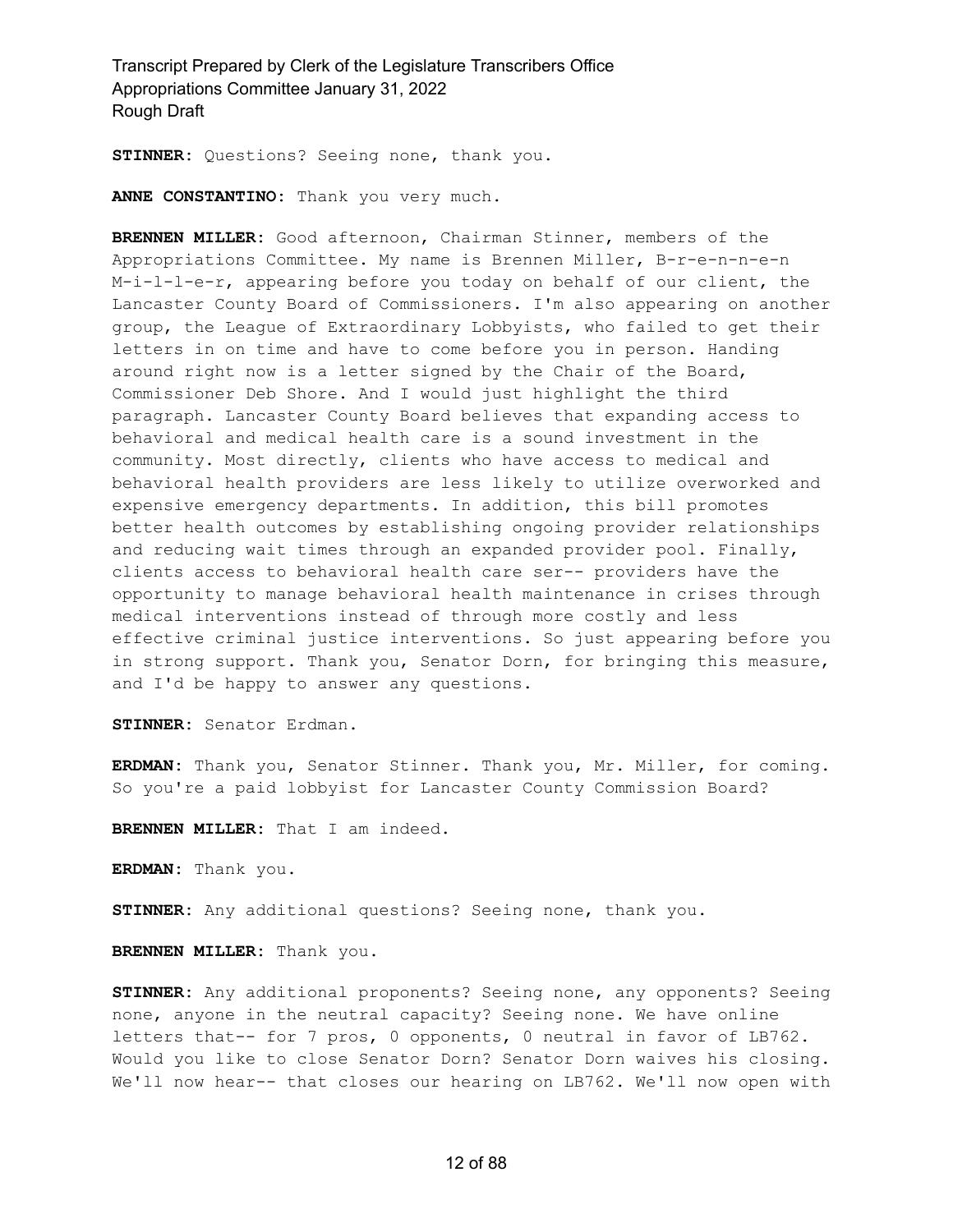LB893. This may take a while to organize this. Hope this is the right one.

#### **WISHART:** Yes.

**STINNER:** Good afternoon, members of the committee, and Senator Wishart. My name is John Stinner and for the record, it's spelled J-o-h-n S-t-i-n-n-e-r, and I represent the 48th District, which is all of Scotts Bluff, Banner and Kimball County. LB893 appropriates 26.4 million in General Funds, fund-based aid for provider rate increases to Program 424, developmental disability aid. The corresponding federal merit fed-- federal medical assistance percentage increases \$41.3 million. This equates to a 15 percent increase in the base reimbursement rate. Back in March through September of 2020, providers were supplied with a 15 percent increase for heightened cost and lost revenues due to the COVID-19 pandemic. This was covered under Appendix K and again from January through June of last year, they were again paid with an increase in rates from DD. This was a much needed boost to keep them viable throughout the pandemic. However, since July of last year, there have been no aid to the DD providers, while costs associated with the pandemic and revenue losses still exist. I want to point out that even after the pandemic subsidies, we are talking about a segment of providers that are highly sensitive to external pressures such as this due to a very low margins and challenge in competing with the wider job market. For example, a starting wage for frontline workers, a DD provider segment have starting wages of \$13 per hour on average. If you compare this to Target, which in 2020 announced a starting wage of \$15 an hour plus benefits, you can see how difficult it is for our DD providers to keep pace. Other companies such as Hobby-Lobby, Costco, Amazon and many fast food restaurants have raised wages even as high as \$20 an hour with benefits. In addition to the private market, the state's agreement with the employee union to increase pay for workers in 24-hour facilities up to 30 percent has given an incentive to workers to switch to similar roles in the current-- they currently serve. Starting wages at the Beatrice Developmental Center is now \$17 an hour, with some making over \$20 an hour with all with benefits. This would put our DD providers in a dire situation that necessitates a need for an increase. The DD system is currently 35 percent short-staffed on frontline positions, creating a massive amount of overtime. This leads to a lack of services provided to families in unsafe condition for all involved. The increased reimbursement rates being sought by this bill will help shore up that system. Finally, just a quick note. I've been made aware that the child welfare aid provides funding for some of the correlating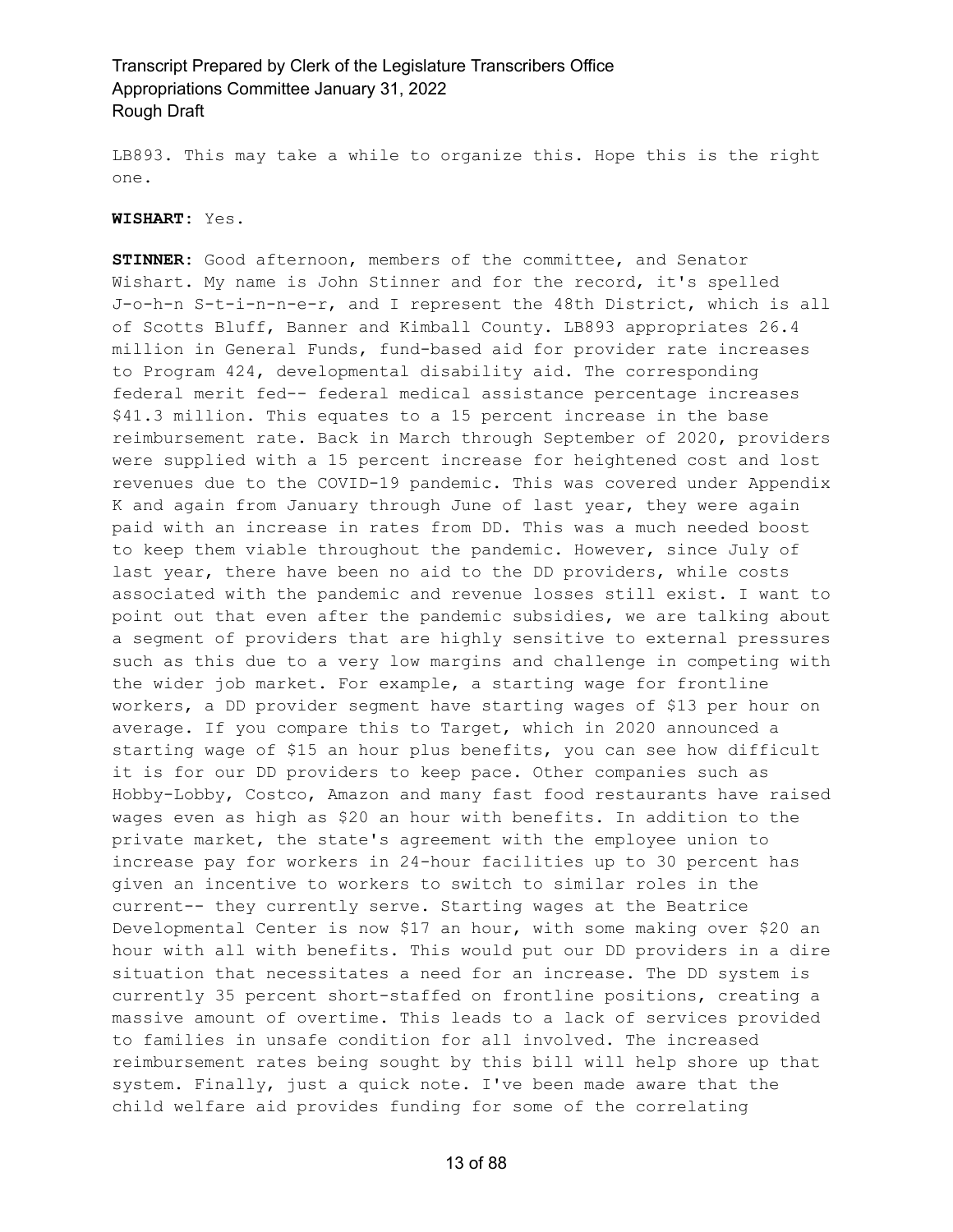services for children with developmental disabilities that are placed in out-of-home care, such as residential treatment centers and other types of out-of-home placements. Children and Family Services provides-- provides for these services at the DD rates schedule. That corresponding increase adds 865,000 to the fiscal note, which is something for the committee to consider. Stabilizing our DD provider rates is a critical step in assuring that Nebraska being covered by these rates receive the care they need. We have seen in other provider areas competing wages in a wider job market, many of which offer benefits, has put an increased strain on the already high pressure environment. This bill is an attempt to help our providers make better div while providing the care that many depend on. With that, I'm just going to take-- do a little math problem with you. The 15 percent times \$13-- 30 percent times \$13 gets you to about that 17 level, and that's kind of what I was looking at as parity with the Beatrice Center. And I think that that's probably where we can go. Now, there is a corresponding bill by an ARPA, request by Senator Hilkemann. This gets us halfway to that 30 percent. So I didn't want to raise the base too much because I think there's an affordability piece of this thing, but we need to start that process of trying to get it to that level. But if we can fill in the top part of that with ARPA, we can get close to that \$17 or \$18 an hour. That I think will probably make them more competitive, be able to-- what we've seen with the 30 percent increase. For an example, at Corrections, they've been able to get more resumes, more people involved, so it looks like that is an answer to some of the other problems that they have. So just doing that math, I've contemplated putting X amount in for DD providers, for nursing homes. Certainly what we just heard, those-- I think there's funds already available for that-- for that need, but certainly child welfare will be up. Those are really kind of the three agencies that we've taken a look at. 24-7 facilities, if you took a look at what the Governor was doing with DD, they provided \$30 million. And that'll bridge them through the end of June. But then they fall straight off. What this does is kind of bridge that right across so that they don't have that cliff effect at the end of June. Hopefully, that makes sense. It kind of keeps you on a level playing with the 2 percent increase, it's about 17 percent. So the next generation through the Appropriations is going to have to deal with another base increase. If you can step that base increase up gradually over a few years, where ARPA can kind of subsidize, I think that's a good strategy for the state. When you come out of this whole situation, hopefully we'll have a competitive workforce that provides the services that we need. So with that, I'll take any questions.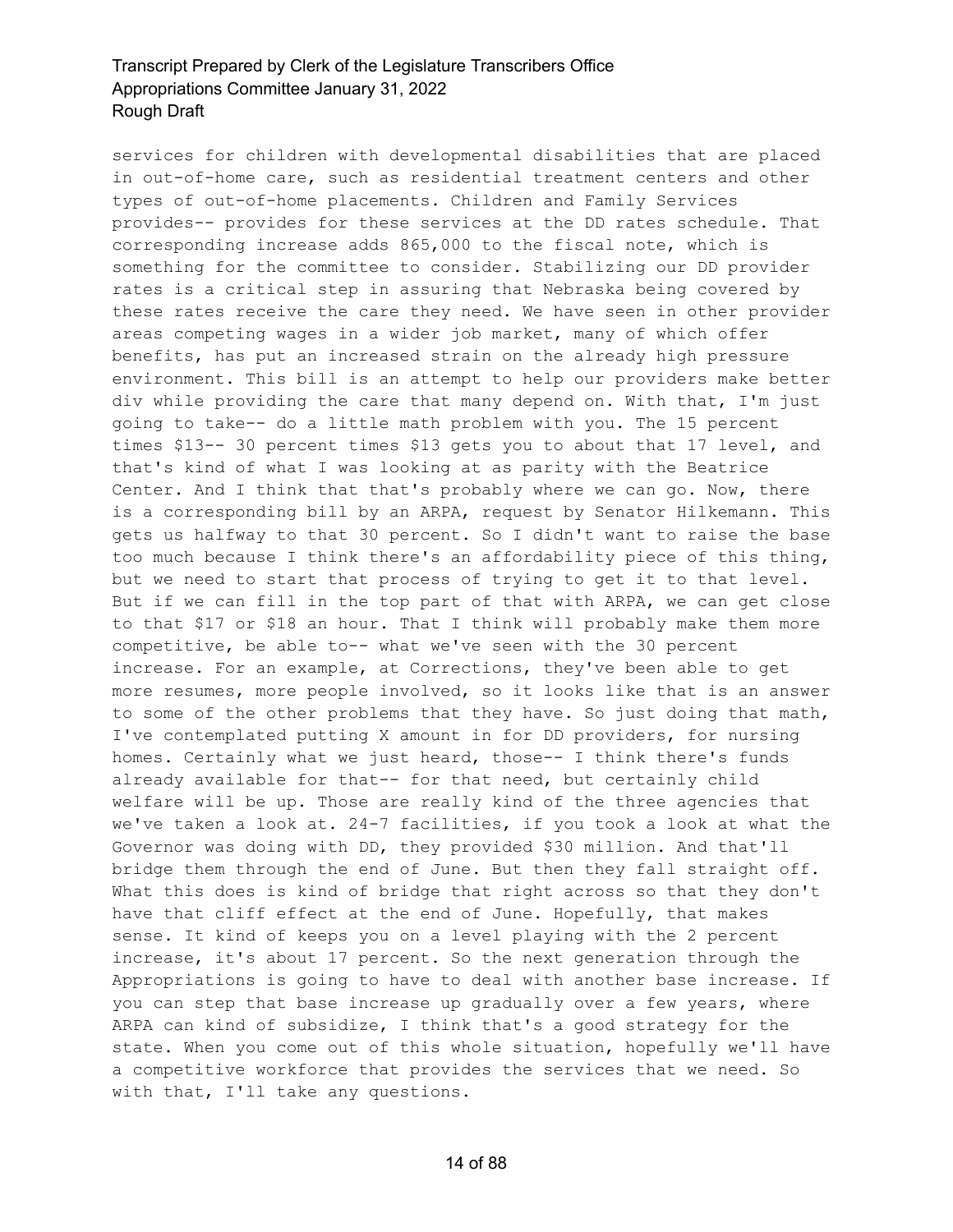**WISHART:** Thank you, Chairman Stinner. Any questions? Seeing none, thank you.

**STINNER:** Thank you.

**WISHART:** We will open this up to proponents of LB893. Good afternoon.

**BRETT SAMSON:** Good afternoon.

**STINNER:** Sorry, I left my glasses up here. I couldn't see very good. (LAUGHTER)

**BRETT SAMSON:** Thank you, senators, for your time today to speak on this issue. My name is Brett Samson. B-r-e-t-t S-a-m-s-o-n, and I'm the president of Hands of Heartland. Mike-- we currently provide services and supports to Nebraskans with developmental disabilities in Omaha, Bellevue, Lincoln, Grand Island, Kearney, West Point, Fremont and Norfolk. I'm not only representing Hands of Heartland today, but also our statewide provider organization, NASP. The first time I sat before this committee was two decades ago as a direct support professional in the same profession. I do not remember what I said verbatim that day, but I do remember stating that I'd never held a job that required such a large array of skills, as was needed to support people with developmental disabilities successfully. Twenty years later, I still believe that. I worked as a DSP through college and I've held-- now, I have held several leadership positions over the years. I say with confidence that I've never seen a more challenging environment than right now due to the staffing shortages across the state. Finding employees to properly work with people with developmental disabilities has never been easy. When the pandemic began, one of our biggest concerns was what we would do if we temporarily lost several employees to quarantine regulations and restrictions. What we did not expect was for the long-term labor shortage that has occurred. Many people simply do not come back to work for providers. The applicant flow was reduced to less than a trickle. Great people who have worked in this field simply left or quit jobs that required less, but paid more. Providers are now relying on overtime at levels that we would have thought unfathomable pre-2020 At one point, my company had over 60 full-time positions open. Providers are paying hourly rates, over time, double time, shift differentials and incentives that are simply unsustainable at the current reimbursement rate. But we have to. We don't have a choice. We cannot close our dining area for lunch, reduce our hours or limit the number of checkout lanes like other businesses are doing in response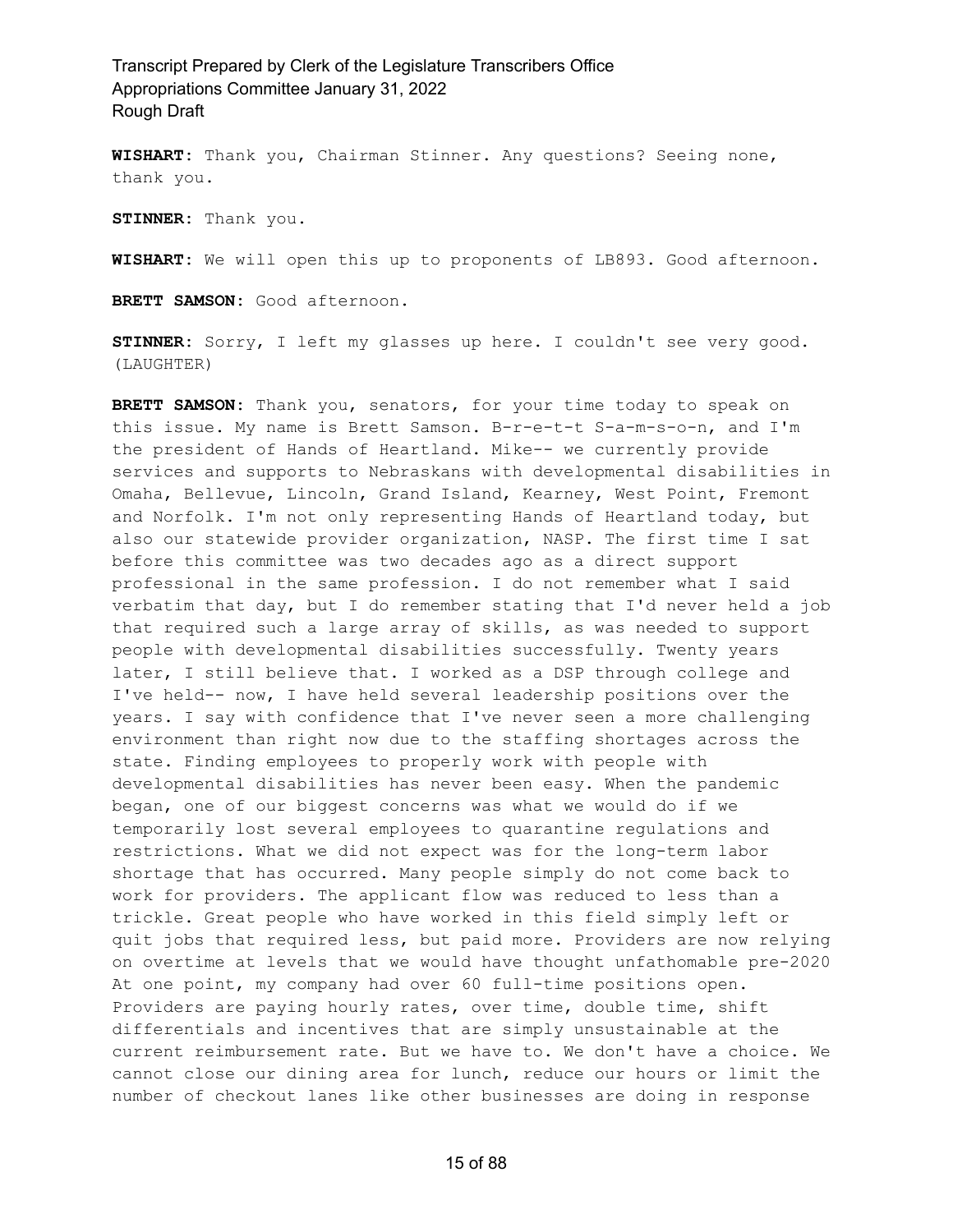to their own labor shortages. The needs of the people we support are always there. The need is 24-hours a day, every day. If anything, since the beginning of COVID, those needs have enhanced while our workforce has been depleted. The lack of our industry's ability to recruit and retain qualified people is having a domino effect. Good people whom I've known for years, who have dedicated their lives to supporting people with DD are leaving the field. They simply can't work the hours anymore. Managers are working 24-hours straight because there's no one left to ask to work. Directors and CEOs are working overnight shifts when they're not in their offices. I know of instances of human resource personnel working shifts in residential homes because they see the struggles and the lack of applicants. There's no doubt in my mind that this week across our state there will be mothers and fathers telling their kids, I'm sorry, but I'm going to have to miss your game again because they have to work their seventieth or eightieth hour this week due to open shifts. The temporary increase to our rates for these next few months is very appreciated but providers must have to have a way to sustain the higher wages and overtime pay they are paying now due to these shortages. We must have to find a way to recruit new employees and retain our current workforce. It's not realistic to think we are ever going to get back to before 2020. This cultural shift isn't temporary. Providers must have the ability to compete for qualified, competent staff to support our fellow Nebraskans who are most in need. It is already a dire situation. Our industry in this state cannot continue to lose more good people. I'm proud to have dedicated my career to this field. I'm a proud Nebraskan. I'm proud of Nebraska's role as a pioneer in community-based services in this country. I'm here to show my support for this bill. I firmly believe community-based service providers, our employees and the people we support in Nebraska need this bill passed in order for the services to be at the level they deserve. Thank you for your time.

**WISHART:** Thank you for your testimony. Any questions? Seeing none, thank you. Next proponent.

**JACOB HILE:** Good afternoon, everyone. Thank you for having me. Thank you, Senator Stinner, and Chairperson. So my name is Jacob Hile, J-a-c-o-b H-i-l-e. I am supporting the LB893. I'm advocating on behalf of the people who receive the services. I'm also advocating for the families who have loved ones in home and community-based services. I am a Lincoln provider. We serve about 100 individuals in just the Lincoln area, so that represents a very small number. So, I'm a native Nebraskan and have dedicated my career to providing home and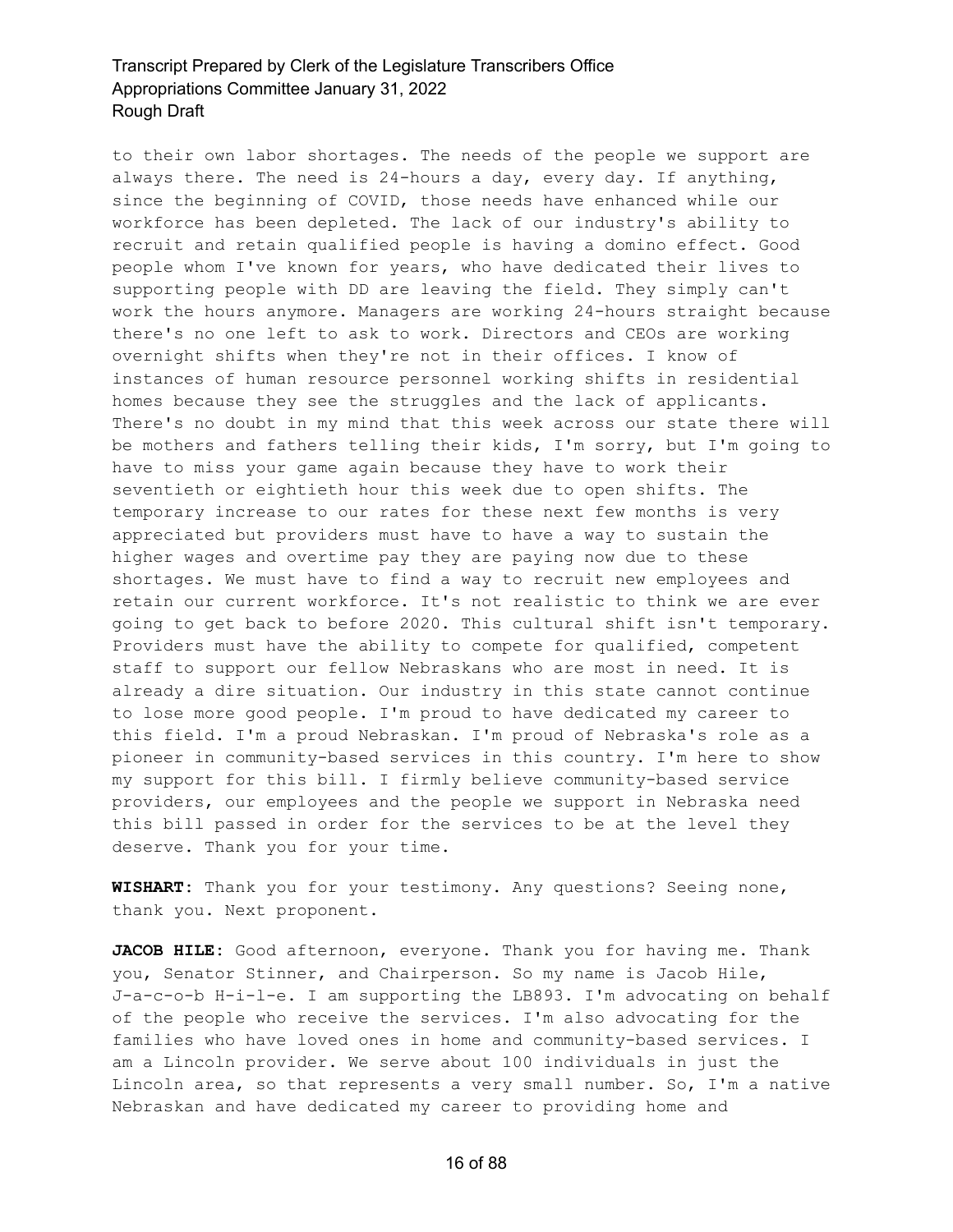community-based waiver services. I've done it for 13 years. I want to ask everyone in this room to support LB893. The decision you make on supporting this bill will determine the outcome of the most vulnerable population. They're relying on people like me, people behind me, coming to their homes and assisting them with basic hygiene, keeping them safe, administering their medications, keeping them alive. OK. As an agency provider in Nebraska, it's my obligation to advocate and serve my community. I'm directly informing you there is a need for an increase in funding to the home and community-based services in order to adequately support Nebraskans with developmental and intellectual disabilities. By supporting this bill, you will directly improve thousands of people's lives in Nebraska. As an agency provider, we ensure the overall safety and well-being of Nebraskans with developmental and intellectual disabilities by offering very specific waiver services, OK. So we know what we're doing. We know what's in the waiver that we should be treating people for. We are federally and state regulated as approved agency providers who obtain and maintain certifications issued by the Department of Health and Human Services of Nebraska's division and developmental disabilities. So we are highly regulated. Money isn't just being wasted. Without additional funding, we will continue to sit down with families and tell them that we cannot serve them. That's what I do every day. We will continue to watch people deteriorate physically, mentally, emotionally, a lot like what we heard today already. We will continue to tell Nebraskans there is not enough support to meet your needs. We will continue to pray for the thousands of Nebraskans who are on a waiting list. There's thousands of people on the home and community-based waiver services waiting list. So if you're a parent or you have a child and they have a disability or an intellectual disability and they grow up and you need help, you'll be put on a 7-year waiting list. OK. The proposed increase in funding will allow providers the ability to serve Nebraskans in need. The increase in funding will improve the system delivery of waiver services included in the home and community-based program. The increase in funding will allow providers the resources to meet the current demand of the community needs. We're not creating this need. OK, we're just trying to-- to help the people in need. The increase in funding will allow provider agencies the resources to effectively fulfill the state's obligations to meet the needs of their most vulnerable community members. Thank you for your time, and I'm happy to answer any questions anybody has about this program.

**WISHART:** Thank you so much, Jacob. Any questions? Seeing none, thank you.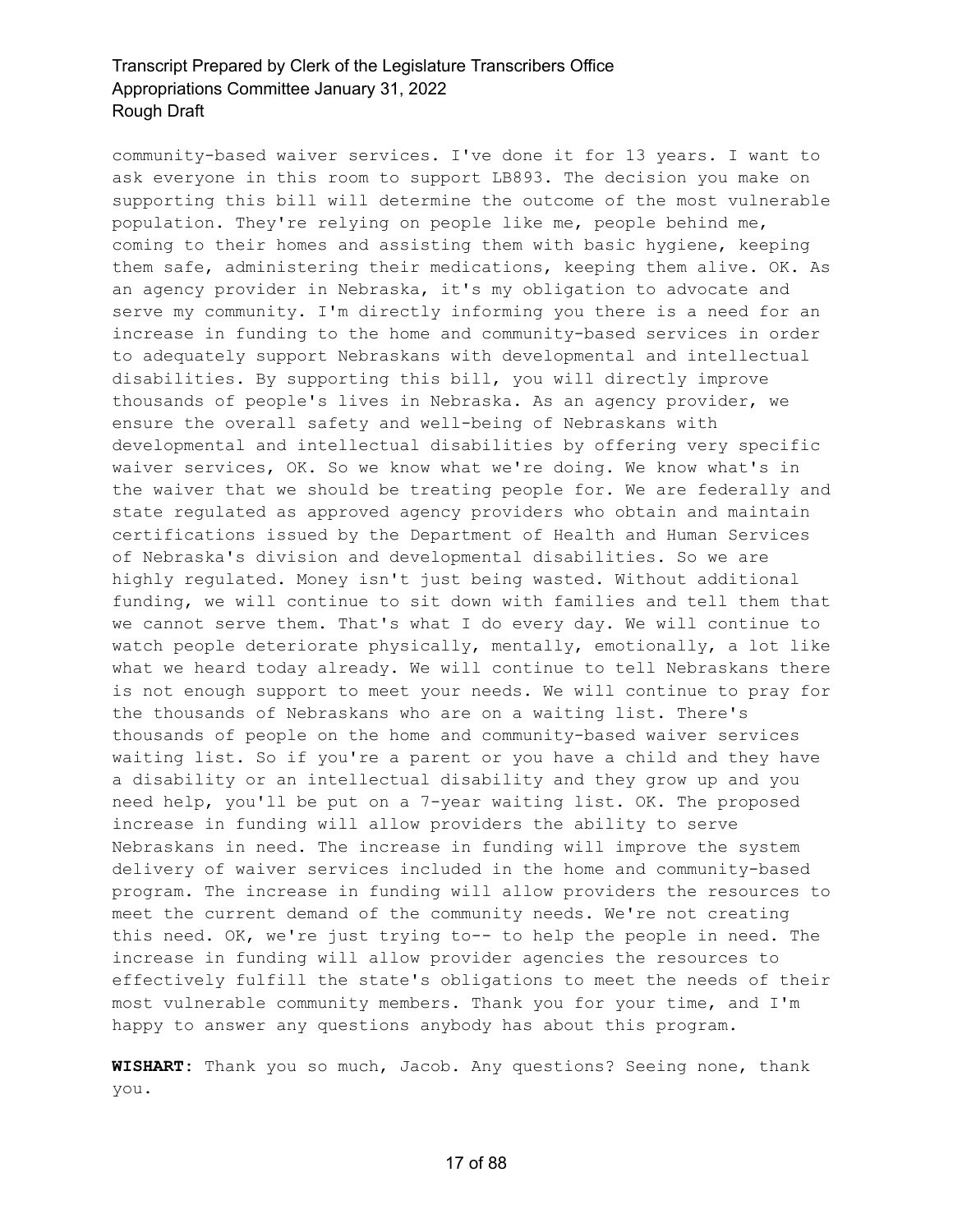**JACOB HILE:** Thank you.

**WISHART:** Next testifier. Good afternoon.

**SARAH GRAHAM:** Good afternoon. Well, my name is Sarah Graham, S-a-r-a-h G-r-a-h-a-m, and I'm the deputy director of DUET, and I'm so grateful for your time today. DUET, formerly ENCOR, was the first community-based service provider for the people that have intellectual or developmental disabilities in the state of Nebraska and the United States. Our organization began more than 50-years ago as a grassroots movement. This effort was filled with advocates that were willing to shout from the rooftops that all people, regardless of their abilities or their challenges, deserve to live their life in a community of their choice. Living, working, worshiping and socializing alongside people that may or may not have an intellectual or developmental disability. These fierce advocates fought to ensure that a person is not defined solely by a diagnosis and that they have the same rights as all other Nebraskans. This effort began because many parents wanted more for their children than a life in an institution, but they would not have been successful without help. The state of Nebraska was at a crossroads, and visionary senators gave this movement a chance to build something that had never been done before. The service provision system that provides support to 5,000 Nebraskans exists only because those lawmakers and advocates that came to a critical crossroad were willing to blaze a trail that had never been traveled. They're visionary efforts transformed the lives of people with a disability in Nebraska and the foundation they created by people just like each of you, can be seen throughout the country and millions of people are better because of it. I speak about the history of our field prior to discussing the current crisis we face today, because just like then, we are all in extraordinary and unprecedented times. We all stand at a similar crossroad that has risen to a crisis level. The decisions made will determine if people that have a developmental disability will be able to continue to live, work, worship and socialize in the community of their choice. The crisis Nebraska providers face today, largely due to the impact of COVID-19, is unlike anything faced previously. Easily the biggest challenge we have is the ability to hire enough qualified people to provide the support and oversight. DUET is one of the largest providers in the state, and many of the homeS supported by the work have had to be consolidated due to the staffing crisis. By the end of February, DUET will have closed more than 10 homes and will have worked with many people affected to find new-- a new house to call home within our agency. Many providers are making the same difficult decisions. In some instances, they've had to stop providing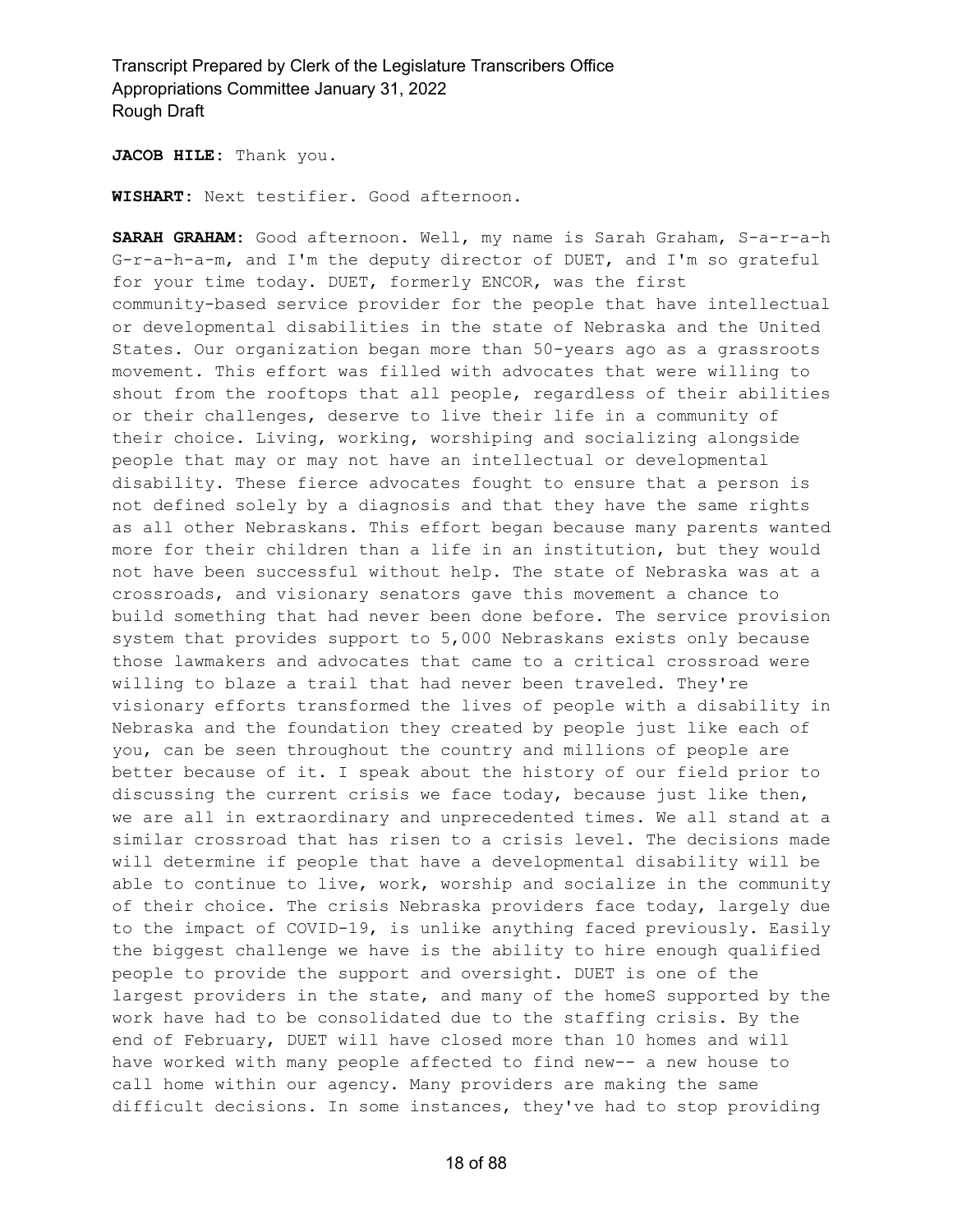services to people that have complex needs because they require a dedicated, direct support professional that the agency is unable to provide. The staffing shortage is nearing a point that DUET may have to make similar decisions, and these impossible choices are occurring when we all thought we would be celebrating that 500 Nebraskans were no longer on the wait list. It's not surprising that providers are struggling to attract qualified applicants when the starting wage that we're able to offer is often two dollars an hour less than jobs at fast food restaurants, retail stores or even similar positions offered by the state of Nebraska. Providers fall further behind when the differentials are considered. Unlike those employers, community-based service providers do not have the ability to set the rate for the services provided. Once again, I say that Nebraska-- Nebraska is at a critical crossroad. Today, we are here in support of legislation that has recognized all that is at stake and takes critical first steps to protect the vision of those trailblazers that make-- made community-based services possible more-- more than 50 years ago today, I urge all of you to support these bills, and I thank you for your time.

**WISHART:** Thank you, Sarah. Any questions? Thank you so much. Next testifier.

**SARA BARTRUSS:** Thank you, Chairperson, Senator Stinner, and committee members for the opportunity to speak today. My name is Sara Bartruss, S-a-r-a B-a-r-t-r-u-s-s, and I'm the director of financial planning and analysis at Mosaic. Mosaic is one of the largest providers of developmental disabilities in the state of Nebraska, and we are also in 11 other states. I am also here today on the behalf of NASP. COVID has been a trying time for all businesses and providers that support people with intellectual and developmental disabilities are no different. For the time period of July ,2021 through December of 2021, IDD providers of home and community-based services have not received any additional funding from the state of Nebraska. Mosaic provides the services in 11 other states, all of which have received additional funding to help with direct care staffing and rising inflation. While a 15 percent rate increase has been approved for January through June of 2022, this is not sustainable, nor does this allow current providers to make any long-term rate increases for our direct care staff. Providers are currently seeing unprecedented decreases in margins across the state. Five of the largest providers in Nebraska, representing 45 percent of all payments made by DHHS for IDD services, we combined our financial data and our margins from the time period of July through September of 2019, compared to July through September of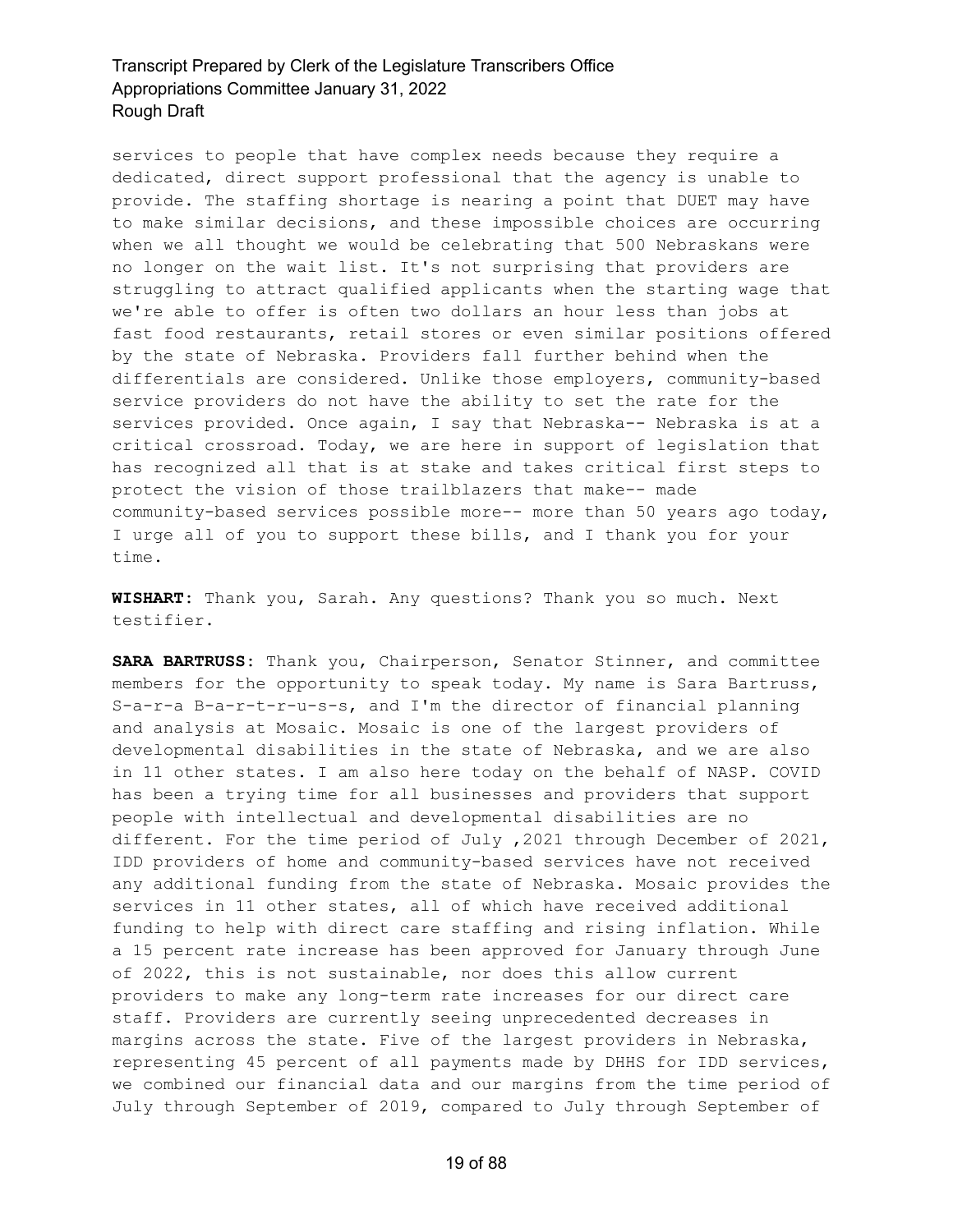2021. Margins were down 12 percent. Neither of these periods received Appendix K financial assistance, which is why we chose to compare those two periods. Providers, on average, are currently posting margin losses of 10.6 percent. Of the five providers who combined data, we were also down in our overall revenue as well. In that same July through September time span, we are down \$5.2 million in total revenue from 2019 to 2021. A 4.6 million of that is a decrease in IDD's waiver revenue. In turn, our salaries were only down \$812,000, and our contractor payments for our shared living service were actually up \$819,000. In fact, of the five providers combined data, we saw only an overall decrease in expenses of \$21,000. Simply put, we have gone from gains of \$1.1 million in 2019 to losses of \$4 million in 2021. Mosaic has seen an increase in what we pay to direct support professionals of 11.4 percent from just July of 2021 to December of 2021. As of Friday, we are short 209-- 219 STEs. A majority of those in our 24-hour residential group homes. Mosaic, along with numerous other providers, also compete for direct care staff and our Beatrice community with the Beatrice State Developmental Center, a state run institution. As Senator Stinner mentioned, their starting wage is \$17 an hour and with overtime and differentials, they are paying around \$20 to \$22 an hour. Providers of IDD services are only reimbursed around \$15, although no one can actually start their staff at \$15, it's more between \$11 and \$13 an hour. But we are having to add differentials and bonuses that we cannot afford to make sure that we have staff available, support our own individuals. No additional funding with increased rates of pay for direct care cost and contractor payments have been an incredible burden for all providers in Nebraska. The temporary rate increase of 15 percent is a start, but it by no means solves our staffing issues and our revenue shortage long term. Thank you for listening today, and we hope we can count on your support to better serve the people in the state of Nebraska with intellectual and developmental disabilities.

**WISHART:** Thank you. Any questions? I do have one.

**SARA BARTRUSS:** Yes.

**WISHART:** Can you speak-- directly, what is the reason why you are experiencing a decrease in funding?

**SARA BARTRUSS:** So we've also had to stop providing certain services so that is part of the reason why our revenue is down, we had to stop providing day services, which are usually in congregated settings. There are also reasons where family members don't want individuals coming into their home, staff members coming into their home to

#### 20 of 88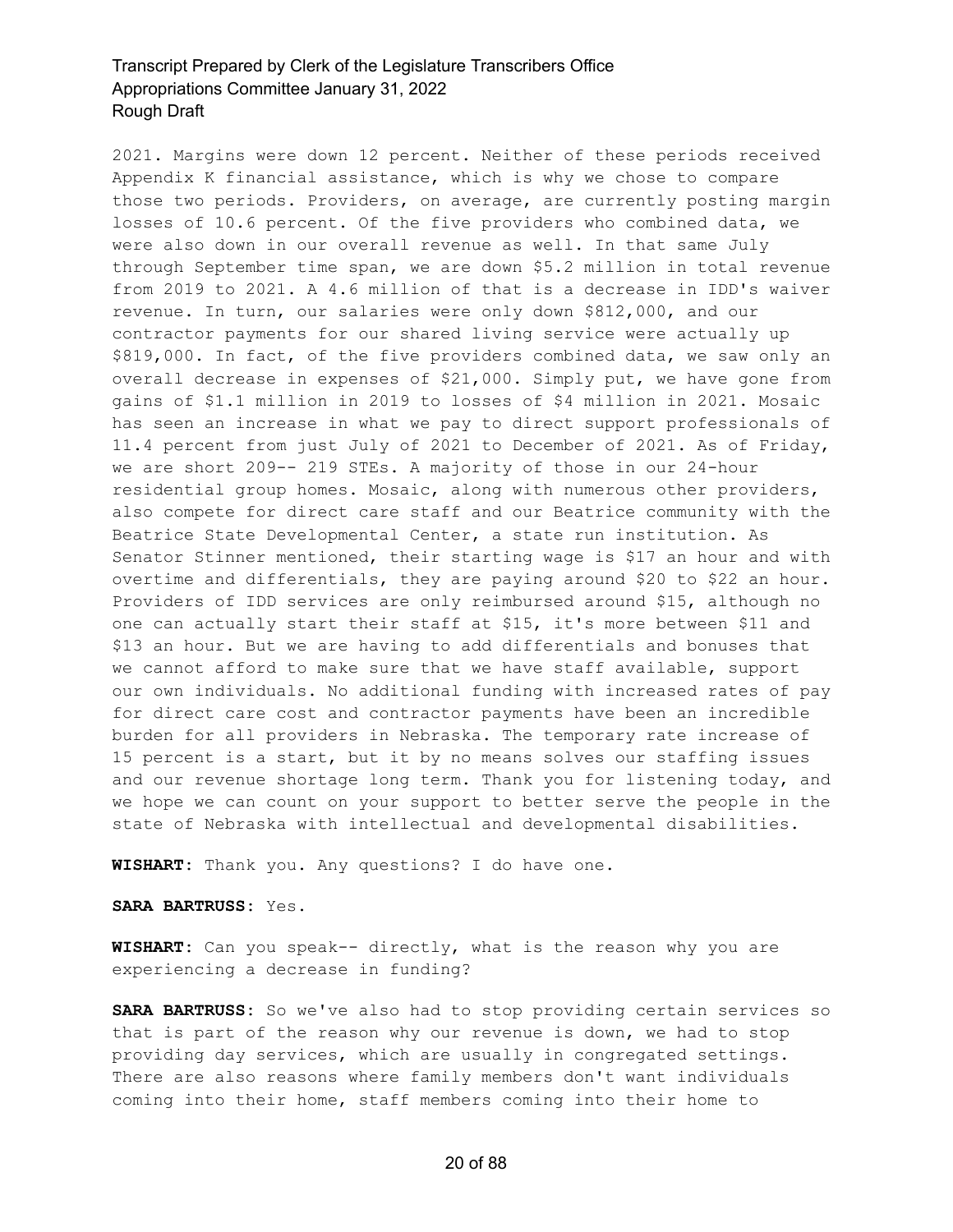provide services. Unfortunately, we've also had a number of our individuals that have passed away during this time period due to COVID.

**WISHART:** OK, thank you. Any other questions? Thank you so much.

**SARA BARTRUSS:** Yes.

**WISHART:** Welcome.

**JOE VALENTI:** Well, thanks. My name is Joe Valenti, J-o-e V, as in Victor, -a-l-e-n-t-i. I'm not a provider, so disclose that. I'm a parent advocate, president of a group called Friends and Family at PFCC. I'm here to discuss LB893. In general, I support this bill and ultimately what you are attempting to do is very positive. Allow me to explain some of my concerns that I have that I'd like you to consider. I don't believe the rate increase in long term will improve the situation facing the providers. As I read the bill, maybe I don't understand the bill, but a general rate increase goes to all the services that providers offer. What we've seen in the past is that the rate increases not go to the DSPs, the actual workers. So in some states and Senator Stinner, correct me, you know, as I-- as I say that, but somehow I think you've got to figure out a way and some states have done this. They've designated X percent of the rate increase to go to the actual DSPs. So I'd ask you to take a serious look at that. Maybe it's already in the bill and maybe I misread it. Also, I question, not in a bad way, the reduction in cost of the providers would-- having a little trouble figuring out if they're short that many staff where has all that salary reduction gone over the last whatever period of time. So if you have a 30 percent, 40 percent reduction in staff, and I know there's been overtime also because my wife is also guardians, the three individuals, two in the state of Nebraska. So I know there's been a decrease in services and there's been a lot of overtime done by the DSPs, as well as the managers and other employees of the providers, but what's hard to figure out is, if you've had that many fewer people getting paid, where's that-- where's that-- where are those dollars at? I'd also say to you that Nebraska's turnover rate, as kind of was mentioned, sort of, is probably one of the highest in the nations for DSPs. This was long before COVID and I do think there's other reasons for that. And I won't go through all those right now because I don't want to bore you, but because that's probably goes back to Health and Human Services Committee more than this committee. But I do think the entire developmental disability division needs to have a real hard look at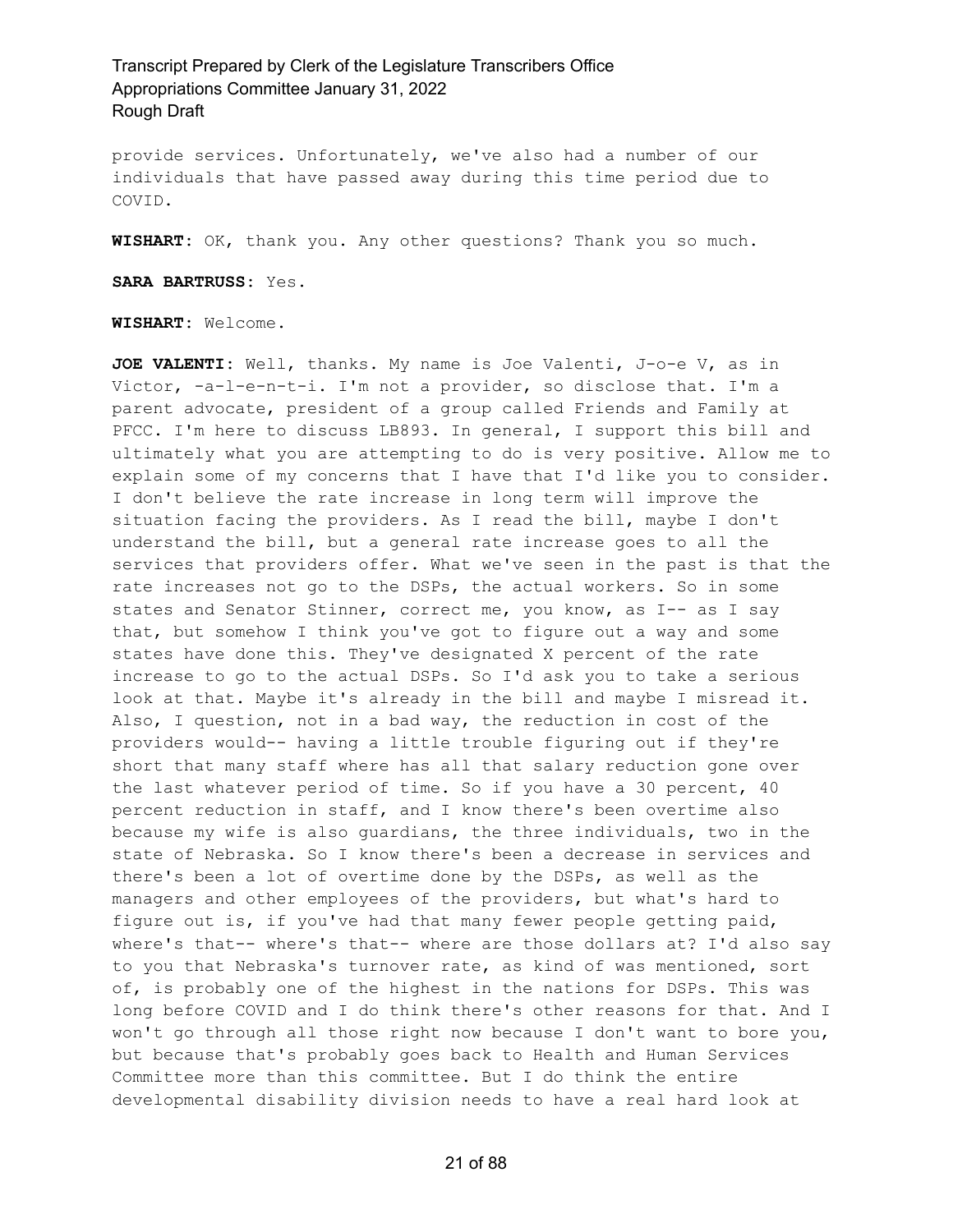it. And again, that's not this committee's responsibility. Let me speak about the STC, which we have our son there at the STC. And you've talked a lot about the rate increase there for salaries because it did go directly to the-- to the DSPs there or whatever their title might be in the category. As you might know, two unions negotiated that. There's the Corrections union as well as another union. And that's how that was negotiated, and I want to thank whoever was involved with that because that's made a big difference. But, having said that, they are still over 30 short of staff at the STC. So I'm just telling you money alone is not going to correct this, and I'm not sure what's going to correct it, but it's just not money. But I really encourage of the rate increase that's being proposed in this bill. Somehow, it needs to be designated that it goes or whatever percent needs to go to the DSPs. Back to Senator Stinner's comments that, you know, moves that rate up along with another bill that you'll be looking at here in the future from the office and-- and I'll be glad to answer any questions. That's all I have. Thank you.

**WISHART:** Thank you. Thank you so much for being here. Any questions? Senator Hilkemann.

**HILKEMANN:** Yes. I know you've had son at BSDC for a long time and we've had conversations on this.

**JOE VALENTI:** Yeah.

**HILKEMANN:** We haven't really talked but tell me about the-- and I know that's not directly related to the bill. I don't know if you're going to have a chance, but this-- I want this committee-- what's the level of care happening at BSDC now? What are you seeing?

**JOE VALENTI:** Well, I think the level of care there, and I have some friends behind me that will be probably stabbing me here pretty quickly, but the level of care there is-- is extremely high. And I think, yes, there is no question. Some of you may remember, Steve Lathrop's committee of many years ago, investigative committee that investigated BSDC when the DOJ came in and you all had to supply more funds to BSDC. But the level of care there is excellent. I think, and I think there was another testifIer here, but with co-occurring conditions, mental illness and behaviors and so forth and high medical needs, Beatrice is a good solution for our state. I will tell you, a lot of states have-- I mean, there are a lot-- there's a big push from CMS to get rid of institutional care. And I wish that term could be changed to a different term, but that's the way it's defined in CMS's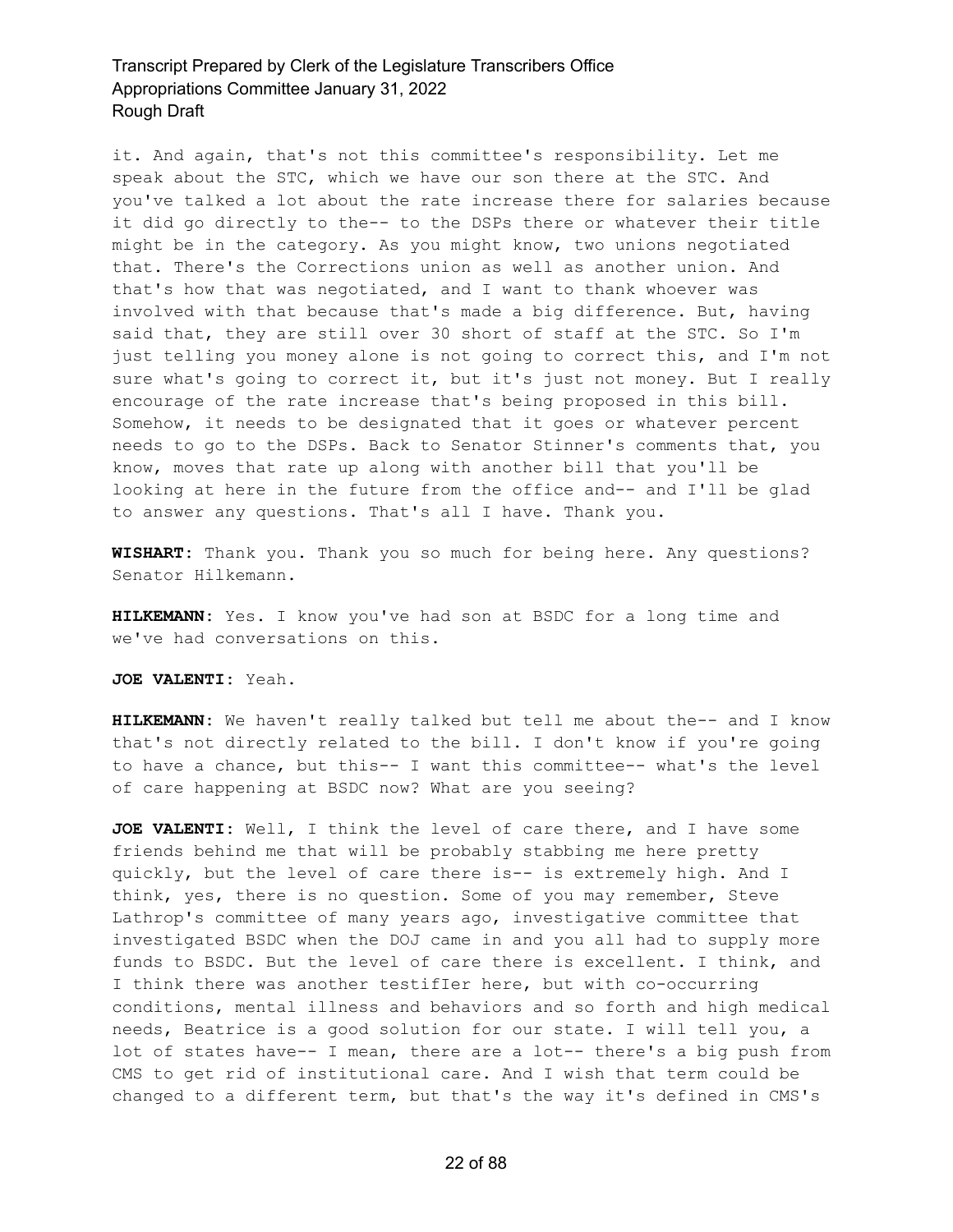rules. But the level of care there is excellent. Our son is very fortunate to be there. We are very fortunate to have her son there because of his needs. But when you have 24-hour care and you have a full team of people at Beatrice, I hope all of you have a chance to see it. I know a number of you have over the years, but I would really encourage you to get down there. It's-- it is-- it is just excellent. And quite frankly, we wouldn't have our son there if it wasn't excellent.

**HILKEMANN:** Thank you.

**WISHART:** Thank you. Thank you so much for being here.

**JOE VALENTI:** Thank you.

**WISHART:** Next testifier.

**JUSTIN SOLOMON:** Good afternoon, Senator Wishart, and members of the committee. My name is Justin Solomon. That's J-u-s-t-i-n S-o-l-o-m-o-n. I am the chief operating officer of a company called Integrated Life Choices. My testimony is going to get change a little bit because Senator Stinner nailed a lot of the issues, but I do want to cover this packet that was passed out to each of you, which covers what state spending and what state appropriations have done in the DD system over the last six years. At ILC, we provide support to people across the state as far west as Scottsbluff, as far east as Omaha and a lot of towns and communities in-between. And ahead of this legislative session, I was able to meet with many on this committee, and there was a popular refrain that can be summed up as, we've been appropriating money, is it getting to providers? I'm a numbers person, so I'll spend my time today helping answer that question by examining again the historical expenses and appropriations over the last six years for Program 424. This information again is covered out and we'll-- there's several charts and data points that I think that you, this committee specifically will find helpful. To start, I think it's important to cover what the state is spending on DD services. So on page 4 of the handout there, there is a synopsis of-- since 2015-16 what the state is spending for Program 424. Please keep in mind that this does not include federal sources, but that will be covered in subsequent charts. Page 4 showcases the expenditures for DD aid and you can see in '15-16 state expenditures totaled about one hundred and fifty five and a half million dollars. Last fiscal year, the state spent nearly 10 and a half million dollars less on DD services, for home and community-based providers at one hundred and forty five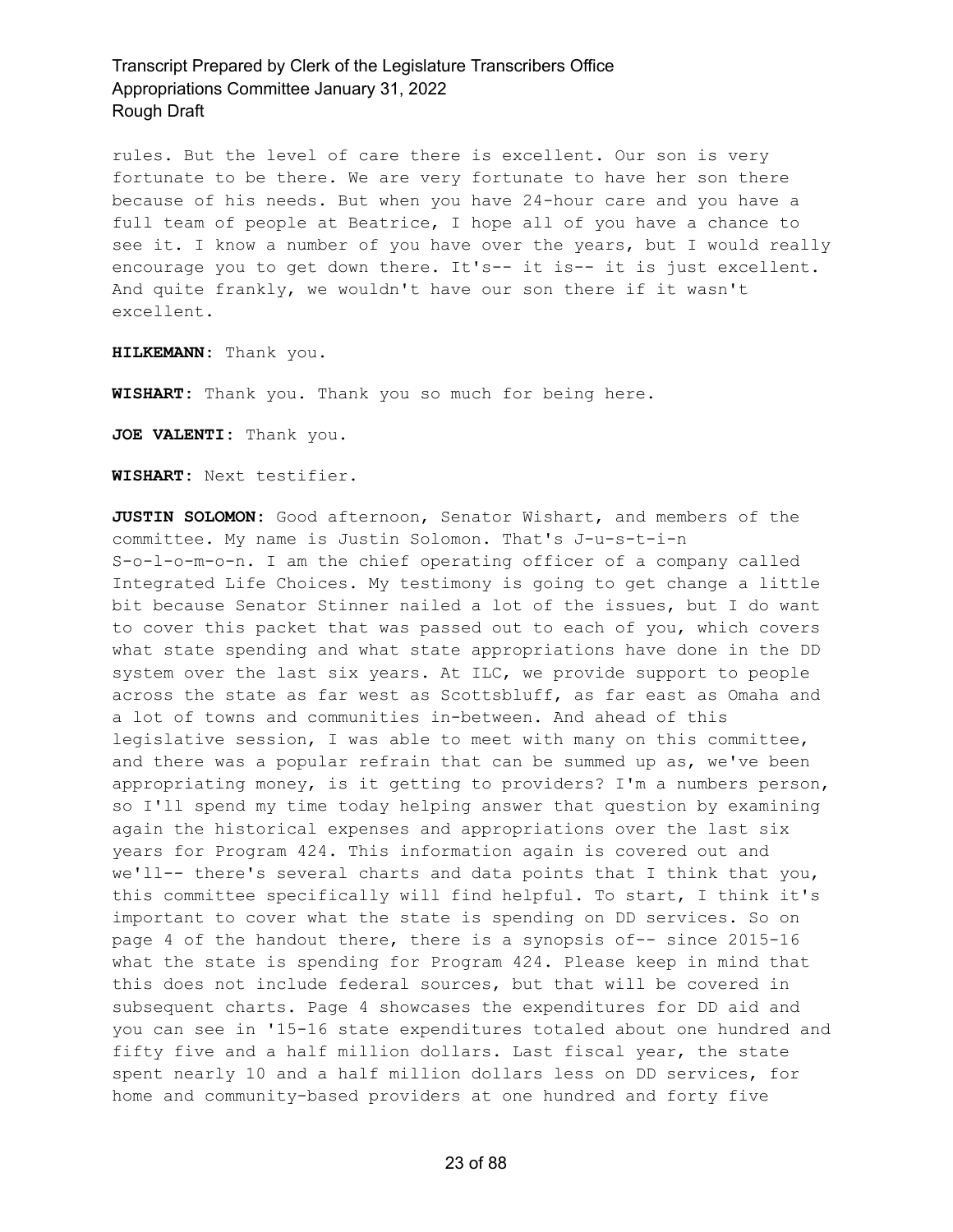million dollars. The key takeaway here is that over the past six fiscal years, state spending on DD services has decreased, and I'm not sure many people in this body are necessarily familiar with that data point. The following page, page 5 here, shows expense growth in many other state budget categories over the same timeframe, and you can see state expenses have grown significantly over this period, including the cost of DD service coordination, which has increased 25.26 percent. However, Program 424 has decreased 6.6 percent over the same timeframe. It is important to note the metal-- the federal matching funds or FNAP has increased over this period, so in total, more dollars are in the DD system today. However, it is also very important to point out the number of people receiving DD services through this program has increased as well. On page 6, there's a bit of a complicated chart there, but it goes and gives you the entire picture of what the state and federal funds are spent on these services. In state fiscal year '15-16, there were roughly 4,500 people receiving DD services in the state of Nebraska for a total cost of per-- per person. Again, from both federal and state sources of about \$68,000. This year DD-- DD spends its entire appropriation on the roughly 5,000 people receiving these services. The cost would be about \$75,000 per person. That's those green bars in that chart in front of you. However, we should also assess inflation, correct? And so that's what that black bar does. That black bar shows that if we adjusted and had been keeping pace with inflation, that's we-- where-- when we-- sorry, when we calculate inflation on the whole, the cost for DD services is actually down and trailing by about nine and a half percent. The other side of the story, and the one that this committee is more likely interested in is how resources are being appropriated to 424. Page 7 details the history of DD appropriations for services over the last eight years, and it may be a surprise to some of you that the amount appropriated for 424 for our current fiscal year is actually a reduction from where we were at in '15-16. Not including encumbrances from the previous year, the '15-16 appropriation was just over \$165 million and this year's total was 164. However, just because funds are appropriated does not mean they are being spent. Page 8 shows that over the course of the last two fiscal years, the Division for Developmental Disabilities has returned significant resources to the General Fund through lapsed funds. Last year, the DD system underspent its appropriation by \$10.2 million, and it is important to point out too that that \$10.2 million has a compounding effect when you consider those matching-- federal matching dollars. All told, if that \$10.2 million had been spent on DD services, the total available funding for these services would have been about \$27 million. I'm going to run out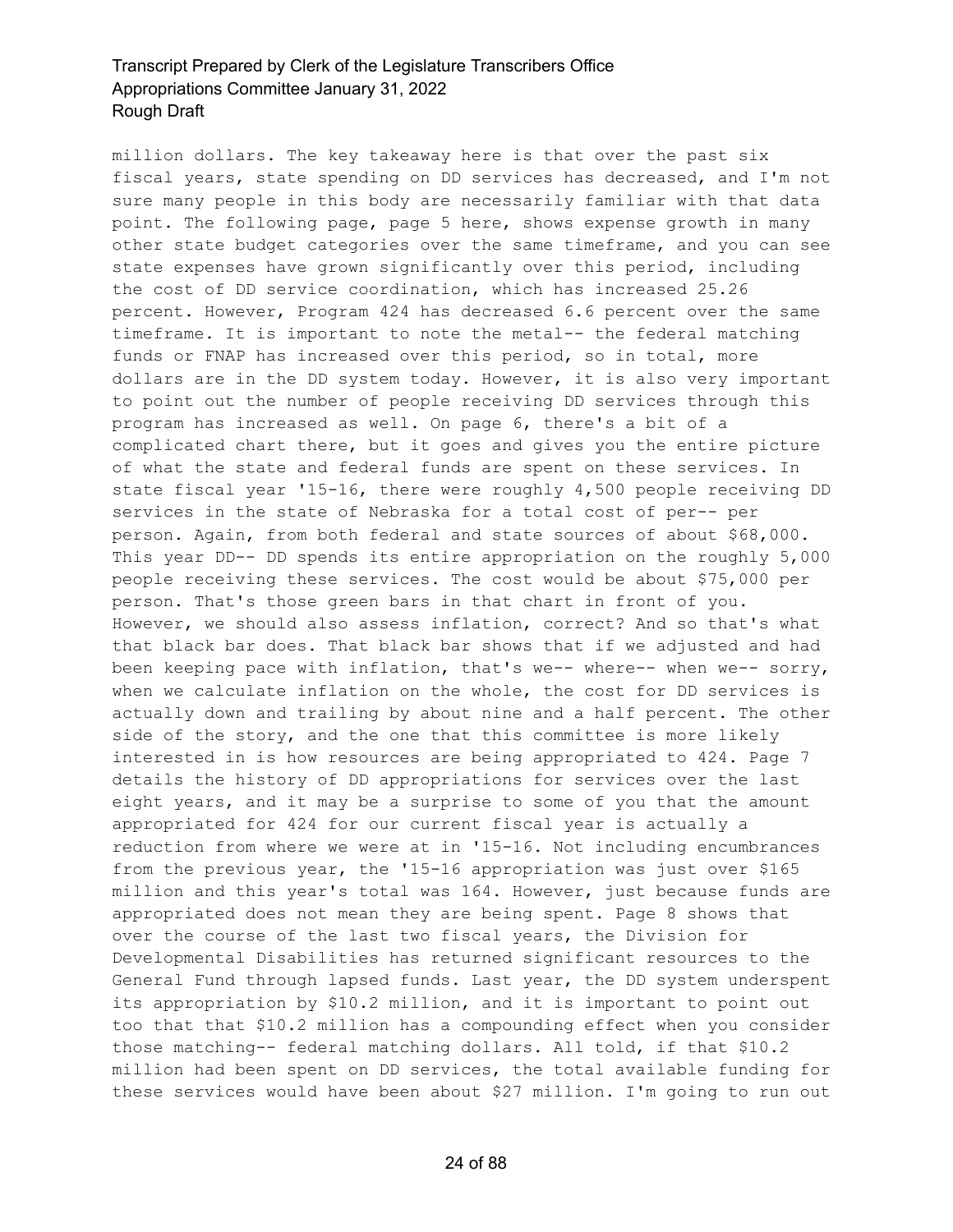of time, unfortunately, so, but I do want to try to get to this next point specifically, and that is where we're-- where we are projected to spend this year for DD services. Again, we're-- we're out of pace to underspend. Page 9 outlines the specific current trajectory of spending of 424 as of-- oh sorry, and I'm out of time.

**WISHART:** Thank you, Justin. We'll-- we'll follow up with you and read this.

**JUSTIN SOLOMON:** OK.

**WISHART:** Anybody have any questions? OK, thank you. Next testifier. Good afternoon.

**ANNE CONSTANTINO:** Hello again, Chairman Stinner, and members of the Appropriations Committee. Again, my name is Anne Constantino, A-n-n-e C-o-n-s-t-a-n-t-i-n-o. I'm the president and CEO of CRCC, which is a nonprofit in Omaha, formerly known as Children's Respite Care Center. I'm here to testify in support of LB 893. I want to thank Chairman Stinner for offering this bill and for his commitment to Nebraska children and families throughout his time in the Legislature. And I want to thank the Nebraska Legislature in general and this committee in particular for attention you have paid to the needs of Nebraskans with intellectual and developmental disabilities and the providers and parents and guardians who help support them. Again, we help children and young adults with special needs from birth until the age of 21 to help reach their full potential by offering a myriad of different services that help support them on a daily basis. We currently serve 350 children, young adults in our two center-based locations in Omaha, of which upwards of 30 percent are supported by DD comprehensive waivers. Like so many of my fellow testifiers, the COVID-19 pandemic has outsized the impact on our organization. As I sit here today, we have four classrooms that are currently closed due to COVID exposure and illness. During the month of January alone, we had 72 children and 12 staff out as a result of a COVID exposure. Since the onset of the pandemic, the COVID-related room closures and absences have related an operational losses of over a million dollars, and that's just one side of the equation. Room closures mean that the children we serve are not receiving the essential education, nursing and therapy services. In lieu of CRCC providing those services, parents and guardians must take up the slack and often requiring them to exhaust all of their sick leave or leave the workforce altogether. To give you an idea of the scope of the impact on our client families, our patient assistance utilization, which is money that we go and do fundraising for, for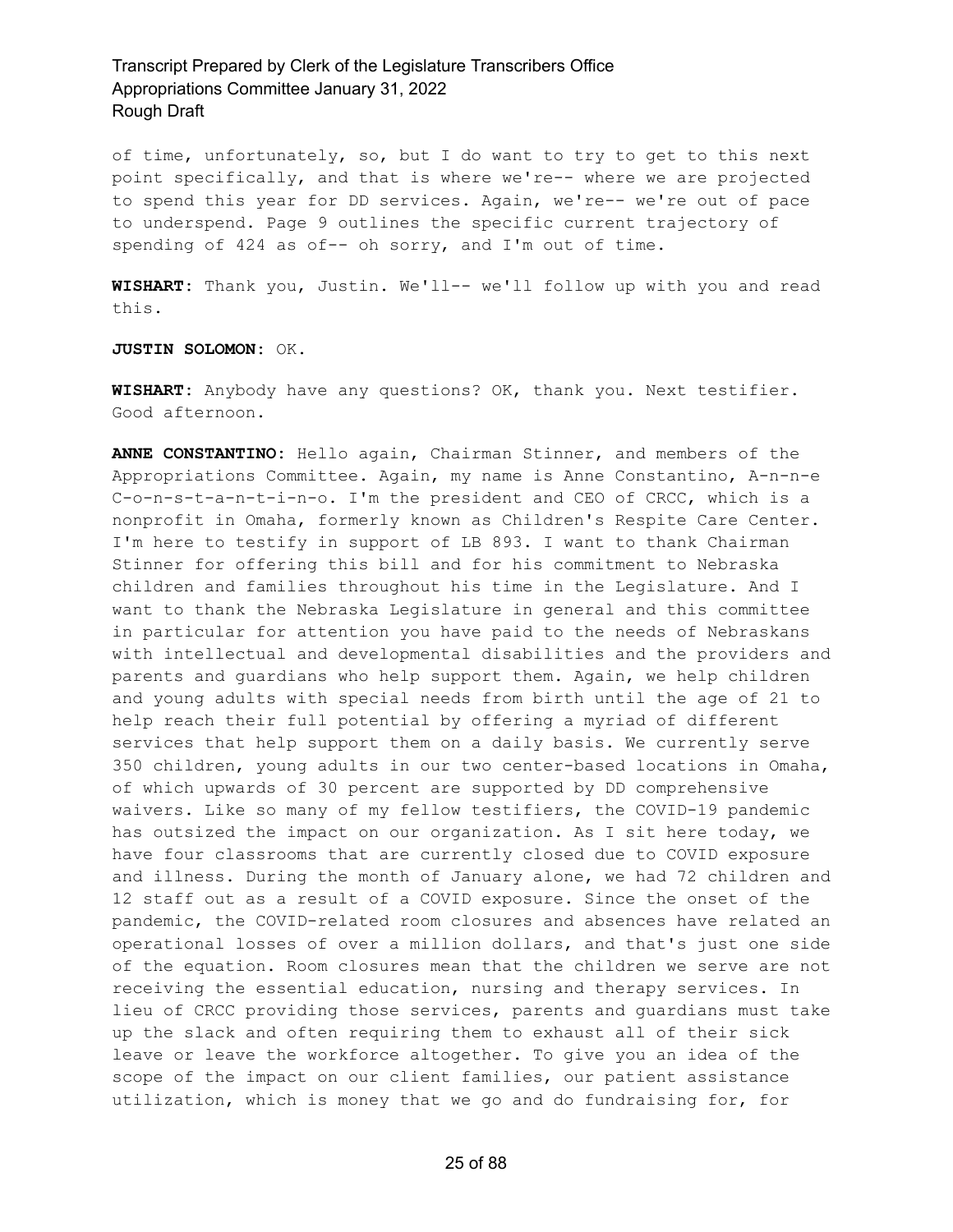free or reduced cost day health care increased by 100 percent when compared to pre-pandemic level. A provider rate increase for DD services is as not-- obviously not a solution to all the challenges, but it does represent a lifeline and also signals a commitment from the state of Nebraska to the provider community and the families and the children that we serve. I want to say thank you for the opportunity to appear today, and I'm happy to answer any questions that you may have.

**WISHART:** Any questions? Seeing none, thank you.

**ANNE CONSTANTINO:** Thank you.

**WISHART:** Next proponent.

**EDISON McDONALD:** Hello.

**WISHART:** Hi.

**EDISON McDONALD:** My name is Edison McDonald, E-d-i-s-o-n M-c-D-o-n-a-ld. I'm the executive director for the Arc of Nebraska. We're a nonprofit with 1,500 members and nine chapters covering the state for over 60 years. The Arc of Nebraska has provided advocacy to people with intellectual and developmental disabilities in their families. We're here today in support of LB893 and want to thank Senator Stinner for his leadership in bringing this bill forward. We must look at expanding support for providers. Agency providers need a rate increase to cover their increased staffing costs that NASP has estimated at approximately 30 percent. This bill takes a good first step of increasing it by 15 percent. We also need to be thinking not only about agency providers, but independent providers who in many rural communities or for people with unique needs are the only option. We must look at helping the agencies to evolve to better serve our needs. Providers are dealing with the ongoing impacts of COVID, which even though we now have vaccines and we've started to see some scale downs, there's still tremendous needs for people with intellectual and developmental disabilities who are 11 times more likely to die of COVID. This across the board increase is the right approach to not create disparities between types of providers. When we fail to keep up with proper rates, we risk losing more providers. This year, we lost, in particular, a rural agency and a huge number of independent providers. Unfortunately, independent providers have lacked the ability to take advantage of PPP loans, and the private sector grants the government vital and keeping agencies operational. When people are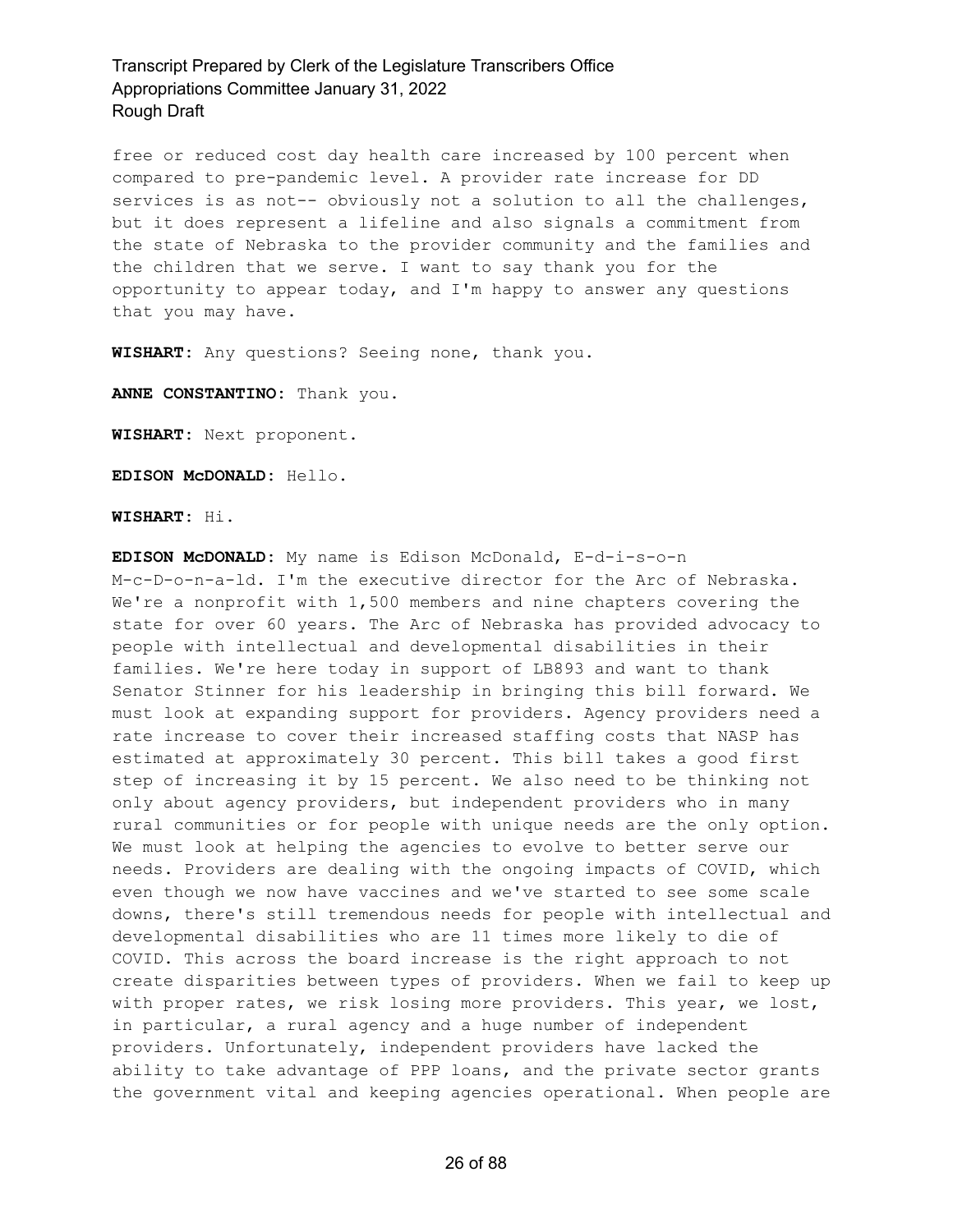displaced, having a revolving door of DSPs because of low pay and have trouble finding providers with openings, there's a significant drop in quality of life. And more importantly, for the Appropriations Committee, there's an increase in related costs. We need to really think through how we deal with this issue comprehensively. As has been pointed out by a number of previous testifiers before me, and I think HHS is really taking some key steps on that, in particular the Olmstead plan that helps to go and set out kind of more of a strategic plan of how we deal with our DD services. Unfortunately, the state has only added a one percent increase within our Olmsted plan, which fails to even keep up with inflation. So it's not a realistic plan. And instead, every year DD providers are going to have to come back and continue to ask for more money instead of following along with that strategic plan like we wish that we could. I think one of the other concerns that we've really dealt with is how do we make sure that that money is getting to individuals and properly dealing with the wide variety of issues? Tomorrow, you'll have LB376 up in front of you that was part of strategic proposals that we had talked with the HHS committee about. It does a couple of things. It helps to make sure that we're dealing with the thousand or so children on the waiting list, make sure that we're dealing more with preventative costs instead of cost down the road. And I think that's important in DD. When you think about the average person coming off of the wait list, the average cost there is going to be down around \$30,000 per person per year. If you go and wait, however, and they get into an emergency setting, they don't get the care that they need when they need it. The cost balloons to \$130,000 per individual. And then if they really don't get the care, then they end up in an institutional setting like BSDC, where the average cost per person skyrockets to \$230,000 per person per year. So as much as we can really work on this preventative services and thought through structured approaches like LB1004 from Senator Arch, that really helps to improve our system and prevents us from having to come back and ask for more money. So I encourage you to support this bill and thank you for-- for your thoughtful approach and time.

**WISHART:** Thank you. Do we have any questions? Yeah, Senator Erdman.

**ERDMAN:** Thank you, Senator Wishart. Thanks for being here, Mr. McDonald. Explain to me how if they don't get the service when needed, it goes from \$30,000 to \$130,000?

**EDISON McDONALD:** Yeah. You know, I think they talked a little bit about that. When you're dealing with an individual who has kind of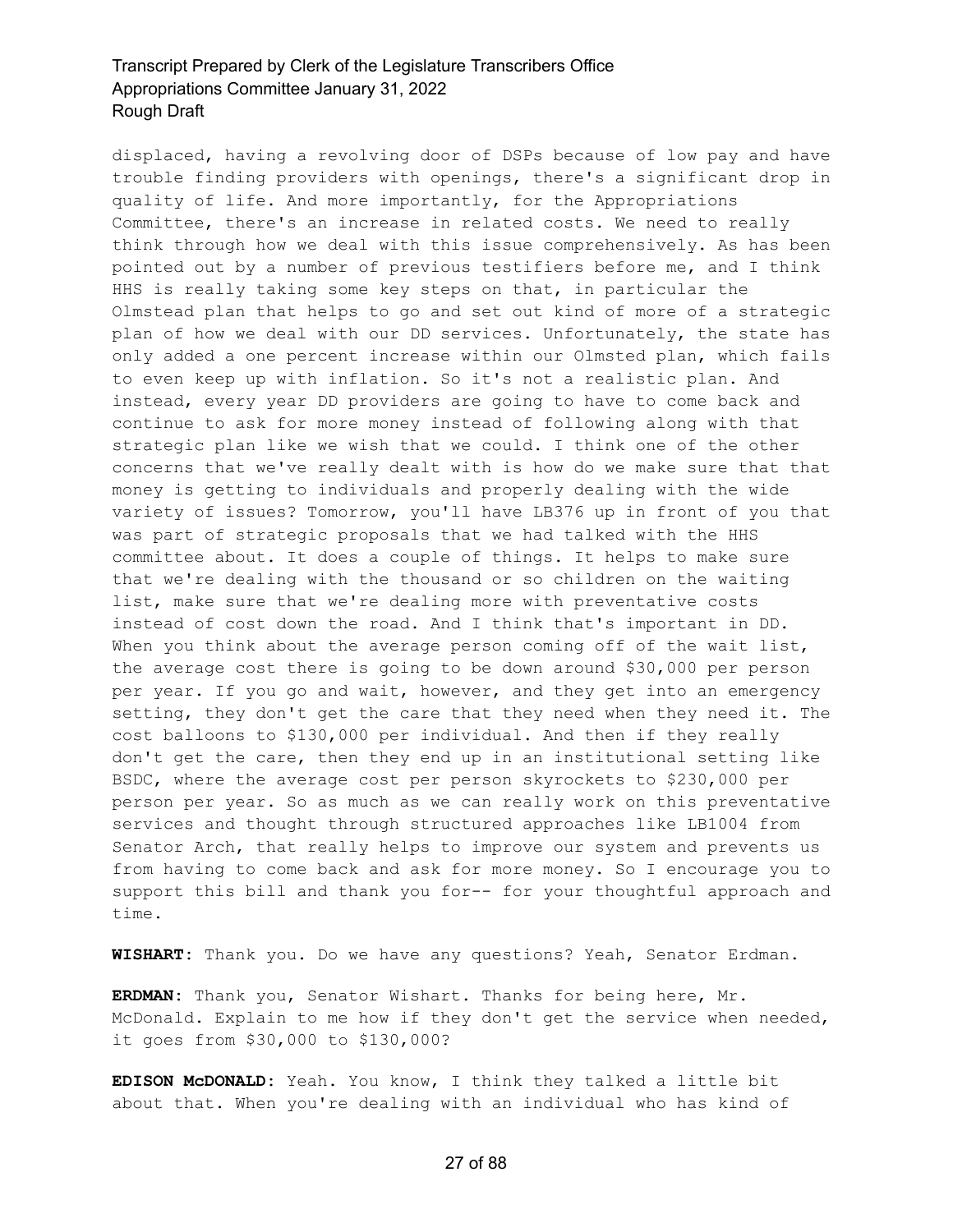basic needs, who has had the supports of our educational system up through the age of 21, where they're going to age out, that makes for a lot easier transition. But then on the other side, let's say you've got somebody who-- who had those supports, but they sit around for years without those supports and then they become homeless or they end up in some sort of criminal activity, then it just becomes a lot harder to support them. All that progress that we've made over those decades of education will be lost. And then, you know, as you become homeless or if you end up with some sort of criminal issue, things skyrocket and it just becomes a lot harder to support those individuals. You need a lot higher level of staffing, so instead of, you know, like one staff, you may need a couple of staff for an individual. So that's where you see those-- those increased costs.

**ERDMAN:** So do you have individual examples of how that happened at these--?

**EDISON McDONALD:** Yeah, yeah. No.

**ERDMAN:** I'd like to see those.

**EDISON McDONALD:** Yeah. And I can definitely-- I don't have, you know, a whole bunch of great numbers because we're not an agency ourselves, but I can talk you through some of those stories of families. I just testified about that the other day in HHS. And I think that it's really just an-- it's an ongoing kind of curve of if people don't get that care that they need, you know? And I think that happens for all of us in a lot of medical issues is that if you have just a little bit of a fix now, if you can go and get a crown fixed even, that's going to save you a lot down the line versus having to really deal with deeper replacements.

**ERDMAN:** Your brief explanation didn't make a lot of sense, but maybe later on it will.

**EDISON McDONALD:** Yeah, yeah, I'd be happy to talk with you.

**WISHART:** Any additional questions? Seeing none, thank you, Edison. Next testifier. Anybody else as the proponents? OK. Do you have any opponents? Good afternoon.

**TERRY JESSEN:** Hi. My name is Terry Jessen, T-e-r-r-y J-e-s-s-e-n. I am here as a taxpayer, a voter, and a Nebraska resident. I'm here as an individual. I think the press has done a lot of disservice and I think that's what we're seeing here today. So the press has said there-- the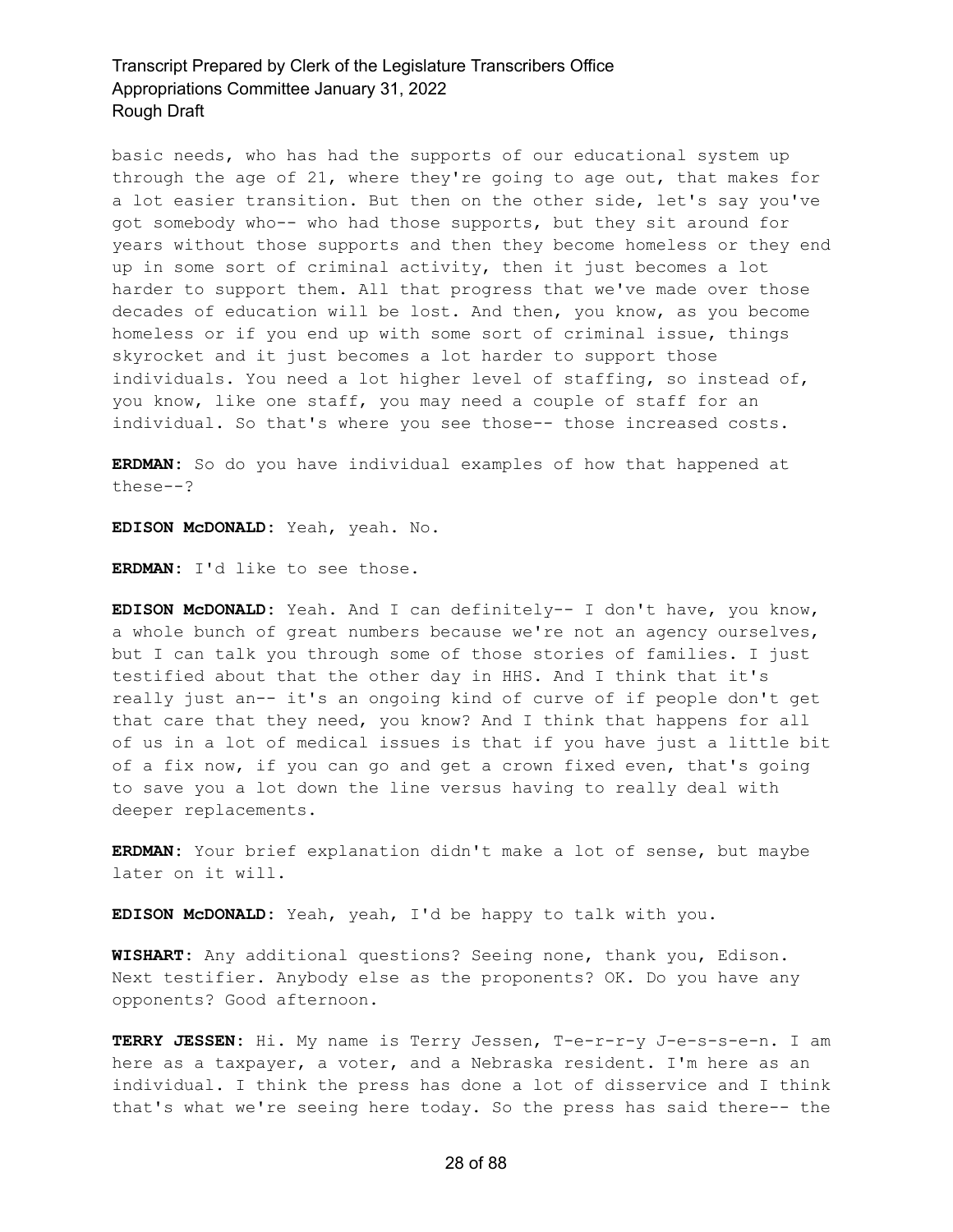Legislature, the state has a lot of extra money, some of its federal money, some of it state money. And so you have all these people behind me that are here saying, we want a big piece of it. And I believe that most of that is the taxpayers money and that rather than looking for ways that we could spend, spend spend, we should be looking for ways to return money to the taxpayers where it come from. If I'm reading these bills correctly, this excess spending, the first bill, 10 percent and this one 15 percent of-- that's causing inflation. Someone would argue that it's reacting to inflation, and some of it may be, but it's also causing inflation. My personal opinion is that paid lobbyists should not be able to testify how to spend taxpayers money. I'm here as a taxpayer, it's my money. As individuals, it's their money, but they're here testifying as lobbyists. I'm confused by the bill itself because the bill says is asking for 26 million four hundred and three dollars-- four hundred and three thousand four hundred ninety nine dollars. But in the fiscal note, it has a different number. It has 27 million, 268, 744, or eight hundred and sixty five thousand and two hundred and forty five dollars more than what the bill is asking for. I don't understand that. Then the total asking for this one bill is \$68 million. Well, the other money is free money. It's government, it's federal government money, \$41 million. We need to spend that in Nebraska. I'm probably going to get hate mail because I'm here speaking against this. I know nothing about the actual programs that that these four bills address, but these four bills are asking for \$139 million plus. That's-- that's just what's asking for now. You're going to tag onto that. You're going to increase that other years. For instance, the one for the next bill coming up is \$10 million, first year and every year thereafter. I bet these others are kind of the same way. They just don't state it that way. So I-- I would ask you to have fiscal restraint. These may well be great programs, needed programs, but most of the people testifying are not families that are affected by it. They're-- I view them as lobbyists, or they're testifying for a company that operates these services. I just think that it's-- there should always be fiscal restraint and we shouldn't get caught up in, hey, we have a pot full of money, we need to see how quickly we can spend it. I think it needs to be returned to the taxpayers. That's really all I have. Thank you.

**WISHART:** Thank you, Terry. Any questions from the committee? Thank you for being here.

**TERRY JESSEN:** Thank you.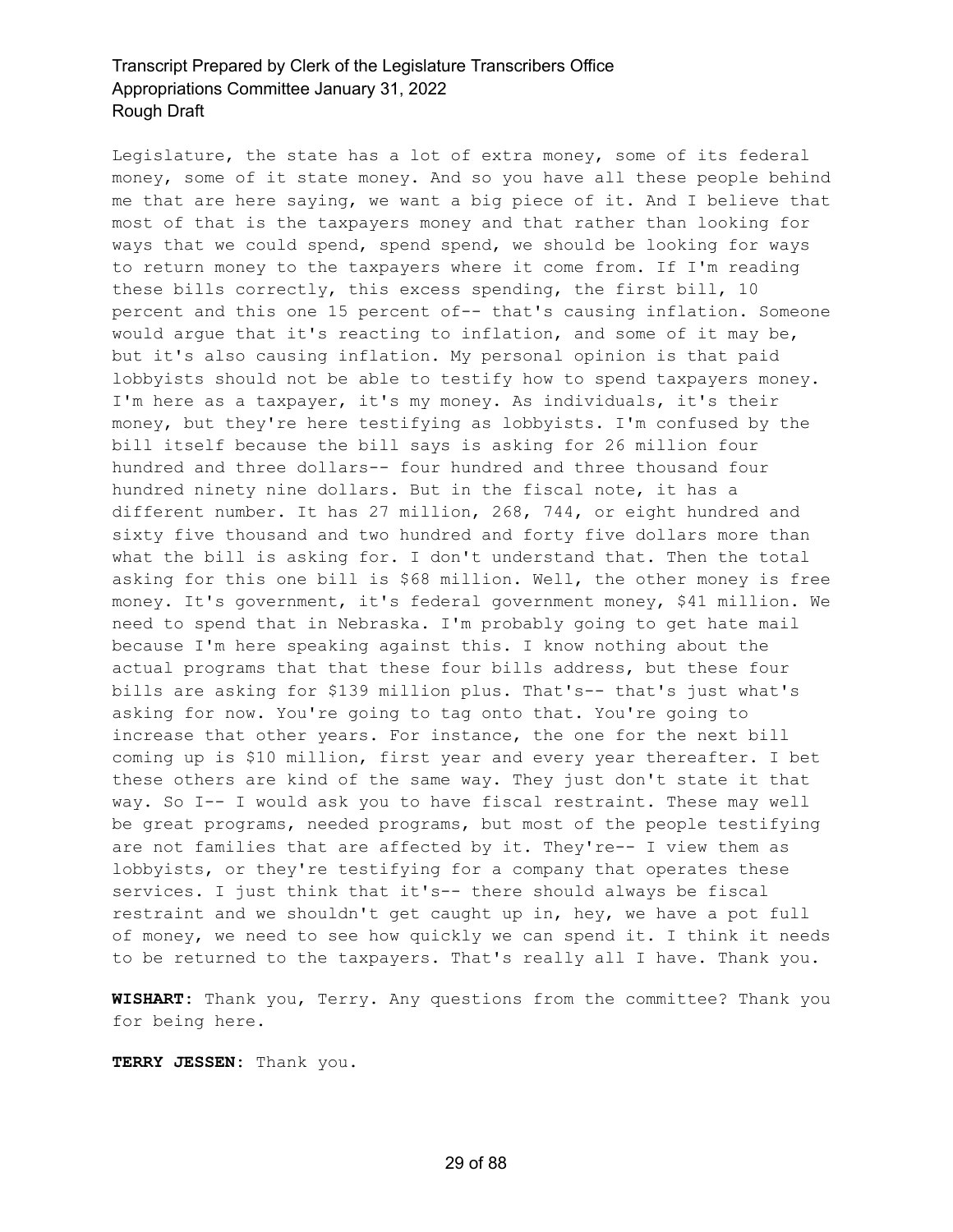**WISHART:** Any additional opponents? Anyone in the neutral? Chairman Stinner. We also have 5 letters of proponents, 0 opponents, and 0 in the neutral.

**STINNER:** First of all, just to talk about that \$865,000. I thought I explained that \$865,000 discrepancy in my presentation and that has to do with child welfare. It came up at the end after the fiscal note was put together. So that will answer that. The other things that I've been focused on is to make sure the programs that were look at, DD, all of these programs that are in front of you, behavioral health, are really dictated by CMS by mandate of the federal government. They say state, we're giving you X amount of reimbursement, but we want you all to conduct certain services. When I started here about 8 years ago- now, 7-- 7 years ago, we had what was called clawbacks and Senator Hilkemann and I sat there and looked at quarter of a million dollar clawbacks, half a million dollar clawback because we didn't do the right thing. All I'm trying to do is what's right, try to keep people in business, try to keep the services in front of you. I think you heard from one of the presentations over a lunch hour that talked about DD in other places that didn't have staffing for the congregate housing. Guess what? National Guard had to go and look over these people. Is that what we want? I mean, we already know we've got a wait list that we haven't even serviced yet. Is that what we want? There's demand there, and I guess I'm going to crunch the numbers too, because I was listening. If we're not using the money, if it's not going out, we need to find out why. We need to find out why. And I think we're all-- and I'm really testy about it because I've been here too long, probably, about money that this-- that we look at, that we cherish every dollar that goes out because it is taxpayer money and our expectations are that it's used for that purpose. But when I look at behavioral health and they got \$39 million of General Funds sitting there, which is the answer by the way of getting dollars up, that kind of puts my hair on fire. I want to know why. I have spent time talking to people in my district on behavioral health. People out there, they ran-- they ran out of money in September-- September. They're trying to make things happen. The DD providers right now, 35 percent vacancies. Sounds like our State Pen. Now, is a raise, getting the- getting the wage up to a competitive wage going to be the all answer? No, we're just not all of the answer, but it appears to be a good part of it. I don't want to leave here leaving all of you in a situation where we don't do anything. Good for you because you will see clawbacks, you will see disaster happen. You will see some of these programs and people not getting the services that frankly, the court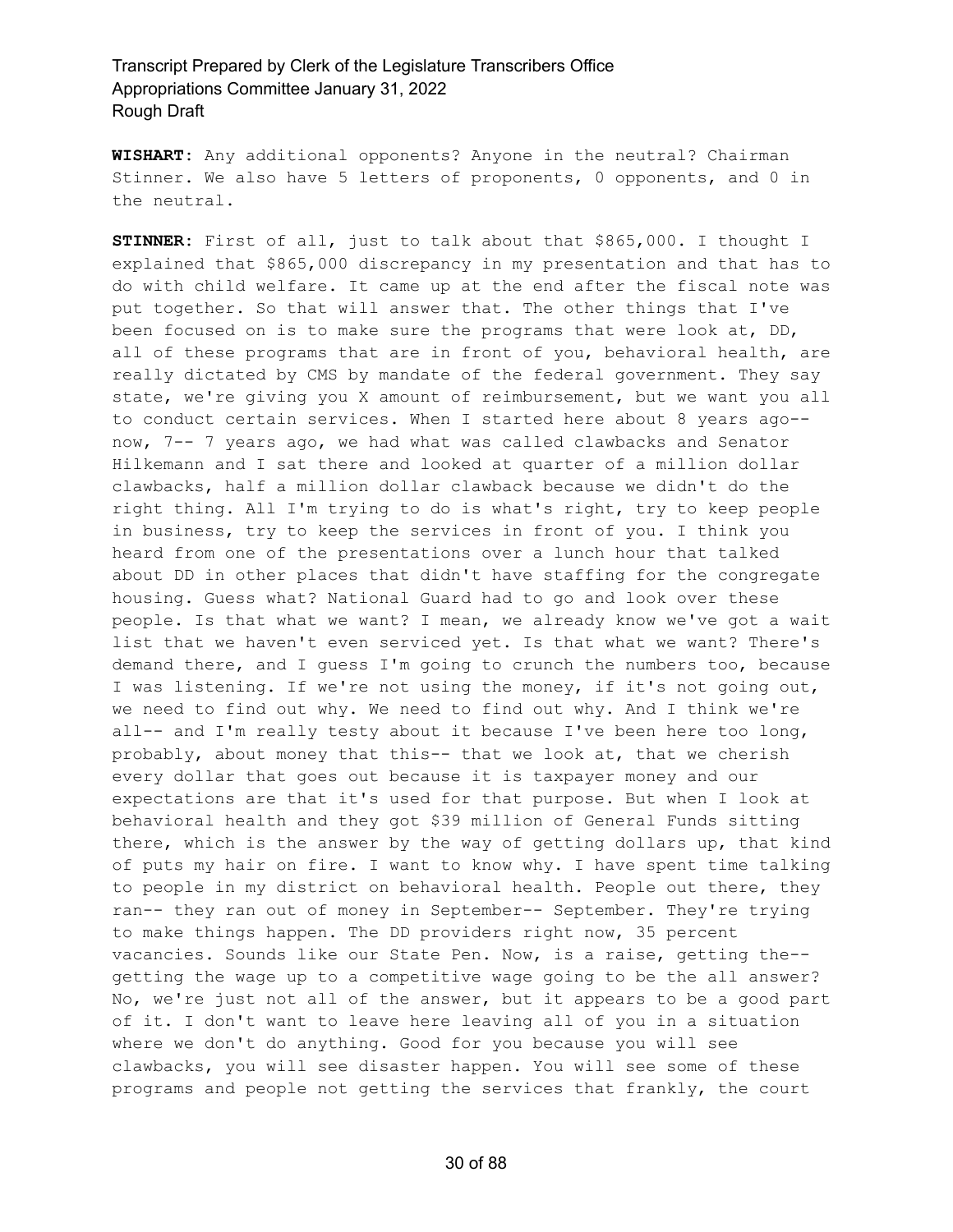system will tell you you have to do. We just saw a whole bunch of people coming on to DD because the court system told us we had to. It frustrates me to have to look at dollars that we've allocated and not go out. It frustrates me, and I am, I think, a pretty good steward of tax dollars. I don't want to spend \$1 more than we have to, but by God,, we got challenges. By God, we have mandates that we have to comply with, so. In that case, we will have further discussions on this. We might have even people come in and tell us so we can crunch these numbers even harder to make sure that we're not spending any more dollars than we have to, but we're trying to address a problem because we are problem solvers on this committee. And I'm pretty proud of this committee, frankly.

**WISHART:** Thank you, Chairman. Does the committee have any questions? Yes, Senator Erdman.

**ERDMAN:** Thank you, Senator Wishart. Senator Stinner, you heard the gentleman say, if you have a shortage in employees, and perhaps that's where that 30 million was, they didn't pay it out because they didn't have the employees to pay it to.

**STINNER:** It starts a downward spiral. You know, you don't have employees, you don't have the service, therefore you don't bill it out. Therefore, revenue goes down. You know, it's-- I've been there and done that in some businesses. I've seen it happen in some businesses, but that's-- that would be one of the things that we've got to analyze.

**WISHART:** Any additional questions? OK, that closes then the hearing for LB892, and Chairman, I believe you are up next.

**HILKEMANN:** I guess I'm in charge. Thank you. All right.

**STINNER:** Good afternoon, members of the Appropriations Committee. For the record, my name is John, J-o-h-n, Stinner, S-t-i-n-n-e-r, and I represent the District 48 representing all of Scotts Bluff, Banner and Kimball Counties. LB1067 appropriates \$10 million from the General Fund, 20-- in 2020-- '21-22 and each year thereafter to the University of Nebraska for expenditures and distribution-- and distribution to aid Behavioral Health Education Center of Nebraska or a BHECN. And I will say there is about 2.5 million. It's an existing program, so 10 million might-- it's actually an increase over and above the two and a half million I believe that's being allocated right now in carrying out Section 71-83. I would note that I have a companion bill LB1068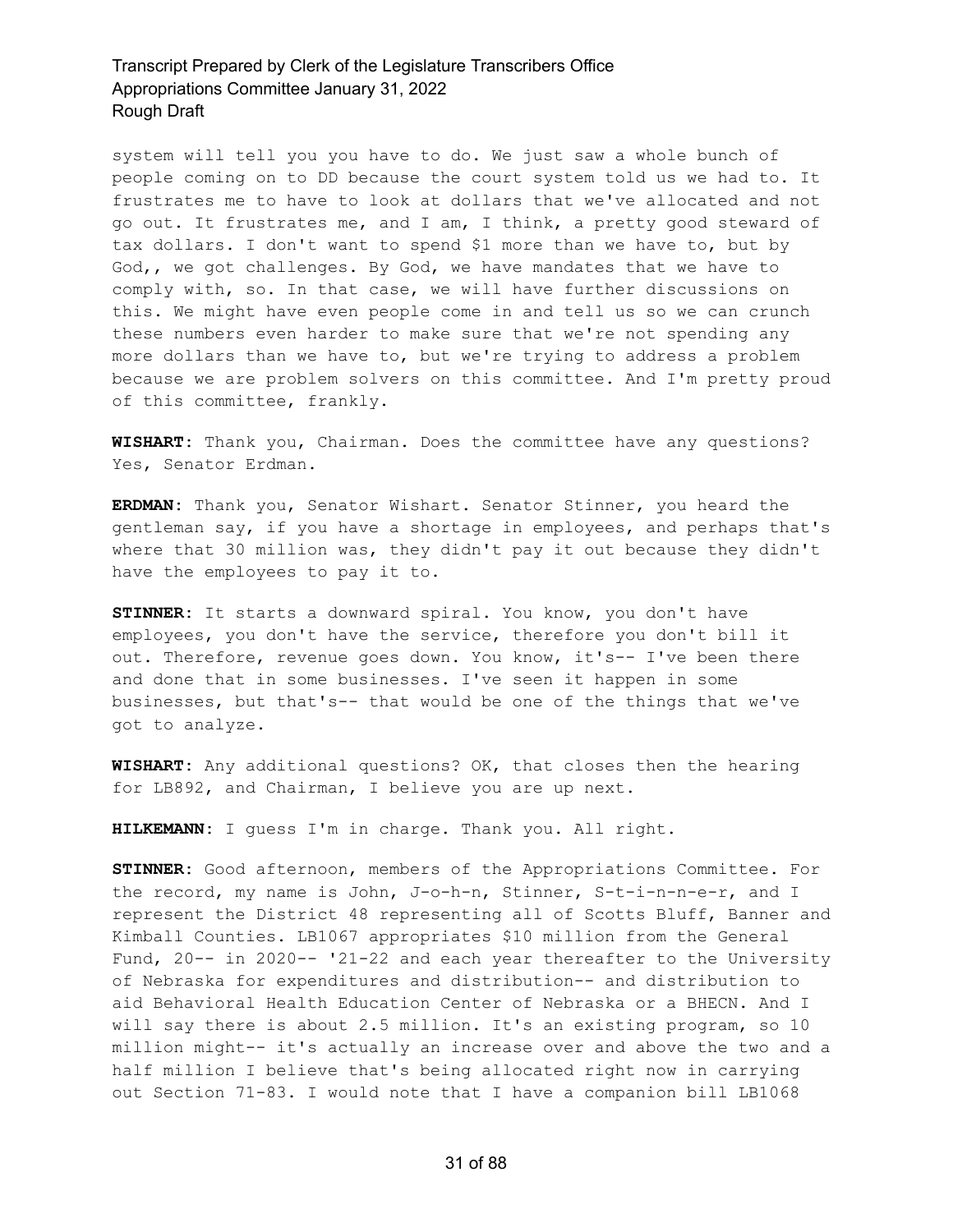referenced to the HHS committee, which would amend the same statute. This bill would cover the costs associated with the change proposed by LB1068. I've been working to find a way to improve access to behavioral health services in rural Nebraska since I came to the Legislature. With over 95 percent of Nebraska counties classified as behavioral health professional shortage areas by the Federal Health Resource and Service-- Services Administration and the Nebraska Department of Health and Human Services, I know that there are access problems across the state. We are facing severe behavioral health workforce shortages, which negative-- negatively impact access to appropriate behavioral health services. The COVID-19 pandemic- pandemic only made matters worse. We must act now to address immediate needs and implement long-term strategies to alleviate education, recruitment, and retention challenges in the behavioral health- health field. Given the fact that we have a potential one-time opportunity to make meaningful impact, I brought together a large group of stakeholders over the interim to discuss the best ways to address these issues. Our group concluded that we should strive to provide funding in a way that will positively impact the entire state, not create winners or losers based on geographic resources. Secondly, we need to focus on using existing programs that have proven track record and existing relationships. Finally, we need to focus on building a workforce pipeline, expanding quality education, professional training opportunities and working to ensure Nebraskans can get access to behavioral health services regardless of where they live. I have proposed a three-bill package to bring meaningful changes for both the behavioral health workforce and access to behavioral health care services across the state without creating new programs. This bill is the portion of that package that will ensure the long-term success of establishing recruitment, education, training and service programing done by BHECN, which is housed at the University of Nebraska Med-- Med Center and enumerated in Section 71-830 and BHECN does provide an annual, or maybe it's a biannual report to the Legislature. So if you want to get the 2021 report, it kind of goes through all of the things that BHECN does and provides for the state. BHECN was created by the Legislature in 2009 to address behavioral workforce shortages. They have made big differences with their programing, which has resulted in a 33-- 33 percent increase in behavioral health providers across the state. BHECN now has over 10 years of experience working with behavioral health stakeholders, students and professionals across the state. Their programing makes the Center for Well positioned to help address our current workforce shortage and meet the behavioral health needs of Nebraskans now and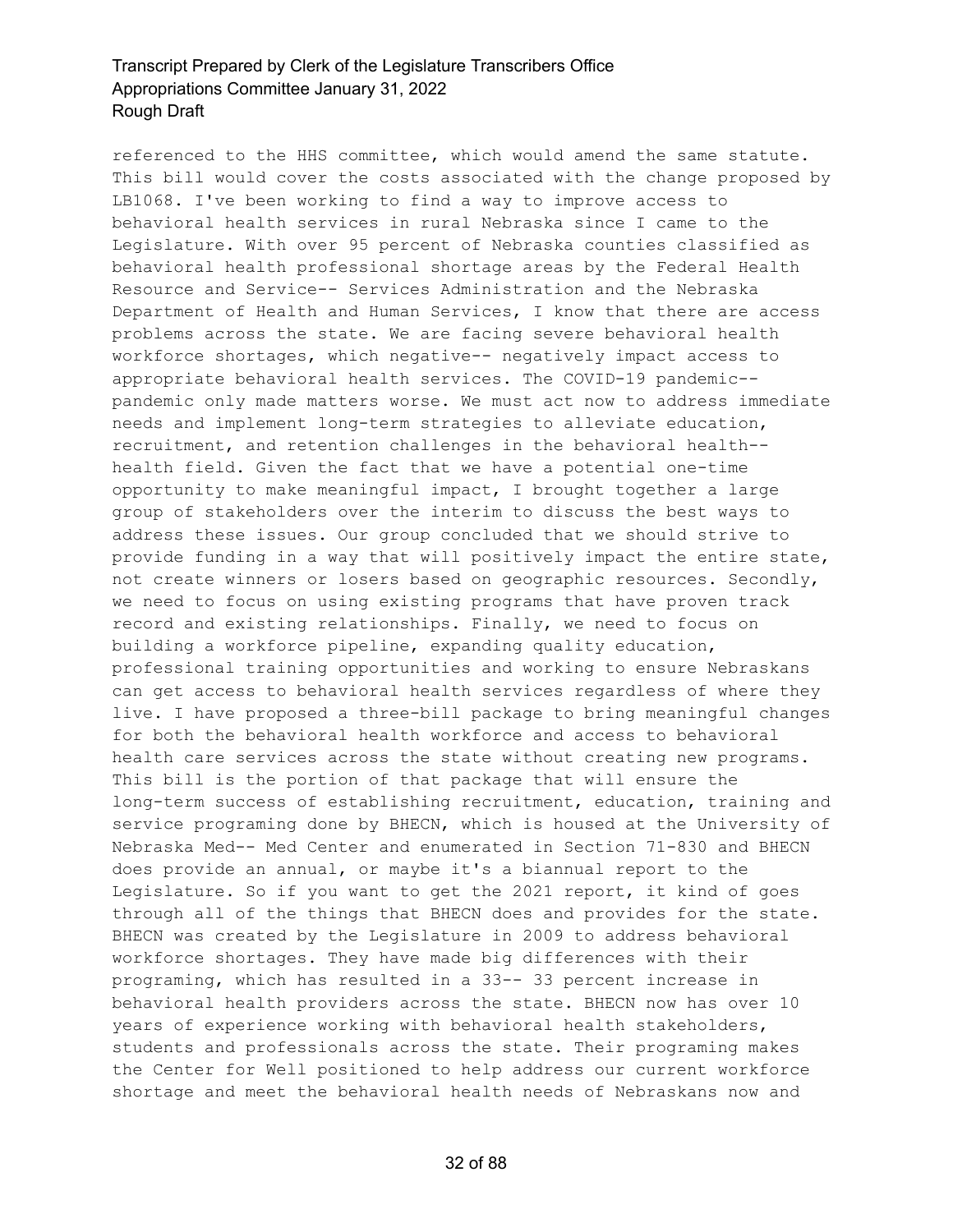into the future. Dr. Marley Doyle, the director of BHECN, is here to talk more about what they do and the urgent need that exists across the state. With that, I thank you for your consideration and would welcome any questions that you have at this time.

**HILKEMANN:** Any members of the committee have questions? OK, thank you.

**MARLEY DOYLE:** Good afternoon to the Appropriations Committee. For the record, my name is Marley Doyle, M-a-r-l-e-y D-o-y-l-e, and I'm a psychiatrist and the director of the Behavioral Health Education Center of Nebraska, or BHECN. I'm appearing today on behalf of the Nebraska University system in support of LB1067, which is a proposal that looks at appropriating additional funding to address the workforce shortage needs across the state of Nebraska. Thank you to Senator Stinner for his leadership and work on LR143, which was the interim study that led to the introduction of this bill. For background, BHECN is the state funded Behavioral Health Workforce Center that works to improve access to behavioral health care for all Nebraskans. Our mission is to recruit, train and retain the behavioral health workforce. We are housed at the University of Nebraska Medical Center. Since BHECN's inception, the behavioral health workforce has increased by 33 percent. However, there are still significant disparities and limited access to care as you have heard today. According to the Health Resources Services Administration, or HRSA, Nebraska has approximately 48 percent of the behavioral health providers needed to adequately meet the needs of behavioral health. In addition, 88 of our 93 counties are designated as mental health professional shortage areas. Though these numbers are striking, BHECN has the infrastructure in place to tackle the workforce shortages. Our current budget is approximately 2.4 million. With additional funding, we would be able to expand on our successful programing over the past decade, as well as expand our reach across the state. With this funding, we would be able to have an immediate impact on the workforce shortage by increasing the pool of behavioral health providers. With LB1067, we would be able to put roughly half of the funding into training behavioral health professionals, which include psychiatrists, psychiatric nurse practitioners, physician assistants, psychologists, licensed mental health therapists and drug and addiction counselors. Currently, BHECN funds 4.5 psychiatry residents and two psychology interns per year. With this additional funding, we would be able to train up to 10 psychiatry residents, 12 psychology interns and 10 mental health therapists per year. Another significant impact of LB1067 would be expanding our reach across the state in areas that currently do not have a BHECN presence. Currently, BHECN's main site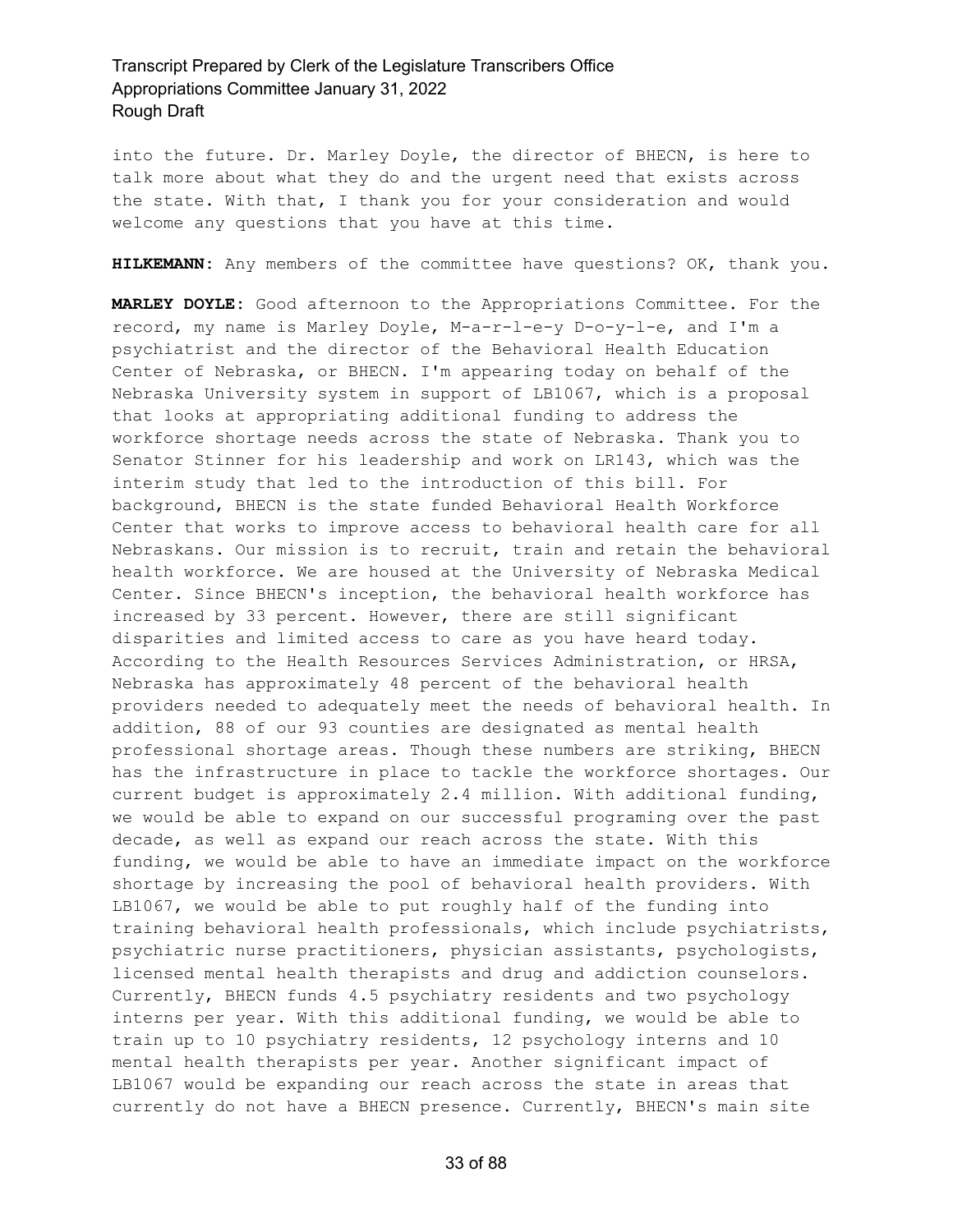is in Omaha, but we have two satellite sites, one in Kearney, and one in the Panhandle. With this funding, we would be able to open three new sites, BHECN southwest, BHECN southeast and BHECN northeast. This would allow us to have a workforce development presence in all of the six behavioral health regions. Lastly, we would be able to increase our recruitment and retention programing. Over the past decade, we have had successful programs looking at recruitment of students and retention of current behavioral health providers. This would allow us to expand our reach to students in rural and underserved areas. It would allow us to strengthen our partnerships with K through 12-- 12 school districts, and it would allow us to have a stronger mentorship program for all future behavioral health professionals. Developing workforce takes a lot of time and investment. We think we have the infrastructure to increase the number of behavioral health providers in the state. This, in turn, would address the limited access to behavioral health care, especially in rural areas. On behalf of BHECN, UNMC, our partners in the Nebraska University system, we are grateful for Senator Stinner for his leadership and passion for this issue, and we have faith that if we work together, we will be able to tackle this shortage. Thank you and I'm open for any questions.

**WISHART:** Thank you so much. Any questions? Senator Clements.

**CLEMENTS:** Thank you. Thank you, Ms. Doyle. Are you turning away people now who would like to be trained?

**MARLEY DOYLE:** Yes, actually. I mean, it's so competitive. It depends on the specialty, but it's very competitive. For example, psychiatry residency, we have about-- well over the number of applicants that we can actually take per year. And even with this increased funding, that would still be the case. It's very competitive. But we do have to send people oftentimes to other states for training because we don't have enough spots here.

**CLEMENTS:** So the-- this funding would hire more professors or staff, or what?

**MARLEY DOYLE:** We-- what we would do-- so right now, for example, at the University of Nebraska Medical Center, we can take five psychiatry residents per year. This would increase the number of residents that we could take per year, so we would be able to turn out more residents per year and that would be ongoing. And so each year, if we had more and more residents that we could turn out, that would increase the chances that we would then have practicing psychiatrists in Nebraska.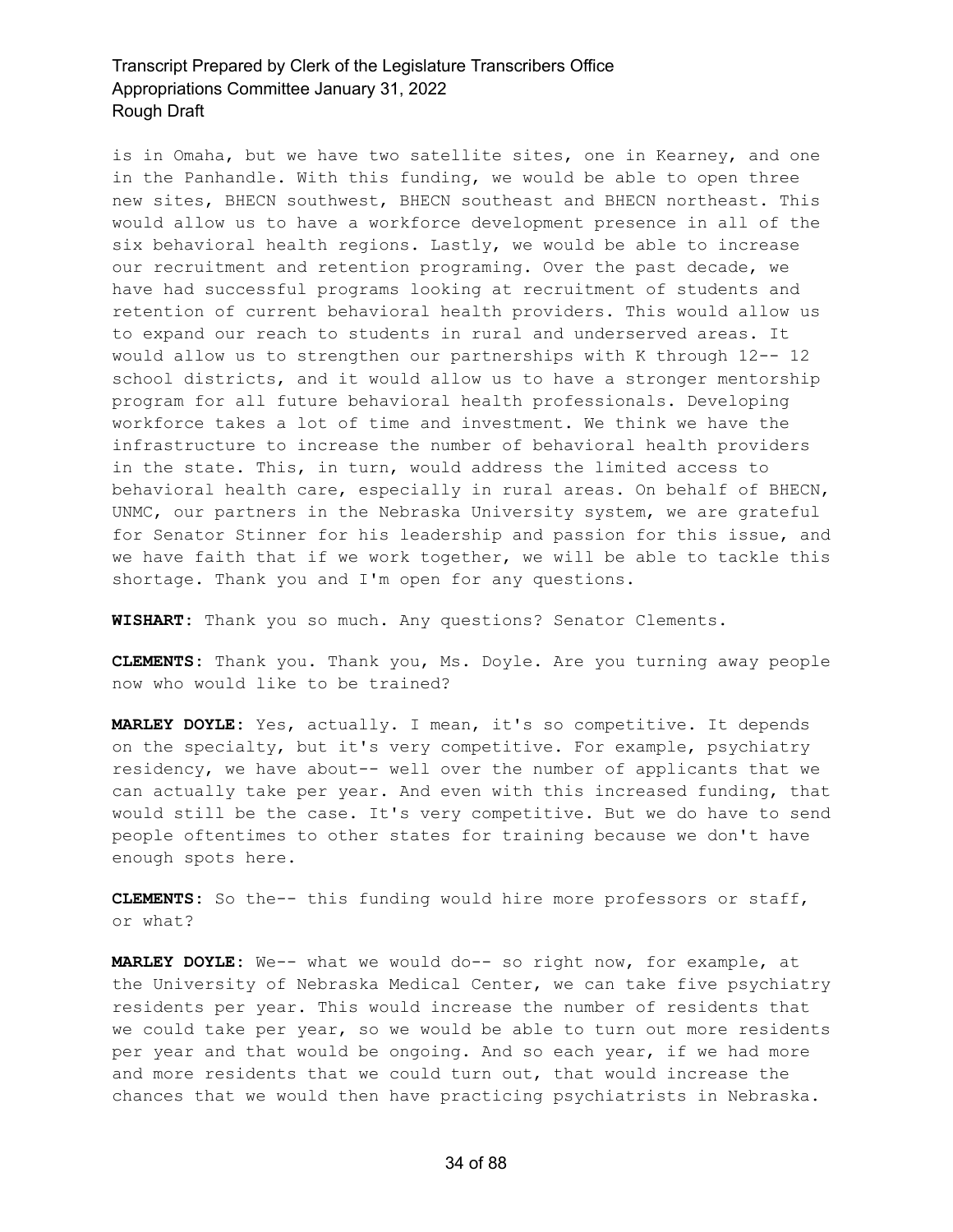And part of the requirement for residents that train with BHECN funding is that they have to do a portion in rural Nebraska, and that would continue to be a requirement.

**CLEMENTS:** All right, and that's all I had right now.

**WISHART:** Thank you. Any additional questions? Senator Kolterman. Oh, Senator Kolterman and then Senator Hilkemann.

**KOLTERMAN:** Go ahead.

**HILKEMANN:** You're up.

**KOLTERMAN:** Thank you, Senator Wishart. Dr. Doyle, thank you for being here. I've been a proponent of growing our state through economic development for years and the people that you're recruiting and bringing into these programs, what kind of entry level salaries do these people make and what kind of an impact would that have in our rural communities?

**MARLEY DOYLE:** Well, I can only speak to-- we look at data looking at the licensed behavioral health workforce. And so depending on the specialty, the starting salary--

**KOLTERMAN:** It's usually the psychiatrist is in there.

**MARLEY DOYLE:** For a high income?

**KOLTERMAN:** What kind of income does a psychiatrist make?

**MARLEY DOYLE:** Well, it really varies and it depends on the setting. It depends on inpatient or outpatient and then also the part of the state. And so we don't really look at provider rates or salaries. What we do is look at training the providers. And so we're very focused on reaching students from an early age. We have programing for high school students, for undergraduates, all the way up through graduate training programs. So that's where our focus is.

**KOLTERMAN:** And then-- and then once you get them trained up, do you know-- do you keep track of what percentage of them actually stay in the state?

**MARLEY DOYLE:** We do. We do keep track of that. And we also look at the number of professionals that go on to obtain a full license. And then we have a lot of programing trying to retain our providers. So we have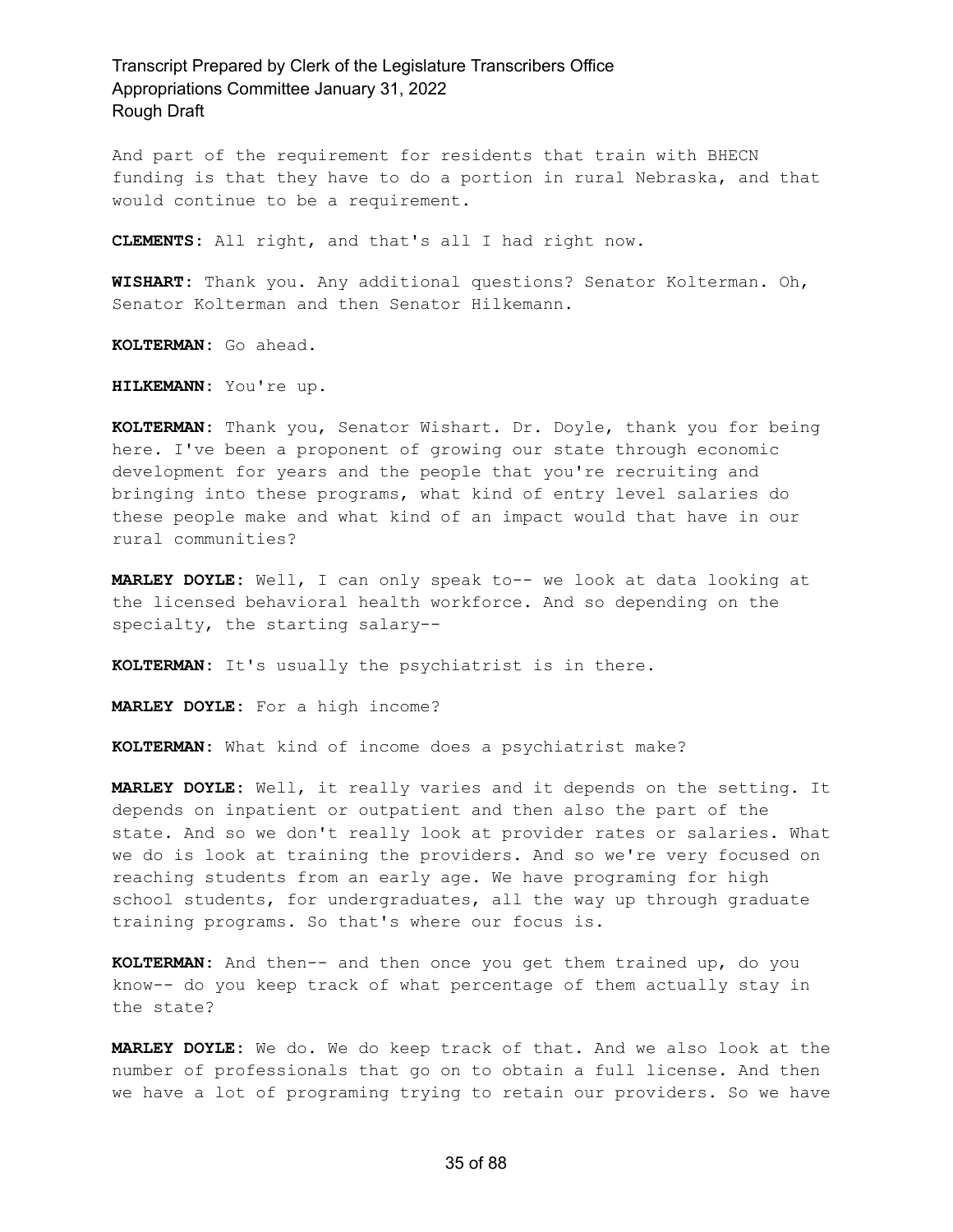done workforce surveys looking at burnout. We offer free continuing education credit. We try to make it as easy as possible to meet the needs of our current behavioral health workforce, as well as trying to recruit new students into it because both aspects are important. In fact, 50 percent of our workforce is over the age of 50. And so as much as we have a problem now, we're going to have an even more of a problem in the next decade if we don't, you know, try to address it as best we can.

**KOLTERMAN:** It looks to me like you've had significant increases in the PAs, the ARPNs and psychiatrists actually stay pretty flat. But we also have a huge interest in LIMHPs.What does that stand for?

**MARLEY DOYLE:** Those are licensed mental health therapists. And so you can become a licensed mental health therapist by several different routes. You can maintain a counseling degree. You can get marriage and family therapy degree. There's different paths that you can take and then they all have the same licensure.

**KOLTERMAN:** And do many of those go on to get additional degrees or licenses in the future from this program?

**MARLEY DOYLE:** Some do. We actually have quite a few providers that are about-- are both LIMHPs and then LADC, which are licensed alcohol and drug counselors. So there's quite a few providers in the state that have both of those licenses. That's a pretty common combination.

**KOLTERMAN:** Thank you for your work.

**WISHART:** Senator Hilkemann.

**HILKEMANN:** Senator Clements' question answered a good part of mine, but I have a question. So if this is-- if we're using this for training purposes and we're going to increase salaries or salary so we can bring in more psychiatry residents, tell me why we are going to build-- or we're going to have two new facilities, which you're going to hear about. But is-- why is that necessary if what we're trying to do is to-- is to bring more people and train more people?

**MARLEY DOYLE:** So what we have found over the years is that it's very important to have a local presence to be able to better mentor students and provide a network for professionals in that area. So when BHECN first started in 2009, Omaha was the only site. And over time, it was realized that there was very different needs in Omaha versus the Panhandle versus Kearney. And so five years ago, we started the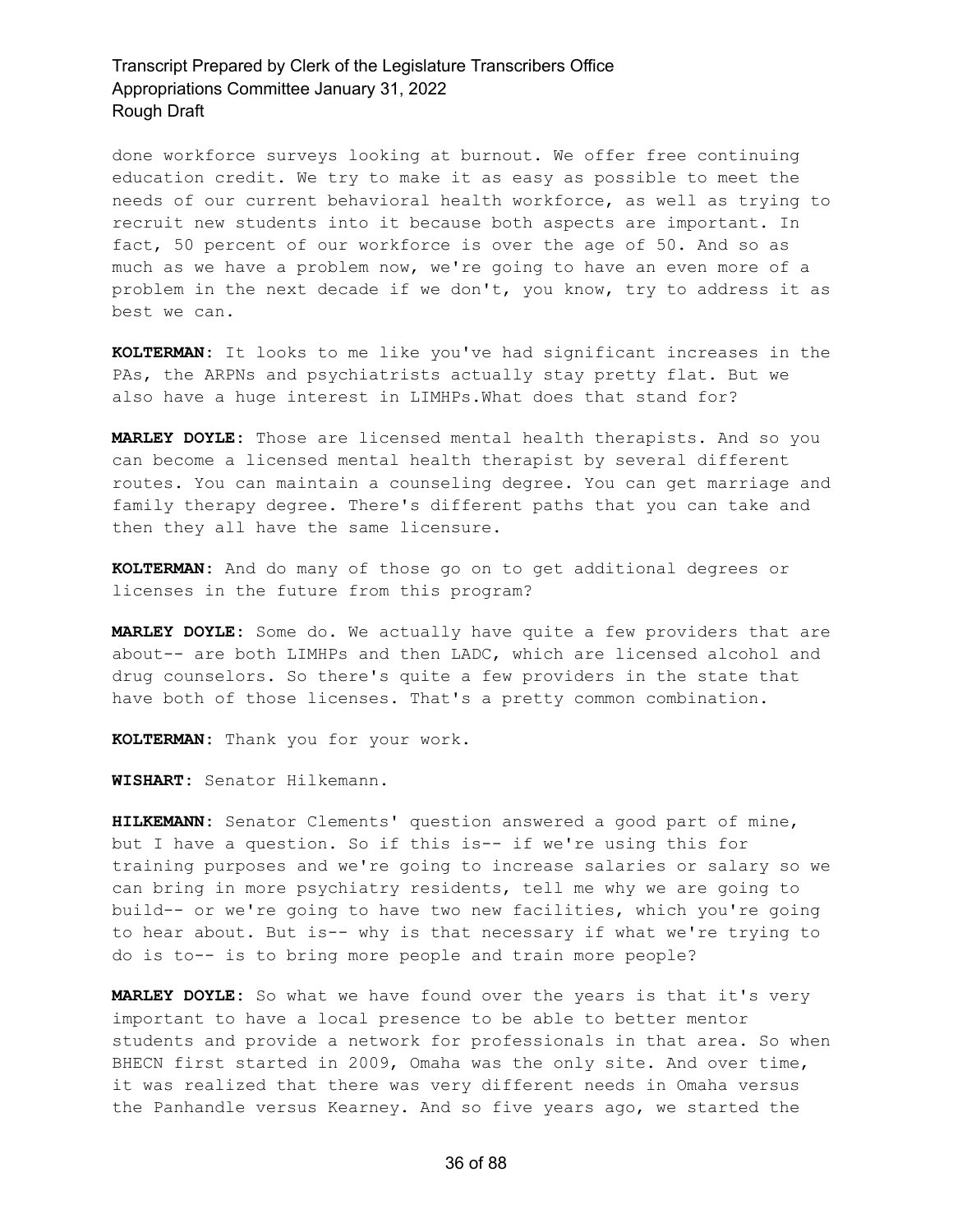BHECN Kearney site, and then two years ago, we started the BHECN Panhandle site. And the goal of that is to allow BHECN to have a presence so students have somewhere to go if they're looking for mentorship, training opportunities and looking for networking opportunities as well. So the-- each of those centers, it is made up of a faculty member from UNK and then Chadron State, and it's not necessarily a building that we have there. They have an office and a presence, but most of their work is done in the community. So they go and they host job panels. They do a farm camp where they bring in kids from high school and teach them about behavioral health. They do community events to raise mental health awareness, and each center operates differently because their communities are different. And so that model has been very successful, which is why we want to expand it because we don't have that kind of reach in-- on all of the regions. And so that-- that's one of our goals.

**HILKEMANN:** So that-- so that additional resources that will help fund the person or persons who are working, for example, at Chadron or at Kearney, is that what we're talking about?

**MARLEY DOYLE:** Yes, that would be part of it. And then there would also be a pool of money available to them to put on behavioral health training to offer free continuing education for providers in that area. For example, our BHECN Panhandle team has a Western Nebraska Behavioral Health Conference every year. And so that is a really good use of resources for their community because it brings the providers together and they don't often do that. And they, you know, their providers have different issues. They feel isolated a lot of times and really express a need for having that kind of event. But our BHECN Kearney site, they do different things with their resources. So it would kind of be the people, but then also allowing them to kind of have training opportunities that are specific to their area.

**HILKEMANN:** OK. Thank you for explaining that for me. Appreciate that. Thank you, Senator Wishart.

**WISHART:** Senator Erdman.

**ERDMAN:** Thank you, Senator Wishart. Thanks for being here. So currently, what is your funding now? We're adding an additional 10 million. What's your funding now?

**MARLEY DOYLE:** 2.4.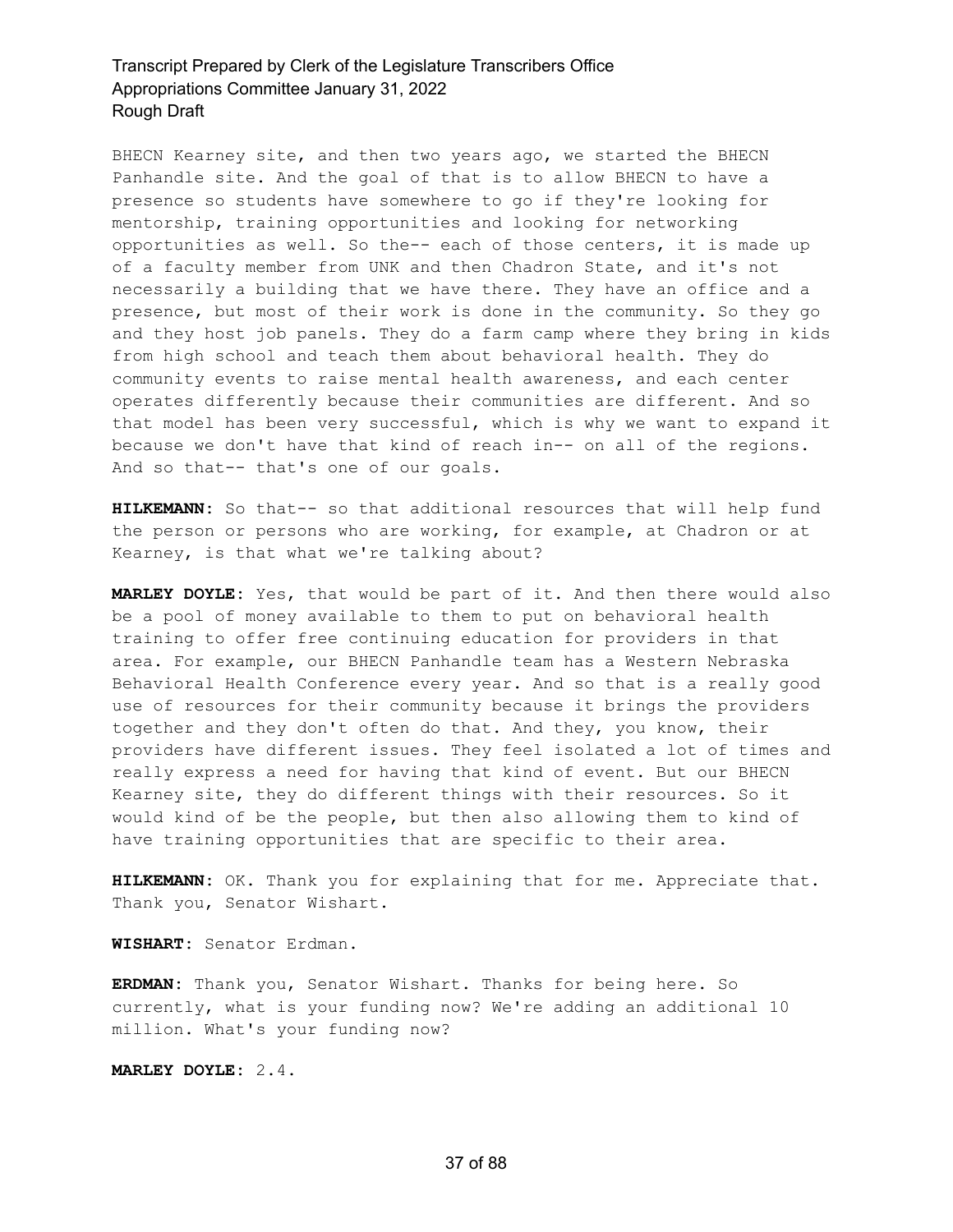**ERDMAN:** 2.4. So I went back and looked up 71-830 to see because you said you're amending that. It looked to me like that was a pilot program and the last time it was amended was 2014. And it said, referred to providing funds for five one-year doctoral level psychology internships within Nebraska within the next 12 months. Effective date of this program shall-- shall be 10 within 30-- shall begin within 36 months of the effective date. So how many people do you have involved in this program now?

**MARLEY DOYLE:** In the psychology training program?

**ERDMAN:** Yeah, in the program 731-- 71-830. It was a pilot program. How many people are involved in that?

**MARLEY DOYLE:** Right now, the two psychology interns that we're funding.

**ERDMAN:** So we give you 10 more million, how many more are going to be in there? How many more?

**MARLEY DOYLE:** Up to 12. So it would increase our ability to train by quite a bit.

**ERDMAN:** That's a pretty significant cost, ten million for 12 people.

**MARLEY DOYLE:** Oh, I'm sorry, I misunderstood you. So it would be 12 psychology interns, 10 psychiatry residents and 10 mental health therapists. So that would be a portion of it. That would be about half of the funding for the proposal. And then the other, about 30 percent, would go towards the expansion into all of the regions with the behavioral health centers that we discussed and then the remaining 20 percent approximately would go towards recruitment and retention efforts.

**ERDMAN:** OK. So somewhere we must have-- there must be some other amendment to 730-- 71-830 to include all those people because what I read in 71-- in 901 was the bill. LB901, 2014, did not include all those people.

**MARLEY DOYLE:** Right, and so our companion bill, and Senator Stinner if I'm misstating this, but our companion bill that LB1067 goes with is LB1068, which is amending our language to expand it to describe what I-- with all the psychiatry residents and--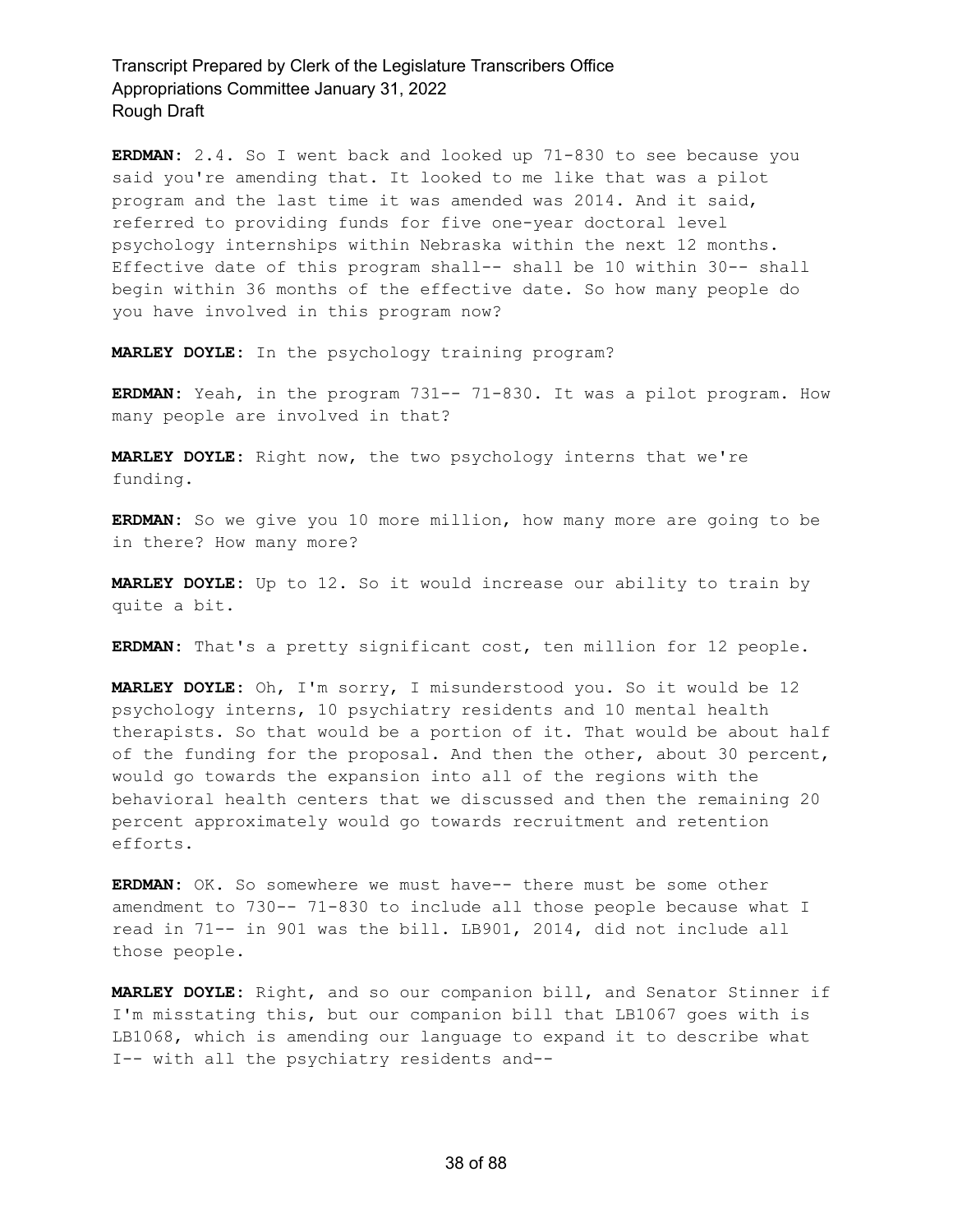**ERDMAN:** You already have a significant more number of people than the bill said you would have. Now, why do we need another bill to expand it if you've already done it?

**MARLEY DOYLE:** Well, when the original bill was passed, the landscape was very different. So the original bill looked primarily only at psychiatrists and psychologists. And since we are inception, we've really expanded our reach to include all of the licensed behavioral health care providers. And the original bill language does not, it's not that inclusive. And there's been a huge increase in psychiatric nurse practitioners, for example, over the past decade, and so we wanted to amend the language to be able to be as inclusive as possible because we didn't feel like our original bill met that need.

**ERDMAN:** Maybe I'm missing something. So are you exceeding a statutory authority that this 7-- 71-830 allowed you to do or not?

**MARLEY DOYLE:** I don't-- no.

**ERDMAN:** OK. I'll have to do some more research.

**MARLEY DOYLE:** OK. Thank you.

**WISHART:** Thank you. Any additional questions? Seeing none, thank you.

**MARLEY DOYLE:** Thank you.

**WISHART:** Any additional proponents for LB1067? Good afternoon.

**ROCKY ESTERAICH:** Good afternoon. Good afternoon, members of Appropriations Committee. For the record, my name is Dr. Rocky Esteraich. It's R-o-c-k-y E-s-t-e-r-a-i-c-h. I'm testifying on my own accord and do not represent UNMC or the University System. I'm a psychiatrist and instructor in the Department of Psychiatry at UNMC, appearing today in support of LB1067, a proposal to allocate additional funding to address behavioral health workforce shortages across Nebraska. I grew up in McCook, Nebraska, and prior to attending college at UNK, I had very little exposure to career counseling or formal courses or seminars related to behavioral health. What awareness I did have mainly came from my sister, who was pursuing a graduate degree in clinical psychology at the time. She inspired me to take psychology courses in college, which I enjoyed, but a career in mental health was difficult to envision. Several years after college, I, by chance, became friends with someone who was a psychiatry resident. In large part because of our conversations, I decided to go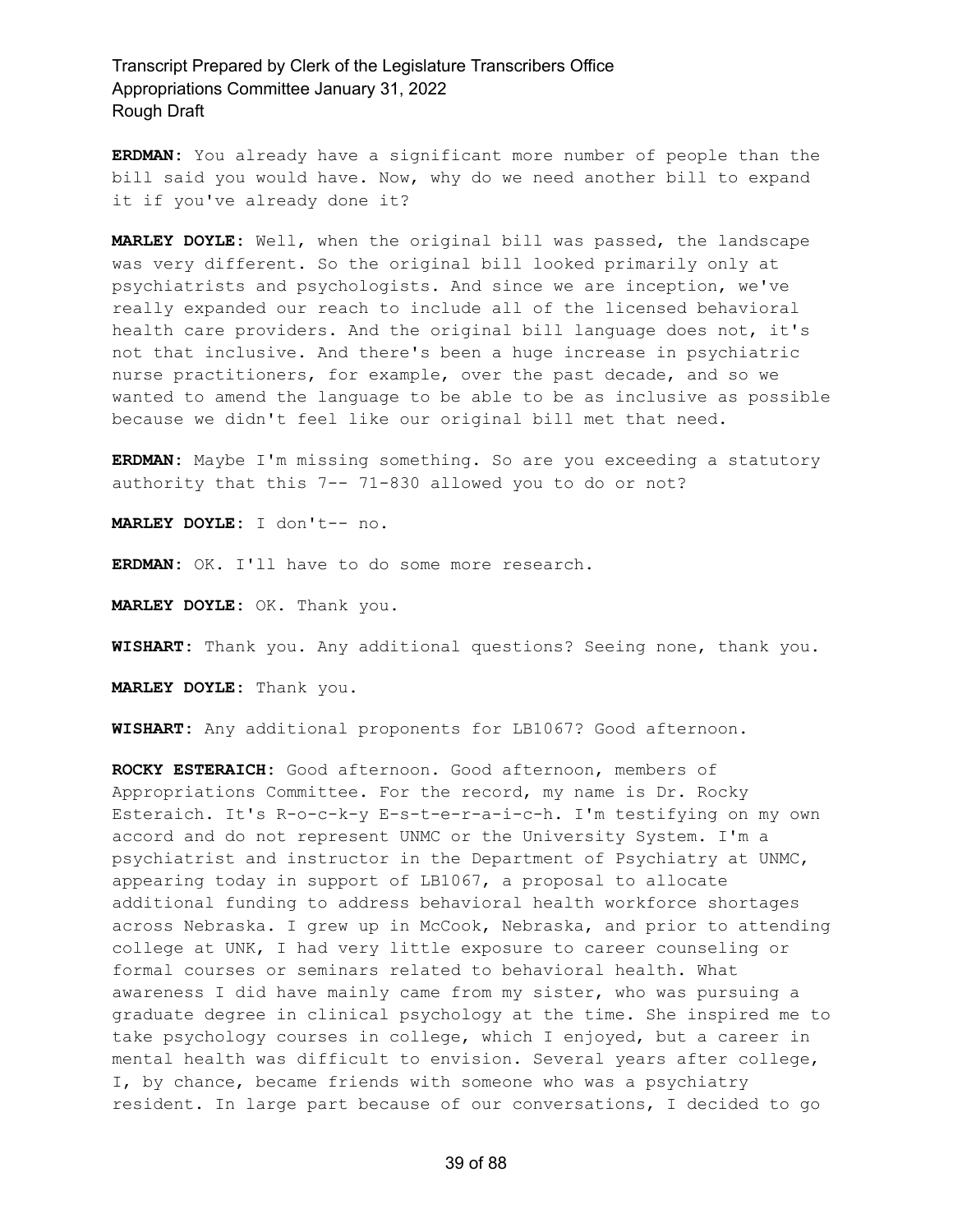to medical school with the goal of becoming a psychiatrist. Right now, there is no BHECN presence in McCook or the southwest part of the state. If there had been when I lived there, I may have been introduced to behavioral health sooner and had a clear vision of possible career paths. And for those who didn't-- sorry, and for those who don't by chance have a close family or friends in behavioral health, exposure in high school and college is even more vital. In 2018 I was a speaker at BHECN's ambassador conference in Kearney and talked to high school students about a career in psychiatry. For many students, BHECN sponsored-events like this are the most in-depth and meaningful exposure they will have to behavioral health professionals. BHECN has also impacted my professional life directly through their support of rural psychiatry and community psychiatry rotations during residency. This is an integral part of the residency program and is another way BHECN is working to increase the psychiatric workforce in rural areas. Increasing funding for these residencies and expanding it to include psychiatric physician assistants and nurse practitioners will go a long way in helping address the shortage of prescribing professionals in rural communities. Expanding BHECN will not only allow for satellite sites in southwest Nebraska, but also other parts of the states that don't already have a BHECN presence. The increase in outreach and engagement through this bill will no doubt have a large impact on the young people in rural Nebraska. In closing, I want to reiterate the importance of investing in our future behavioral health workforce. Thank you for your time and attention.

**WISHART:** Thank you. Any questions? Seeing none, thanks for being here. Next proponent.

**ANNETTE DUBAS:** Good afternoon, Senator Wishart, and members of the Appropriations Committee. My name is Annette Dubas, A-n-n-e-t-t-e D-u-b-a-s, and I am the executive director for the Nebraska Association of Behavioral Health Organizations, otherwise known as NABHO, and I will also add that I also serve on the BHECN's advisory committee as well. We are a statewide organization advocating for behavioral health providers, hospitals, regional behavioral health authorities and consumers, and I'm here today testifying in support of LB1067. I was in the Legislature in 2008 when we had to deal with the unintended consequences of safe haven. It was written so broadly when it was passed that it allowed parents or guardians to leave their children up to the age of 18 at a Nebraska hospital without facing any abandonment charges. Under that law, 36 children were dropped off at a hospital during a 127-day period. None were newborns or infants, and many were brought to Nebraska across state lines. Many of those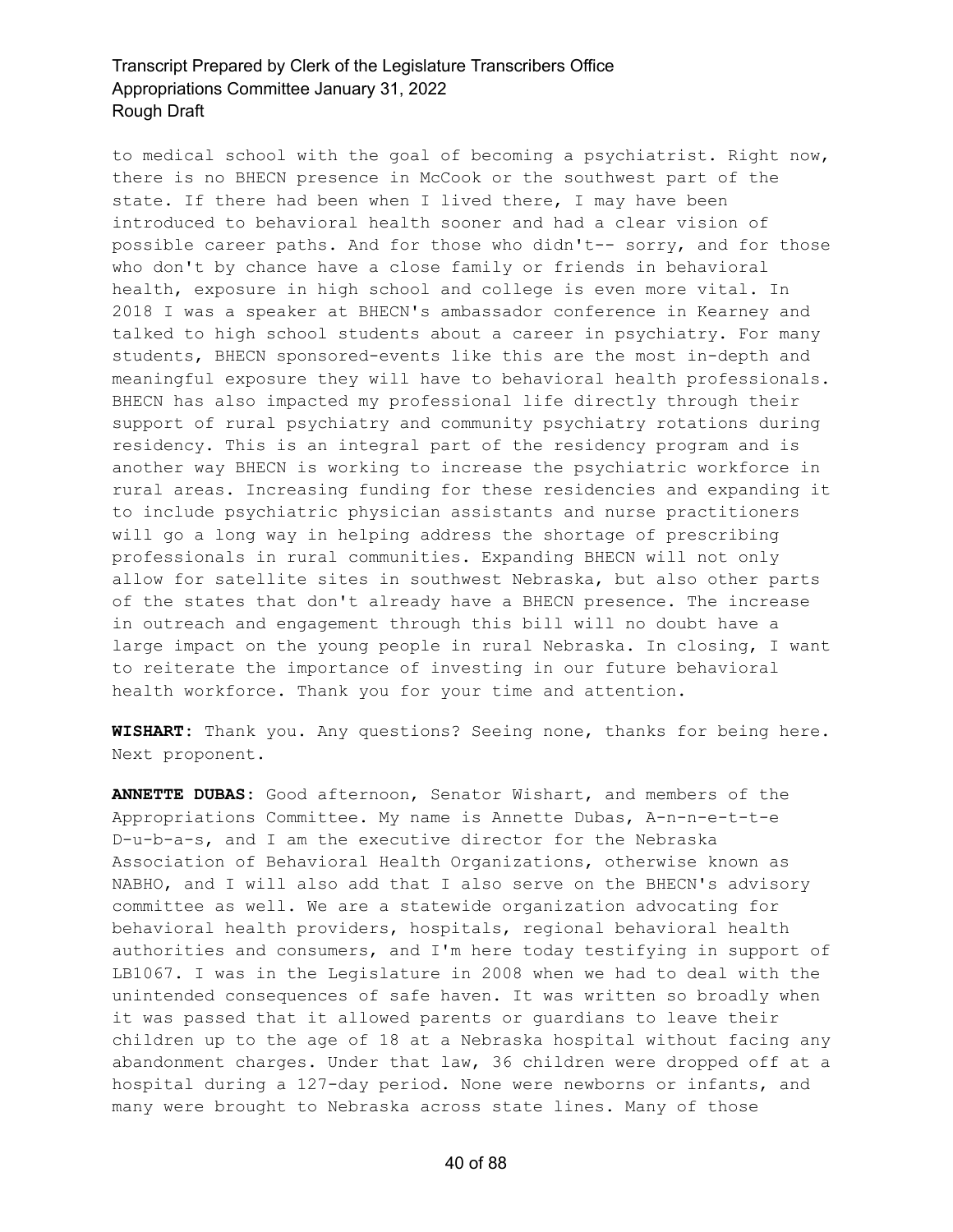children were dealing with behavioral health issues, and parents were at the end of their rope not knowing where to go for help. Nebraska's law became the subject of passionate national publicity. It sparked increased public discussion about whether Nebraska was meeting the behavioral health needs of our children. LB603 was passed in 2009 and contained multiple policy initiatives to address the behavioral health challenges that the nation had been watching Nebraska in 2008. Among those initiatives was the creation of the Behavioral Health Education Center of Nebraska to help address the behavioral health workforce shortages. I share with you this quote from the first annual report that BHECN presented into 2011. Quote: BHECN was created at a time of crisis in Nebraska. This crisis had been a long time coming. Numbers of behavioral health providers were low or nonexistent in rural areas. There exists a shortage of faculty available to train a new generation of providers. State hospitals had been closed and law enforcement and the Department of Corrections bore an increasing burden for the care of mentally ill. People with serious mental health problems were- excuse me, people with serious health problems were returned to community care providers but were not receiving adequate treatment due to the absence of trained behavioral health professionals in those communities. Increasingly, the mentally ill were ending up in emergency rooms, homeless clinics, jails and the streets. BHECNs creation was intended to address the shortage of a competent workforce to meet the needs of the state. End quote. I am here today again to testify in support of LB1067, a General Fund appropriation to ensure that BHECN's important work of growing, supporting and sustaining our behavioral work-- workforce continues. Still today, as was mentioned, 88 of our 93 Nebraska counties are designated mental health professional workforce shortage areas. One in five Nebraskans will suffer with a mental illness or substance use disorder. But because of BHECN's innovation and dedication to not only supporting the existing workforce but finding ways to fill the pipeline for the future, we are moving in the right direction. BHECN's extensive research and devoted staff has them providing trainings to combat compassion fatigue, cope with the impact of this pandemic and deal with trauma, along with a wide range of additional trainings. These trainings give our existing workforce the education they need to meet the needs of their clients and take care of their own mental health. They have launched programs that reach our young people, especially in the rural and frontier areas of our state, that allow them to explore-- explore, rewarding and life changing careers in behavioral health. This appropriation will allow BHECN to continue their important work by building our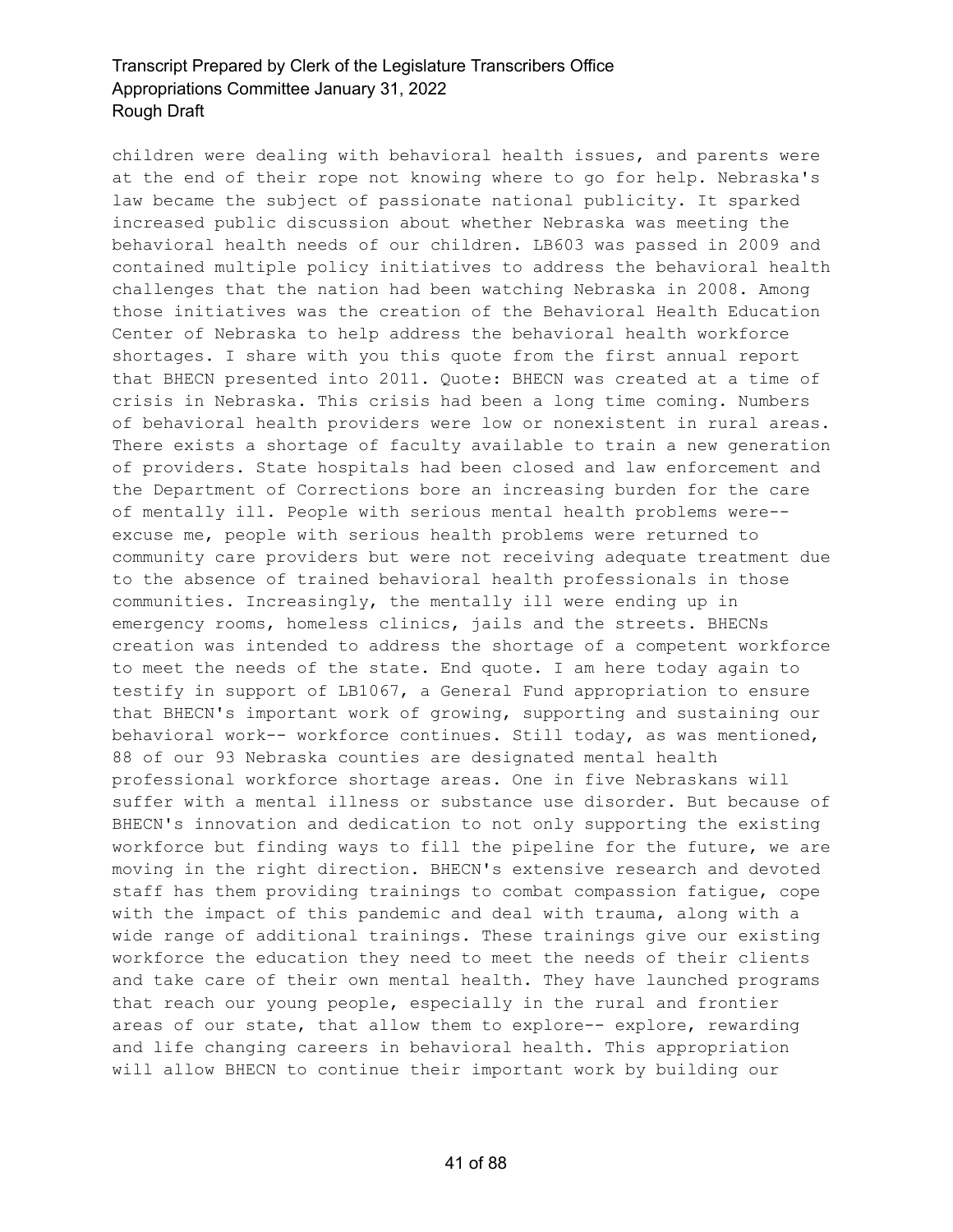behavioral health workforce all across the state. I'd be happy to answer any questions, if you have any.

**WISHART:** Thank you, Annette. Any questions? Seeing none, thank you for being here. Hello again.

**ANDY HALE:** Hello again. Good afternoon, Vice Chair Wishart, and members of the Appropriations Committee. My name is Andy Hale, A-n-d-y H-a-l-e, and I'm vice president of advocacy for the Nebraska Hospital Association, and I'm here to testify in support of LB1067. Previously I mentioned in LB762 the statistics and Ms. Dubas mentioned them as well. And so really, what it comes down to is, is the workforce issue we have across the state, especially in our rural parts, really from all over. We've worked with BHECN very closely. Dr. Doyle outlined the issue. We need a better workforce, and especially when it comes to behavioral health, the state is in dire need. And when you look at the pandemic and what it has done, the problem has only gotten worse. And my fear is that it will continue to get worse once we're on the other side of this. And so Senator Stinner-- Stinner also mentioned the companion bills that go with this.The NHA supports those as well. We're excited to work with BHECN on all of those, especially on the telemedicine and telehealth bills that will be coming up. We're going to make sure that we can partner with BHECN for our members and that we're utilizing it. So with that, I want to thank Senator Stinner and his staff, and will take any questions.

**WISHART:** Thank you, Andy. Any questions? Seeing none, thank you.

**ANDY HALE:** Thank you, Senator.

**WISHART:** Any additional proponents for LB1067? Any opponents? Anyone in the neutral? We do have 5 letters in support, 0 in opposition and 0 in neutral. Chairman Stinner.

**STINNER:** Thank you. I'd-- I just need to clarify something. We have a present program. It's \$2.4 million right now being appropriated to BHECN. OK? That 2.4 million right now is service in three of the six behavioral health care regions, and BHECN is in Omaha at the University of Nebraska, at Kearney and [RECORDER MALFUNCTION] In Chadron, 1.7, almost 1.8 million is being proposed as an increase in funding, so we can pick up Region 2 , 4 and 5. So it covers all of the entire state. Right now, it does not cover the entire state. The second part, which I think is the most important part, is being funded on a limited basis right now for paid internship and right now for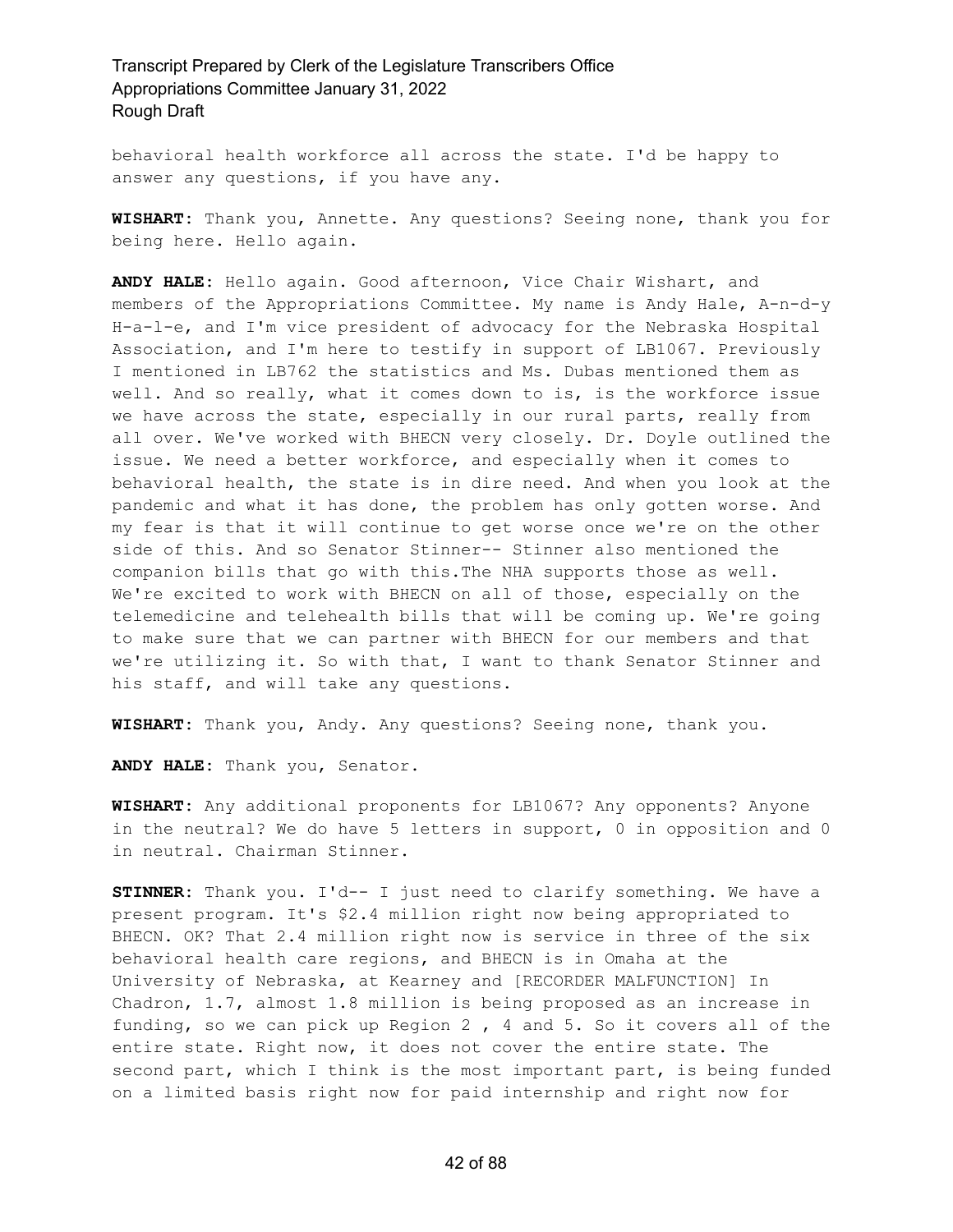psychiatry residency training opportunities for behavioral health, community-based organizations, Community Alliance and Omaha, Lasting Hope in Omaha, Great Plains Hospital in North Platte and Richard Young hospitals are-- are the places where, you know, these interns are being placed. I think it needs to be expanded. Scottsbluff would be a wonderful place. I have psychologists in Scottsbluff right now that have 24 applications for people that want to do postdoctoral work in Scottsbluff with that, and they'll pick maybe one or two. Having a paid internship program is helpful to them and helping to get them there. That includes a lot of the nurses. We have two slots in our hospital that are open on a-- almost a constant basis for psych- psychiatric, for somebody that's a psychiatrist. It's a revolving door. Last person that was there lasted a week and she said there's too much work here, 250 cases, way too much and left. So we need to have a network. We need to have an internship program that is paid because somebody isn't going to just voluntarily go to Scottsbluff and try to pay for their rent and their room and a car and all those expenses. They need to have something. They're not billable, by the way under the Medicaid program for about six months, or there's a certification process that you've got to go through. So there is complications in trying to get funding to psychologists, psychiatrists or anybody else in the health care, and this goes to social workers as well. We're short across the board, but we also have to have in part another part of this from the ARPA funds is telehealth. We need to have that network, and that's what we're trying to set up right now is a network to address, attracting, retaining, educating a workforce throughout the state of Nebraska and 24-7 access because if people understand the mental health situation across the state, and they've got statistics they can share with you, it's probably our number one medical problem that we have to deal with. Many times you don't get in for a period of six months to a year. Do you know what happens to you? You end up in the emergency ward. So another part of this ARPA bill is to provide a grant program for rural hospitals because they're short of acute beds. They're short of a workforce as well. So this is kind of a comprehensive program. We spent four or five zooms on this with people that have an interest in certain parts of this thing, and all I'm trying to do is build this network across the state that-- that really kind of focuses in on this. And yes, I have to expand a lot of those areas to cover what our intention is from-- from-- from these people. So that's the intention of the program. This is just the ongoing appropriations that provides the resources on an ongoing basis for expansion of the medical health for, it paid internship and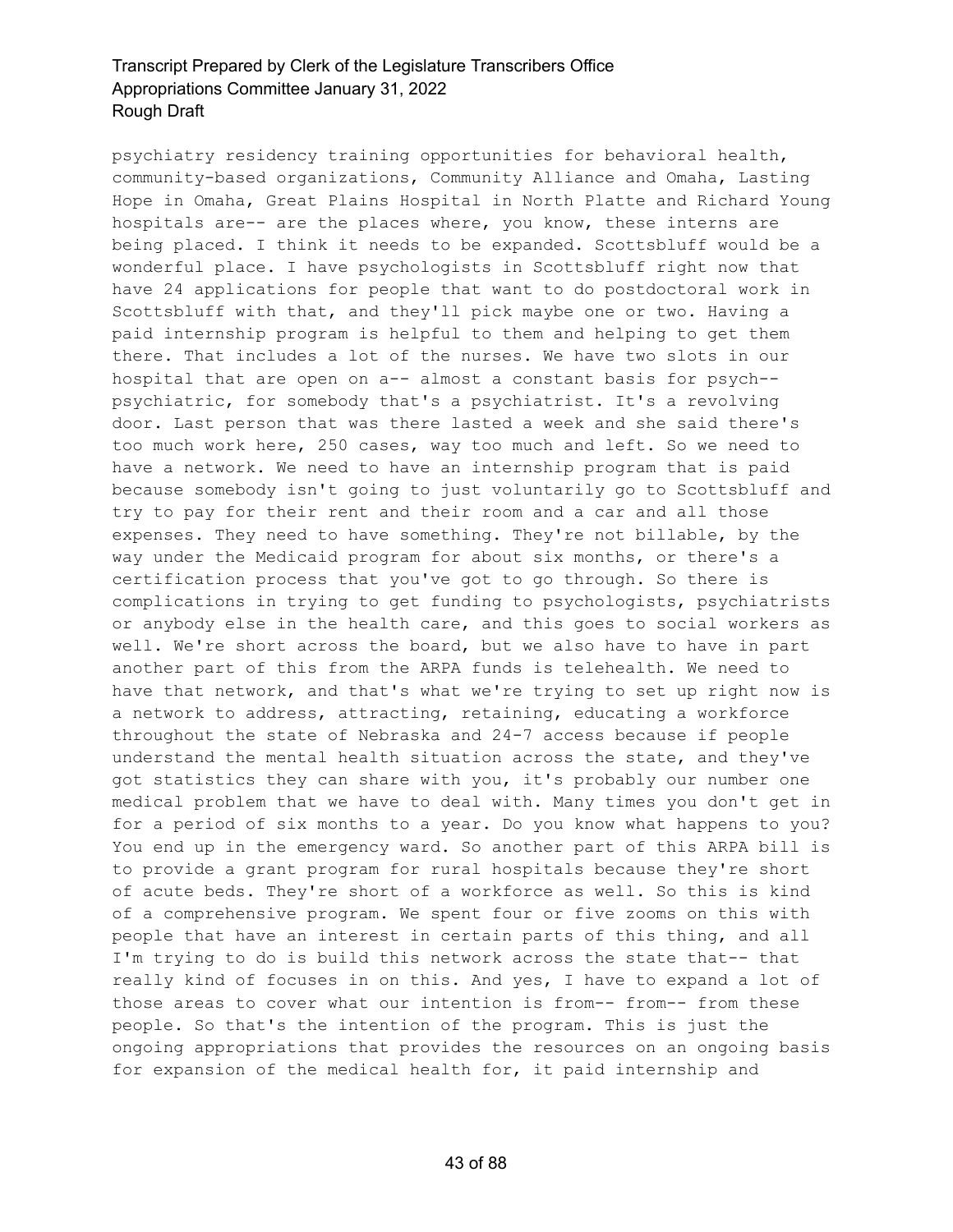training and recruitment and retention programs. That's what it's broken down to be. With that, I'd ask for any questions.

**WISHART:** Thank you, Chairman Stinner. Any final questions? Thank you. OK, that closes the hearing for LB1067. We will now open the hearing for LB988.

**STINNER:** Good afternoon, members of Appropriations. For the record, my name is John, J-o-h-n, Stinner, S-t-i-n-n-e-r, and I represent the 48th District, which is all of Scotts Bluff, Banner, and Kimball Counties. LB988 appropriates \$100,000 from General Fund Funds for the fiscal year '22-23 to the Department of Health and Human Services to carry out a formal Medicaid waiver assisted living-- assisted living rate study. Such studies shall be completed by September 1, 2022 and submitted to the Appropriations Committee. The bill directs DHHS to claim a federal Medicaid match for the cost of the study, totaling 100,000 in fed funds. Last year, I introduced LR145, an interim study which intended to get a grasp on the current Medicaid waiver funding provided for assisted living facilities, and to start the discussion on the need for a rate study which has long been overdue. Prior to the interim hearing, I sent a letter to DHHS requesting information on the ALFs that participate in aged and disabled waiver program, including need assessments of those individuals who participate in the program. While the agency was able to provide some of the numbers on a current waiver, participants, discharge rates and comparison of costs between Medicaid nursing and the ALFs, the average length of stay in an out-participants, there were still significant amounts of data missing, which necessitates the need for the study. During the interim hearing for LR145, this committee heard from providers about how the Medicaid waiver rate has increasingly fallen behind the cost of care. We also heard that the formal rate study has never been conducted for the ALFs, which gives me concern about the continuing statewide access to assisted living services by Medicaid beneficiaries. There are a few testifiers behind me who can give you a little more information on the need and offer more details about the study, what the study will entail. Assisted living is an important care option for a growing number of older Nebraskans. I urge you to support LB988 so that you can gather additional information on the potential need to increase rates to maintain statewide access. With that, I will say the study, we can't make decisions without knowing what the numbers look like, and that's really all you can say, that our costs are here or there. It's kind of one of those, prove it and that's kind of what this study is about. So with that, I'll close and open up for any questions.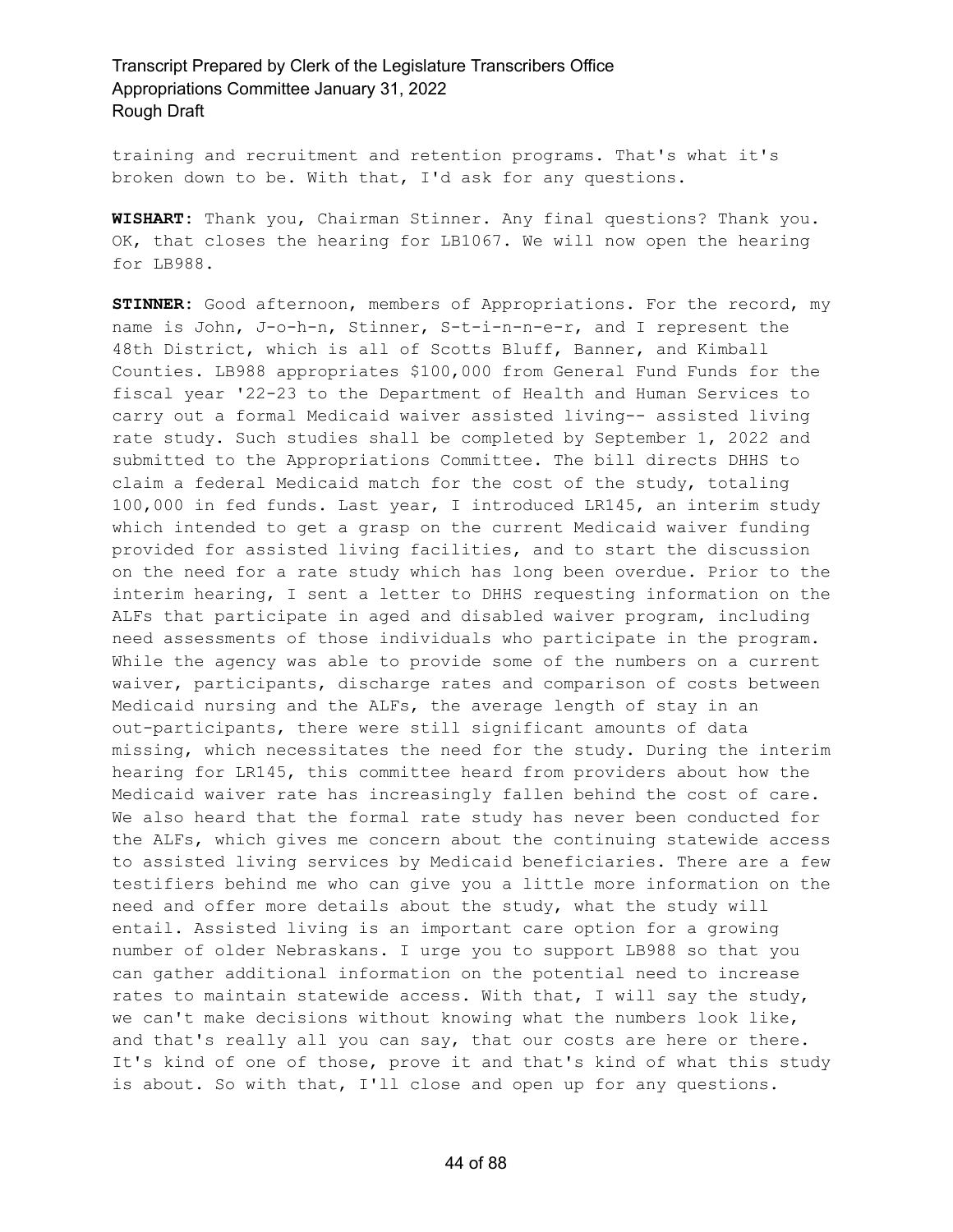**WISHART:** Any questions? I do have one. Chairman, it's-- this issue has come up before with different providers in the sense that it's a Catch 22 where they come asking for a rate increase and we say, well, has there been a study? And they say no, but then there isn't a study and we're just-- it's sort of a vicious cycle. Do you think it would make sense if not only we looked at doing this great study, but if we sort of baked into the system of appropriations, you know, sort of a five-year sort of timespan where the department just does studies to update rates. I'd imagine if you do one study, you can just build off of that in five years instead of having to build the system again.

**STINNER:** DD has that built in with-- actually State Health and Human Services Committee. I think that they really respond to. And then, of course, we spent several years trying to true up the cost of that. So it's helpful. I think it's informative for this committee and I think it's a necessary add. So whether it be child welfare or DD or nursing homes or assisted living, yeah, having-- having number of comparisons, having a feel for costs associated with services across the state. And I will maintain to this day that there are some of this cost more in rural Nebraska than it does in urban Nebraska. So it's beneficial to get that-- those kind of numbers in front of you so that you really can assess and-- and react to it.

**WISHART:** Any other questions? Thank you, Chairman. Proponents for LB988.

**JALENE CARPENTER:** Good afternoon. I'm Jalene Carpenter. I-- J-a-l-e-n-e C-a-r-p-e-n-t-e-r. Thank you, Senators, for having me this afternoon. I am president and CEO of Nebraska Health Care Association. I'm here today on behalf of our 238 nonprofit and proprietary assisted living members here in support of LB988. This legislation would appropriate funds to direct the Department of Health and Human Services to conduct a Medicaid waiver rate living study, now full. Currently, there is a single rate for anyone on Medicaid waiver in assisted living. The purpose of this study would be to determine what a reasonable rate for assisted living care is, as well as a reasonable rate for assisted living memory care. This may include in looking at the rate methodology of how they determine those wages-- those rates. Nebraska age and disabled Medicaid waiver program was established in 1991, and it is our understanding there has never been a formal rate study to determine the appropriate assisted living rate. Although 75 percent of Nebraska's assisted living communities participate in the waiver program, many limit admissions due to the underfunding of that rate. Providers of memory care say the cost is two to three times more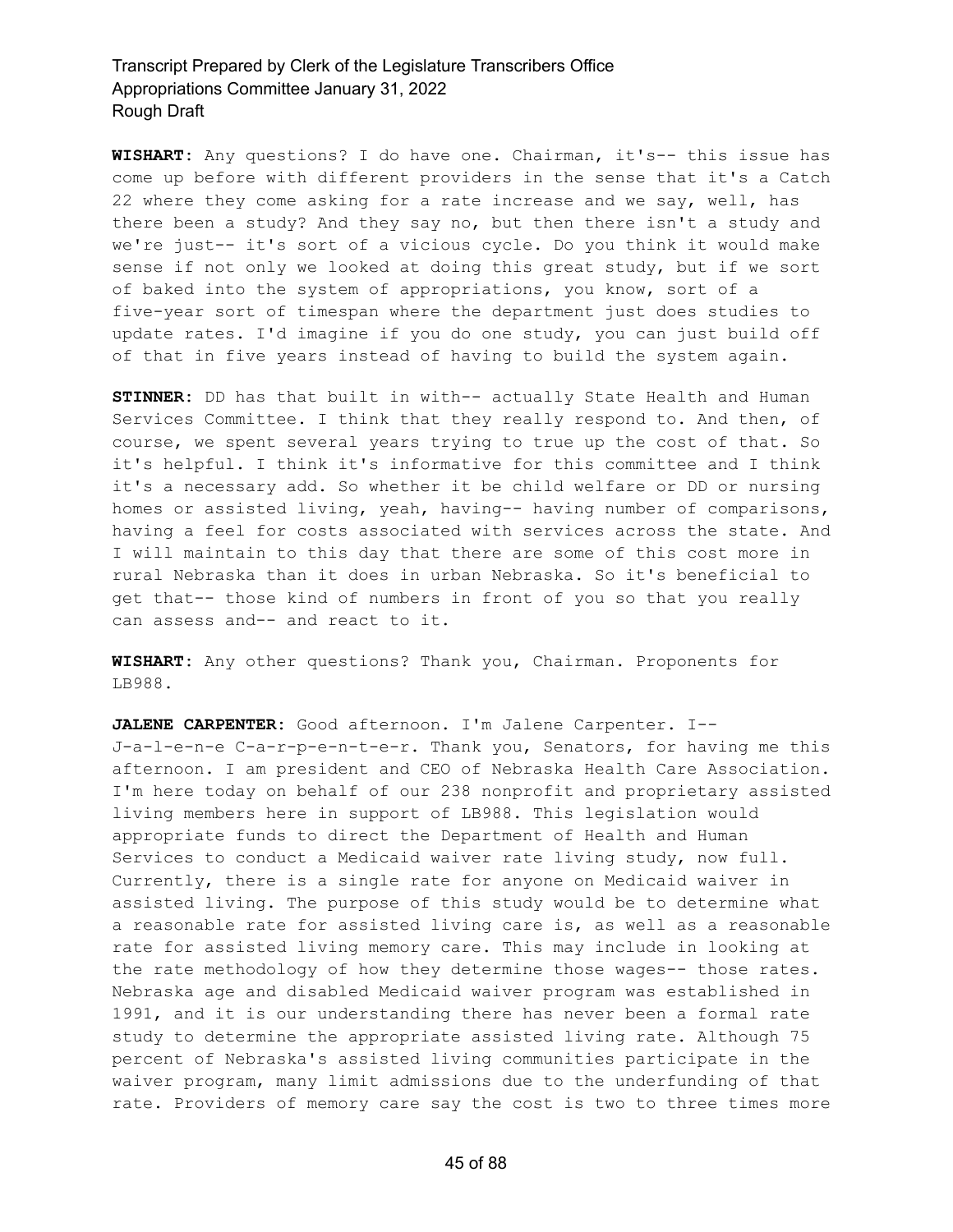than a standard assisted living rate, and many do not offer the Medicaid waiver program to their memory care portion. There is a large portion of our population that assisted living is the appropriate level of care, and it's important that we make sure that Nebraskans have the right care at the right time and that their payer source is not that fun-- that --that only factor that goes into where they receive their care. We would like to thank Senator Stinner for his continued leadership on this issue and ask your support of LB988, and I would be happy to answer any questions.

**WISHART:** Any questions? Senator Dorn.

**DORN:** Thank you, Vice Chair Wishart, and thank you for coming today. What-- I mean, this is a little bit about we've had several nursing homes close over the last couple of years. Is that mainly because of what I call the rate? How much of that is from the rate set by Medicaid and how much of that is other factors, maybe, or this a little bit of both?

**JALENE CARPENTER:** This bill would be specific to assisted living and not nursing facilities. We have seen a significant number of rural assisted living close. Last year, there were five assisted livings that closed in Nebraska. I will-- we have providers with us today that will help speak on that behalf. But a big portion is there's a lot of providers who do not accept a lot of Medicaid assisted living rate waivers because the funding is so low and is a standard single rate.

**DORN:** Thank you.

**WISHART:** Senator Hilkemann.

**HILKEMANN:** I've just got a couple of questions. We're talking about raising rate. Is this-- I just-- when we think about these, that the rates are so low and so forth, and you said you represent the not-for-profit?

**JALENE CARPENTER:** So I represent the not-for-profit and for-profit, the proprietary assisted living members.

**HILKEMANN:** OK. I just-- I see in my area there's a real proliferation of these assisted living and memory care units. And so there-- so we- is it just where the disparity that we're seeing? This-- is this the real problem that we having.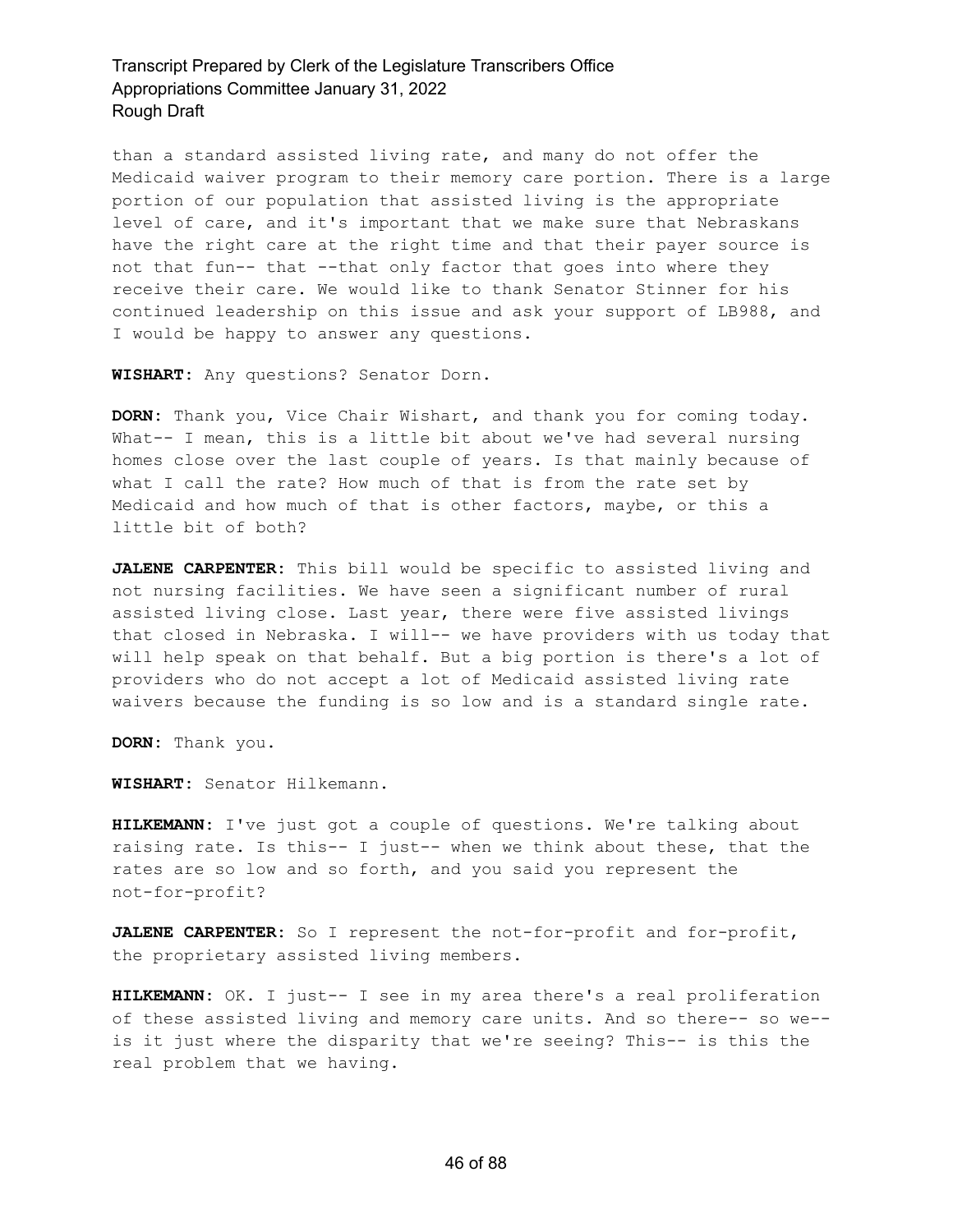**JALENE CARPENTER:** So access is a real different reading for this rate study to be completed because there are assisted living providers who will require one to three years of private funding for any new admission. And so expanding that access, having first appropriate funding for that waiver, I do believe, will expand access for more Nebraskans to be able have better options for their care. Does that answer your question?

**HILKEMANN:** And so this-- OK. So this is just to do a study again?

**JALENE CARPENTER:** Correct, just to determine an appropriate rate for assisted living Medicaid waiver.

**WISHART:** Any additional questions? Seeing none, thank you. Next proponent. Good afternoon.

**LISA NIELSEN:** Good afternoon, Vice Chair Wishart, and members of the Appropriations Committee. My name is Lisa Nielsen, L-i-s-a N-i-e-l-s-e-n. I'm a member of the Nebraska Health Care Association Reimbursement Committee and vice president of Ray Brown & Associates Development and Management Company. I testified earlier at LR145 and shared some of my experience with the Medicaid rate, and I'm happy to be back here today to testify for LB988. I've served in capacity of assisted living owner and administrator, but probably most recently I've worked the night shift. I've worked CMA and I'm going to cook because just like everyone else we've talked to today, labor is-- it's a tough market right now. So I'm happy to be here to talk about the rate because that is definitely something that we need to talk about. Assisted living provides vital services to elderly and disabled individuals, and the typical in services include a private apartment with a private bathroom, a kitchenette, all the utilities, maintenance, cable, Internet, transportation, three meals a day, snacks, personal toiletry items, social activities, medication administration, intermittent nursing assistants, and scheduling medical appointments and personal care 24-hours a day. In addition to these services, we provide personal attention and compassion, and we're sometimes more family than family. All of these services are being provided for the current Medicaid rate of \$82.22 a day. That's the rural Medicaid rate. It's becoming increasingly more difficult to maintain a level of service that we're required to maintain and that we want to provide with this Medicaid rate. Currently, there is an urban and an a-- and a rural assisted living rate. The urban rate is \$10 a day higher. And I think that Senator Stinner has spoke about the rural areas a little bit and that the cost is just as high in rural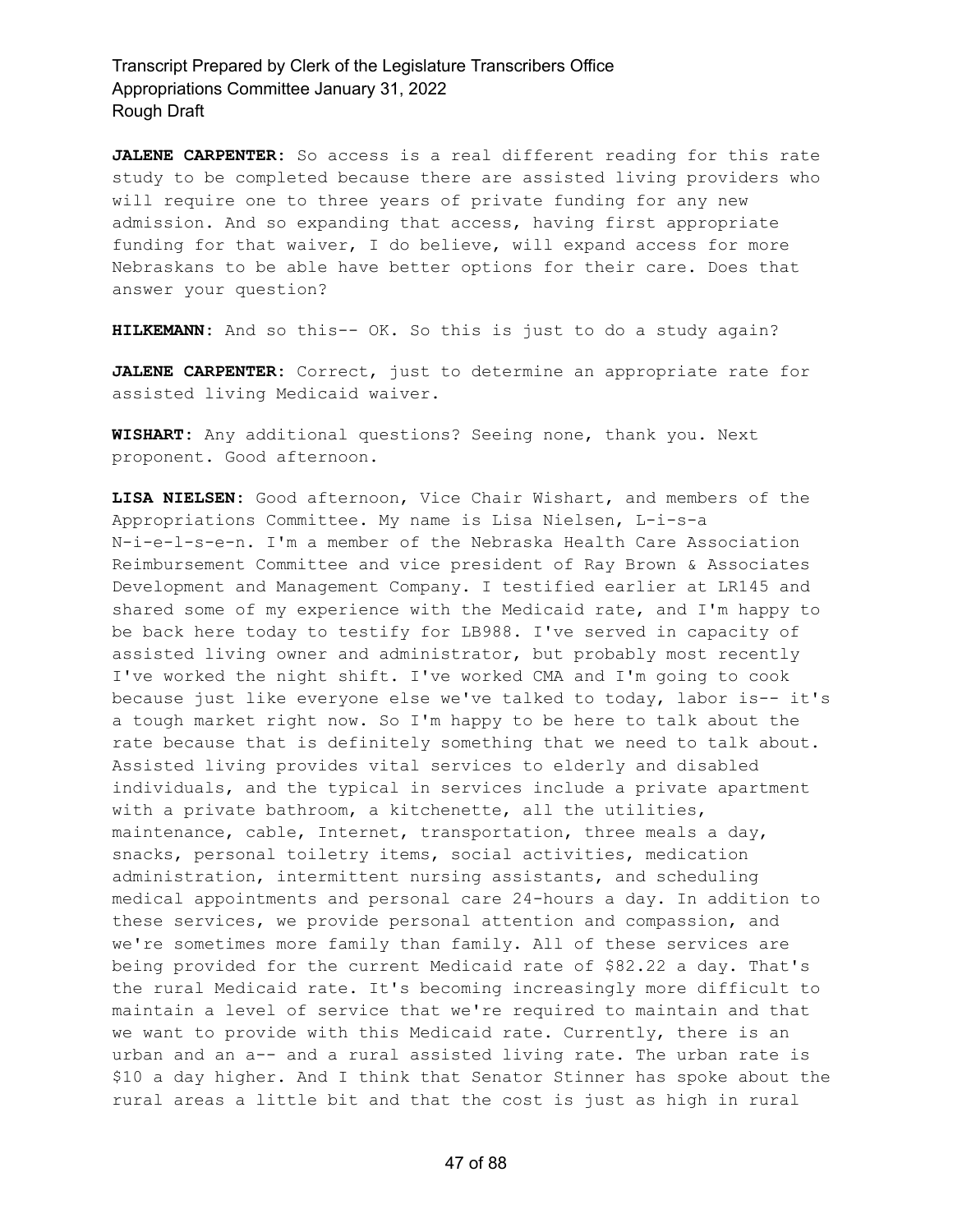areas. So that's a really good reason also for this study to look at the disparity there. A rate-- rate study for our traditional assisted living is long past due, and it's even more critical that we look at the rates needed to provide care for people with dementia and Alzheimer's. Assisted living memory care facilities are appropriate and they're a desired environment for those living with Alzheimer's and dementia. They're usually much smaller in nature. They usually have a higher, much higher staff to resident ratio in a memory care facility. You're probably needing one staff person to every five residents to keep people safe. Staff turnover and burnout is much more likely in a memory care unit than it is in a traditional assisted living. And just like everybody that spoke today, we just need more money to hire these staff and recruit staff and get them to come to long-- long-term care facilities. I looked back in some of my documents and found the rate for 2008 for our memory care, or for assisted living-- I'm sorry, was \$2,088 and the current rate is \$2,501, so that's an increase of 17 percent over 13 years, while inflation at the same time is more than 34 percent. So I just really appreciate your support of LB988 so we can get a better understanding of what it costs to care for our senior Nebraskans. Thank you for your time and consideration. Thank you, Senator Stinner, for introducing this bill, and I'm happy to answer any questions.

**WISHART:** Thank you for being here. Any questions? Seeing none, thank you. Any additional proponents?

**BRIAN SHANKS:** Good afternoon, Chairman Stinner, and members of the Appropriations Committee. My name is Brian Shanks, spelled B-r-i-a-n S-h-a-n-k-s, and I am Chief Financial Officer for Tabitha Health Care Services in Lincoln. I'm testifying on behalf of Tabitha and Leading Age Nebraska. We want to thank Senator Stinner for introducing LB988 to declare an emergency and study rates for assisted living care and assisted living memory care. Tabitha is Nebraska's largest mission focused nonprofit, offers Nebraska's first and comprehensive line of senior care services in 27 Nebraska counties. Our main campus is in Lincoln and we currently operate assisted living facilities in Lincoln and Crete. Our new facility will open in Grand Island in October, which brings our capacity to serve up to 147 assisted living patients, which includes memory care. In 2021, Tabitha's assisted living facilities averaged 90 patients per day. This is down 10 percent due to some COVID-related market conditions, and we serve one-fourth on Medicaid waiver and one-fourth in memory care. Several factors contribute to a state of emergency and crisis, several you've heard today. Staff availability and cost are foremost. To retain staff,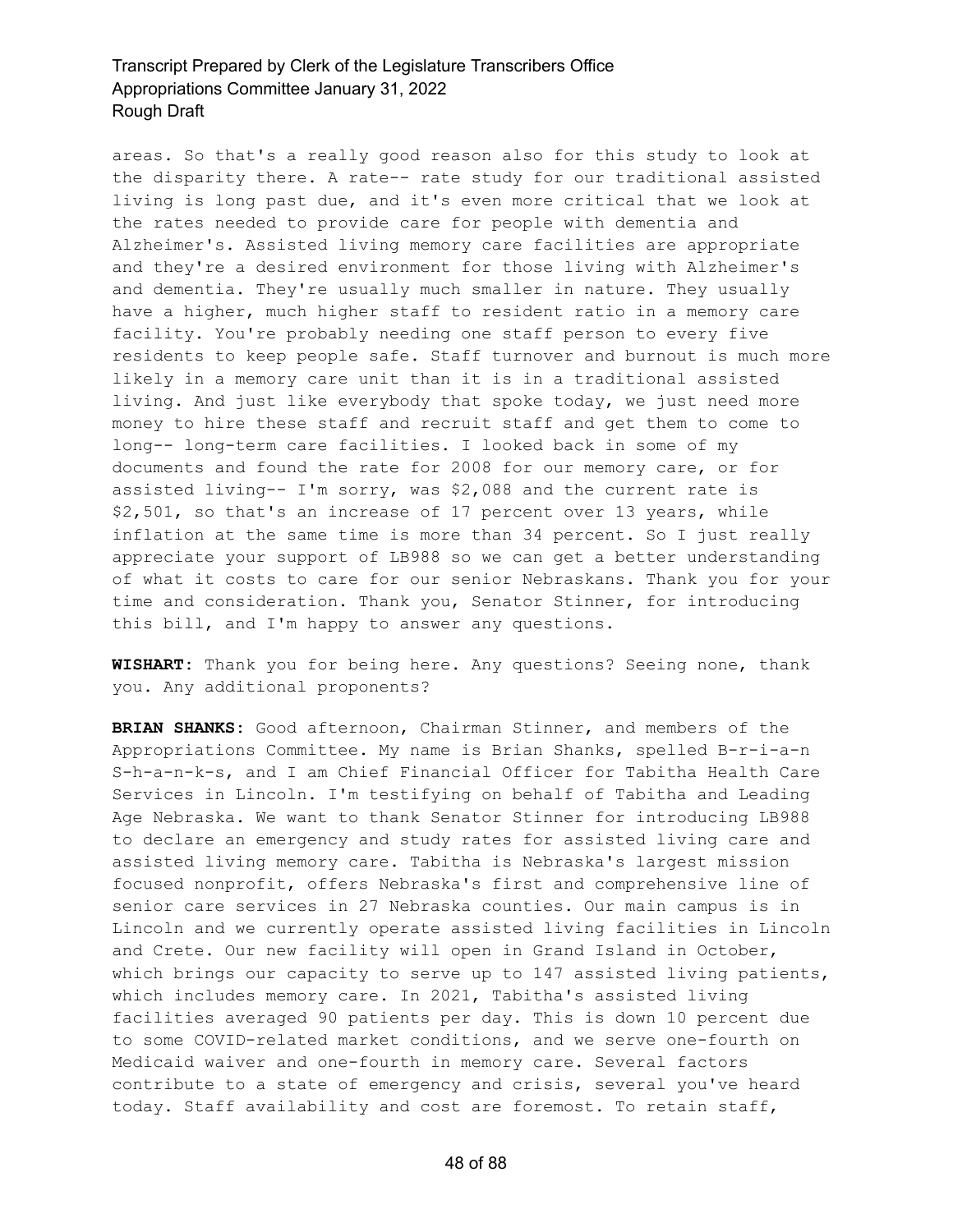Tabitha-- Tabitha is paying up to 25 percent higher hourly rates compared to pre-pandemic times. Also, we are forced to use agency staffing, which cost a \$110 an hour for a registered nurse, \$75 an hour for an LPN, and \$55 an hour for a certified nurse assistant. Inflation has driven up other costs as well. Up to 20 percent for supplies, food and insurance. So when you combine less revenue with the higher expenses, it becomes a very challenging situation and is doubtful-- and it's very doubtful that costs will ever go down. Medicaid reimbursement is a significant source of income for Tabitha, and we will remain-- and will remain so as long as we can serve this population. The current average reimbursement rate of \$79 a day falls short by \$40 a day for assisted living services and falls short by \$80 a day for memory care services. This is a cost shortage of \$15,000 to \$29,000 per year per patient, depending on the type of care delivered. Rate adjustments have not kept up with the cost of care and is simply not sustainable or fair to those who are paying for care with insurance plans or personal fam-- family resources. For Tabitha, we try to fundraise to make up for the mission-related shortages. The total gap for Medicaid assisted living clients is just under \$700,000 for us. Our donors are generous, but the dollars keep escalating and it's getting harder and harder to raise this level of funds. LB988 addresses the need to declare an emergency and study assisted living and memory care reimbursement rates. The bill, appropriately defined areas of study, describes the structure of the study and will require an evaluation process along with long-term desired outcomes. Updated reimbursement rates, along with annual inflation adjustments, would have an-- a dramatically positive effect on the industry. I have an 85-year-old mother that will require memory care assisted living very soon. She will also need financial assistance from Medicaid. My sister and I do our best to care for her, but it's very stressful and difficult. My hope for her and many other Nebraskans is that this high quality care is accessible-- it's accessible. Thanks for listening. Are there any questions?

**WISHART:** Thank you. Are there any questions? Seeing none, thank you.

**BRIAN SHANKS:** Thank you.

**WISHART:** Next proponent.

**MARV FRITZ:** Members of the committee, my name is Marv Fritz, M-a-r-v F-r-i-t-z. I'm a part owner and operator of a small assisted living in O'Neill, Nebraska. Thank you for the opportunity to testify today. It's been a stressful couple of years. I come to you looking for some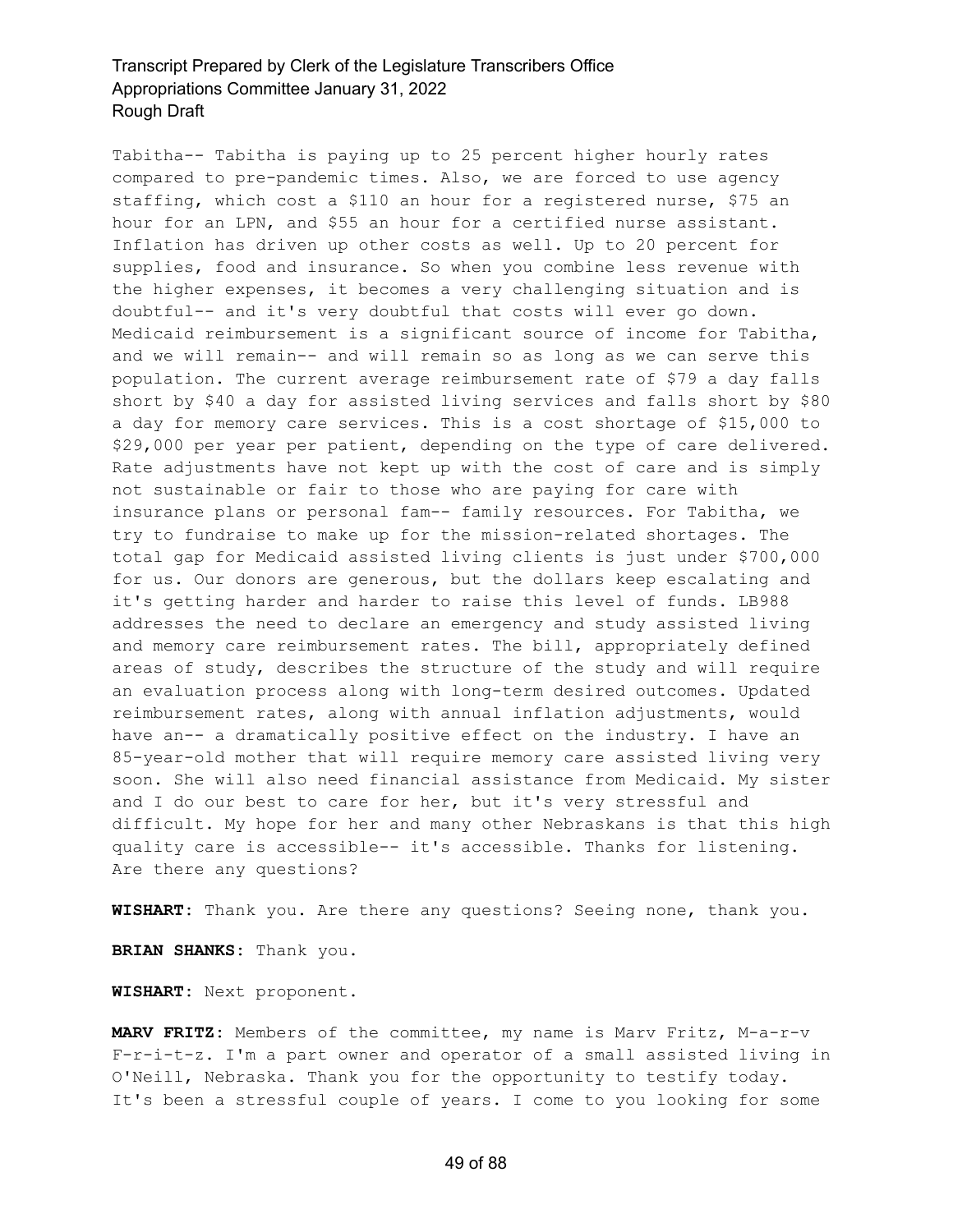help from a-- for a small but not insignificant portion of that population. And I put it in their notes, a chart of all of our expenses and for year 2021 to see how far-- to show what the reimbursement rate is versus what it's costing us to operate. And I further come to you as a member of a group that are not attached to skilled facilities because we didn't get any of our stuff paid for. A lot of-- a lot of the-- 20 years ago when the industry started, they went out and built a lot of the skilled facilities to turn their wings into assisted living, so we have a higher cost structure than they do. There's-- what's part of our breakdown or our problem today with assisted living is as there are-- there's three different groups of- of assisted living people that I see as one-- one group that's got insurance or they've got enough funds, they do whatever they want to. And then there's the second group that-- that need help. Some of them don't need much help, but some of them need a lot of help. And that's where-- where the Medicaid waiver breaks down really bad as we get paid the same rate, whether we've got to spend hours a day with them or whether they're just barely there. We've absorbed this for a lot of years, but we're just getting to the point where we can't do that anymore. And if we have to send these to the-- to the nursing home it's going to cost the state a lot more money. We had a couple of years ago, we had a resident come over the state, paid us \$80 a day and they were-- they were paying the nursing home \$170 a day just to the same person at the same time. So we-- and they, you know, we only have one rate so they can tack on all these extra rates so that just leaves us at a huge disadvantage. And we don't-- we can't-- we can't run two ships in the same building. If we were, you know, in an urban setting, those people can just simply not accept Medicaid waiver and they have plenty of people to go around and then they extend their Medicaid waiver people off to a government subsidized place most of the time or whatever it might be. And in a rural community, we can't do that for practical reasons. And then-- and we wouldn't want to do it. I mean, there just isn't any other place for them to go. They would have-- there's just not two facilities in the community. And we don't-- we won't-- we can't treat people differently. We wouldn't treat people differently. So I could run a facility if it was all Medicaid waiver and I had 100 of them and I didn't have any thrill or frills or anything else, I could make that model work. But it's hard to make a model work that where you have to have private services and Medicaid services at the same rates, it's just very difficult to do anymore. And as one of the other people previously said, I mean, we just get so much screaming when the people that are on private pay are complaining that they know that we're subsidized, they have to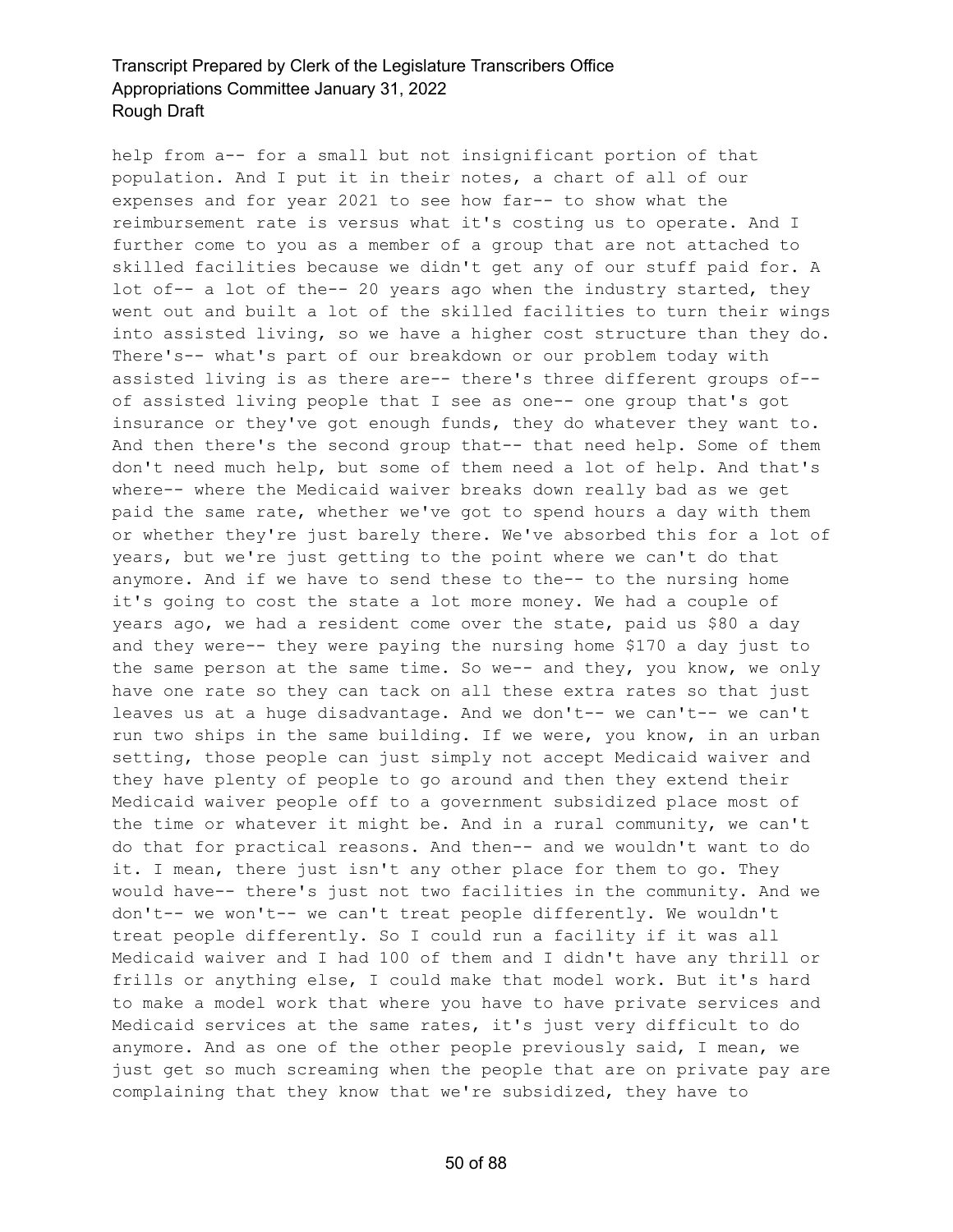subsidize the people that are on Medicaid waiver. And it's just really got out of whack. We were, as Lisa had mentioned, you know, where we were 20 years ago, our Medicaid rate and our small room rate was the same, and now it's a thousand dollars a month difference. So it just hasn't kept up. Anyway, I appreciate you bringing up the study. I'd like to be involved or would be glad to help with any work that we need to do on that to get you the numbers that you-- so you do have the information because it's a lot more than a three-minute discussion. Thank you for your time.

**WISHART:** Well, thank you. And before we go into questions, can you spell your first name-- first and last name?

**MARV FRITZ:** My-- M-a-r-v F-r-i-t-z.

**WISHART:** OK, thank you. Senator Dorn.

**DORN:** Thank you, Senator Wishart. In the handout that gave your talking points, or whatever, included a second page. Are these your-- I guess, are these your costs from one or your?

**MARV FRITZ:** Yes.

**DORN:** Thank you. Thank you very much, interesting work. Thank you.

**MARV FRITZ:** Uh-huh.

**WISHART:** Any additional questions?

**MARV FRITZ:** Oh, excuse me.

**WISHART:** Senator Hilkemann.

**HILKEMANN:** What percentage of your residents are on Medicaid waiver?

**MARV FRITZ:** It runs-- it runs anywhere from 15 to 25 percent over the years.

**HILKEMANN:** OK.

**WISHART:** Seeing no other questions, thank you for being here.

**MARV FRITZ:** Thank you.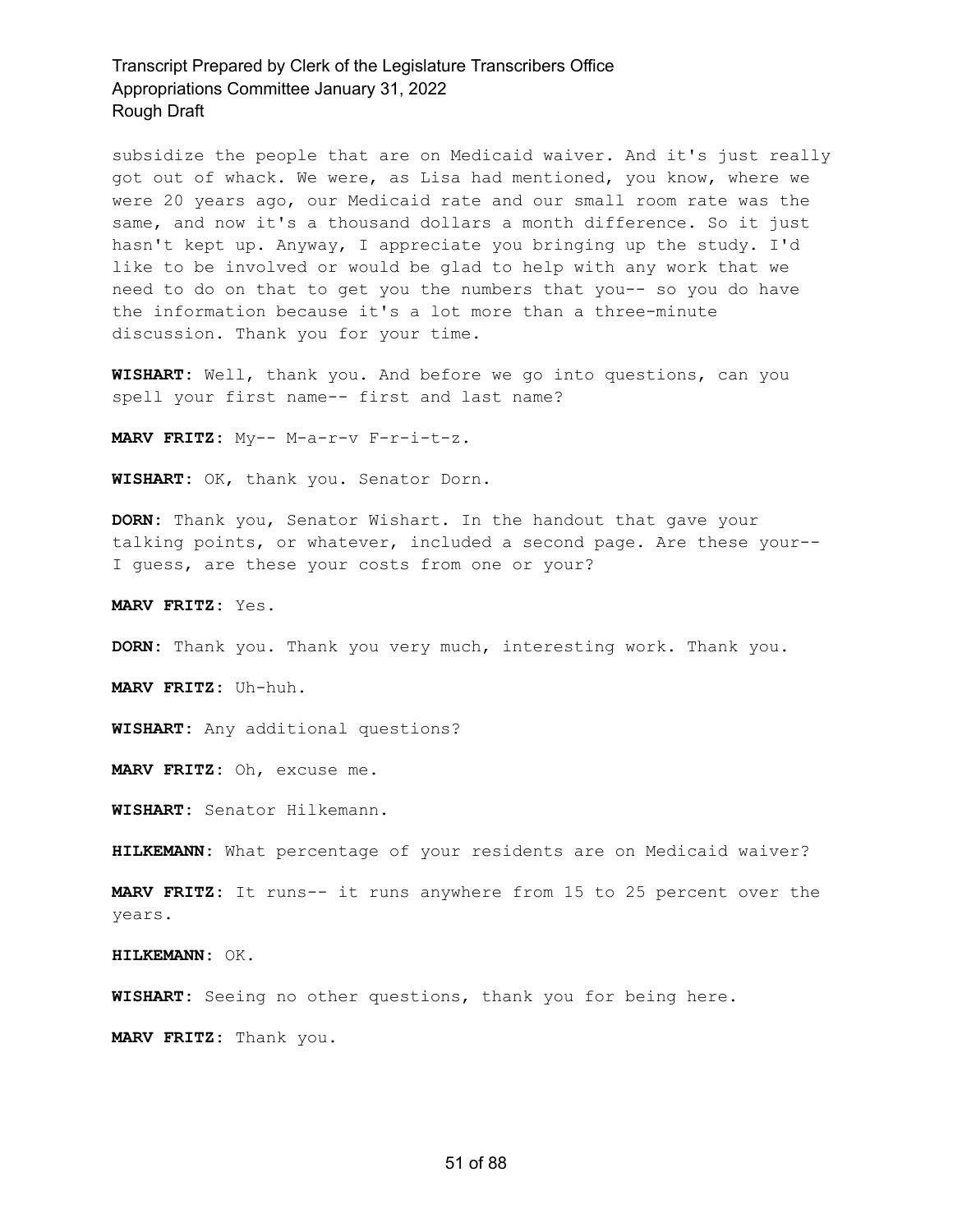**WISHART:** Any additional proponents? Any opponents? Anyone in the neutral? We do have for LB988, 35 letters in support and 0 in opposition and 0 neutral. Chairman Stinner.

**STINNER:** I'm waiving.

**WISHART:** OK, that closes the hearing for LB988, and we'll move on to LB989.

**STINNER:** My last ask. (LAUGHTER) How's that?

**HILKEMANN:** Yeah.

**WISHART:** We're keeping a tally, Chair. OK. This opens the hearing for LB989.

**STINNER:** Thank you, Senator Wishart. Good afternoon, members of the Appropriations Committee. For the record, my name is John, J-o-h-n, Stinner, S-t-i-n-n-e-r, and I represent the 48th District, which is all of Scotts Bluff, Banner and Kimball Counties. LB989 appropriates \$26 million from the General Fund to raise the base aid for nursing facility provider rates. A corresponding 34.4 million in federal matching funds is included with the rate adjustment beginning on July 1st of this year. This additional funding is designed to help nursing facilities offer competitive direct care wages. At the top of everybody's mind in the health care space is the 2021 announcement that the state run facilities would be offering 30 to 40 percent increase in starting wages for direct care staff to address the state's staffing challenges. There are limitations in Medicaid rate. Nursing facilities with a high percentage of Medicaid beds lack the resources to take similar action to offer competitive wages. This has put many of our nursing homes, especially rural Nebraska, in a precarious position as we already face crisis levels of closure and challenges with rising operating costs. Over the past year alone, nine additional rural nursing facilities were forced to close or partially closed due to rising costs and staffing shortages. Adequate staffing has been a repeated issue over the years, and reimbursement is a large piece of that puzzle. While Governor Ricketts reinstated an extra \$20 per bed, per day payment to assisted living facilities early this year, and that's for Medicaid patients, more is needed to keep these facilities open. Many of the facilities operate at well-over 50 percent Medicaid nursing beds, and some are reaching as high as 70 percent. In total, Medicaid pays for 55 percent of all the nursing home care facilities in the state of Nebraska. Add to the stress of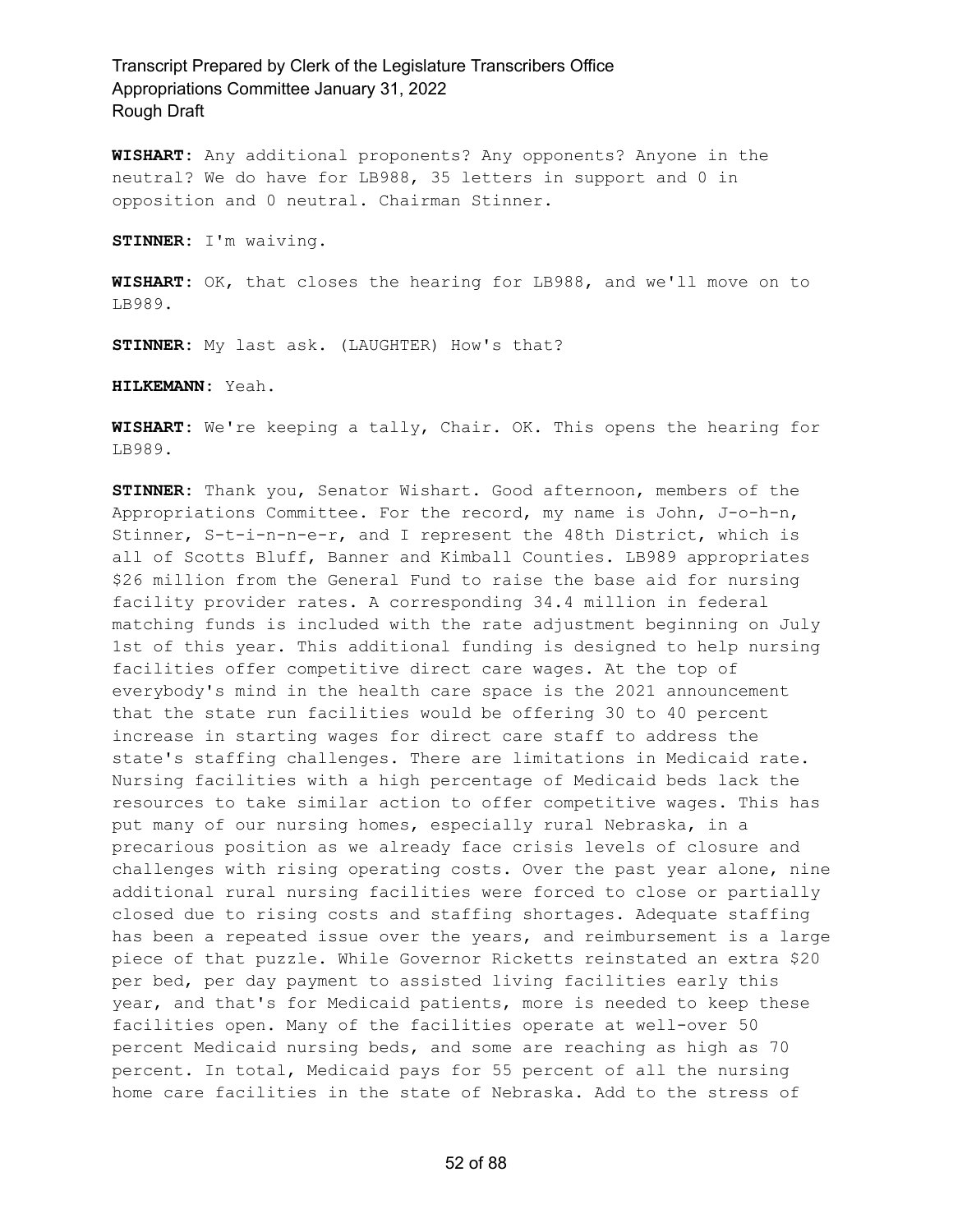the previous crisis situation the COVID-19 pandemic puts on our nursing homes, only worsened the situation with occupation rates dropping and putting further strain on an already stressed industry. The additional funding in LB989 is designed to address this issue and allow the facilities to recruit and contain-- retain staff. It's really just kind of to prevent that \$20 when it goes off of falling to zero and we're trying to get halfway to the wall once again with nursing homes, just like we are with the-- the-- try to get some ARPA funds, kind of stretch that forward to get the nursing home facility reimbursement rate to where it needs to be to stay competitive, and hopefully we can stabilize it. We've had one crisis that we've already confronted within this committee. We had that stopped and COVID hit. And of course, a lot of its staffing problems right now, people have retired, people have left and went to a more competitive situation. People just got tired of the business. And so here we are with declined-- with a declined population in the nursing homes and a shortage of labor. If you've got a shortage of labor, your ability to build back is not gonna look very good. So this may take a 2-, 3-year stretch, and I think we've got ARPA dollars to do some of that. It'll be up to this committee to kind of stage itself in, just like on the DD side. So that's my recommendation. And with that, I'll take any questions.

**WISHART:** Any questions? Seeing none, thank you.

**STINNER:** Thank you.

**WISHART:** Proponents for LB989.

**JALENE CARPENTER:** Good afternoon, Senators. My name is Jalene Carpenter, J-a-l-e-n-e C-a-r-p-e-n-t-e-r. I'm the president and CEO of Nebraska Health Care Association. I am here speaking in support of LB989 on behalf of our 190 nonprofit proprietary skilled nursing facilities. I want to thank Chairman Stinner for introducing this bill and for being a continued champion for long-term care in elder Nebraskans. He shared his concerns and it is indeed a crisis that we have today in our skilled nursing facilities, but I think what's also important is this bill also sets the stage for what our skilled nursing facilities will look like in Nebraska over the next 20 years. It is important to note that we have just started a tidal wave of what we call in the industry a silver tsunami. Starting 2020 to 2040, those Nebraskan residents over the age of 75, it's projected to increase by 91 percent. So the current crisis is definitely a big issue, but there will be a demand now, and even more so in the future. That population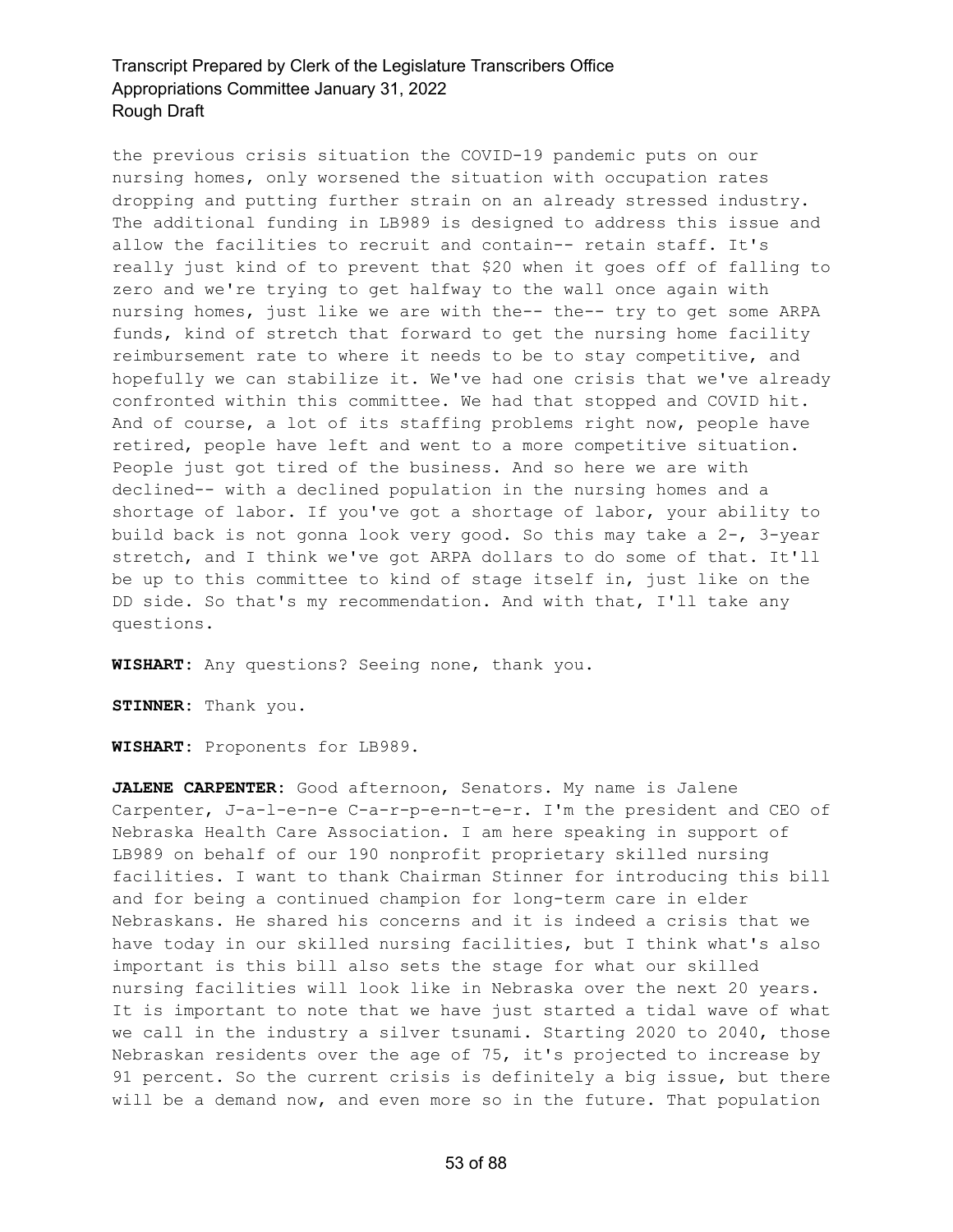increase will need long-term care services and will need skilled nursing services. I, again say, we want to ensure Nebraskans have access, the right care at the right time and where they want their care. Workforce and recruitment has been a consistent problem in long-term care partially due to underfunding by Medicaid, leaving providers generally not able to attract and retain top talent. COVID-19 has only exacerbated an incredibly difficult situation, and the tightening of the labor market has really tipped us to this point. Potential and current staff are being recruited away to simply the highest bidder. Our own state run 24-hour facilities increase their base wages, their starting wage by over 40 percent. We cannot win a bidding war in skilled nursing. On average, 78 percent of our expenses go directly to labor. This is simply not a lever that we can pull to increase our wages. The need is immediate right now, but I hope you also see that this is an important step for the future of long-term care. In a few moments, you're going to hear from a national expert that we recruited to look at what would it take to increase our provider rates to be competitive with the wages of those state run 24-hour facilities? So she will be able to speak to why there's a need for that funding increase. Additionally, we have several providers here today to talk about what they currently face in their facilities. I truly believe now is an opportunity for Nebraska to evaluate and understand the needs of our seniors now and in the future. Thank you for your time, and I'm happy to answer any questions.

**WISHART:** Thank you. Any questions? Senator Clements.

**CLEMENTS:** Thank you. Thank you, Ms. Carpenter. What level of care does this entail? Does this-- you're talking about skilled, is it also other levels of care.

**JALENE CARPENTER:** So this would be for skilled nursing facilities. So those are facilities that provide 24-7 care at a high-- the highest rate offered for nursing facilities.

**CLEMENTS:** So it doesn't affect intermediate or custodial services?

**JALENE CARPENTER:** No.This would just be for skilled nursing facilities.

**CLEMENTS:** All right. I missed answer-- asking a question on the assisted living study. Maybe you could help me.

**JALENE CARPENTER:** Sure.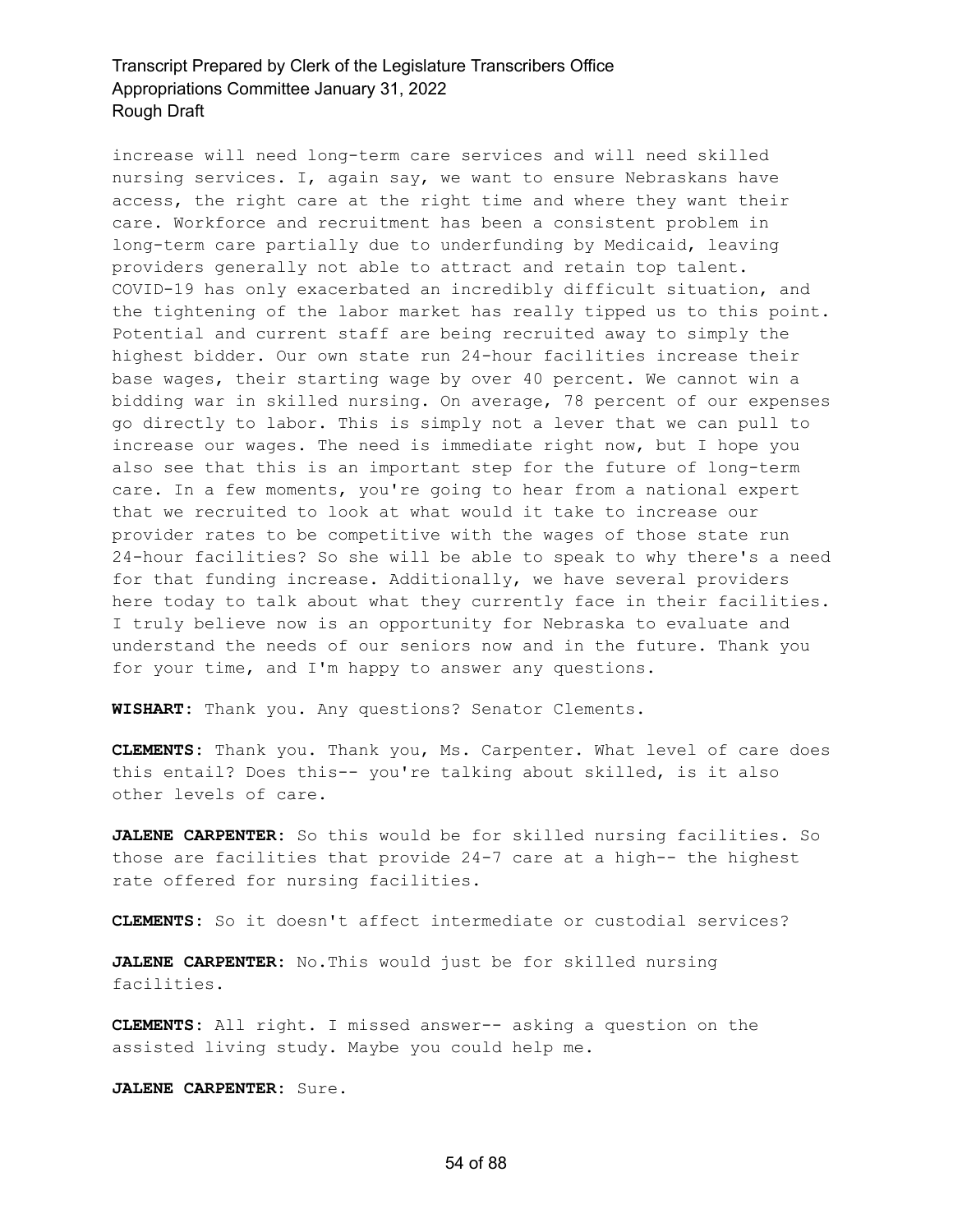**CLEMENTS:** If-- you know there's federal matching dollars for these funds in assisted living, if Nebraska had a higher rate of pay reimbursement for memory care, would the federal government also have a higher rate of pay?

**JALENE CARPENTER:** For the Medi-- if it's a Living Medicaid waiver program, yes, there would be a federal match. Again, that goes back to the need for the study to evaluate what is the proper rate methodology to use.

**CLEMENTS:** No, if Nebraska increases its rate for memory care, the federal would match that.

**JALENE CARPENTER:** I believe, so. I can get you the exact details, though.

**CLEMENTS:** That was quite a bit of the discussion and I wasn't sure if we were going to be out on their own with the increase of memory care rate or if the federal would help, but I'd appreciate that. Thank you.

**WISHART:** Any additional questions? Seeing none, thank you.

**JALENE CARPENTER:** Thank you.

**WISHART:** Next proponent. Good afternoon.

**LORI BRUNHOLTZ:** Good afternoon. My name is Lori Brunholtz. I'm a CPA and managing director with BKD. BKD is a top 20--

**WISHART:** Lori, will you please spell your name?

**LORI BRUNHOLTZ:** Oh, I'm sorry. It's L-o-r-i B-r-u-n-h-o-l-t-z. Thank you. Sorry. BKD is a top 20 national accounting and consulting firm, and we're ranked in the top 10 health care consulting firms across the nation. Our consultants provide services to more than 2,500 health care providers across the country. I've been with BKD more than 38 years and for the past 25 years or more, I've worked with mostly, exclusively, long-term care and senior living providers. I provide accounting and reimbursement consulting in Medicare and Medicaid cost reporting. I also serve as a reimbursement consultant for several state long-term care associations like Nebraska Health Care and help them with Medicaid rate consulting, design and development of payment methodologies, determining the costs of providing care and evaluating the effect of proposed state and federal policy on reimbursement rates. The Nebraska Health Care Association asked our help in

55 of 88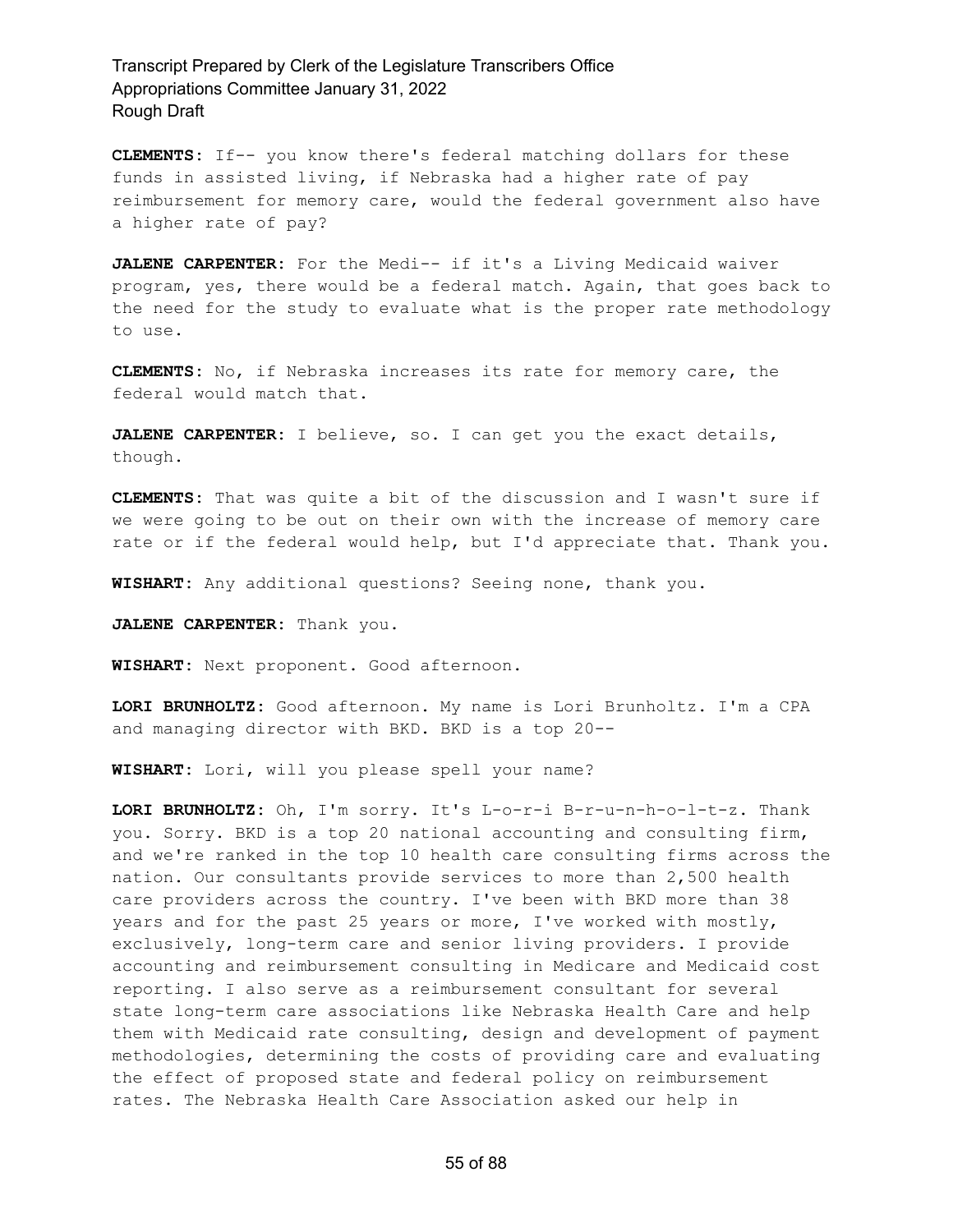preparing an estimate for the additional Medicaid reimbursement needed to adjust current nursing facility staff wage rates similar to the incremental increases that the state 24-hour operated facilities recently implemented in order to be competitive for recruiting and retaining their current staff. To analyze the overall impact of the anticipated salary increases, we needed to obtain the number of hours worked by nursing facility staff. The Nebraska Medicaid cost report, as other states sometimes do, did not-- does not require reporting hours worked by staff. So we turn to the Medicare cost reports because the majority of Nebraska's nursing facilities are also Medicare certified and have to file an annual cost report with CMS for Medicaid services. We accumulated the most recent total annual hours paid by each staff physician from the Medicare Cost Report database that BKD maintained, which is public information available from CMS for the Nebraska facilities, which included the information for calendar year 2020. We multiplied those hours for only the select positions that were identified in the state's employment recruiting ads by the incremental salary rate increases that were listed in those advertisements. We sum the total dollars required for those increases by multiplying the hours, times the rates, and sum the total of those increases and then divided that total dollar increase by the number of days that were reported in the Medicare cost report to get an annual average base per diem rate per resident per day. We then inflated that per diem rate by an amount that we thought was appropriate to adjust for things like premium pay for holidays, weekends, shift differential and so forth. We then further increased that by a factor to account for wage-related costs such as FICA tax, unemployment tax, and workers' compensation premiums. The resulting estimated additional salary and benefit cost per resident per day was \$63.46 a day. And then to determine the aggregate cost to the Medicaid program, we multiplied that \$63.46 a day times an estimated two million Medicaid days that is typically paid by the state of Nebraska to get a result of a \$126,913,000. We prepared a detail report which was passed out to you moments ago that details a lot more, our assumptions, our methodology and the results of our analysis. And you're welcome to look through that, and I'd be happy to answer any questions that you have about my testimony or that report. And thank you for your time.

**WISHART:** Thank you. Thank you for being here. Any questions? Senator Hilkemann.

**HILKEMANN:** I've got some questions. I'm just-- and this is just more curiosity. I know that you-- we had this patient mix that we want to have, you know, people, private pay and insurance. What's the-- what's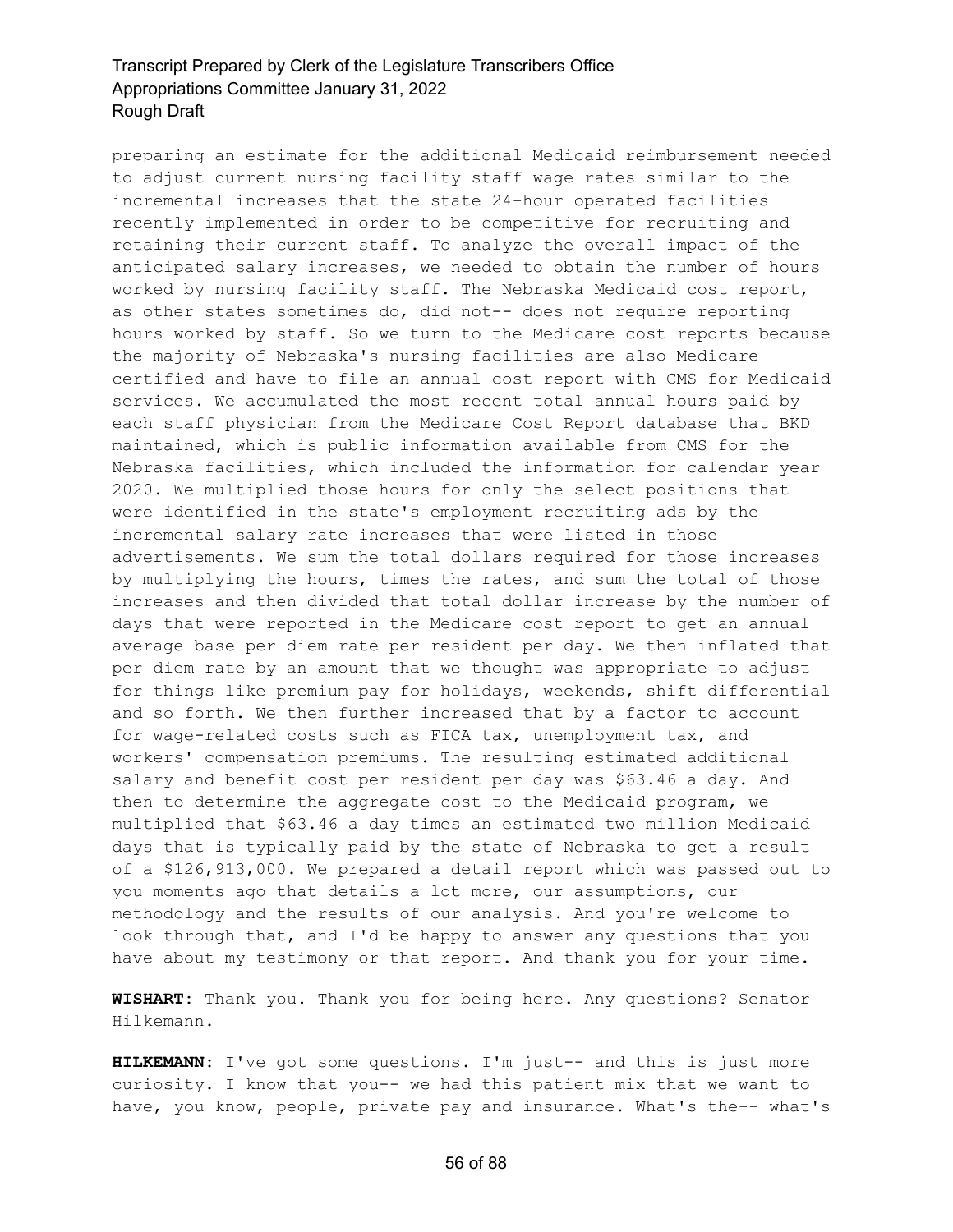obviously you'd love to have 100 percent private pay, but what's the- what's the formula that they use in the industry, the best-- in other words if you're Medicaid numbers go above 45 percent or 50 percent, that it's difficult to continue operations, or is that just such an individual basis?

**LORI BRUNHOLTZ:** It's a pretty individual basis. I work in a lot of states and depending upon what the rates are for each individual state and Medicare funds, a lot of that, the skilled services that Medicare pays.

#### **HILKEMANN:** Right.

**LORI BRUNHOLTZ:** But Medicare is not available to our long-term care residents for routine care. So the margin on Medicare and on insurance and managed care services, because those rates are typically higher for skilled services basically it-- it absorbs the losses from the Medicaid program. So depending upon what your mix is and what your costs are in each one of those programs, that's the amount of money that you can kind of use to subsidize your underfunding for Medicaid.

**HILKEMANN:** Do you find-- you say you do this on a national level. Do you find that Nebraska nursing homes have a higher percentage of people on Medi-- that-- that are dependent upon the Medicaid for the skilled as other states where it's your ranking?

**LORI BRUNHOLTZ:** Nebraska is actually a little bit lower Medicaid dependance than what I've seen in other states. I work in Arkansas. I work in Oklahoma. I've worked in Arizona. I've worked for Wisconsin. Arkansas and Oklahoma are both around 70 percent Medicaid utilization, so they are much more dependent. But yet, Nebraska's about 55 percent Medicaid dependent on average. I mean, one facility may be 80, one facility, may be 30. So I'm looking at statewide averages. And so depending upon how much, you know, your Medicaid utilization is, then you know your dependance on cost shifting from other payer sources is greater and being able to recognize the operating margins on those facilities. But if you-- if costs increase, just like the wage rates increase, we only-- we only computed-- we have computed an average \$63.46 a day. Well, that brings down the margin on Medicare services, on private pay services, on managed care services as well, because as our costs increase, it reduces our margin on the nonMedicaid services. So the subsidy we're asking for in Medicaid is only a partial problem that these facilities face in the fact that they're underfunding for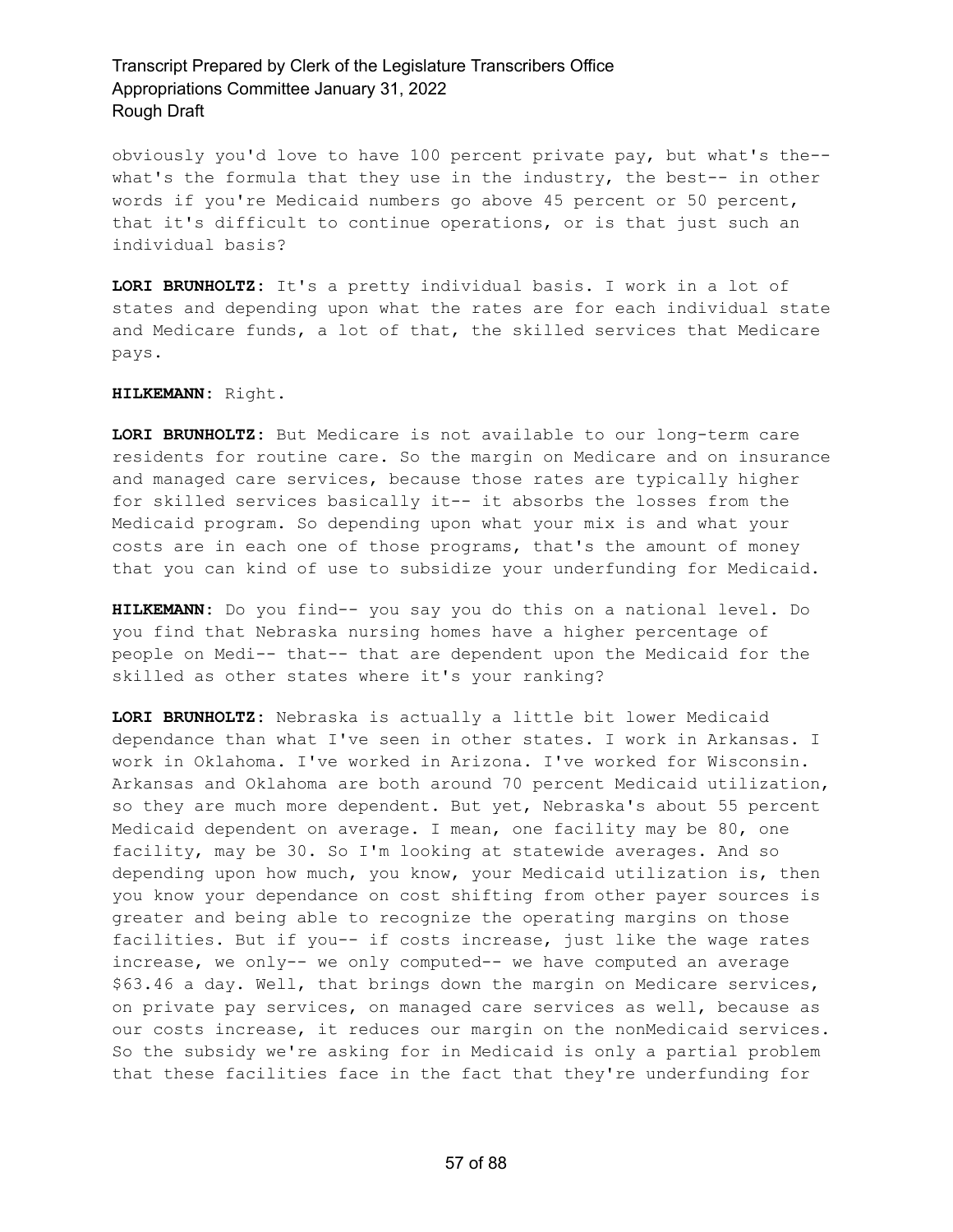Medicaid, but they're also reducing their operating margins from other payer sources.

**HILKEMANN:** OK.

**WISHART:** Senator Dorn.

**DORN:** Thank you, Senator Wishart. Thank you for being here. I guess I got a couple of questions about the survey. This-- this was done when and-- or when did they have you complete the survey because you're talking here some about 2019 cost and then you're talking about a November 1, 2021 wage ad and stuff. So when was this done or--

**LORI BRUNHOLTZ:** The 2019 was the most recent cost reports available from DHHS Nebraska. And so that was the only information that they were able to provide for us. And so the wage rates in-- and the cost per day, according to that report, at that time, from those cost reports on average from the Medicaid cost report was \$232 a day. That was a night.

**DORN:** When did you submit this report then, I guess is my--

**LORI BRUNHOLTZ:** Last week.

**DORN:** Last week. OK, that's what I was looking for. Yeah, sorry.

**LORI BRUNHOLTZ:** I mean, it's based on the 2020 hours data, so we're a little behind, but 2020 was-- we've got some mix of pandemic hours and they're starting as well, so.

**DORN:** Thank you.

**WISHART:** Any additional questions? Seeing none, thank you for being here.

**LORI BRUNHOLTZ:** Thank you.

**WISHART:** Next proponent.

**KIERSTIN REED:** Good afternoon. Senator Stinner, and members of the Appropriations Committee, thank you for the opportunity to testify on as a proponent of LB890-- or LB989. My name is Kierstin Reed, K-i-e-r-s-t-i-n R-e-e-d, and I'm the CEO for Leading Edge Nebraska. Leading Edge Nebraska is a state association of nonprofit and like minded long-term care facilities, representing over 70 long term care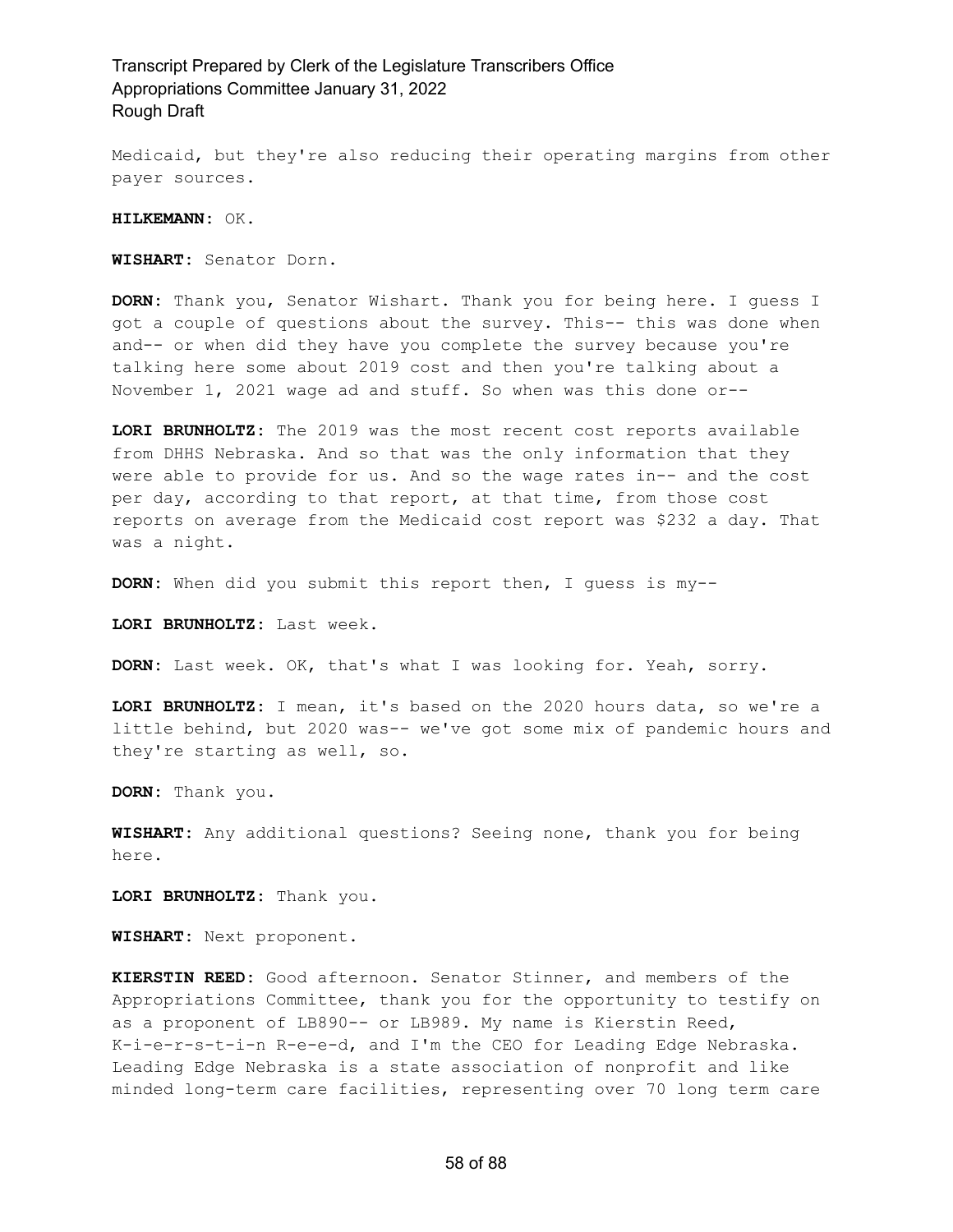providers across Nebraska. Our nursing facilities are-- we're struggling financially with Medicaid reimbursement rates prior to COVID-19. This problem has only become more pronounced in the past two years. At the beginning of the COVID-19 pandemic, many long-term care facilities saw their census trending downward, meaning there are less patients for them to care for, but also less income for their facility. Unfortunately, the cost to provide that care to their residents increased significantly. The lack of available staff means that they were unable to increase the number of people in their program, and they were forced by nearly every agency across Nebraska was forced to use temporary staffing agencies to continue to care for the residents they do have. A recent survey showed that 82 percent of our members were utilizing staffing agencies to meet the current needs of their program. Rates for temporary staffing agencies are two to four times the industry average for the same position. A comparative pre-pandemic rate survey to current rates showed that there was a significant shift in all salaries, nursing and support staff. One small nursing home that is a member of Leading Age in a rural program in Nebraska experienced a 29 percent increase in their staffing costs in that period of time. That was without filling all of their open positions and counting for their reduced sense-- census. All of our member facilities across Nebraska can tell you the same story of struggling to make ends meet while they're striving to continue to provide the quality of care that's needed in their communities. The increased cost means that the average nursing facilities are losing between \$40 and \$80 per day on every Medicaid funded bed. The bottom line is this Without adjustments to the Medicaid nursing rate calculation, Nebraskans are at risk for losing the services that they need to provide them care. Nursing homes are closing because they can no longer afford to provide those services. This is pushing Nebraskans further from home. Nursing facilities cannot provide the increased wage expectation to recruit and retain staff. This is pushing them to increase their reliance on temporary staffing agencies and nursing facilities are not able to relieve the pressure in our hospital system, which is taking additional residents because they cannot staff their buildings and they financially cannot afford to lose more money. Fifty-five percent of older Nebraskans in our nursing facilities are receiving Medicaid funding. Without adjustments to that funding, the facilities are forced to take on less Medicaid beds. Albi 989 provides the necessary funding to meet the financial deficit in our nursing facilities and allows these trusted facilities to continue to provide the care to meet the needs of Nebraskans. Thank you for your support of long term care. I'm happy to answer any questions.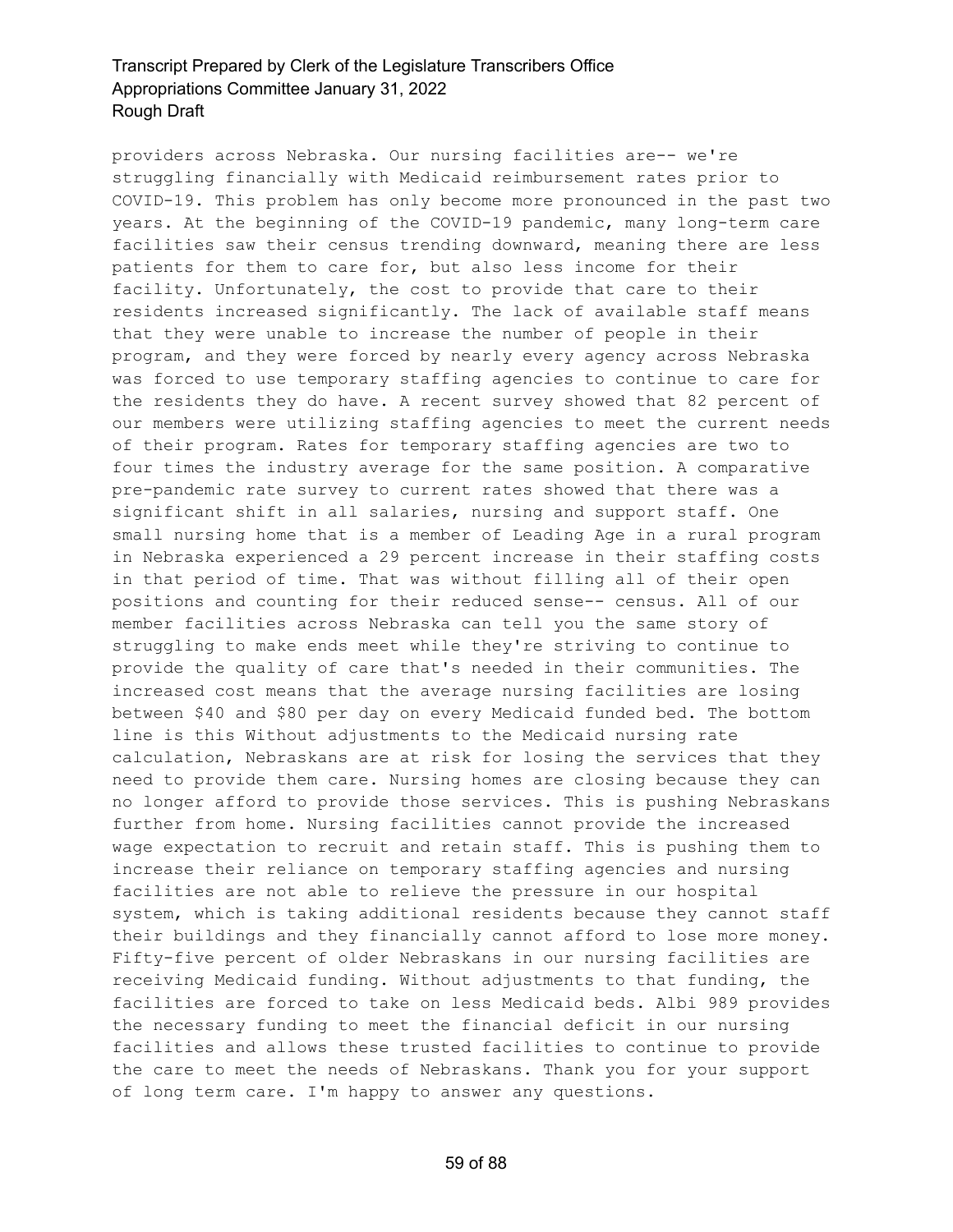**WISHART:** Any questions? Seeing none, thank you. Additional proponents?

**JONATHAN BRANDOW:** Good afternoon, Senator Wishert, and members of the Appropriations Committee. Thank you for your time. My name is Jonathan Brandow, J-o-n-a-t-h-a-n B-r-a-n-d-o-w. I'm the mana-- the administrator of the Wisner Care Center and Stanton Health Care Center in northeast Nebraska. I'd like to talk to you about our current situation as it stands in long-term care homes in Nebraska. Over the last two years, cost of care for our seniors has outpaced what Medicaid reimburses our facilities for. At the beginning of the pandemic in 2020, the average wage in my area of the state for a certified nursing assistant, at the very-- very basic care level, personnel was \$12.50 an hour, not including things like shift incentives, hiring incentives and pick-up bonuses. That cost has now ballooned over the last two years to anywhere from \$20 to \$22 an hour for some-- for some facilities. Some facilities in my area are even offering \$32 to \$35 an hour in an attempt to compete with agency staffing organizations who often take the staff we use in our buildings and then recruit them for their own agencies. The VA Home and Regional Center in Norfolk have selected our staff for \$4 more an hour than we are currently able to pay, in order to fill their ranks. I can't blame them as a provider myself. However, hasn't made our situation easier. These costs are associated with a lucky few nursing homes who are actually able to field staff. Nursing homes who are forced to rely on agencies to fill out their minimum requirements for staffing levels are now paying anywhere from \$40 an hour, the lowest, to \$60 to \$80 an hour for just the CNA. And if they do manage to contract the CNA in some instances, it basically goes to care to the highest bidder, which means a CNA can more or less ask their price from an agency provider and then that CNA will work for that facility for a contracted amount of time. For some homes, that's about a 80 percent increase in wages at the current time. These staff care for mothers and fathers, sisters and brothers during some of the hardest times in their lives. We fulfill an essential service to our communities who would otherwise be left to fend for themselves for the care of their elderly and infirm. Our support services, such as cooks, housekeeper-- and housekeepers, have also risen by close to 50 percent for their wages due to increased competition from places such as Subway, McDonalds, any local small business. Anybody who can get staff is paying what they can to get them. At present, we have administrators working the floors. The CNAs and nurses, management and cooking and social workers providing housekeeping services and laundry. I know some homes where administrators have literally had to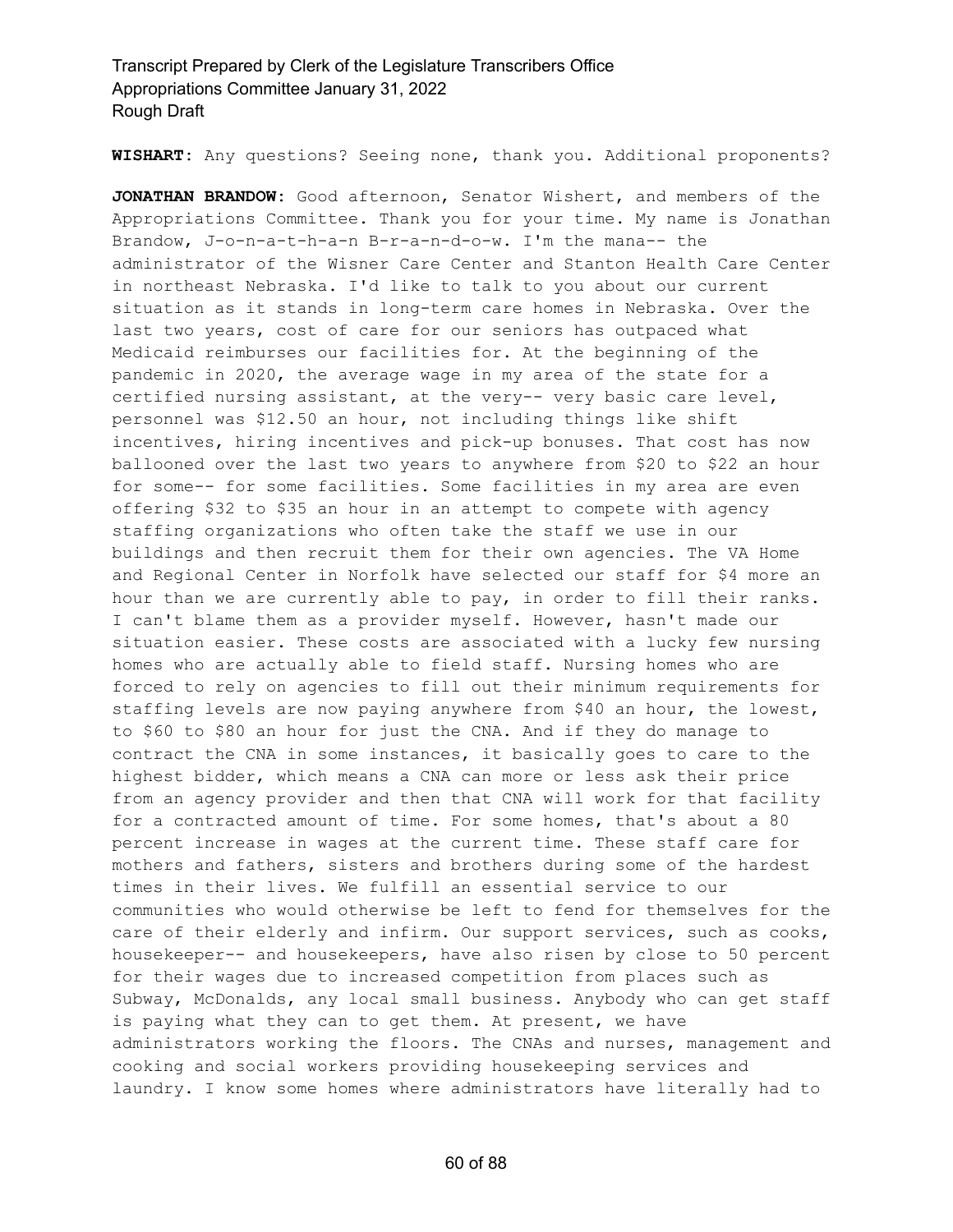hire their own spouses just to field some sort of care for their residents until they could find staff to replace their husband or wife. And that's kind of where we're at currently. I implore you to consider allocating more money to the Medicaid base rate so that we can at least try to pay the staff who are still willing to care for our seniors what they're worth. Even before the pandemic, our facilities have been chronically underfunded to the tune of 10 years. A popular number that had been at that time floating around was \$30 a day underfunded for the Medicaid program. It's far surpassed that now. Our homes enable our farmers to work in their fields, our local business owners to work in their businesses and our teachers to educate the next group of Nebraskans. Our neighborly power-- pioneer spirit is what sets us apart from other states. I'm asking you as your neighbor to assist us in our time of need. Thank you. Any questions I would be happy to field.

**WISHART:** Thank you, Any questions? Senator Hilkemann.

**HILKEMANN:** What percentage increase in the-- in the Medicaid day rate, would you need to have to-- at this point?

**JONATHAN BRANDOW:** Just to break even on a Medicaid person, that would probably be close to \$63 to \$70 a day on average, just for the Medicaid clients in our local homes.

**HILKEMANN:** \$60 to \$70 a day and-- and you're-- and you're receiving how much now?

**JONATHAN BRANDOW:** Generally we're underfunded by around that same amount. So for instance, if you take somebody who's like a medium level-- care level person, they're usually anywhere from a \$1,000 to \$2,000 lower than any of our private pay residents. One of my homes is a VA contractor, and they're actually about \$2,600 lower on typical than the VA program itself. So there is a large disparity. It's almost a third of-- of what-- a third lower than like what our private pay folks pay.

**HILKEMANN:** So in other words, (INAUDIBLE), and that's always going to be the case.

**JONATHAN BRANDOW:** Absolutely, yeah.

**HILKEMANN:** But to talk about the crisis that you're in right now, you're seeing that the state would have to increase its rate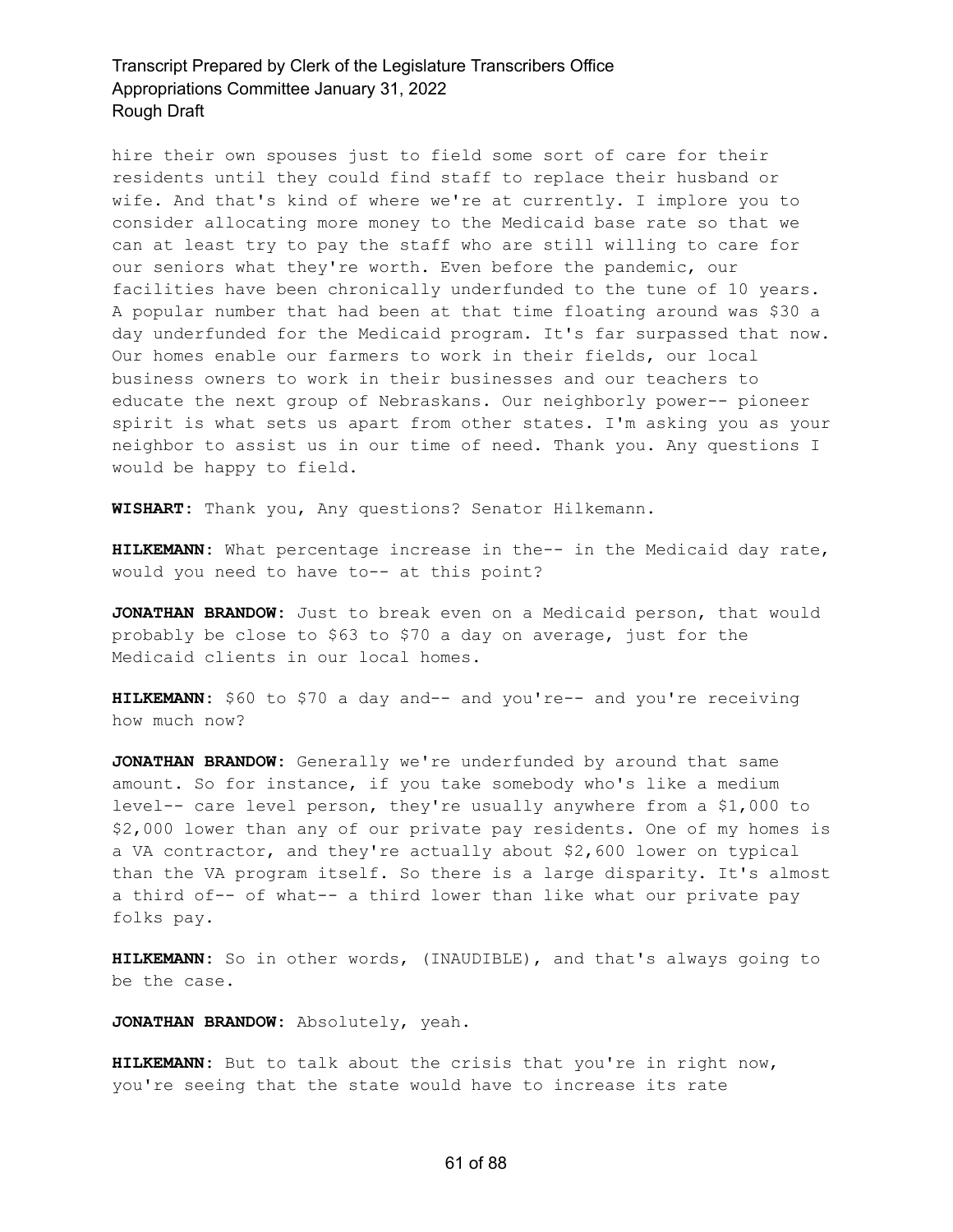approximately 100 percent in order to just level things out. Is that correct or is that too high?

**JONATHAN BRANDOW:** That-- that may be too high. I-- I'm not an actuary by any means. So I-- I really couldn't tell you what the specific number is. But I do know that there are people who are far more knowledgeable about that than I am that are probably in this room that could help you with that information.

**HILKEMANN:** Thank you.

**WISHART:** Any additional questions? I have one. Who dictates your staffing levels and services? Is it a federal mandate, state mandate or is it your own private companies decision making?

**JONATHAN BRANDOW:** Um, it's kind of a mix. I will say that CMS is coming out with minimum staffing requirements very soon, so it will be federally mandated to what we provide as far as care goes. Currently, as it stands, there is a minimum level of staffing that you can do for any nursing home. My two facilities generally run one to seven or one to eight. That's CNA two-resident. As far as nursing, you know, my Wisner facility is a 38-bed facility. At Stanton it's a 70-bed facility. At Wisner, we tried to run one nurse per each hallway, which is about a one to 14-15 ratio. And in Stanton, it's more like one to 20 or so. So that kind of gives you an idea, I suppose, of a small local facility. But we are at the point too where the federal government is going to tell us what we have to provide and then that will impact our-- our star rating, which will then impact our Medicaid reimbursement from the state of Nebraska since our reimbursement is now factored on partly on the star rating system.

**WISHART:** Thank you. Any additional questions? Seeing none, thank you for being here.

**JONATHAN BRANDOW:** Thank you.

**NATHAN SCHEMA:** Good afternoon, and thank you, Senator Wishart, and Appropriations Committee. My name is Nathan Schema, N-a-t-h-a-n S-c-h-e-m-a, and I'm the president and CEO of the Good Samaritan Society. We operate over 300 communities, a mix of skilled nursing, a senior living, twin homes across 22 states. And we have got-- we have a significant presence here in Nebraska. Ninety-- 92 days ago, I was standing in front of residents, families and staff at the Good Samaritan Society in Ravenna, Nebraska, where I announced closure of a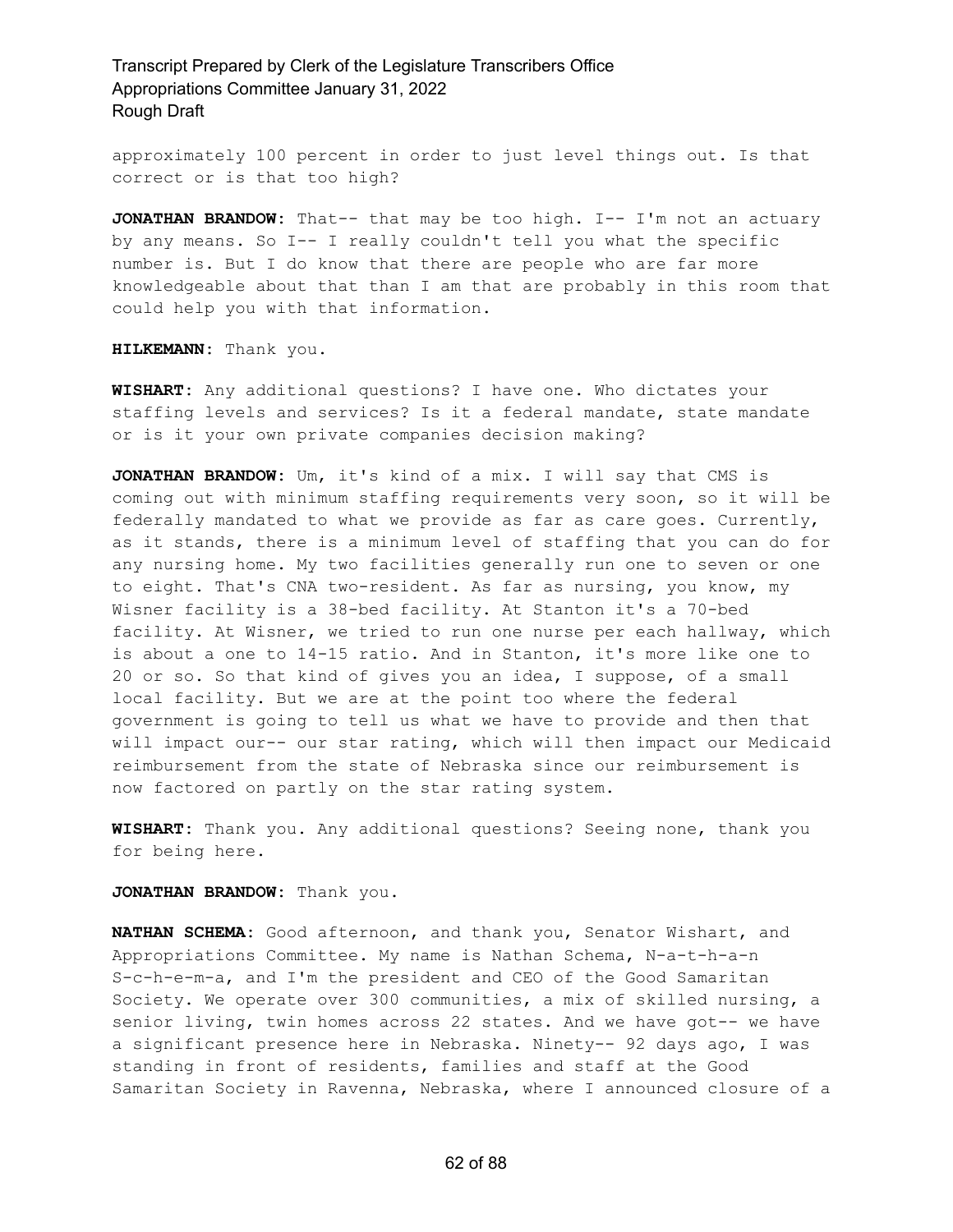five-star skilled nursing facility serving 35 to-- 35 to 40 residents on any given day. At that same time, two of my team members were also announcing closure at the Good Samaritan Society in Valentine and the Good Samaritan Society in Arapahoe. I'm here to tell you today that the pressures that we're experiencing are extremely real and that we are in a crisis. Senator Hilkemann, I know you had questions around payer mix and what exactly would it take to get us to where we need to be today. And from what we see at the Good Samaritan Society, our pre-pandemic costs of labor, labor alone, not PPE, not supplies, nothing else, have gone from an average of \$170 per day to \$233 a day to close 20-21, a difference of \$63. So for us, at the Good Samaritan Society, we would be looking at nearly 40 percent costs just to get us back to a break-even and where we need to be. Unfortunately, we don't have the ability to shift costs in many of our rural communities like Bloomfield, like Valentine, like Ravenna, were they're to care for whoever dons our doors. And that's what we've been committed to do for almost 100 years at the Good Samaritan Society. We-- we've been committed to working with these communities and find creative solutions. We met with the mayor, we met with the City Council, we met with the county, we met with everybody and anybody who would listen to us as we tried to find creative ways to get us to be able to sustain our mission a little bit longer in these communities. I think the question came up, you know, what else would have changed? Are there other factors? You know, I'm here to tell you that if our reimbursement was a little bit different, if we have the ability to have these funds come our direction, they're going to be directly invested in the work forces that have heroically cared for our care givers these last two years and certainly who have dedicated their lives to the communities and to the residents that they've been blessed to serve. Over the last-- over the last 12 months we've spent \$62 million in agency staff, and I think Brandon, my colleague, shared just a minute ago that it is a bidding war out there. I can find agency staff from all over the country, but it will cost me anywhere from one to sometimes three times or more to find care givers to come to Nebraska. It's not quite the destination between December and February every year with our cold weather. Access challenges. We're worried about people having to drive now upwards of 50 miles from Valentine to find care that they deserve. But without the hope of a different future with the funding that we need to-- to just sustain care, we came to the decision, the tragic decision to close these- these three different nursing homes. Today, we have over 200 open positions in Nebraska. Nebraska alone, over 2,200 in our organization. So this funding will make a difference. It will allow us to compete at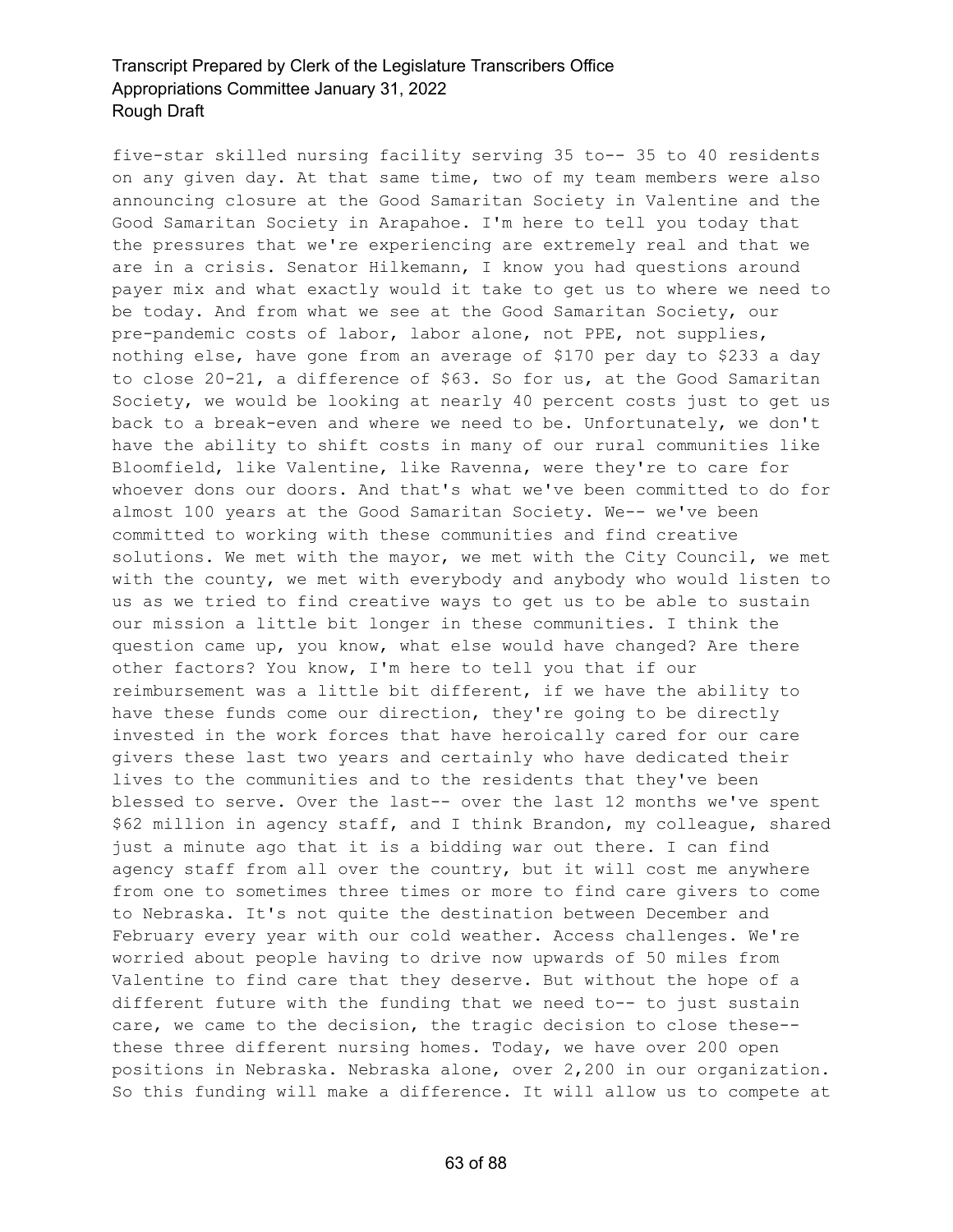a different level than we are able to do today. We've all been to Subway, we've all been to Jimmy John's, and they haven't raised their rates two or three percent a year. I don't know what you all, but my Sub costs about \$14 now, and that's a lot different than it was just two years ago. So, yes, the cost reports are always a little delayed. You heard Lori talk about that just a minute ago. They're are always two or three years behind. Our costs have gone up exponentially over the last two years. Our payer mix is always a factor. But again, in these small rural communities, you don't have the luxury to say, you know what, I don't want-- I don't want that private or that Medicaid resident. We're going to fill it with a private pay bed. Just does not exist. Plus, that's not our mission as our organization. Thank you in advance for your time and consideration of this LB989. If there's any questions.

**WISHART:** Any questions? Senator Dorn.

**DORN:** Thank you for being here and explaining those rates. Where- where do you see those rates in the employment issue being a year from now?

**NATHAN SCHEMA:** Where do I see the rates being a year from now?

**DORN:** Yeah, your wages. Your wages and your-- I call it lack of numbers out there. Where do you see that being a year from now? What do you think is going to happen in the industry?

**NATHAN SCHEMA:** You know, without significant intervention here at the state level, I don't-- I don't expect to see any other PRF funds right now. My understanding is the PRF funds have all been changed. There will be no tranche five. We were an organization that saw substantial dollars come our way in 2020, and that was wonderful to get us through. We lost incredible dollars last year and other organizations will be in the same similar-- in similar situations that we are and have to make excruciating decisions if additional relief is not had at the state or federal level. Where we need to see is, you know, obviously the-- we would love to see 40 percent. I don't know that that's realistic in everybody's budget situations. But if we can get halfway there and come up with a more permanent solution and look at our costs on a more frequent basis basis. Senator Wishart, you've said, why don't we take this into our studies? Love to see that, but it needs to be more frequently than five years. It needs to be every year, if not every two years, so that we can keep up with the rising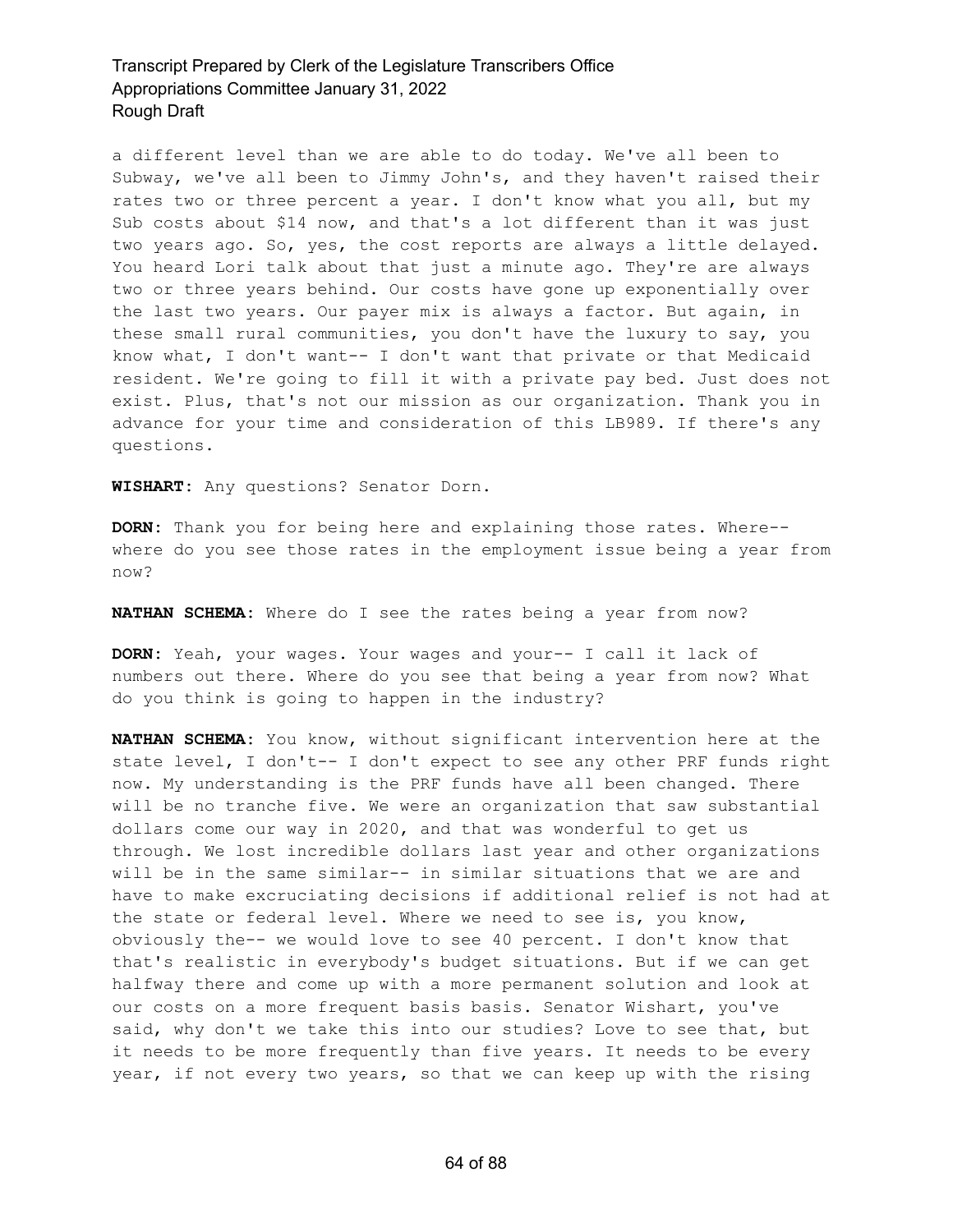costs in health care and compete with-- with-- with the greater market out there.

**DORN:** So do you think our labor shortage might lessen or grow?

**JONATHAN BRANDOW:** Well, I think the great resignation certainly is well-documented. That said, I would-- I believe that this funding allows us to compete, at least in a different way with some of the private industries.

**DORN:** Thank you. Thank you much for your answer.

**WISHART:** Any additional questions? Seeing none, thanks for being here. Anyone else proponent of LB989? Seeing none, any opponents? Seeing none, anyone in the neutral? We do have 33 letters submitted into the record and-- who are proponents, 0 opponents and 0 in the neutral, and the Chair waives.That closes our hearing for LB989 and we will open our hearing for, I believe, LB1177.

#### **STINNER:** Afternoon.

**BOSTAR:** Good afternoon, Chairman Stinner, and members of the Appropriations Committee. I'm Eliot Bostar, E-l-i-o-t B-o-s-t-a-r, representing Legislative District 29 in Lincoln. I'm here today to introduce LB1177, a bill that appropriates \$500,000 in fiscal year 2022-23 and \$500,000 in fiscal year 2023-24 to the Department of Health and Human Services to conduct a comprehensive health and resiliency screening pilot program for frontline first responders. First responders are exposed to significant hazards to their physical and mental health on a regular basis. Studies have shown that post-traumatic stress disorder affects between 15 and 30 percent of first responders. The National Institute for Occupational Safety and Health recently undertook two large studies focused on cancer in firefighters, and concluded that compared to the general public, firefighters facing 9 percent increase in cancer diagnosis and a 14 percent increase in cancer-related deaths. The COVID-19 pandemic has induced a shortage of emergency medical technicians and paramedics nationwide due to pandemic-related burnout and compassion fatigue. The situation is so dire that in some communities, ambulance service providers warn of sharp cuts to services and longer wait times for 911 calls. According to a 2020 AAA survey of 258 EMS organizations across the country, nearly a third of the workforce left their ambulance company within a year, 11 percent within the first three months. A similar story is unfolding in police departments across the country. A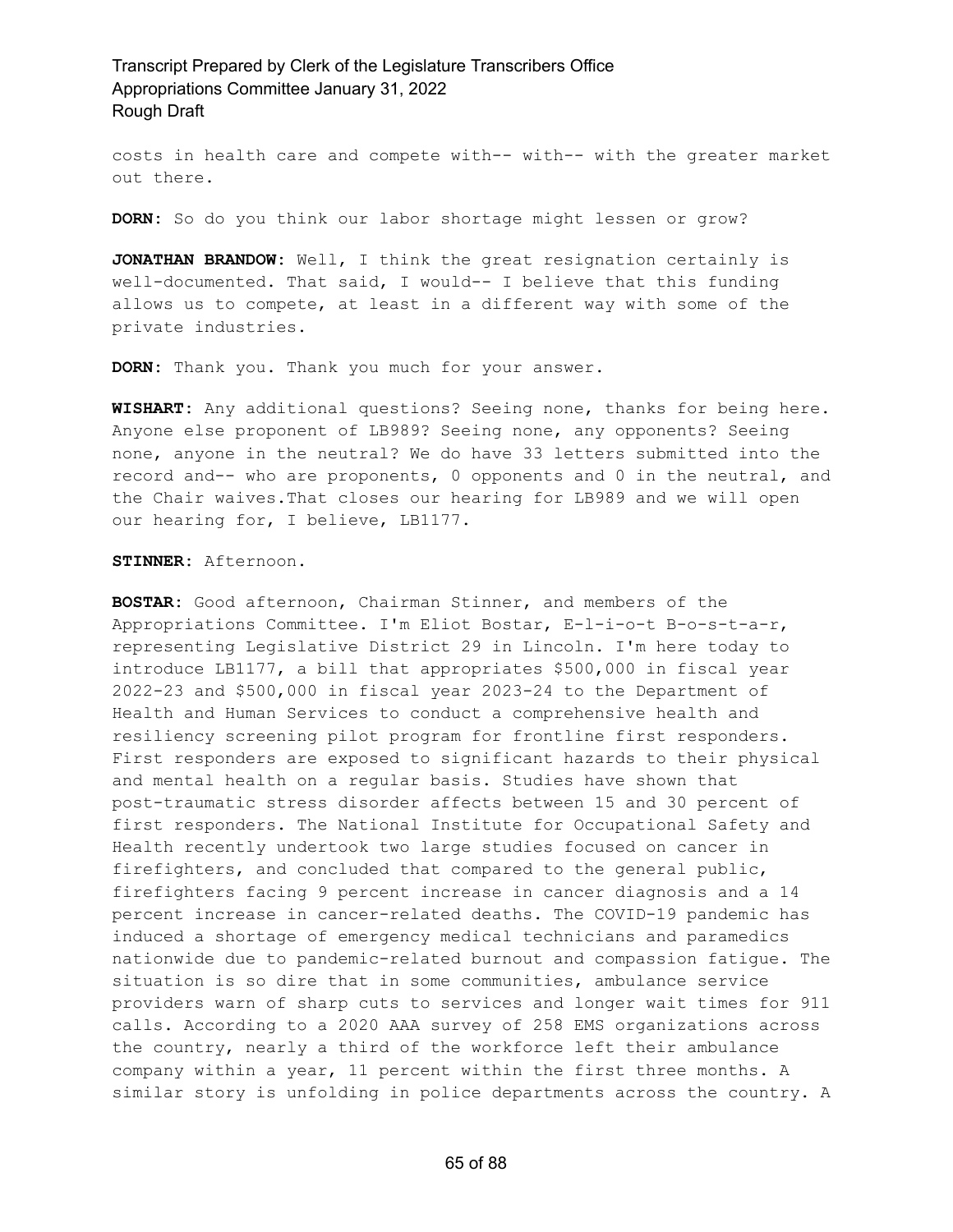recent survey of nearly 200 departments found a 45 percent increase in the retirement rate and a nearly 20 percent increase in resignations in 2020 compared to 2019. Despite this reality, we should not concede that this is acceptable or that these conditions are inevitable. The goal of the pilot program, LB1177, is to help determine where best to focus resources in order to achieve the best results for keeping our career first responders on the job, reducing burnout, turnover and health-related absences. There is a national standard for a firefighter physical exam, but this does not include any mental health screening or in-depth cancer screening. A comprehensive health care screening can cost upwards of \$5,000 per individual and would include mental health screening, as well as EKG screenings, X-rays, bone density scans and other important health evaluations. There will be first responders testifying after me provide additional details on the risks they face regularly and the job-- on the job, and provide additional details on this legislation. With that, I would thank you all for your time and appreciate-- and would be happy to answer any questions you might have.

**STINNER:** Any questions? Seeing none, thank you.

**BOSTAR:** Thank you.

**STINNER:** Proponents. Afternoon.

**NICK HOWE:** Good afternoon, Appropriations Committee. Thank you for taking the time to hear us and our testimonies. My name is Nick Howe, N-i-c-k H-o-w-e, and I am a proponent for LB1177. Just a few facts. Chronic disease are a tremendous burden to both patients and the health care system. In 2014, 60 percent of adult Americans had at least one chronic disease or condition, and 42 percent in multiple diseases. Most people don't experience cancer symptoms when diseases are in the earliest, most treatable stages, and chronic diseases can profoundly reduce the quality of life for patients and their families. Affect an enjoyment of life, family relationships and finances. Working can be difficult for people with chronic diseases, rates of absenteeism. Higher in income is often lower among people who have a chronic disease compared to people who do not have one. Again, my name is Nick Howe. I'm a firefighter and have been in such capacity for the last 18 years, eight of those years as a career firefighter. I am married with three little children under the age of three. Six years ago, at the age of 31, I was diagnosed with a very aggressive, life threatening type of non-Hodgkin's lymphoma. This type of lymphoma is very common and accounts for 22 percent of all lymphoma cases each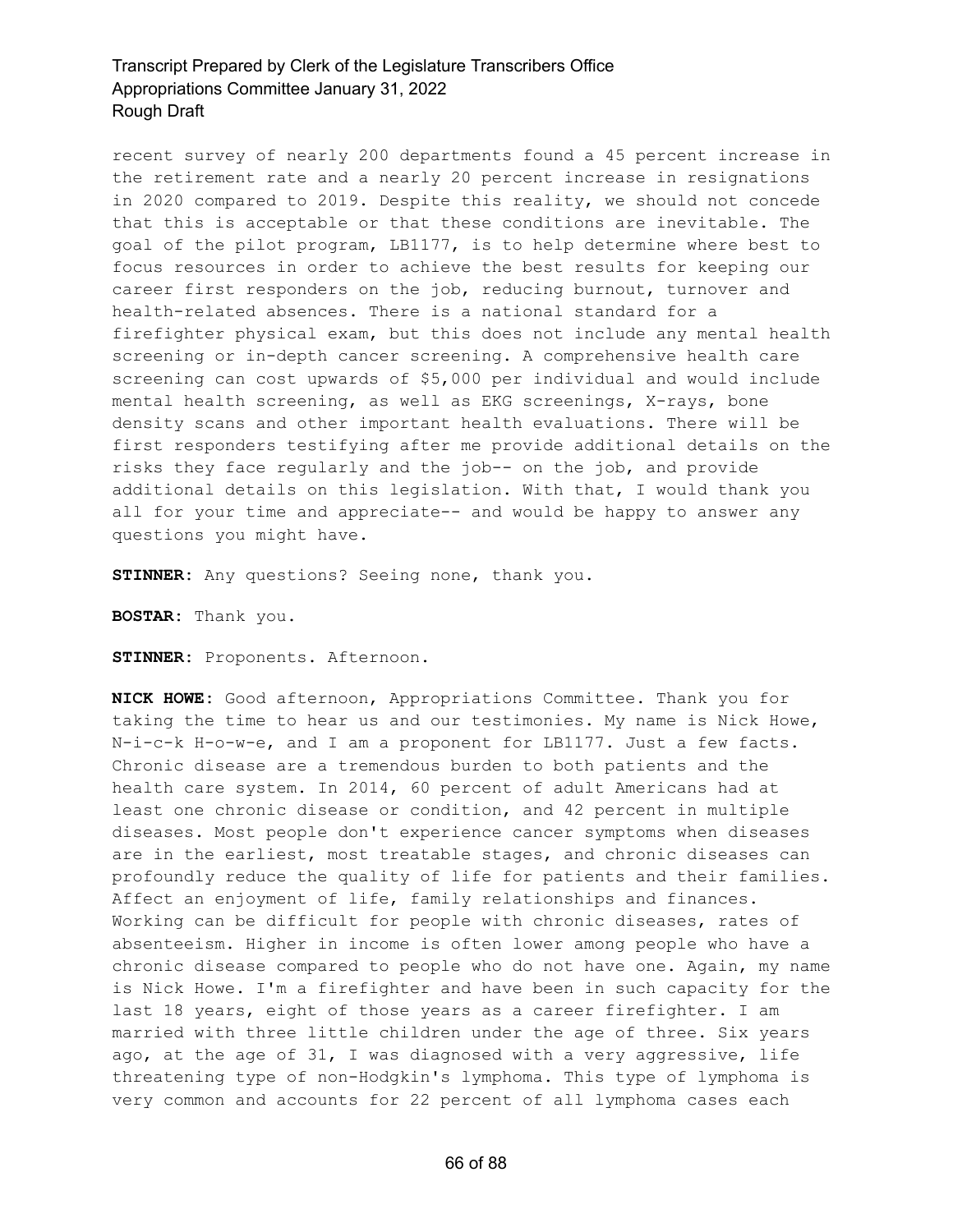year. The journey wasn't easy upon being diagnosed with Stage 3 non-Hodgkin's lymphoma. I endured two years of treatments ranging from chemotherapy, immunotherapy, autologous stem cell transplant and more chemotherapy and various medical trials that I kept failing until reaching full remission after receiving a groundbreaking treatment called CAR T-cell therapy. When I was diagnosed with cancer, one of my first of many fears was losing my career as a firefighter. As firefighters, we are witness to the effects cancer has on other patients we respond to and with that exposure, we have a greater understanding than that of the general population of what we could potentially expect when faced with a cancer diagnosis ourselves. At the time of my initial diagnosis of Stage 3 non-Hodgkin's lymphoma, you merely began to try to understand the why of your diagnosis. I remember having a generic annual wellness visit just months before my diagnosis and asking myself, why didn't we catch it then? Because in all honesty, those are not considered a true health screening. Those are opportunities for you to talk to your primary care provider and determine if you have experienced anything out of the norm, which at the time I wasn't. I was only 31 years old being diagnosed with a disease as probably found in patients above the age of 50. So no fault to my PCP because I had no symptoms and nothing was abnormal during my basic assessment, which wouldn't justify bloodwork or any other further investigating. So then I asked myself, what if I had-- what if I had done a health screening-- screening instead, would my treatment journey have looked different? I believe it would have. A cancer diagnosis review, your family, your close friends and those you serve alongside fearing for your survival and you add in the stress of a financial burden of cancer diagnosis places on your life, simply put, life still moves forward and your responsibilities in that life do not stop the moment you were diagnosed with cancer. Then you have the stress of how your body changes with every passing treatment you receive and fighting to maintain your physical ability to do your job as a firefighter. Your life, you once knew, is quickly becoming unrecognizable and over-- after two years of battling cancer, return to full duty as a firefighter. I remain in such capacity since I know from my experience and myself and my community has served would have benefited from a preventative health screening program. I reflected on LB1177 several times now, and I can't help but relive my experience as a firefighter battling cancer and ask myself, if that experiences could have looked different if I had been screened. I want to express some of the positive impacts this bill would have on our Nebraska frontline first responders. Medical leave would be reduced due to early detection. Retention of experience would be maintained due to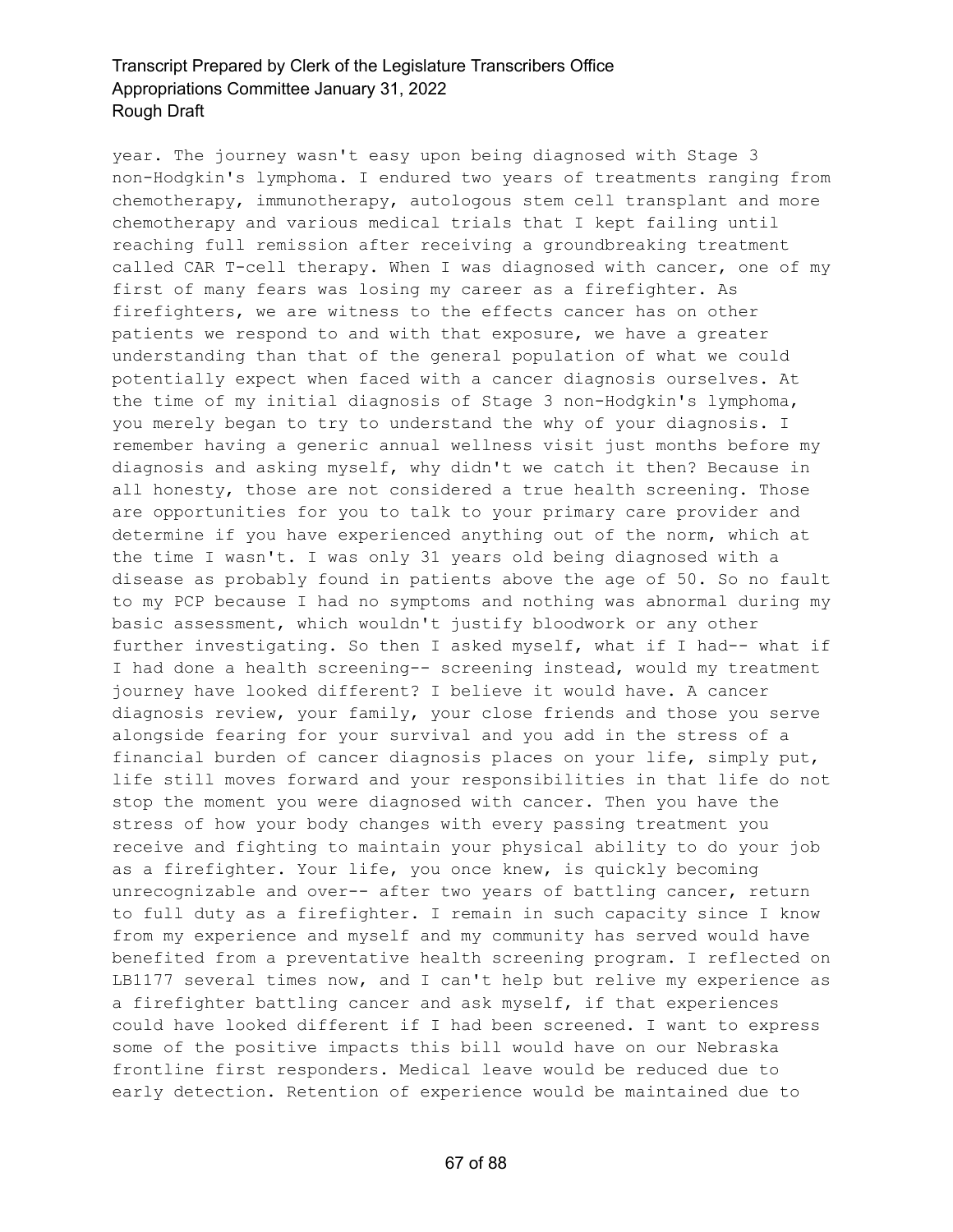the health of our first responders. Most importantly, early detection saves lives. I have only been able to give you a brief look at the challenges this disease continues to place on Nebraska first responders and the value of this bill provides. We, as first responders, do not like to ask for help. That doesn't mean we do not need it. The reality is, we do need help. Thank you for your time and listening to my testimony today.

**STINNER:** Questions? Seeing none, thank you very much.

**NICK HOWE:** Thanks.

**STINNER:** Afternoon.

**TYLER FAUSSET:** Afternoon. Chairman Stinner, and members of the Appropriations Committee. My name is Tyler Fausset, T-y-l-e-r, F-a-u-s-s-e-t, recently retired from the Omaha Fire Department as a firefighter paramedic. I was honored to serve the citizens of my community for just over 11 years until I began to suffer from the effects of post-traumatic stress injury. That injury then no longer allowed me to do the job that I loved so much. Since my retirement, I have redirected my life to now serve the responders who help the community that I no longer can. In early 2016, after responding to a call for service that occurred in June-- in June of 2015, I found myself at rock bottom. The darkness was real. I knew at that point that I had two options, take my own life to protect those around me from me, or to ask for help. Thankfully, today, I chose to ask for help. The problem was, at that time, help was not easily accessible. Normal-- nor were people trained and educated on how to help me. It was very much about helping and meeting me with where I was at in that specific moment. Since 2016, wonderful advancements have been made across the state within our community to educate and train people to help serve individuals like myself. Unfortunately, it's still heavily centered on meeting people in their specific state instead of being proactive. This is where the state and LB1177 come into play. By taking a proactive approach to mental health, we have found an increase in the longevity-- longevity of the employees, fewer Workers' Comp claims, less workplace discipline, fewer doctors appointments related to cardiac and GI issues, less rates of divorce, less rates of burnout and the list continues to go on. But most importantly, what we have seen is lower rates of suicide. It can be easily described as a boxer with no experience jumping right into the ring only to get knocked out by the first punch. We're asking that LB1177 can provide is for that responder to be trained and have the resiliency and the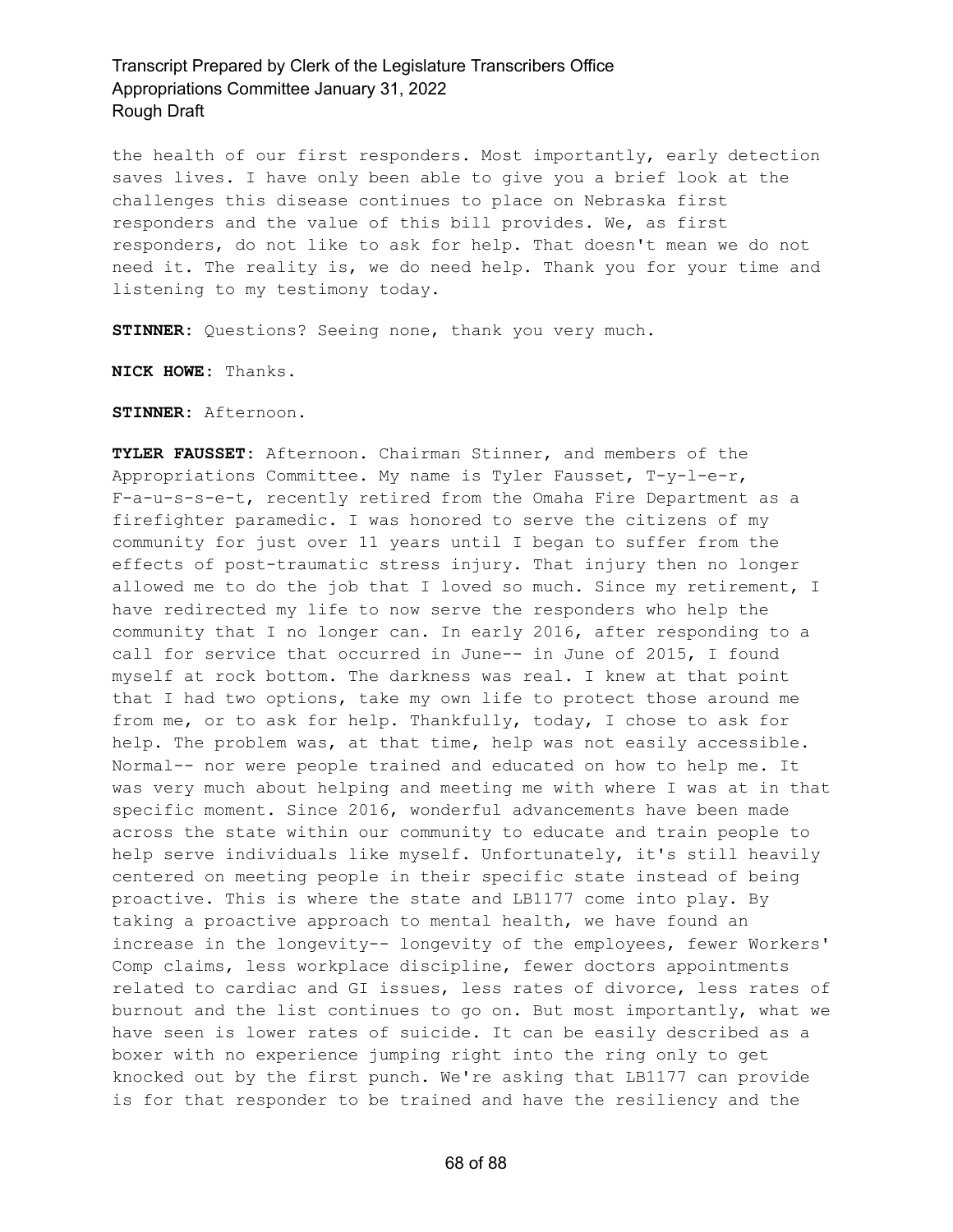education to walk through, take that punch and keep fighting. Since I was able to get myself better and learn how to heal from my injury, I find myself in numerous roles helping first responders suffering with mental injuries. I'm currently on the board of directors for the First Responders Support Network out of northern California. When I-- was one of three people who worked very hard to bring their six-day in-patient program for first responders here to Nebraska. And they'll be--appear at these retreats educating and helping-- and helping these men and women who felt so long alone for so long, I found myself traveling around the state of Nebraska to various departments talking with these men and women on the frontline to educate first responder- responders on warning signs of their peers and how to better themselves, and daily, I received phone calls from first responders treading water to get to tomorrow only with hopes that it has to be better than today. The greatest thing that I have learned from all of this is that first responders do not reach out five days after their critical incident and say that was really messed up, I should talk this out. They wait five months or five years after their incident. When their world is falling apart, their spouse is about to leave, their kids want nothing to do with them, and their mind and world have become so twisted, let's look down the barrel of a gun and pull the trigger is the only real peace, a real feeling that they can find. The other thing that I have learned is exactly what LB1177 provides that if we can begin to provide benchmarks for first responders like any other disease or illness, we will see the trends towards the darkness. With the funding, we can catch them ahead of time and say, let me walk with you. Let me help you stay healthy and here are the resources available for you. It takes a strong person to reach out and say that I need help. But I promise it takes an even stronger person to say to them, trust me, I've got you and I'm going to walk with you down your path and your journey. You'll never be alone again. That is what you're saying to our men and women who put their uniform on every day with LB1177. Appreciate your guys' time and I'm open for any questions you may have.

**STINNER:** Thank you. Questions? Senator Hilkemann-- or Senator Kolterman.

**KOLTERMAN:** Thank you, Senator Stinner. Thank you for being here today. I have a couple of questions for you just-- and this is just more educational for the rest of the committee. But do you get any kind of a disability benefit from the federal government?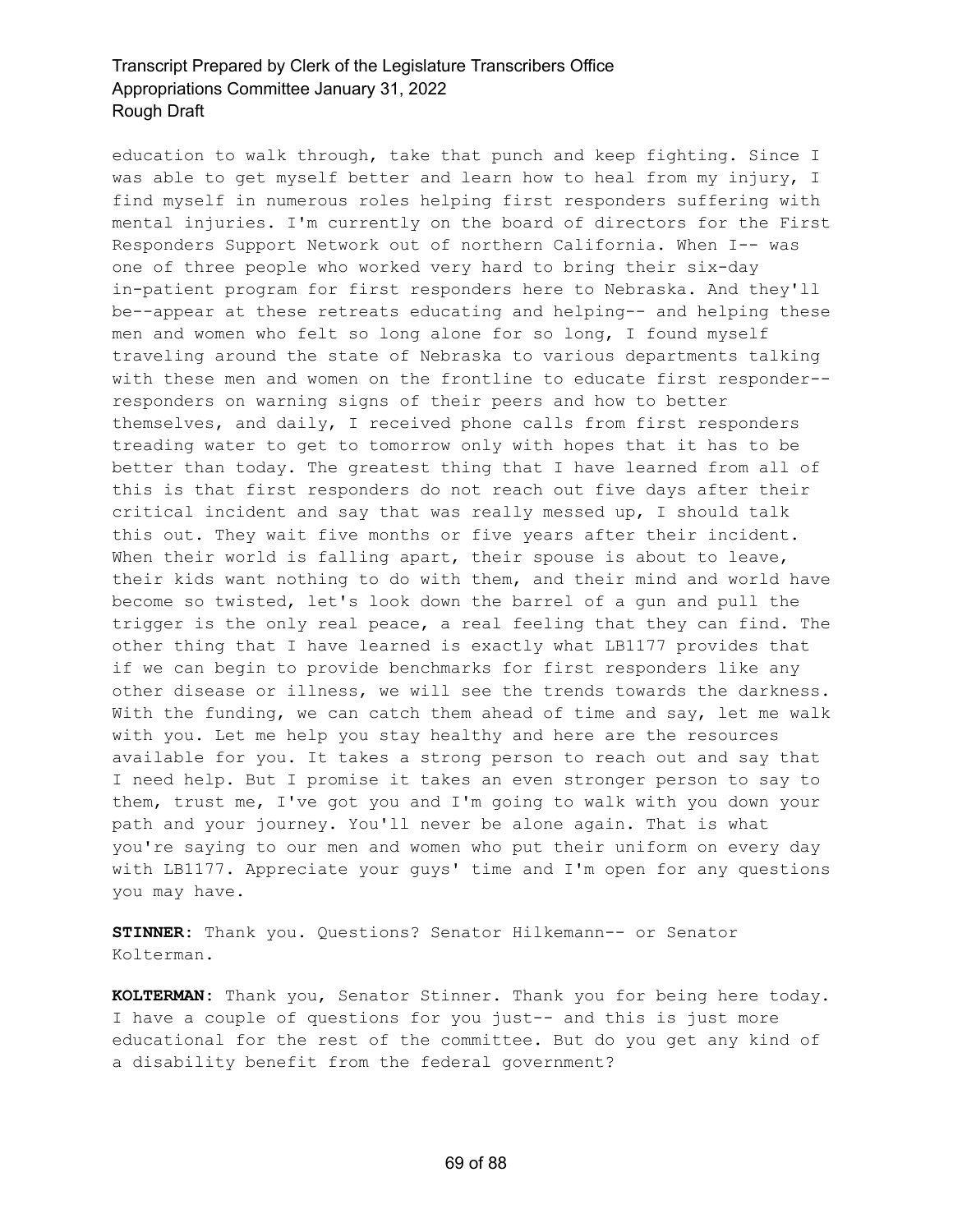**TYLER FAUSSET:** I have from the City of Omaha Fire Department, I have a disability pension.

**KOLTERMAN:** But you don't-- you don't-- you don't get Social Security disability, do you?

**TYLER FAUSSET:** No, my paycheck, because it is disability, is tax free. But our-- our service, because of the way it's designed with our pension system, we don't apply for Social Security.

**KOLTERMAN:** I don't-- I don't think people are aware of the fact that paid firemen don't get Social Security benefits. That's a huge misappropriation of funds, in my opinion. The other thing, what age is mandatory retirement for a fireman?

**TYLER FAUSSET:** I believe it would-- I would-- I would be guessing if I told you with the state of Nebraska laws.

**KOLTERMAN:** They're going to testify next.

**TYLER FAUSSET:** Yeah, they'll be able to answer that one for you.

**KOLTERMAN:** Thank you for your service.

**TYLER FAUSSET:** Thank you.

**STINNER:** Any additional questions? Seeing none, thank you very much.

**TYLER FAUSSET:** Thank you.

**STINNER:** Afternoon.

**DARREN GARREAN:** Good afternoon, members of the Appropriations Committee. My name is Darren Garrean, D-a-r-r-e-n, last name Garrean, G-a-r-r-e-a-n, and I'm with the Nebraska Professional Firefighters Association. We represent approximately 1,400 career firefighters and paramedics here in Nebraska, and I work full-time on the-- on the streets as a firefighter paramedic. You heard testimony from a couple of other health care issues from first responders that first responders are affected at a different rate than that of the general public. Yes, we know that we have a dangerous jobs and we continuously do what we can to make that less dangerous. We feel that LB1177 will help us do that. You heard the importance of early detection, early treatment of devastating health care items. With something implemented like a comprehensive health care screening process, we can create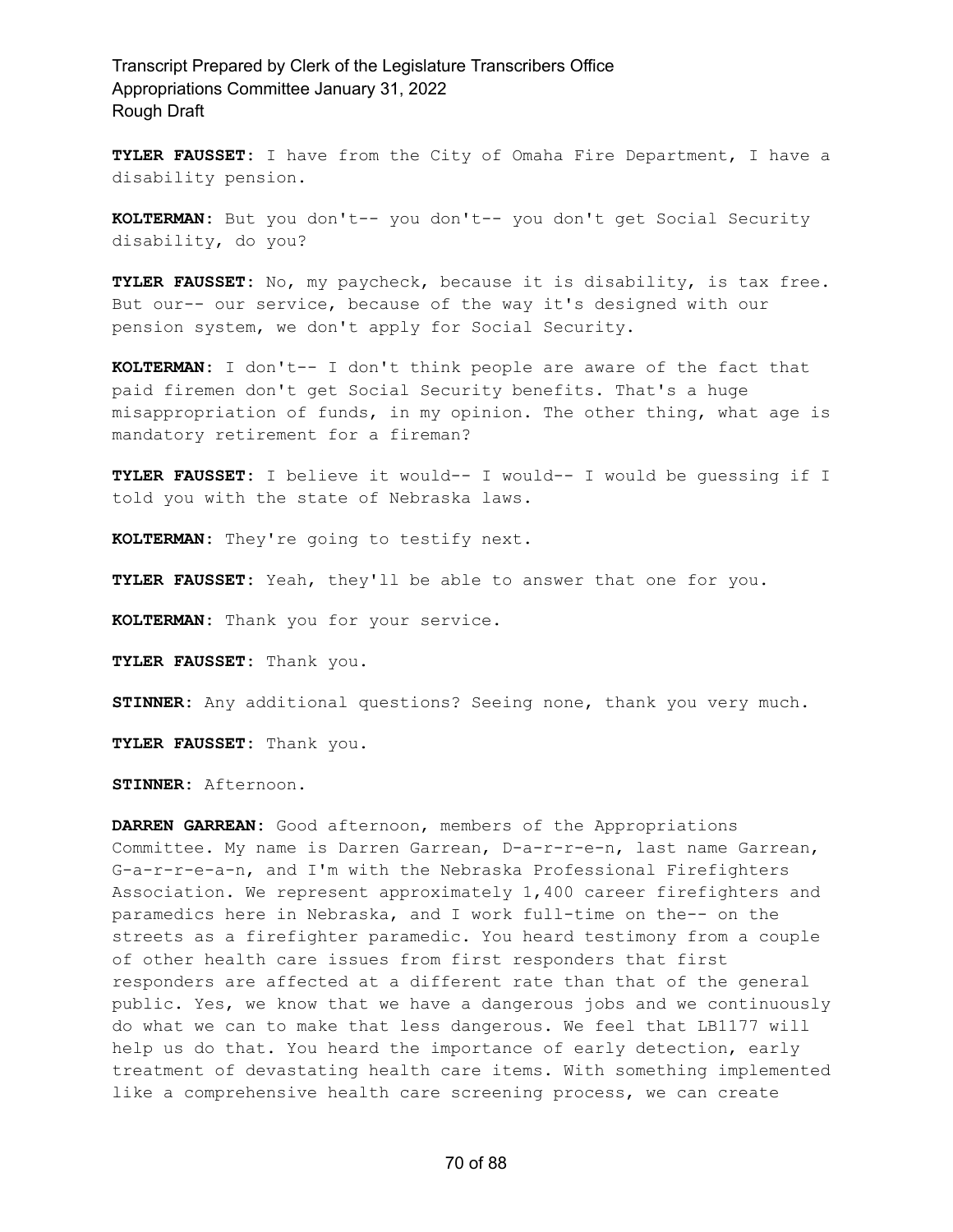continued longevity for first responders and their workforce, hopefully removing some of these catastrophic health care events. As professionals over the last few years, we've established the growing need of cancer detection and mental health detection. With early detection, we can make an early treatment. No one would have predicted the impact of a global pandemic, but here we are seeing its negative influence on our first responders. No one would have predicted the great resignation, but it too has reached our first responders. We have an uncanny number leaving the first responder professions. We're not seeing a number of applicants hoping to fill those positions like we did a few years ago. We take a good-- we took a good look at the situation to try to help find a solution, to make sure that we can help maintain a healthy workforce of the first responders in Nebraska. The vision of LB1177 is to find a best practice in a health care screening process for the first responders that can help eliminate, reduce some health care items that we know that sidelined some of our first responders and unfortunately take them out of the workforce. Conversations with health care professionals on the subject matter show that this should be done with an accountable care organization. This is being proactive for Nebraska's first responders. It will help us create an effective and efficient health care screening process that can be scaled up and expanded when this is proven productive. Ultimately, this will provide a better service to Nebraska communities with hopes of being able to retain-- excuse me, retain as well as maintain a healthy first responder workforce. An ancillary long-term impacts should be that health care reduction cost will be a part of this as well. With that, I appreciate the time of the committee and I want to thank Senator Bostar for introducing this and Senator McDonnell for co-sponsoring. If there's any questions, I'd be glad to answer them. And if I can-- I guess your question specifically, firefighters in Nebraska do not get Social Security, and so they rely solely on-- on other means of being protected should they get injured so they don't have any backfall. And that's where some things, like in Tyler's case, he has a pension system that had been negotiated, which has a backfall. First class cities, really don't have a backfall. So it really depends on-- on which location you want to get into the specifics. And, but you're exactly right, first class cities mandatory is age 55, but we find that most firefighters can now retire at 55 because they don't have the resources to do so. And that varies differently from like Omaha and Lincoln compared to first class cities. I don't know if that answers your-- your question.

**STINNER:** Senator Kolterman.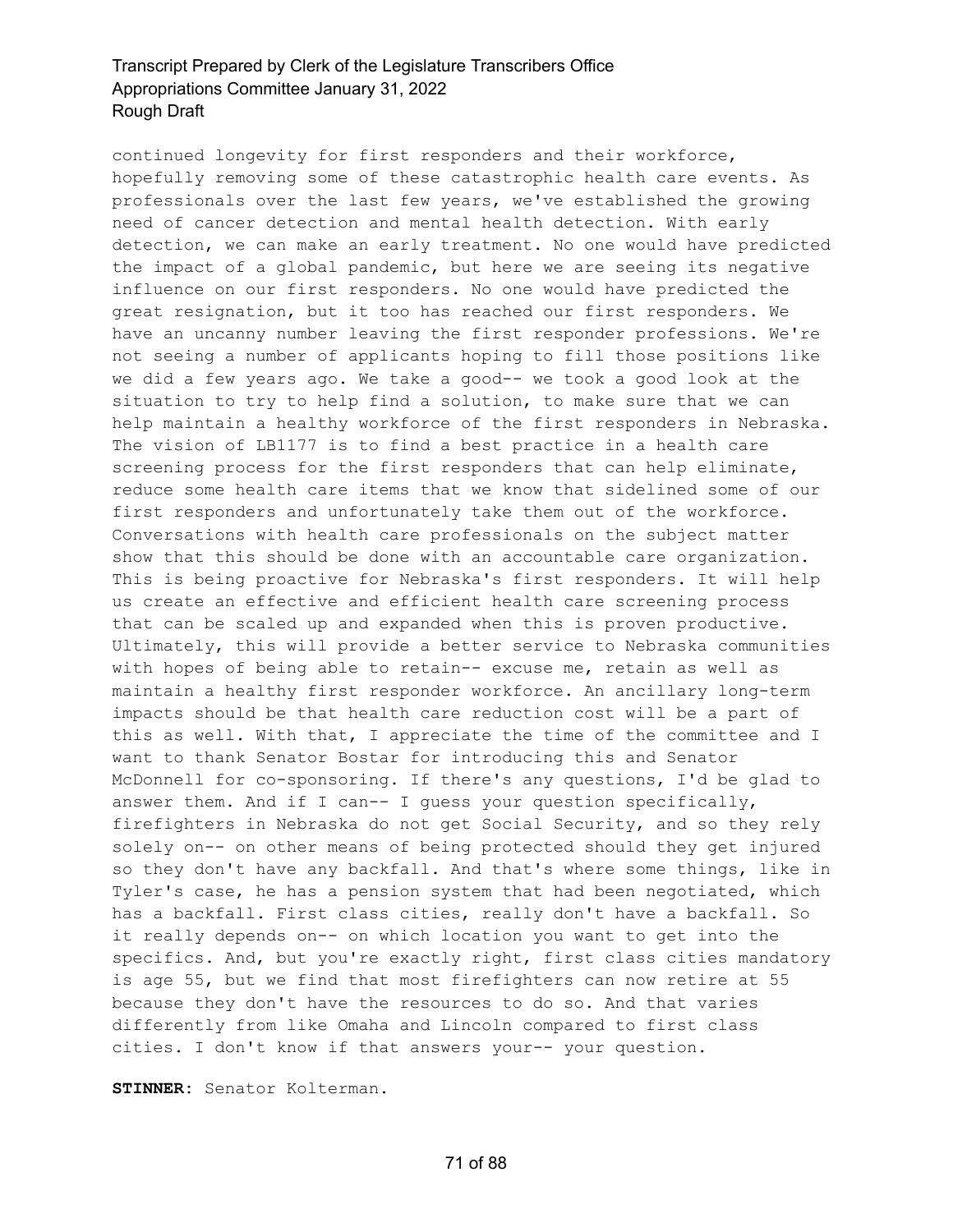**KOLTERMAN:** Thank you. That helps that-- in Omaha is it 60 or is it 55?

**DARREN GARREAN:** It's-- it's a minimum age 50 previously before we made some changes. Now it's a minimum age 55. We made some changes to the- to the system. So it's age 55 and then you have to have a minimum years of service on top of that. The new minimum years of service is 30 years.

**KOLTERMAN:** So you alluded to first class cities. I believe there are 17 of those that have firefighters in them.

**DARREN GARREAN:** I believe you're correct.

**KOLTERMAN:** We've been looking at that, as you well know--

**DARREN GARREAN:** Yes.

**KOLTERMAN:** --of their retirement plan for them.

**DARREN GARREAN:** Yes.

**KOLTERMAN:** But they don't-- typically don't have even as good a benefits as the City of Omaha because they don't have disability in many cases and things of that nature.

**DARREN GARREAN:** I would say it's drastically worse in many cases, particularly if, let's say somebody got injured off the job, not necessarily on just-- you know, not a Work Comp claim, but somebody got injured off. They have no backup coverage of like a Social Security. Somebody might get injured making a-- I use this. Somebody might get hit by a bus on their day off and somebody would have a backup protection from Social Security if they couldn't perform and- and do-- do anything, where a firefighter really what-- whatever they have in their pocket is really all they have to live with.

**KOLTERMAN:** And Darren, when you-- when you work for the city of Omaha, if you're a paid fireman and you aren't eligible for Social Security, even if you go to work at age 60 or 55 and start working for 55 to 65 someplace else, your benefits are reduced dramatically and you and your spouse's benefits are reduced dramatically, is that correct?

**DARREN GARREAN:** That's correct. The impact of the windfall elimination provision in the Government Pension Offset can reduce any Social Security I might receive from a benefit as great as 90 percent, even though I paid for that benefit fully.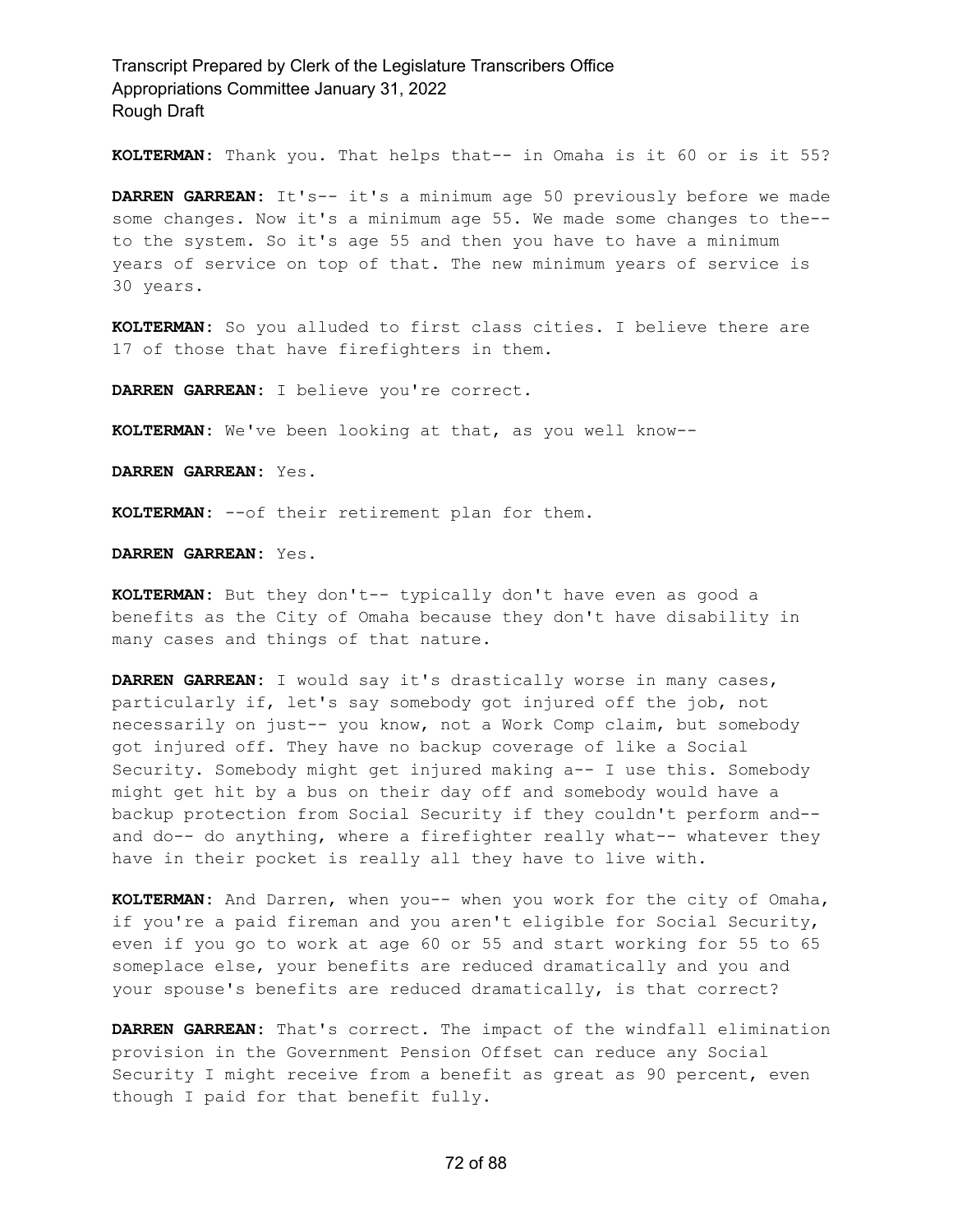**KOLTERMAN:** In this particular bill, LB1177, we're specifically dealing-- are we specifically dealing with paid first responders or is there a provision in here for volunteer first responders?

**DARREN GARREAN:** So the goal of this program as a pilot would be to create a health care screening for the career side of things with a goal of maintaining that healthy workforce so they don't get sidelined or taken out of the workforce. The second part of this is, we'd like to build it in a way that is scalable and expandable, where if we prove that there are issues and if we get early detection on these things and we can make an impact, we should be able to scale that and expand that to include volunteers. But we've got to start somewhere, and that's where the pilot program say, OK, let's create a best practice, capture these things, show that if we-- if we detect these things early, creates the early treatment and have better outcomes. But in this-- in this part that we're looking to do is make sure that our workforce isn't sidelined.

**KOLTERMAN:** Thank you.

**STINNER:** Senator Dorn.

**DORN:** Thank you for being here. And maybe you asked-- answered some of the questions already, but if not, we're going to ask maybe Senator Bostar, I guess. You said you represent 1,400 first responders, so give me a little bit better idea what a first responder is, is it just firemen or does it include some other.

**DARREN GARREAN:** So the goal of this-- I represent the fire side--

**DORN:** OK.

**DARREN GARREAN:** --in addition to paramedics, so I do not necessarily represent law enforcement. But as firefighters and paramedics are, you know, throughout the state of Nebraska is who I represent.

**DORN:** OK. And maybe Senator Bostar can better-- \$500,000 and this is a pilot screening program, so and maybe I misunderstood the cost a little bit there, but there's so much of a cost with this per person.

**DARREN GARREAN:** Right.

**DORN:** So, and the numbers may be then how it's going to factor out of how many,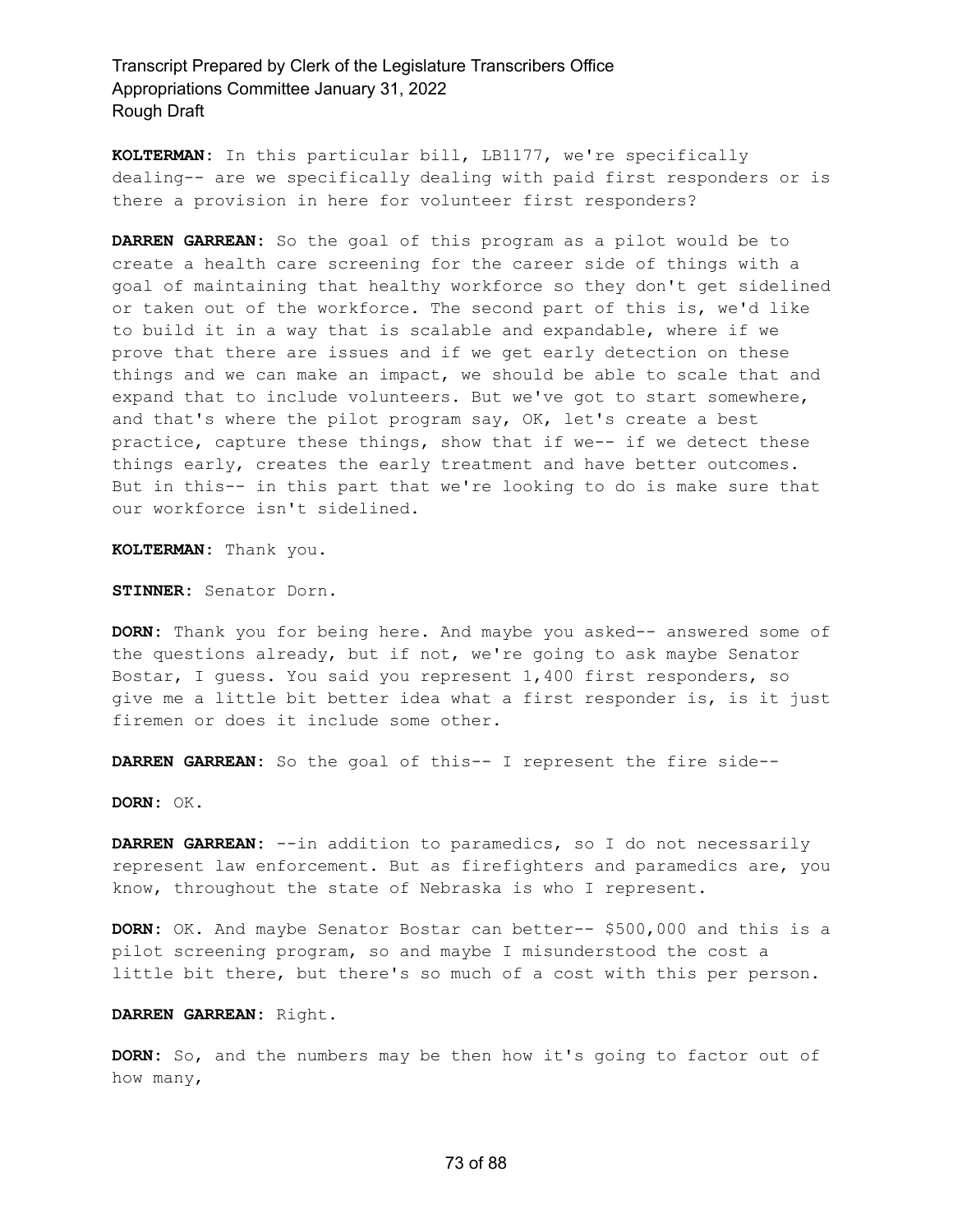**DARREN GARREAN:** And I think the limit is 400 was the max of this pilot program. What we know is just from the fire side of it, the National Fire Protection Association has a national standard health care screening, but it doesn't include some expanded things that we now know should be included. And the big part of that is the mental health screening that isn't there. So at the \$5,000 that you mentioned is the max, that's like the ultimate Cadillac. Doing the basic NFPA standard that we know doesn't include everything, that's about \$1,500 to \$2,000.

**DORN:** OK.

**DARREN GARREAN:** So, if you look at that from a comparison, that was- that gives you-- that might give you some scale.

**DORN:** It's \$5,000 per person and you're wanting to do 100 and that's  $why$   $--$ 

**DARREN GARREAN:** Exactly. So, so that really gets to what we want to get to the best practice of what is the best screening that we can do, the most amount of care for the most amount of people. What does that look like and how do we that? How do those results become measurable at the end that we can show, hey, this is-- this is going to make a difference?

**DORN:** Appreciate that explanation. Thank you.

**DARREN GARREAN:** You bet.

**STINNER:** Additional questions? Seeing none, thank you.

**DARREN GARREAN:** Thank you for your time.

**STINNER:** Any additional proponents? Seeing none, any opponents? Seeing none, anyone in the neutral capacity? Seeing none. We have one proponent on LB1177, which was submitted online letters. With that, Senator Bostar, would you like to close?

**BOSTAR:** Thank you very much, Chairman Stinner, and members of the Committee for your time and attention to this issue. You know, we as a society require individuals to take up the profession of first responder. And we know that that comes with increased risks to their health. And we-- we do what we can to mitigate-- mitigate the-- those risks in the job itself, the exposure to those-- those hazards. But obviously, we can't eliminate all of them. And so therefore, this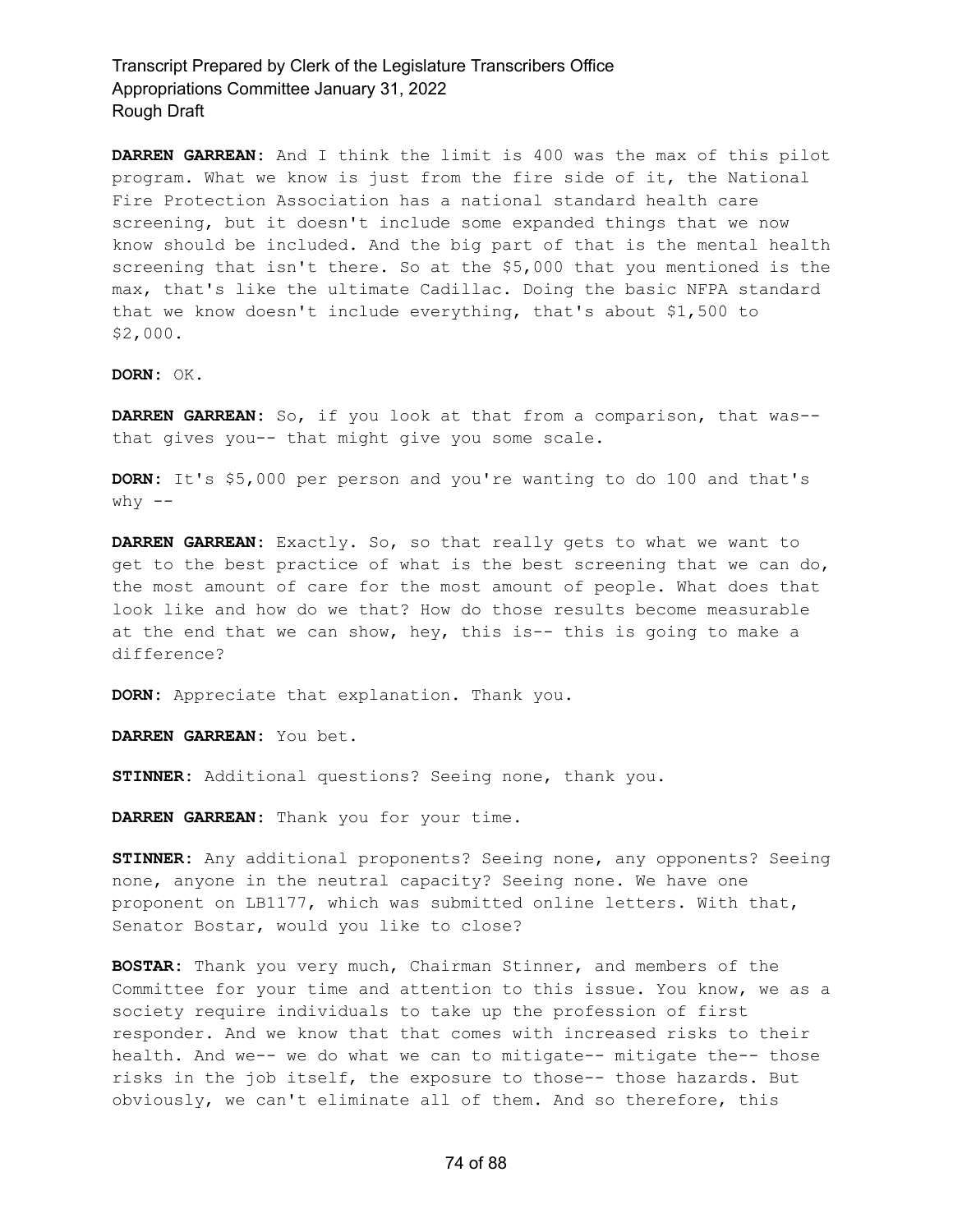group of people are being asked by us a society to expose themselves to hazards and risks that will inevitably affect a significant number of them. So this is the other side. This is to say we should get out in front of the consequences of the job that we require them to do and help them and prevent as much as we can, some of the worst possible things from happening to this group of people that we need and ask do this job. So with that, I thank you all for your consideration. I hope that you will support this and be happy to answer any other questions.

**STINNER:** Senator Clements.

**CLEMENTS:** Thank you, Chairman Stinner, and thank you, Senator Bostar. The bill talks about frontline first responders, and Mr. Garrean indicated this was going to be only for professional firefighters and paramedics. Is that your intention?

**BOSTAR:** So I've been working on this legislation with the professional firefighters. I think that the objective as a pilot program is to determine the-- the benefits that we can see out of this and then have it expand to be much broader. But at the moment, I have been working with the professional firefighters on this legislation.

**CLEMENTS:** And how will the first responders be contacted? Will they have to reach out or is somebody going to go survey every one of them?

**BOSTAR:** So actually, my involvement in this is coming after a lot of these organizations have been working on trying to establish what the optimum health screen is, what we would like to see in a-- in a pilot program to determine the-- the best results going forward as we try to expand it. So all this to say that there are a number of people within this community who are actively participating already and would be available to take advantage of this pilot program if-- if it were adopted by the Legislature.

**CLEMENTS:** Thank you.

**BOSTAR:** Thank you.

**STINNER:** Additional questions? Senator McDonnell.

**McDONNELL:** Thank you, Senator Bolstar. Thanks for the information. So basically, you'd be working-- through this bill would be working through the Department of Health and Human Services to go along with Program 502 that currently exists.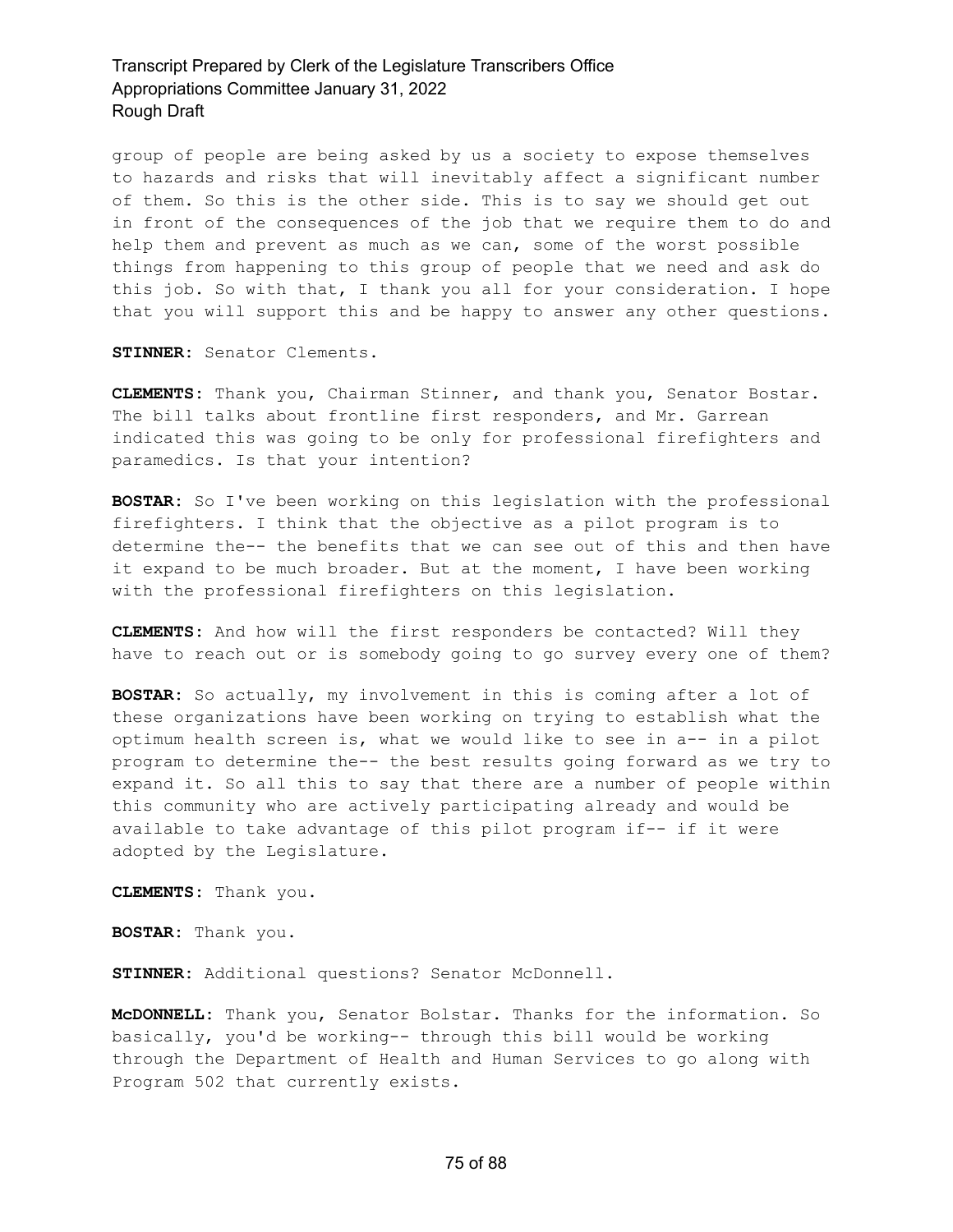**BOSTAR:** That's correct.

**McDONNELL:** With the idea of a number of firefighters throughout the state trying to make sure that we look at all paid and volunteer firefighters in the future, but the idea that your call volume is so much higher with the paid departments based on the size of the number of calls they're making and actually the exposures they're having based on the number of those calls, isn't that correct?

**BOSTAR:** That's correct, sir.

**McDONNELL:** Thank you.

**STINNER:** Any additional questions? Seeing none, thank you very much.

**BOSTAR:** Thank you very much.

**STINNER:** That concludes our hearing on LB1177. We'll now open up our hearing on LB1164.

**WISHART:** Thank you, Chairman Stinner.

**STINNER:** Let everybody settle in here so they can pick you up on the mike. Go ahead.

**WISHART:** Thank you, Chairman Stinner, and members of the Appropriations Committee. My name is Anna Wishart, A-n-n-a W-i-s-h-a-r-t. I represent the 27th District, including parts of west Lincoln and southwestern Lancaster County. I'm here today to introduce LB1164, a bill to provide a 15 percent increase to reimbursement rates for child welfare providers. As many of you know, the Governor announced a rate increase to many providers under the Department of Health and Human Services, including child welfare providers of parenting time and family support services. While I applaud the Governor for this generous and needed increase, it's my understanding from talking with providers and other child welfare providers of different services that they also need to be included in this increase and that increases need to be permanent. LB1164, as I stated, provides a 15 percent increase to the reimbursement rate for the following: Group home services, out-of-home care services, out-of-home maintenance, agency supported foster care, emergency shelter center care, agency supported respite care, drug testing, in-home family support, out-of-home family support, supervised visitation, in-home safety, travel time and distance, intensive family preservation and intensive family reunification services. Colleagues, I've invited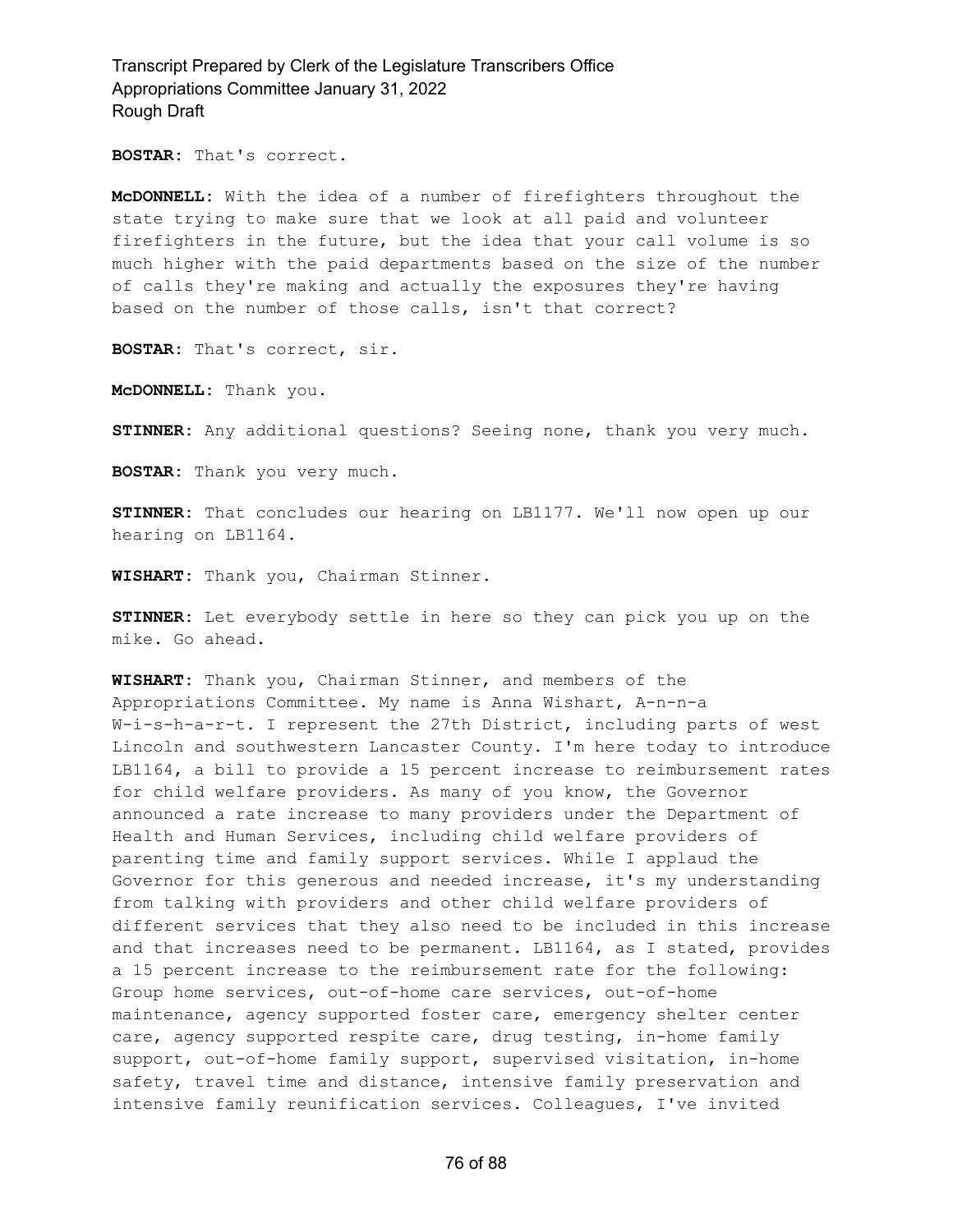providers here today to go into detail about why this rate increase is desperately needed and to provide some historical context that supports at least a 15 percent increase. They will break down the numbers for you of why this increase is needed. I'd be happy to answer any questions.

**STINNER:** Questions? Seeing none, thank you. Additional proponents?

**PEGG SIEMEK-ASCHE:** Good afternoon, or evening, members of the Appropriations Committee. My name is Pegg Siemek-Asche, P-e-g-g S-i-e-m-e-k-A-s-c-h-e. I am the CEO of NOVA Treatment Community and president of the Children and Family Coalition of Nebraska or CAFCON, who I'm testifying on behalf of today. CAFCON is comprised of nine child welfare and family service provider agencies with a shared mission to make a collective, positive impact for Nebraska's children, youth and families. The nine established leader organizations of CAFCON are the backbone of child welfare services in the state. These agencies include Bethany Christian Services, Boys Town, CSI, Heartland Family Services, KDC, Lutheran Family Services, Nebraska Children's Home Society, NOVA and Omaha Home for Boys. We do appreciate the opportunity to share our experiences today. First, I wish to thank Senator Wishart and the attentiveness of the Appropriations Committee to child welfare service providers. To be expedient with the committee's time, I am testifying as president of CAFCON, but I provided a collection of letters from member agencies for your review and consideration. CAFCON is committed to ensure children and families have their needs met, and although that commitment remains true, it has been difficult and challenging due to the increased demand and cost to our member organizations over the last several years. In preparation for today's hearing, CAFCON members were asked to review the financial sustainability of their state contracts and what percent increase would be necessary to continue providing the service and pay a competitive wage to their staff. Deficiencies ranged anywhere from 10 percent to 50 percent of the current contracted rate. Most respondents indicated a 15 percent increase would be a good starting place, although for some that amount would be a considerable compromise. Service providers are essential to timely safety, permanency and stability for children and families. Unfortunately, the details did-- detailed in LB1164 do not include the entirety of early intervention and post permanency services provided to children and families in Nebraska. We ask the committee to consider ensuring the rate increase applies to the broad scope of services provided, and caution that an exclusive list may miss some important services that are presently underfunded. Indeed, there are currently some services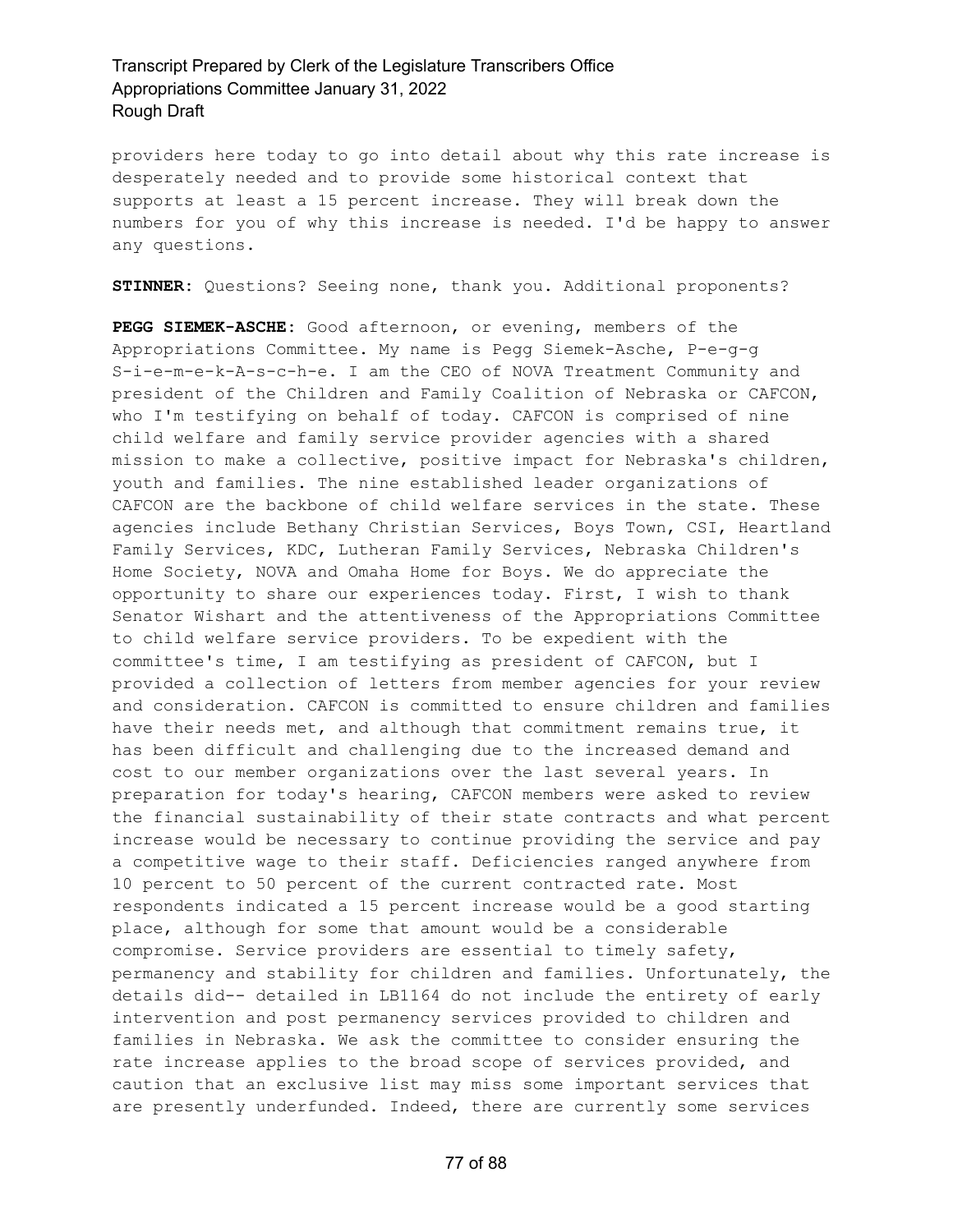that are in transition from St. Francis to DHHS, and service names can change over time. Without an intent to provide an across the board rent-- rate increase to all providers for all child welfare service types, it will create an unintended disincentive for the creation and piloting of new services that could better meet a family's needs. We ask the committee to consider an increase reimbursement rate for all child welfare service providers under contract with DHHS, children and family services. The services affected would include, but are not limited to, services for candidates of foster care, in-home and out-of-home supports and services provided to children, parents and caregivers of children under the state's custody to achieve and sustain permanency objectives. Thank you, Senator Wishart, for introducing the bill and the Appropriations Committee for your consideration. We'd be happy to continue discussions and be a resource to the committee. I'm available to answer any questions you may have.

**STINNER:** Any questions? So when I compare the 5.1 million that the Governor did for welfare rates for six months, you're saying not all of the services that you're recommending are in his?

**PEGG SIEMEK-ASCHE:** Correct.

**STINNER:** Do you know which ones?

**PEGG SIEMEK-ASCHE:** I do not know which ones I know that of all these entities, there's a number and a range of services that are provided. So I don't know which ones.

**STINNER:** OK, thank you very much.

**PEGG SIEMEK-ASCHE:** You're welcome.

**DEBORAH MINARDI:** Good afternoon again, Senators, and Chairman Stinner.

**STINNER:** Good afternoon.

**DEBORAH MINARDI:** My name is Deborah Minardi, D-e-b-o-r-a-h M-i-n-a-r-d-i, and I'm the probation administrator. I am not going to read to you my testimony today, as it would be much of what you heard earlier from me about why including rates is important, as well as for our provider network. Probation and the Supreme Court is in support of LB1164. In particular, juvenile justice is-- is a user through a referral source and-- and a payee for the services listed in LB1164. We have had discussions with Senator Wishart. We understand that she is open to an amendment to this bill as well to include probation as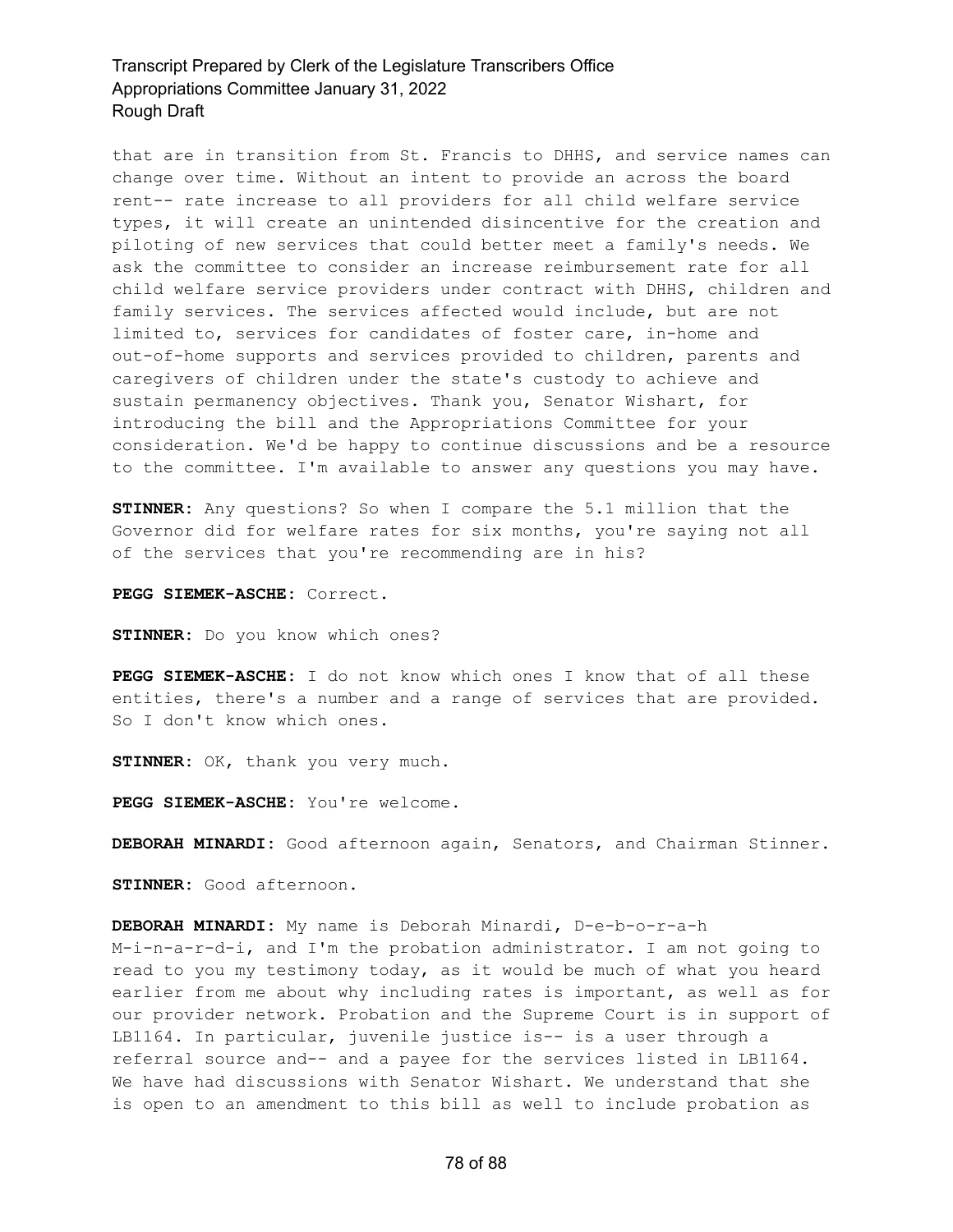part of those rate changes to ensure that we are able to access these services as well. So it just in summation, I would say we support the rates, we need the providers. We have waiting lists that are way too long for our kids. This is an important bill and we are in favor and I'll answer any questions that you may have.

**STINNER:** So, you say you have a waiting list? Where are they waiting at? Are they still in the home where they were at, or if you pulled them out of the home, put them in jail, or where do they go?

**DEBORAH MINARDI:** Unfortunately, many of our youth stay in detention waiting for some of these services.

**STINNER:** That's if we have detention.

**DEBORAH MINARDI:** If we have detention.

**STINNER:** I don't have it out west.

**DEBORAH MINARDI:** Then we oftentimes transport them to a detention facility where we will-- miles away from their parents. Or they're in, you know, or they're forced to go into a level of care that may not be appropriate for them.

**STINNER:** OK, until you can find someone to take them.

**DEBORAH MINARDI:** Correct.

**STINNER:** I'd really like to have more details on your waiting list and where those kids are today, so I--

**DEBORAH MINARDI:** We'll be happy to provide that for you.

**STINNER:** -- can take a look. Yeah. Senator Dorn.

**DORN:** Thank you for being here. When you say probation, have they gone-- they've gone through a program or through the court system to put them in that, or what do you mean by probation?

**DEBORAH MINARDI:** When a youth is placed on probation, there are certain conditions of that-- if they have been adjudicated and now are under the supervision of probation, and sometimes those youth need services that can include foster care or out-of-home placement because of their needs.

**STINNER:** Additional questions? Seeing none, thank you.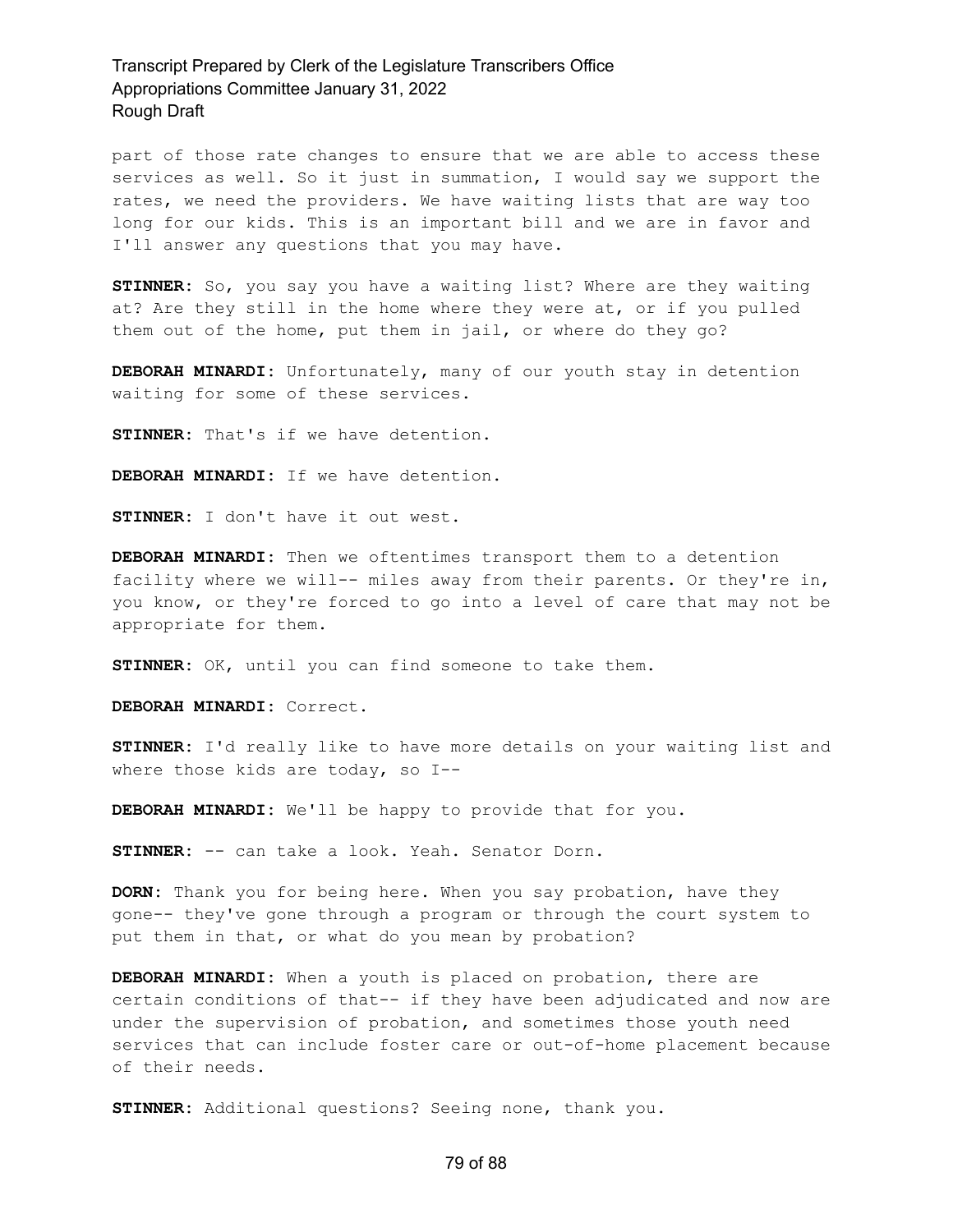**DEBORAH MINARDI:** Thank you.

**HEATHER BIRD:** Well, good afternoon or evening, Chairman Stinner.

**STINNER:** It's getting close. We got 45 minutes, so it's still afternoon, right?

**HEATHER BIRD:** I know. Who knows?

**STINNER:** I hate deduction things.

**HEATHER BIRD:** Well, hello. Just welcome, I guess. Thanks for having me here. My name is Heather Bird, spelled H-e-a-t-h-e-r B-i-r-d, and I serve as the Nebraska Behavioral Health Director of Heartland Family Service, a nonprofit in Omaha. But I appear before you today as vice president of Adult Services of NABH0. NABHO is an association of 49 behavioral health member organizations, and our mission is focused on ensuring-- ensuring quality behavioral health services in our state. So on behalf of our member agencies who serve Nebraskans across all of our 93 counties, I want to thank Senator Wishart for introducing this bill. We would encourage you to vote in favor of LB1164 to increase child welfare rates. As funding gaps widen in our current financial and social climate, we are seeing a destabilizing of services for families. That's really a major cause for concern. Our staff and programs that provide quality services to children and families are very much underfunded, and the result is our families aren't being adequately served. So for example, at Heartland Family Service, we have a residential substance use treatment program for women and children, and typically about 60 percent of our families in that program are involved in child welfare. And often, moms come to the program without their kids and their kids are-- have been removed. And so typically the children are reunited with the moms after about 30 days, 30 to 45 days of being in the program. And so to reunite, the moms need to have successful supervised visits first. We are-- we have been seeing time and time again, this is not happening because of the lack of service and workers available. And this extends the reunification rate for the children, which extends the behavioral health needs of the children and families. Our program addresses the trauma and the attachment needs of separation. And we have less time to work with the families because of that. So it's just a cycle that is not helpful in meeting the families needs. With very little progress and nominal increases on-- increases on occasion, we've had to close programs and decrease the resources available in our community to help children and families. One example is in 2019, we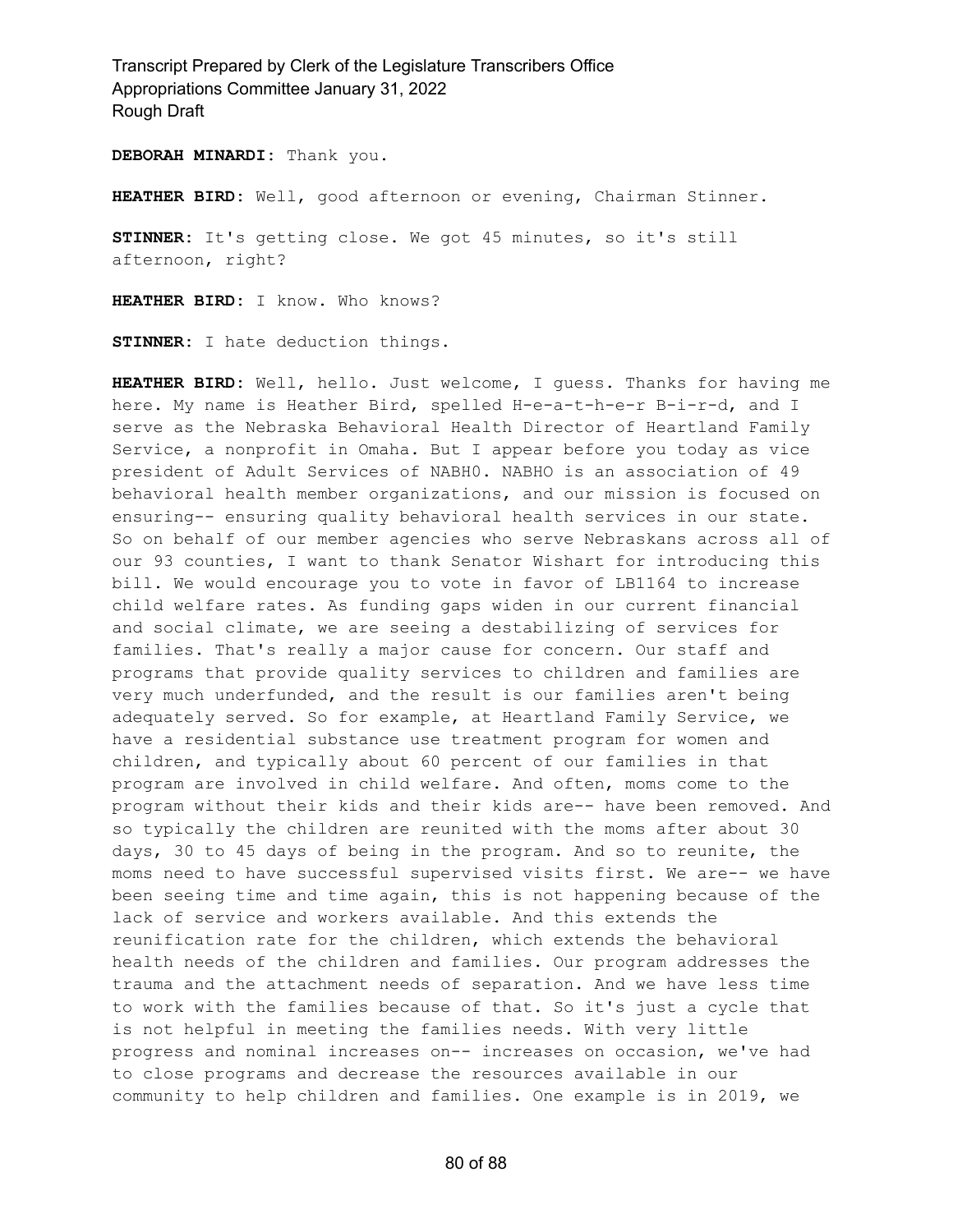had to close our Emergency Shelter Group Home and in-home service program that we operated in Fremont due to our inability to meet the rising costs and the growing gap by the gaps of the funding. And now it's just only widening with the worker shortage that all of the businesses are facing. And we're having a hard time, as you've heard before, recruiting candidates to work in our programs. So right now, to meet the gap, it would-- what it costs us to deliver our services and what we are reimbursed, we would need a 44 percent increase to break even. So continue underfunding of these programs is extremely destabilizing and creates additional trauma and harm for our children and families. So we really encourage you with great urgency to vote in favor of the bill and vote it out of committee. Thank you.

**STINNER:** Are there questions? Seeing none, thank you very much. Afternoon.

**JIM BLUE:** Good afternoon, I was looking for a cue on that.

**STINNER:** Another 40 minutes, how's that?

**JIM BLUE:** Senator Stinner, members of the Appropriations Committee, my name is Jim Blue, J-i-m B-l-u-e. I want to thank you for this opportunity to talk today about LB1164 and how important it is to services for children and family in the state of Nebraska. I also would like to thank certainly Senator Wishart for her leadership in introducing this bill and the conversation today. To build on an earlier testimony, it's also really important that probation be under consideration here also. Nearly every service at the Cedar organization provides is provided duly to the Department of Health and Human Services and the Juvenile Probation System, so those rates need be commensurate. Cedar's organization is one of the largest child welfare organizations in the state. We provide services in Douglas County, Lancaster County and really throughout Nebraska. Kids from all over the state come for the services because they have become so limited over the years, largely because of the rate issue. Last year, this committee included a 2 percent rate increase for child welfare services, and that was a much-needed start. We were able to give our foster parents that same 2 percent increase, and that was critically important because they are the backbone of our system of care for any child who cannot live safely at home. The current rate for our nationally accredited emergency shelter, which is one of the few remaining in the state, is approximately half of our actual cost of care. You just heard testimony about our friends at Heartland Family Services having to make that difficult decision, and we are hanging on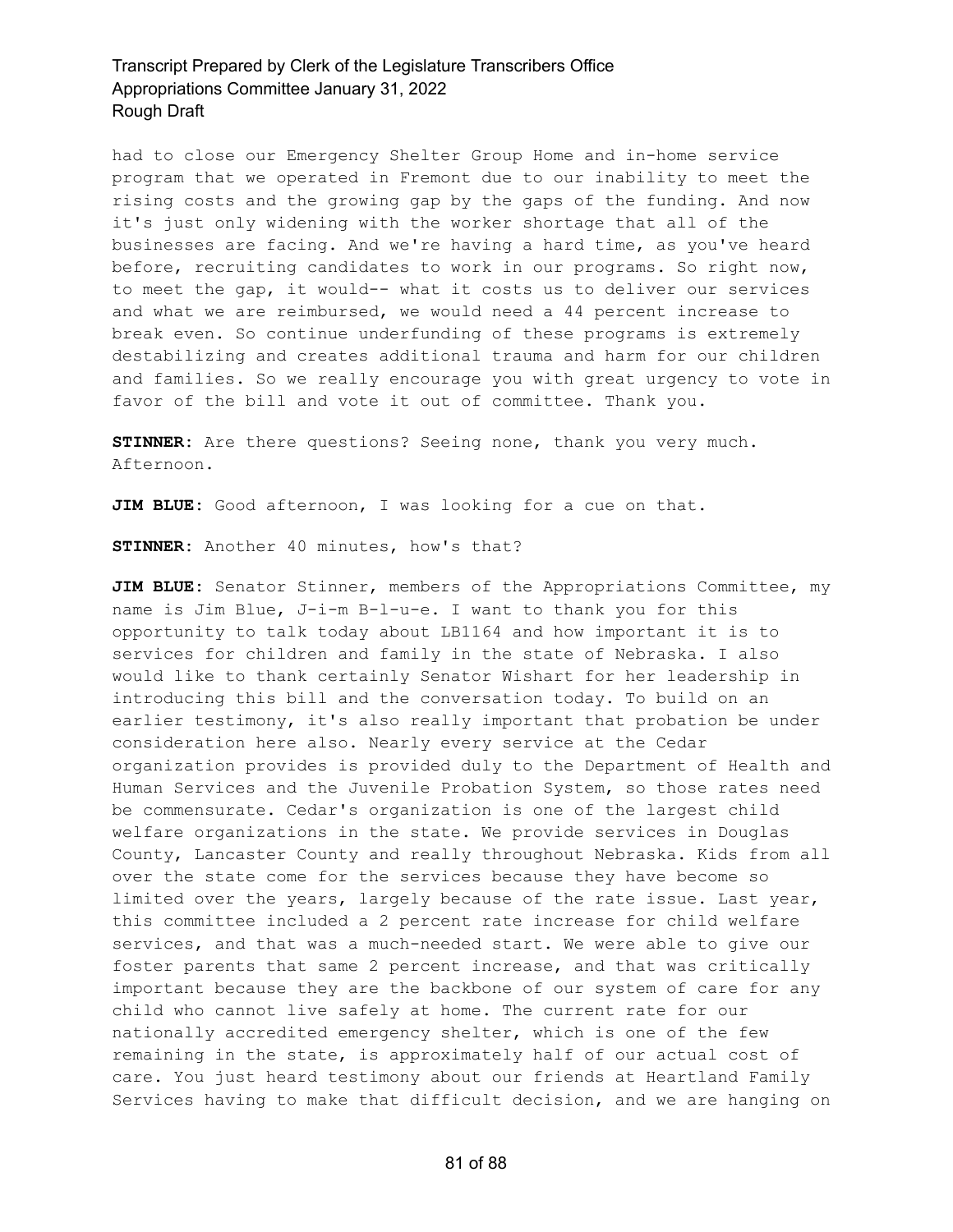because it was a founding program of the Cedars organization in 1947. The rates are half of our actual cost of care today and we are full this morning. Nearly all of the young lives that we are working for here today are the legal responsibility of the state of Nebraska. This is not just nice work, this is essential work, which is the responsibility of every citizen of our state. If we've learned anything from the selection process of a certain private contractor in the Omaha area, children's welfare should not be about who can do it the cheapest. Beyond that experience, though, there has been a huge cost of service inefficiencies throughout our state because of our decades long underinvestment in children and family services. You're going to be hearing a lot of concerns here today. You already have. I want you to know there are great things being done for children, youth and families across our state, but it is getting very, very desperate. We've had to come up with \$250,000, a quarter of a million dollars to boost salaries, to attract people to come and be with the kids in emergency shelter and all these other services. This is critically important and we are so grateful for your consideration today. And I am done. I'll be happy to answer any questions you might have.

**STINNER:** Questions? Seeing none, thank you. Thank you for your work.

**MIKE BETZOLD:** Good afternoon, Chairman Stinner, and members of the Appropriations Committee. I am Mike Betzold, spelled M-i-k-e B-e-t-z-o-l-d. I am the CEO of Better Living Counseling Services, and today I represent the Nebraska Alliance of Family and Child Service Providers as the president. We are an association of child welfare providers, making up the seven organizations who individually contract with DHHS to provide child welfare services to hundreds of families in over 60 Nebraska counties outside of the eastern service area. Our employees drive over 3.5 million miles annually in their own vehicle, ensuring that children are safe and that families receive the services they need. I want to thank Senator Wishart for introducing LB1164 and for her recognition that our child welfare system needs some immediate help. I'm going to be very blunt with you today. Providers outside of Nebraska-- outside of Douglas and Sarpy County are currently picking and choosing cases that we take based on where the families live, as well as our capacity to serve them. Let me explain inclusively, walk you through the top page of the handout that I just gave you. We have received a 2 percent rate increase, three of the last 12 years. At that same time frame, there have been over 20 changes to our contract, resulting in decreased revenue and/or increased expenses costing us hundreds of thousands, and in some cases, millions of dollars. One of the biggest changes that occurred in 2015, when DHHS reduced the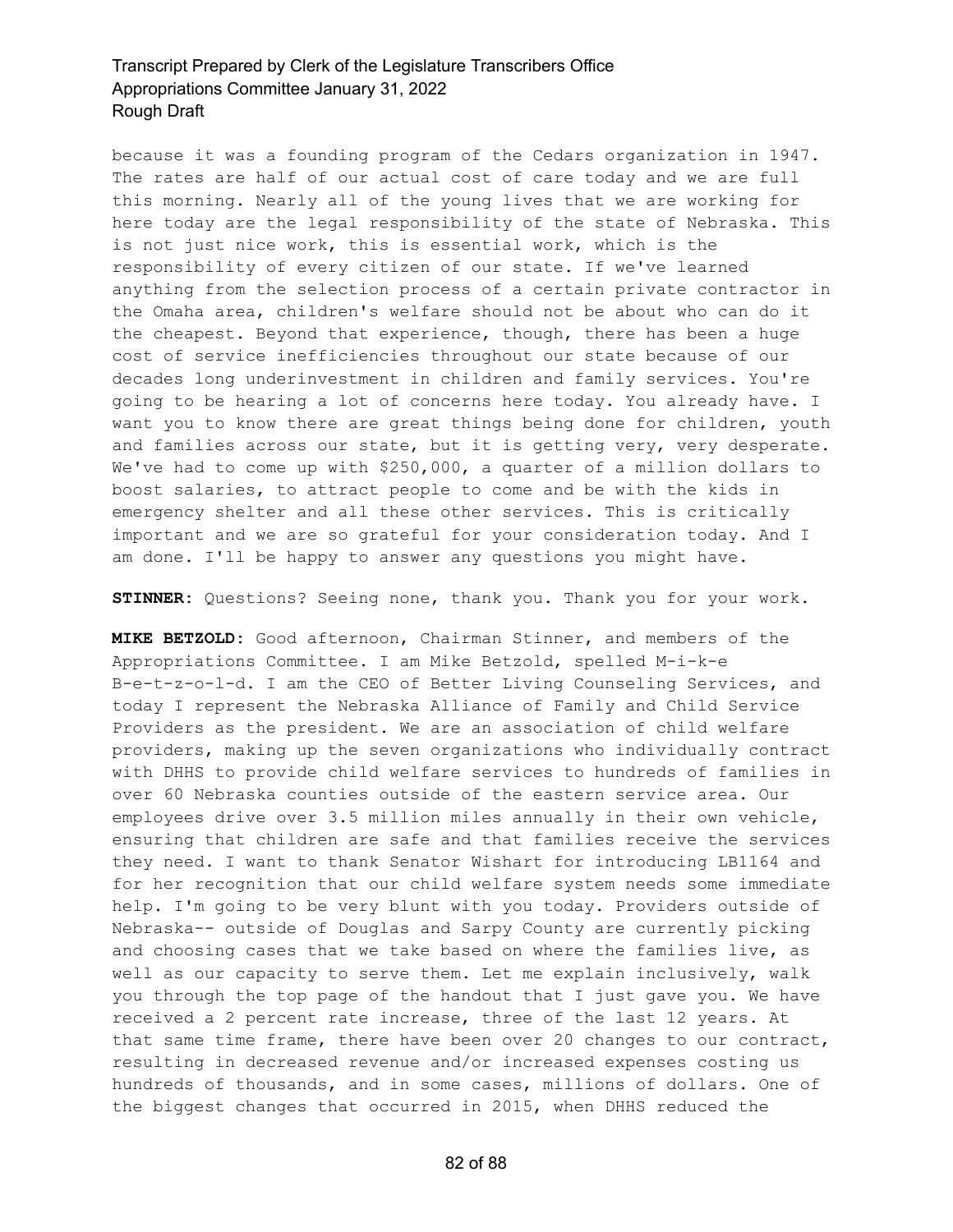amount they pay to transport families to and from services, our reimbursed rate went from \$47 an hour to \$18 an hour plus mileage. However, our expenses for providing the service remain the same. Fast forward to today. We are looking at a third year of a pandemic. The number of families needing services is on the rise. The actual needs of families we serve is on the rise. The number of weeks families are staying in the system is on the rise. The security needs of our employees is on the rise when they go to the homes of the vulnerable families in which they work. Our business expenses also continue to go up. We can no longer do what DHHS is asking us to do based on what they are paying, and families cannot wait years for the state to figure out what to do and how much to pay. Quite simply, we cannot hire enough employees. Therefore, we are refusing to take cases in rural areas that require a lot of travel time because we lose money on these cases and have for years. And we simply can't afford to continue to do so. Some of us have offices in several smaller communities that we're going to have to close in the next six months if something doesn't change. We can't keep employees because they quickly realize they can work elsewhere, including the state, for more money and better working conditions with the regular hours. But the majority of our employees work evenings and weekends, and the state requires providers to be on-call 24-7. In addition, we struggle hiring enough mental health therapists. Therefore, we cannot provide intensive family preservation and intensive family reunification services to all of the families that need assistance. The waiting lists continue to grow and grow and grow. As I wrap up, I want to express one more concern. The Department of Health and Human Services has a long history of making changes to the contract that eats up any rate increases passed along to providers. For example, the 2 percent increase we received each of the last three years has been eaten up by changes that are mandated in the contract by DHHS, including increased insurance costs that we have to carry, as well as increased training time that is required of our employees before they go out and serve families. These are all things that the department continues to add to the contract without funding any of those changes passed along to providers. A testifier behind me will speak more directly to what we need so providers no longer are forced to pick and choose the cases that we take. In addition to what I have already handed you, I have two letters from foster families who could not be here today because they have four to seven children in their home, and they weren't able to sit here and wait to testify, but they wanted their voice to be heard. They wanted you to know that they are-- because providers can't do the services are offering to do the services on their behalf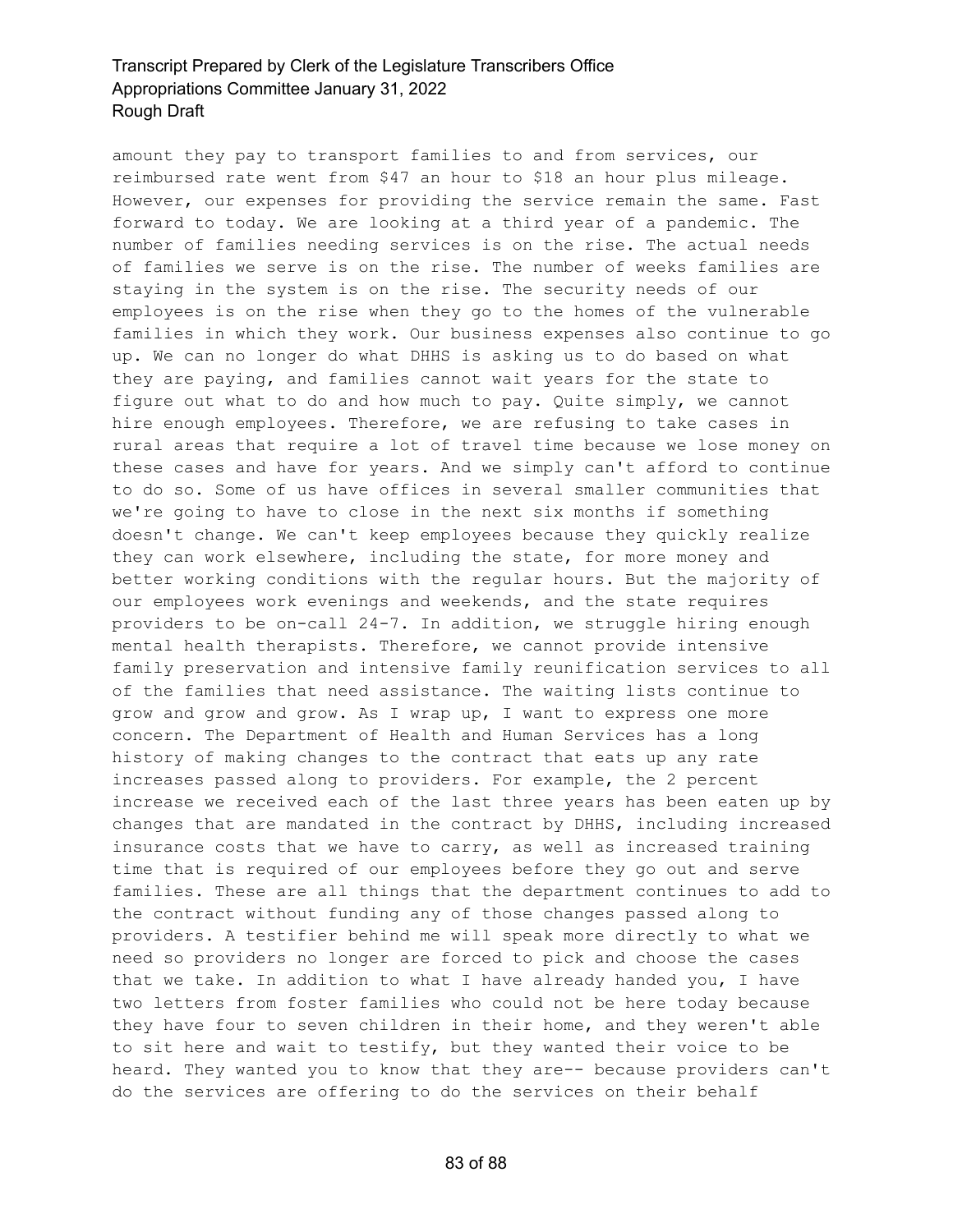without being paid for their time. And so I will give you those as well. With that, I'd be happy to answer any questions. And Senator Stinner, I'll answer the question you asked earlier. The recent increase that providers were given by the Governor only covered family support and visitation services. The Department of Health and Human Services had asked us as a provider community to put together our cost of what we would need for a rate for those two services; \$35 for drive time; \$65 for the actual service time. We were told that the Governor decided to meet us somewhere in the middle. And so that's how that amount was determined. It is still not enough. It's a good start and we're happy that he came forward with that, but it still doesn't address our issue.

**STINNER:** Very good. Senator Dorn.

**DORN:** Thank you, Chairman Stinner. Thank you for being here today. What happens to those kids or foster kids that then you're choosing not to serve?

**MIKE BETZOLD:** That would be a good question to ask the department. I can make a guess, but I'm not there, so I can't tell you.

**DORN:** Most likely, they're not served.

**MIKE BETZOLD:** Correct.

**DORN:** OK, thank you.

**STINNER:** Additional questions? Thank you.

**MIKE BETZOLD:** Thank you.

**STINNER:** Good evening. It's 5:30.

**RYAN STANTON:** All right. Good afternoon, Chairman Stinner, and members of the Appropriations Committee. My name is Ryan Stanton. That's spelled R-y-a-n S-t-a-n-t-o-n. I'm the CEO of Compass in Kearney, and we're also a member of the Nebraska Alliance for Child and-- Family and Child Service Providers. I, too, want to thank Senator Wishart for introducing this bill of legislation for caring about vulnerable children across our state. You might remember that I testified in front of you last week asking for American Rescue Plan Act dollars. Like Mike said, the hole is deep and we need you to utilize all of your tools at your disposal for filling it. I want to quickly walk you through what we need to do that. Currently, we're paid \$49.88 an hour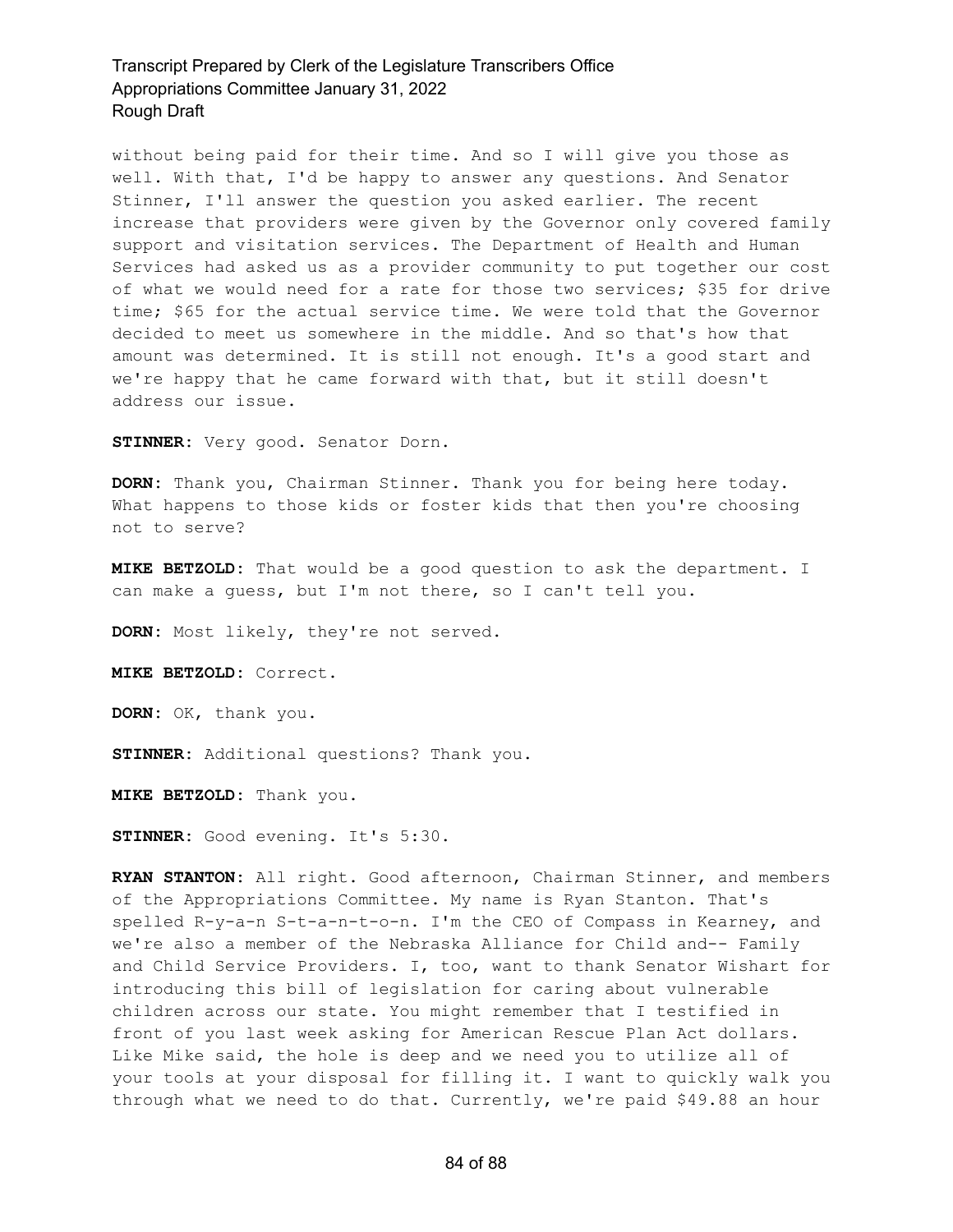for family support, parenting time, supervised visitation. That has to cover an employee's hourly wage, administrative expenses, operating expenses and other business expenses. Keep in mind that only 6 percent-- that's 6 percent more than what we were paid in 2010, and that 6 percent has all been eaten up by changes to our contract as explained before. In order to ensure that our rate covers all of our expenses, were only able to pay our employees \$13 to \$15 an hour. That's the exact same wage we were paying them in 2019 before the pandemic. I think it's important to note that the state recognized that they were not able to compete for employees in the marketplace, so on November 1st, they gave several employee classifications, including their family to service specialists a 20 percent increase. So as a result, the state is paying trade employees who do similar work as ours over \$22 an hour, plus very generous state benefits. In October of 2021, we sent DHHS a letter that you should have received last fall, but I have provided that, another copy to you today. That requested the family support parenting time, supervised visitation rate be raised from \$49.88 an hour to \$65 an hour, and the drivetime rate would be raised from \$19.10 an hour to \$35 an hour. We believed that this would allow us to pay our employees about \$16 to \$18 an hour. I would be remiss if I didn't recognize the Governor for responding to our request by giving us a temporary rate increase to \$55 an hour for family support and parenting time, supervised visitation and twenty-five hours for drive time. And while we are grateful that he heard our pleas, this increase doesn't fix any of the problems in our short term or for the long term. We've not heard when we can expect to see that rate change. It was effective January 1st, but we haven't seen any updated authorizations come out yet. And because it's temporary, we certainly can't make any long-term decisions based on that. We've been told by some senate-- senators, including some of those-- on this committee, that we should be paying our employees \$20 an hour. And let me be the first to say that I couldn't agree more.To do so we need the family support and parenting-- parenting time rate to be over \$70 an hour. We want to be clear, until we're paid a rate that reflects the marketplace that we're operating in and values the services that we provide, we're forced to continue to pick and choose which families we serve and those that we don't serve will likely be in those rural-- rural areas. Again, I want to thank Senator Wishart for introducing this bill and being willing to address child welfare provider rates is no small task, and we're grateful for her to take it on. I'm happy to answer any questions.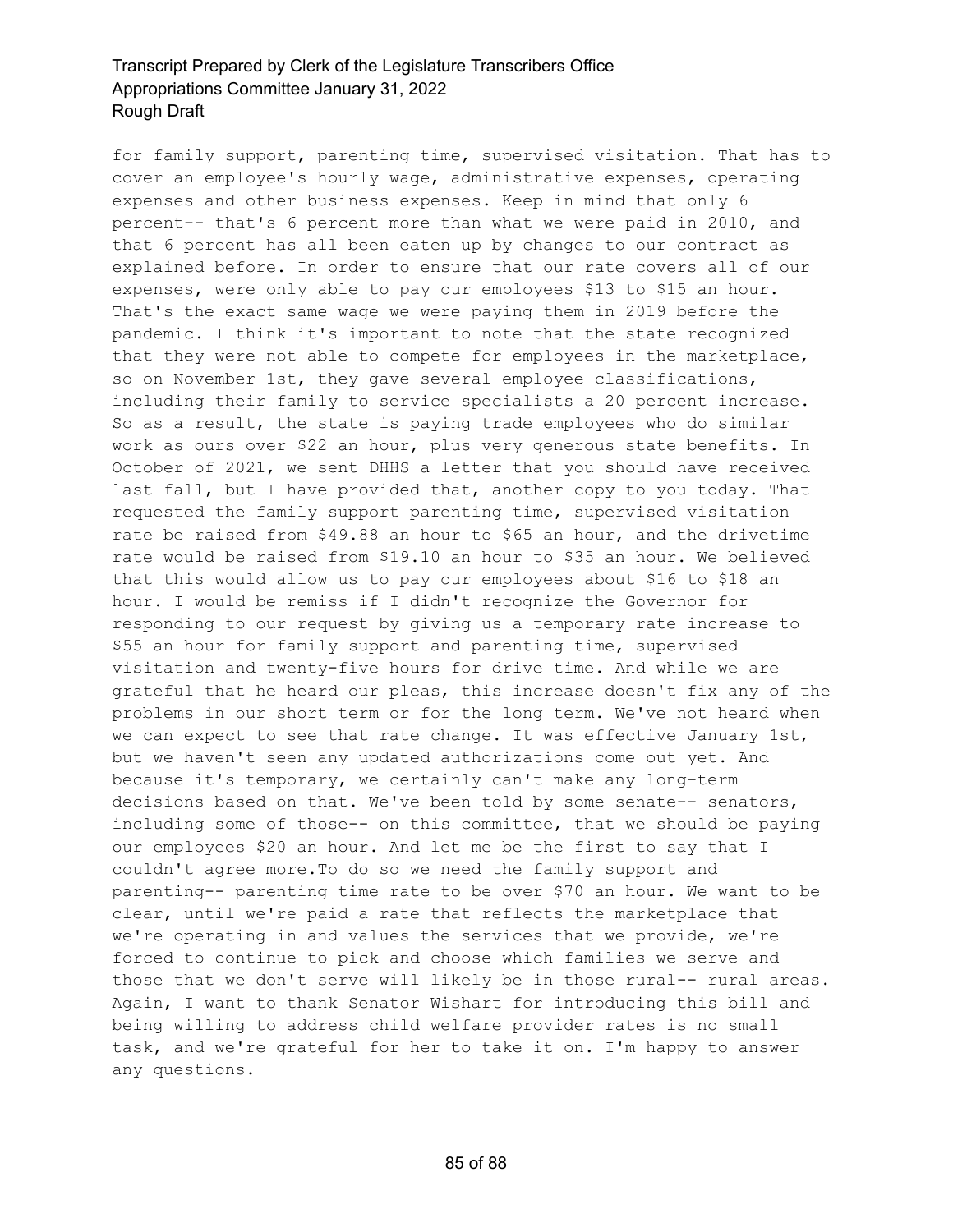**RYAN STANTON:** Very good. Any questions? Seeing none, thank you.

**RYAN STANTON:** Thank you.

**BRIAN RADER:** Good evening.

**STINNER:** Evening.

**BRIAN RADER:** My name is Brian Rader, B-r-i-a-n R-a-d-e-r, and I am the risk and facilities officer for Christian Heritage, and today-- this evening, I'll be testifying in support of LB1164. Good afternoon, Chairman Stinner, and members of the Appropriations Committee. Senator Wishart, on behalf of Christian Heritage and many other providers across our great state, as well as the many children and families that we are privileged to serve, I extend our appreciation to you for introducing LB1164. As I prepared and reviewed my testimony for today, I realize that you are all very aware of the situation that the service providers and the Nebraska Department of Health and Human Services are facing. Therefore, I will simply just remind you of a few critical issues that we are facing and how we need to continue to shore up our partnership with the Nebraska Department of Health and Human Services in order to be able to continue to provide services that prevent abuse and neglect, that protect vulnerable children, and that restore children with their families. It's been stated that institutions move at the speed of the mission, but families move at the speed of the slowest person. Well, as you are all aware, the past two years have really influenced our world, our nation, the state, cities, communities and the family unit. Families are facing health, social and financial issues, and sadly too many families are unable to manage all these issues. As a result, the need for mental health services, preventative and protective family support and family based services are on the rise. Vulnerable children and families need our support, our care and our services as together we slow down to help them manage the many issues they face, which too often includes trauma within family homes. Caring for our vulnerable children and families is at the core of who we are as Nebraskan and American citizens. Now, from my perspective, the sky is not falling. However, from my realistic perspective, the earth is shaking and we need to shore up the foundation to improve family stability, especially for our vulnerable children and their families. Inflation is high. The cost of living is rising. Out-of-home care in the past-- Nebraska is back on the rise and the need for preventative, protective and restorative services is outpacing our ability as providers to respond to the needs. Now, I know that all of you know this, as evidenced by the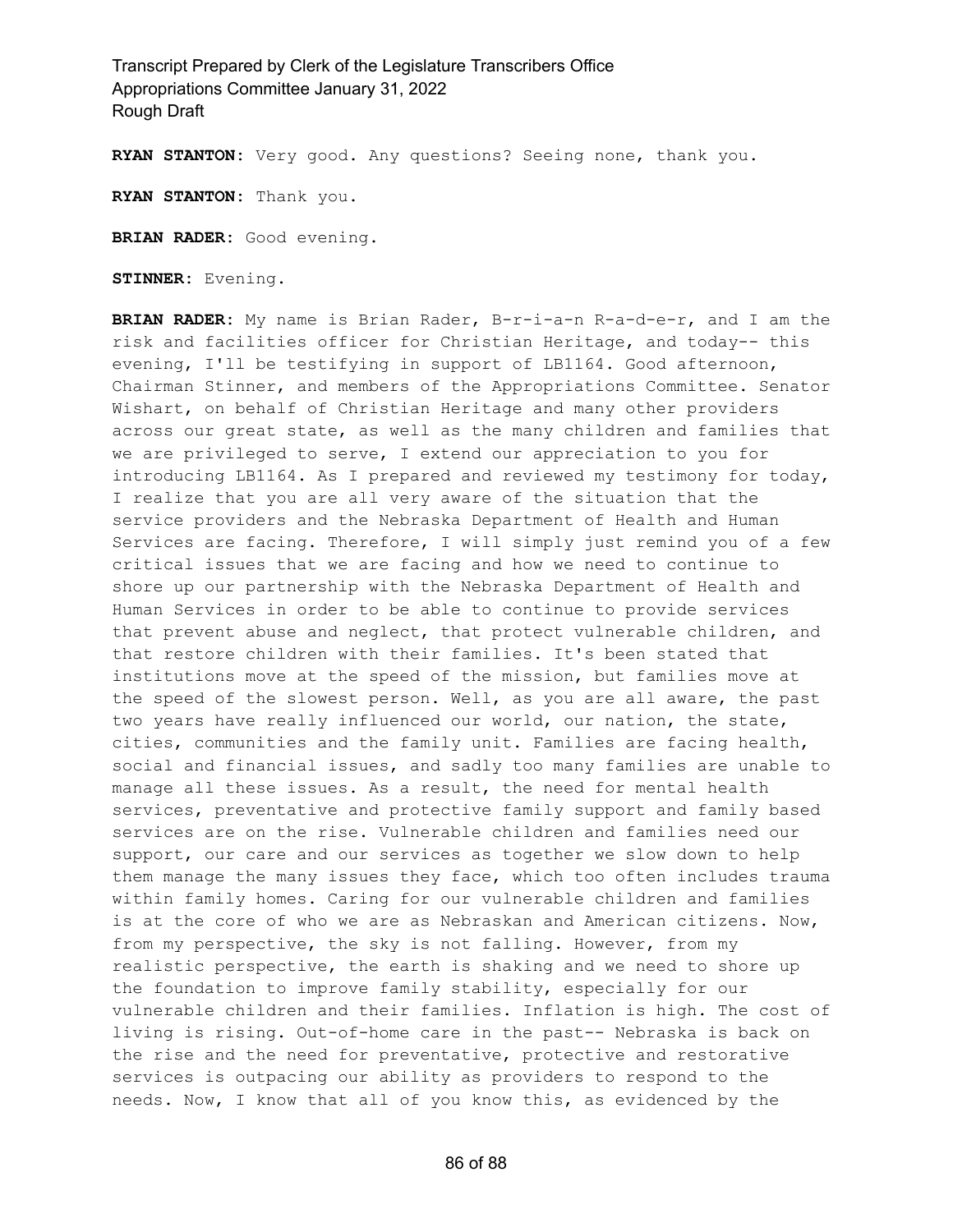recent rate and pay increases that have already been approved within various departments and programs in the state of Nebraska. Likewise, at Christian Heritage, we've increased our base wages three times within the last 15 months in order to attract qualified applicants. However, our current open job list is larger, not smaller. As a result, we are at a critical point of turning away vulnerable children and families simply because we're not able to fill multiple staff vacancies that provide the necessary support that the children and families are in immediate need of. However, with your support of LB1164, this rate increase will allow us to offer competitive wages with which to employ qualified staff who will run towards as much as a first responder does to the vulnerable children and families and provide them with the necessary support and care that they deserve. Thank you for listening to our testimony this afternoon and for your support of LB1164. I'd be happy to respond to any questions that you might have for me.

**STINNER:** Any questions? Seeing none, thank you.

**LAURA OPFER:** Evening.

**STINNER:** Evening.

**LAURA OPFER:** Good evening, Chairman Stinner, and Appropriations Committee members. My name is Laura Opfer, L-a-u-r-a O-p-f-e-r, and I'm the policy analyst for the Nebraska Children's Commission. On behalf of the commission, I'm testifying in support of LB1164. I also want to add that I am a former case manager and foster and adoptive parent. I have three girls who are just as sweet as can be, and just a few years ago relied on these very services that we're talking about today. So this is near and dear to my heart. I'm here today to speak specifically about foster care rates. The Foster Care Rate Reimbursement Committee, as some of you know, is one of five statutory committees that falls under the commission. The commission provides three branch leadership and community resource expertize to support transparent policy change. The committee includes Governor appointed foster parents, foster care agencies, advocates as well as DHHS and probation representatives. When the committee was created in 2012, some of you may remember privatization had collapsed in most of our state and Nebraska's child-- Nebraska's foster care rates were among the lowest in our nation. In fact, they had not been updated since the 1990s. Since its inception, the rate committee has spearheaded many components of foster care reform, including standardized levels of care, direct payment to foster parents and several assessment tools.